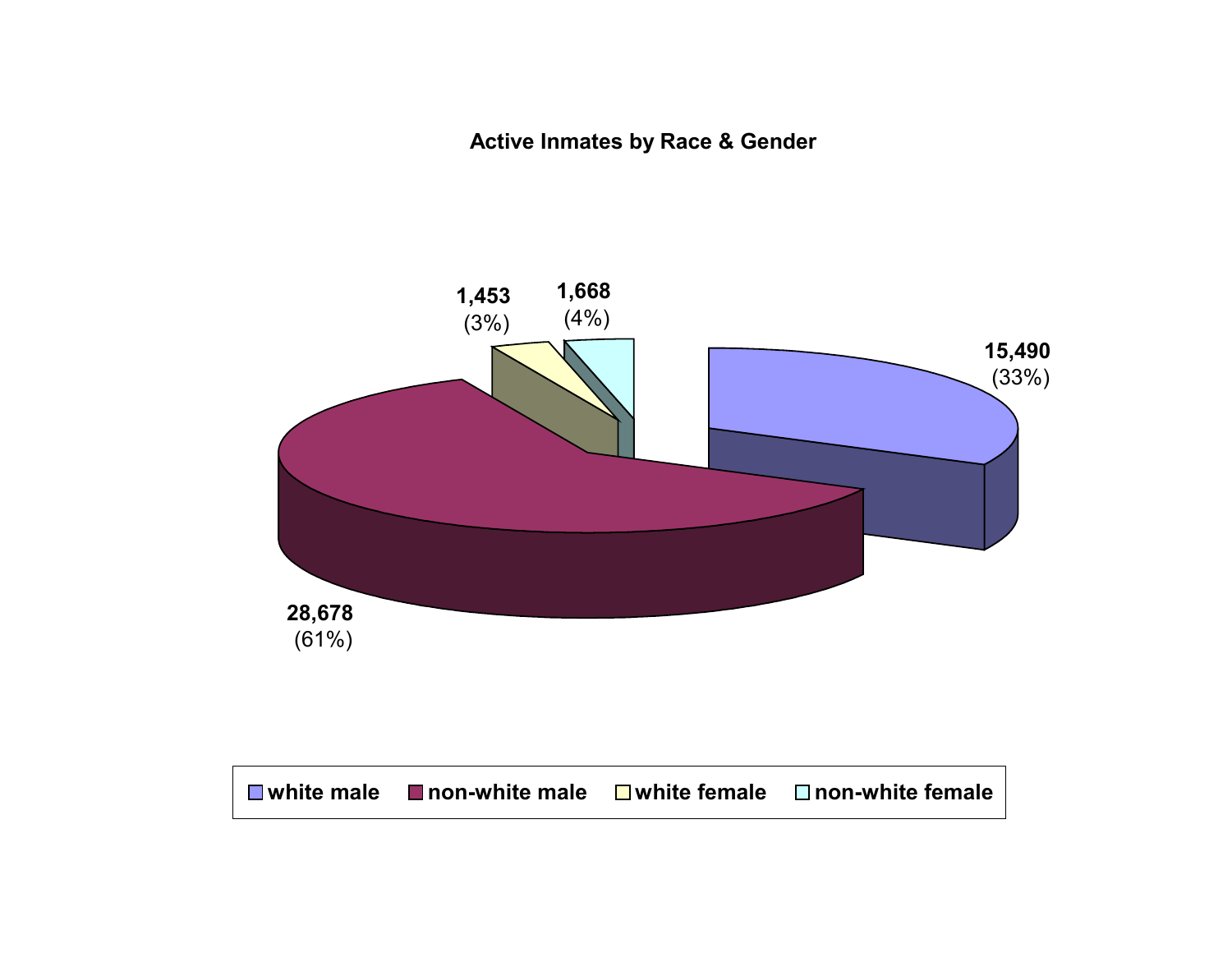**Active Inmates By Security Levels**

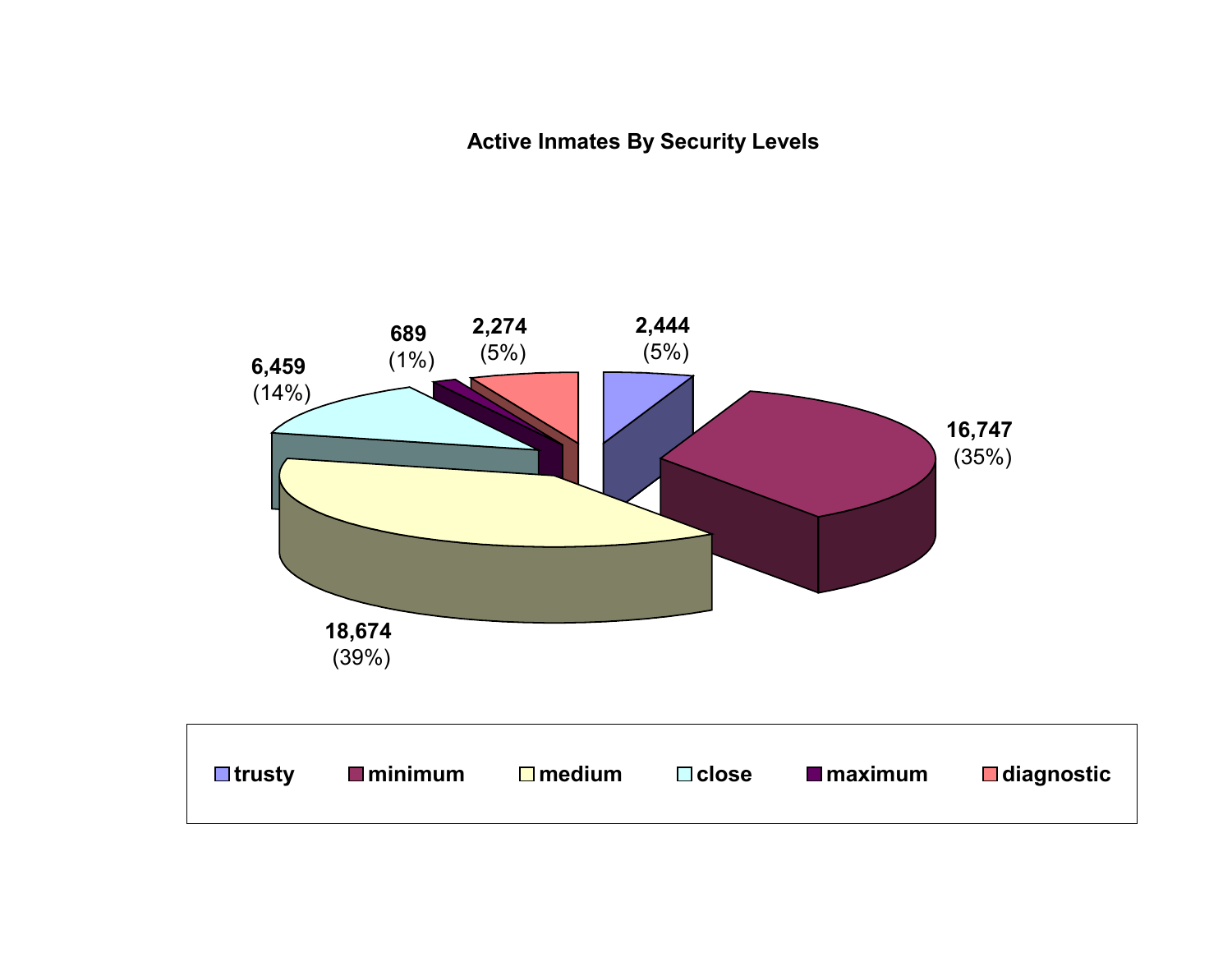#### **Active Inmates by Sentence Length**

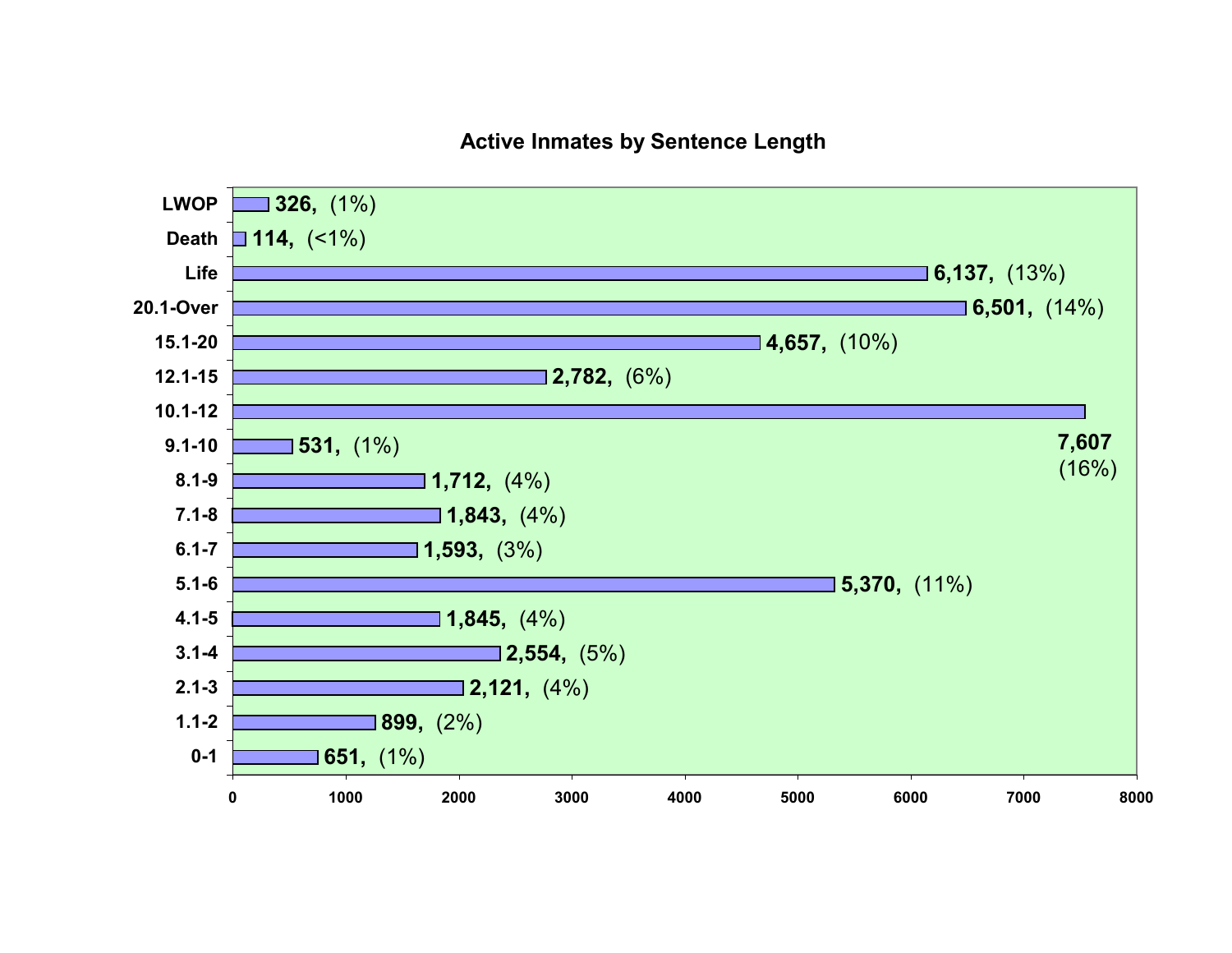**Active Inmates who have Probation to follow Prison**



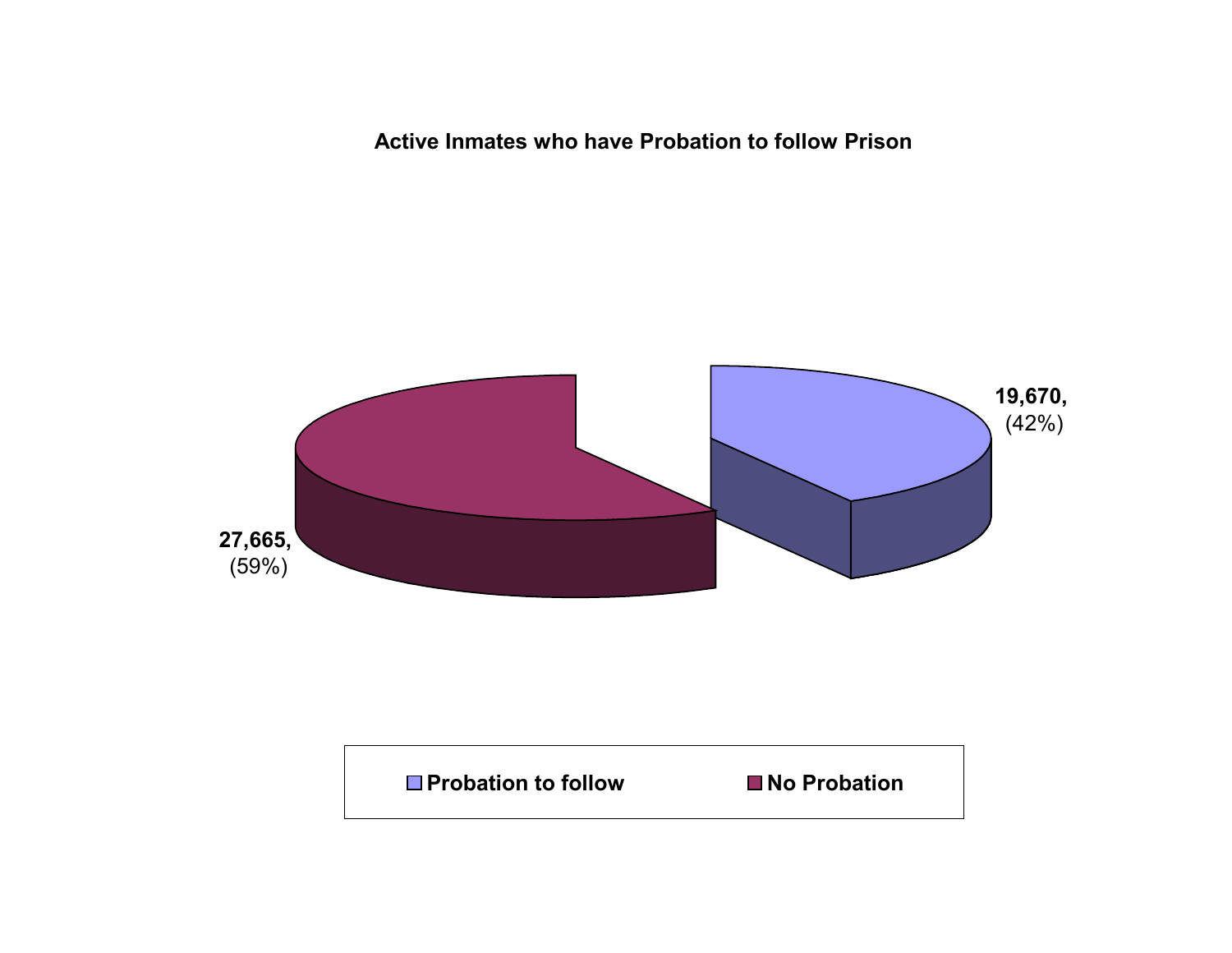#### **Active Inmates by Institution**

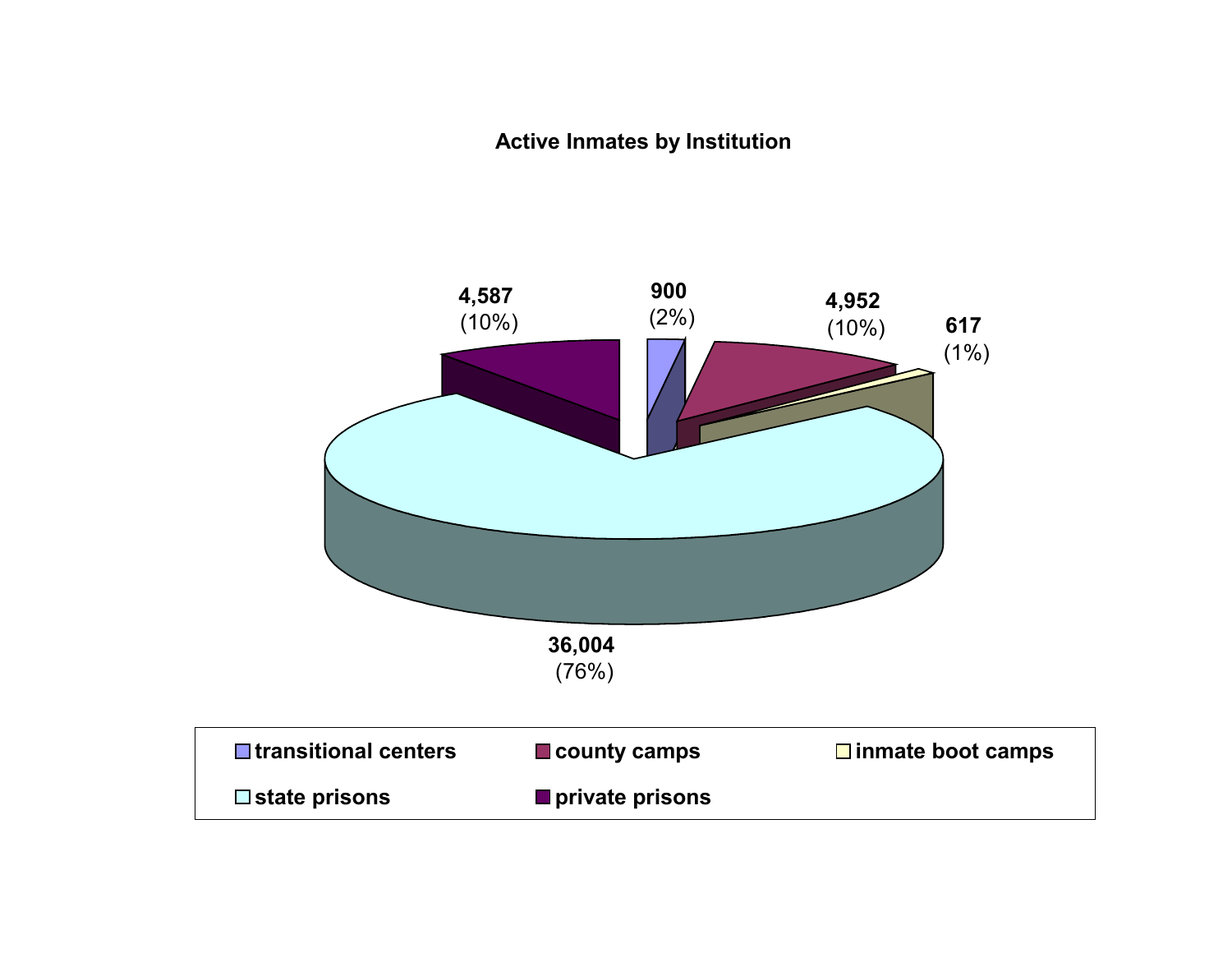#### **Active Inmates by Crime Type**

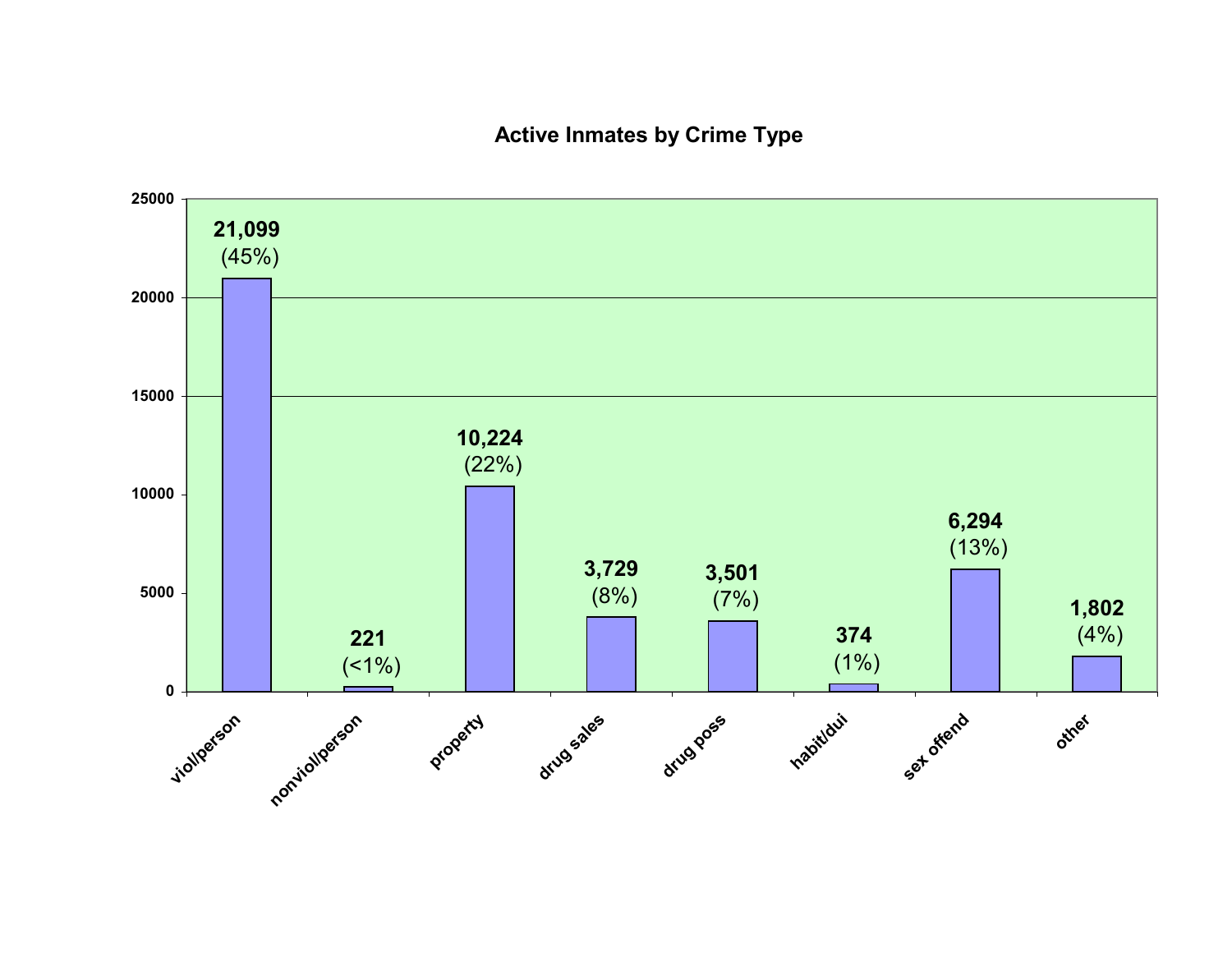Georgia Department of Corrections Page 1 Run 05/19/03 12:39 pm Decision Support

#### Inmate statistical profile

TABLE OF CONTENTS FOR ACTIVE PRISONERS EXCLUDING JAIL

Title PAGE ----- ---- RACE AND SEX............................ 2 Culture Fair IQ Scores.................. 3 Self-Rpt Socioeconomic Class............ 4 Self-Rpt Environment To Age 16.......... 5 Self-Rpt Education Level................ 6 Functional Reading Level (WRAT Scores).. 7 Functional Math Level (WRAT Scores)..... 8 Functional Spelling Level (WRAT Scores). 9 Self-Rpt Guardian Status To Age 16......10 Self-Rpt Employment Status Before Prison11 Self-Rpt Marital Status At Admission....12 Self-Rpt Number Of Children At Admission13 Self-Rpt Religious Affiliation..........14 Self-Rpt Family Behavior Patterns \*.....15 Inmate Diagnostic Behavior Problem \*....16 Physical Profile (General Condition)....17 Security Status...........................18 Number Of Sentences.....................19 Number Of Disciplinaries................20 Number Of Escapes........................21 Number Of Prior Georgia Incarcerations \*22 Number Of Transfers.....................23 County Of Conviction....................24 Circ Of Conviction........................29 Home County...............................31 Prison Sentence In Years.................36 Probation To Follow Prison..............37 Admission Type.............................38 Release Type..............................39 Inst By Group.............................40 Institution.............................41 Misdemeanors And Felonies...............44 Crimes By Group..........................45 Most Serious Offense....................46 Most Serious Crime Type..................52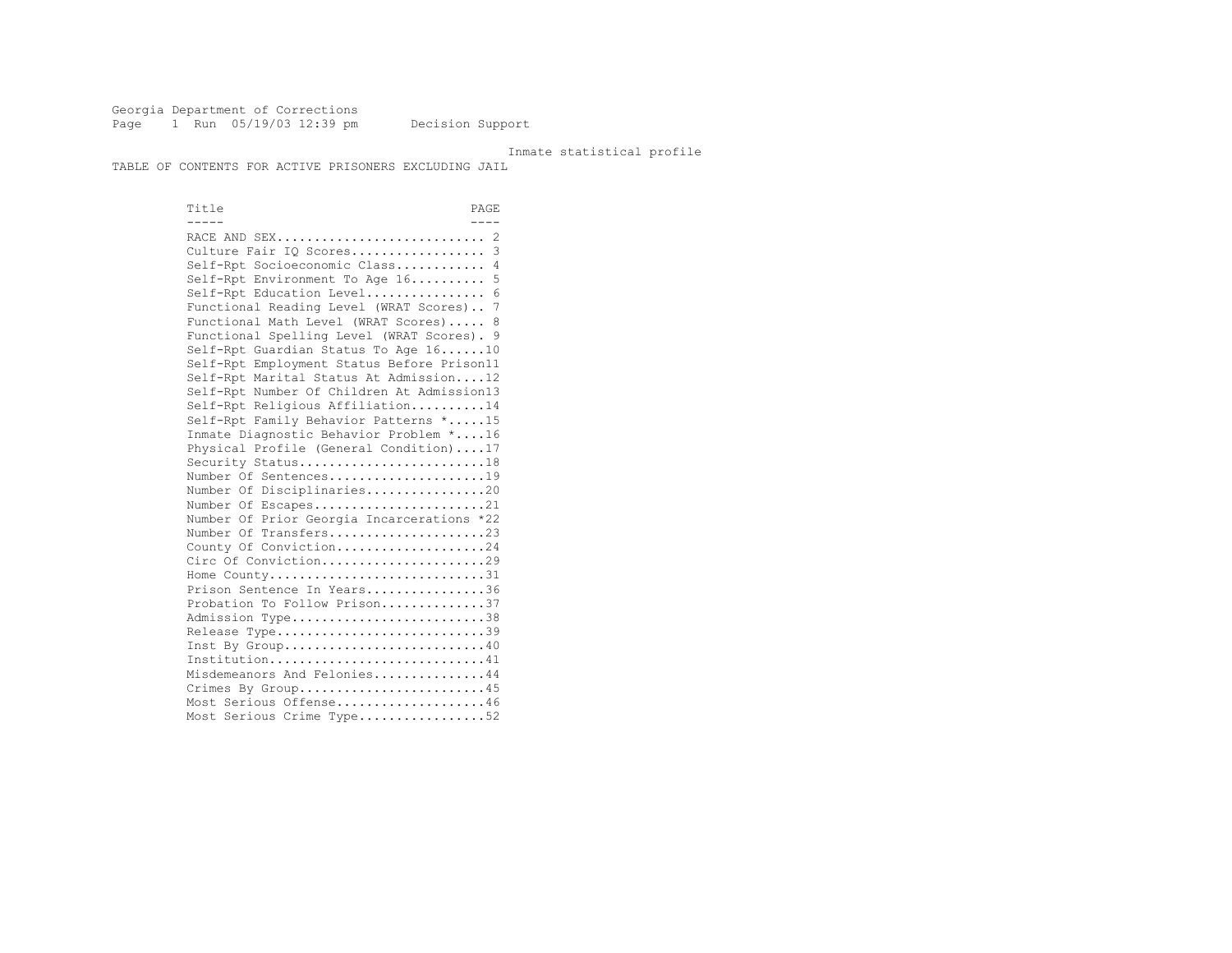Page 2 Run 05/19/03 12:39 pm Decision Support

Inmate statistical profile

Sample: ACTIVE PRISONERS EXCLUDING JAIL Requestor: DECISION SUPPORT Active inmates 05/19/2003

RACE AND SEX by current age & sex

|                                                                  |                                     |                                 | M E N                                       |                                                                        |                                              |                      |                     |                      |                                  |                       | <b>WOMEN</b>                       |                                  |                         |                  |                |                                       |                    |
|------------------------------------------------------------------|-------------------------------------|---------------------------------|---------------------------------------------|------------------------------------------------------------------------|----------------------------------------------|----------------------|---------------------|----------------------|----------------------------------|-----------------------|------------------------------------|----------------------------------|-------------------------|------------------|----------------|---------------------------------------|--------------------|
| RACE AND SEX                                                     | Age<br>$100 - 21$                   | Age<br>$8122 - 39$              | Aqe<br>$8140 - 54$                          | Aqe<br>$8155 - 99$                                                     | Men<br>% Total                               |                      | Age<br>$8100 - 21$  |                      | Age<br>$8122 - 39$               |                       | Aqe<br>$8140 - 54$                 | Age<br>$8155 - 99$               |                         | Women<br>% Total |                | Grand<br>%   Total                    | - 옹                |
| WHITE MALE<br>NON WHITE MALE<br>WHITE FEMALE<br>NON WHITE FEMALE | 953<br>2376<br>$\Omega$<br>$\Omega$ | 29 8543<br>71118028<br>$\Omega$ | 321<br>4840<br>7391<br>681<br>$\Omega$<br>0 | 1154<br>401<br>883<br>601<br>0 <sub>1</sub><br>$\left( \right)$<br>0 I | 57115490<br>43128678<br>01<br>0 <sub>1</sub> | 35<br>65<br>$\Omega$ | $^{()}$<br>68<br>86 | 01<br>01<br>44<br>56 | $\mathbf{0}$<br>0<br>893<br>1010 | 01<br>01<br>47<br>531 | $\Omega$<br>$\Omega$<br>443<br>534 | 0<br>0<br>451<br>49<br>551<br>38 | 01<br>0 I<br>561<br>441 | 1453<br>1668     | ()<br>47<br>53 | $0$ $15490$<br>128678<br>1453<br>1668 | 33<br>61<br>3<br>4 |
| Total reported                                                   |                                     |                                 | 3329 100 26571 100 12231 100                |                                                                        | 2037 100 44168 100                           |                      | 154 100             |                      | 1903 100                         |                       | 977 1001                           |                                  | 87 1001                 | 3121 100         |                | 47289 100                             |                    |
| Percent reported                                                 |                                     | 100.0                           | 100.0                                       | 100.0                                                                  | 100.0                                        | 100.0                |                     | 100.0                |                                  | 100.01                | 100.0                              |                                  | 100.0                   |                  | $100.0$        |                                       | 100.0              |
| NOT REPORTED                                                     | $\Omega$                            |                                 |                                             |                                                                        |                                              |                      | U                   |                      | $\bigcap$                        |                       | U                                  |                                  |                         |                  |                |                                       |                    |
| Total                                                            | 3329                                | 26571                           | 12231                                       | 2037                                                                   | 44168                                        |                      | 154                 |                      | 1903                             |                       | 977                                | 87                               |                         | 3121             |                | 47289                                 |                    |
| AVERAGE AGE                                                      | 19.92                               | 30.04                           | 45.25                                       | 60.44                                                                  | 34.89                                        |                      | 20.01               |                      | 31.06                            |                       | 44.78                              |                                  | 60.26                   | 35.63            |                | 34.94                                 |                    |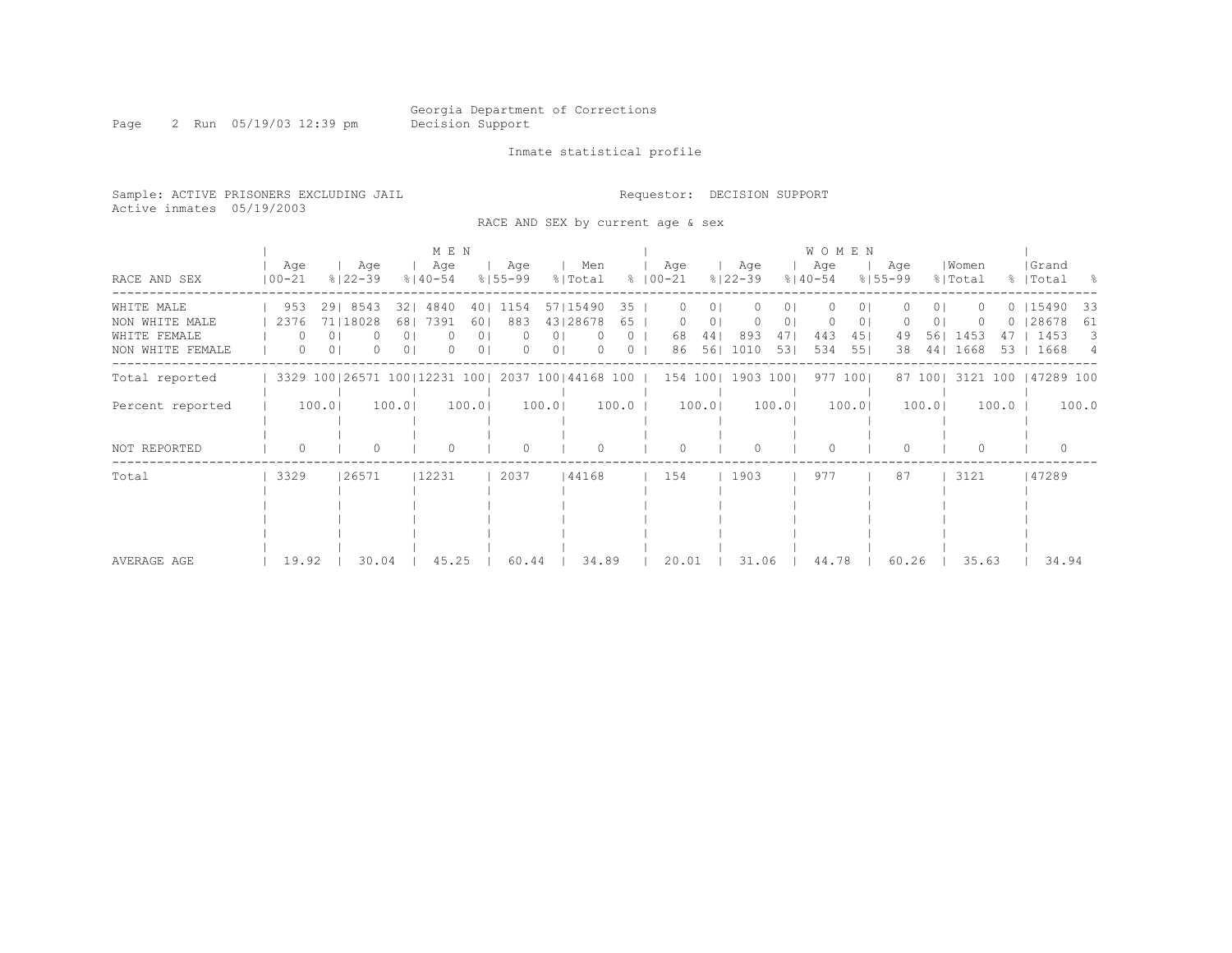# Georgia Department of Corrections<br>Decision Support

Page 3 Run 05/19/03 12:39 pm

Inmate statistical profile

| Sample: ACTIVE PRISONERS EXCLUDING JAIL<br>Active inmates 05/19/2003 |                                                     |      |                    |        |                         |       |                  |      |                                             |                | Requestor:           |        |     | DECISION SUPPORT   |          |                                    |            |                    |       |                  |        |                              |      |
|----------------------------------------------------------------------|-----------------------------------------------------|------|--------------------|--------|-------------------------|-------|------------------|------|---------------------------------------------|----------------|----------------------|--------|-----|--------------------|----------|------------------------------------|------------|--------------------|-------|------------------|--------|------------------------------|------|
|                                                                      |                                                     |      |                    |        |                         |       |                  |      | Culture Fair IQ Scores by current age & sex |                |                      |        |     |                    |          |                                    |            |                    |       |                  |        |                              |      |
| IQ Score                                                             | Age<br>$100 - 21$                                   |      | Age<br>% 22−39     |        | M E N<br>Age<br>% 40-54 |       | Age<br>% 55-99   |      | Men<br>% Total                              |                | Age<br>$8   00 - 21$ |        |     | Age<br>$8122 - 39$ |          | <b>WOMEN</b><br>Age<br>$8140 - 54$ |            | Aqe<br>$8155 - 99$ |       | Women<br>% Total |        | Grand<br>%   Total           | - 8  |
| LESS THAN 70<br>70 AND UP                                            | 78<br>2942                                          |      | 3  809<br>97124157 |        | 3 807<br>97110553       | -71   | 111<br>93   1704 |      | 6   1805<br>94   39356                      | 4<br>$96 \mid$ |                      | 140    | 991 | 154<br>1632        | 91<br>91 | 217<br>705                         | 241<br>761 | 29<br>50           | 371   | 401<br>63 2527   |        | 14   2206<br>86   41883 95   | -5   |
| Total reported                                                       | 3020 100 24966 100 11360 100   1815 100   41161 100 |      |                    |        |                         |       |                  |      |                                             |                |                      |        |     | 141 100  1786 100  |          |                                    | 922 1001   |                    |       |                  |        | 79 100  2928 100   44089 100 |      |
| Percent reported                                                     |                                                     | 90.7 |                    | $94.0$ |                         | 92.91 |                  | 89.1 |                                             | 93.2           |                      | 91.6   |     |                    | 93.91    |                                    | 94.4       |                    | 90.81 |                  | $93.8$ |                              | 93.2 |
| NOT REPORTED                                                         | 309                                                 |      | 1605               |        | 871                     |       | 222              |      | 3007                                        |                |                      | 13     |     | 117                |          | 55                                 |            | 8                  |       | 193              |        | 3200                         |      |
| Total                                                                | 3329                                                |      | 26571              |        | 12231                   |       | 2037             |      | 44168                                       |                |                      | 154    |     | 1903               |          | 977                                |            | 87                 |       | 3121             |        | 47289                        |      |
| AVERAGE IO                                                           | 99.44                                               |      | 100.12             |        | 96.40                   |       | 94.64            |      | 98.80                                       |                |                      | 100.94 |     | 95.83              |          | 86.08                              |            | 78.96              |       | 92.55            |        | 98.39                        |      |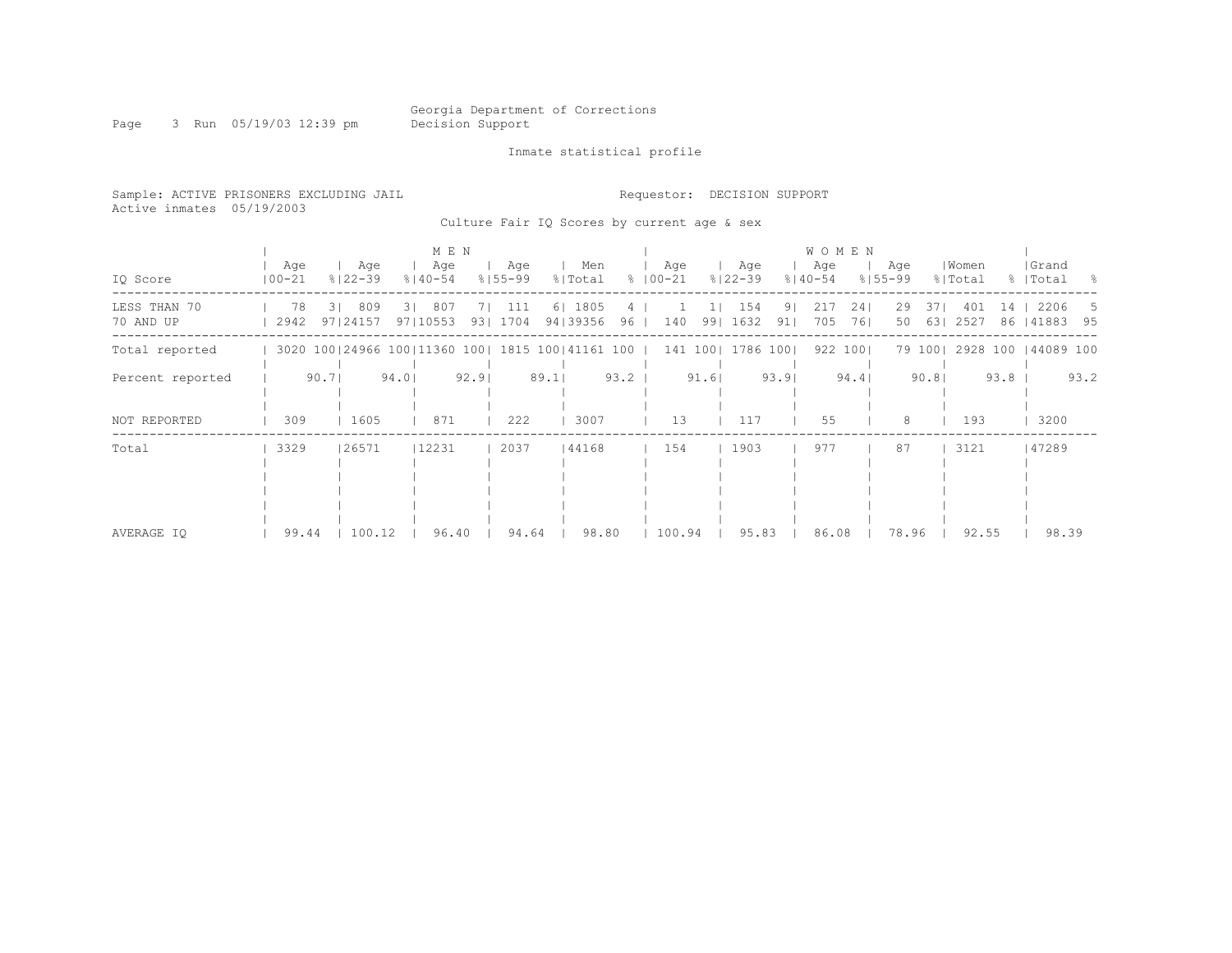Page 4 Run 05/19/03 12:39 pm Decision Support

#### Inmate statistical profile

Sample: ACTIVE PRISONERS EXCLUDING JAIL Requestor: DECISION SUPPORT Active inmates 05/19/2003 Self-Rpt Socioeconomic Class by current age & sex

 | M E N | W O M E N | | Age | Age | Age | Age | Men | Age | Age | Age | Age |Women |Grand Socioeconomic Class |00-21 %|22-39 %|40-54 %|55-99 %|Total % |00-21 %|22-39 %|40-54 %|55-99 %|Total % |Total % ------------------------------------------------------------------------------------------------------------------------------------ WELFARE | 328 10| 2028 8| 838 7| 103 5| 3297 8 | 16 11| 260 14| 99 10| 0 0| 375 12 | 3672 8 OCC EMPLOY | 261 8| 1877 7| 532 4| 55 3| 2725 6 | 1 1| 8 0| 4 0| 1 1| 14 0 | 2739 6 MINIMUM STD | 1448 46|11079 43| 5136 43| 923 47|18586 44 | 39 26| 550 30| 356 37| 43 52| 988 33 |19574 43 MIDDLE | 1047 33|10515 41| 5216 44| 855 44|17633 41 | 88 59| 1005 54| 476 50| 35 43| 1604 53 |19237 42 OTHER | 51 2| 252 1| 103 1| 15 1| 421 1 | 4 3| 32 2| 19 2| 3 4| 58 2 | 479 1 ------------------------------------------------------------------------------------------------------------------------------------ Total reported | 3135 100|25751 100|11825 100| 1951 100|42662 100 | 148 100| 1855 100| 954 100| 82 100| 3039 100 |45701 100 | | | | | | | | | | | Percent reported | 94.2| 96.9| 96.7| 95.8| 96.6 | 96.1| 97.5| 97.6| 94.3| 97.4 | 96.6 | | | | | | | | | | | | | | | | | | | | | | NOT RPTD | 194 | 820 | 406 | 86 | 1506 | 6 | 48 | 23 | 5 | 82 | 1588 ------------------------------------------------------------------------------------------------------------------------------------ Total | 3329 |26571 |12231 | 2037 |44168 | 154 | 1903 | 977 | 87 | 3121 |47289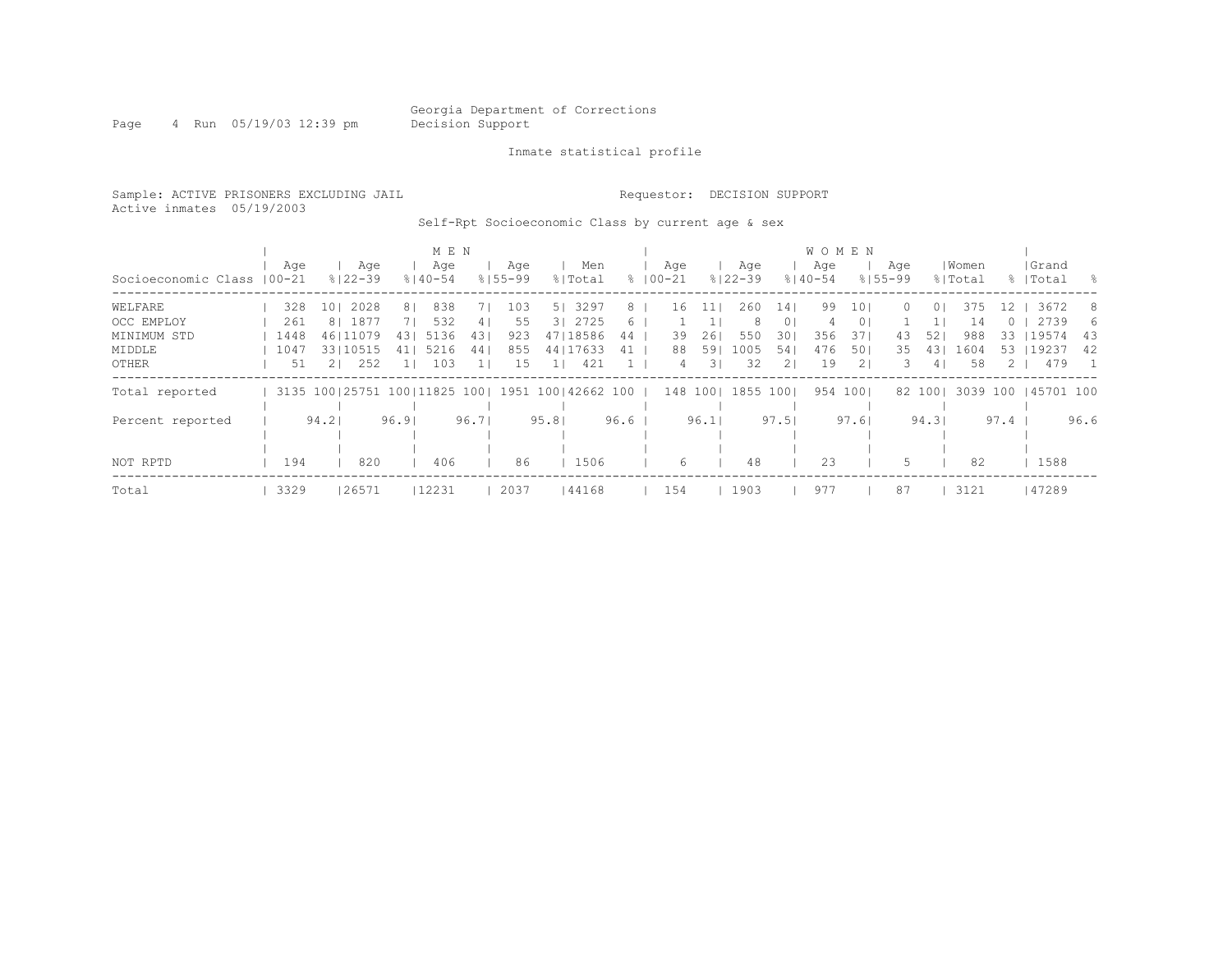Page 5 Run 05/19/03 12:39 pm Decision Support

#### Inmate statistical profile

Sample: ACTIVE PRISONERS EXCLUDING JAIL Requestor: DECISION SUPPORT Active inmates 05/19/2003

Self-Rpt Environment To Age 16 by current age & sex

|                  |                   |      |                    |       | M E N              |                 |                    |                 |                                                     |                |                    |      |                |                    |      | <b>WOMEN</b>       |                 |                    |        |                  |          |                    |      |
|------------------|-------------------|------|--------------------|-------|--------------------|-----------------|--------------------|-----------------|-----------------------------------------------------|----------------|--------------------|------|----------------|--------------------|------|--------------------|-----------------|--------------------|--------|------------------|----------|--------------------|------|
| Environment      | Age<br>$100 - 21$ |      | Aqe<br>$8122 - 39$ |       | Age<br>$8140 - 54$ |                 | Aqe<br>$8155 - 99$ |                 | Men<br>% Total                                      |                | Age<br>$8100 - 21$ |      |                | Age<br>$8122 - 39$ |      | Age<br>$8140 - 54$ |                 | Age<br>$8155 - 99$ |        | Women<br>% Total |          | Grand<br>%   Total | - 옹  |
|                  |                   |      |                    |       |                    |                 |                    |                 |                                                     |                |                    |      |                |                    |      |                    |                 |                    |        |                  |          |                    |      |
| RURAL/FARM       | 39                |      | 542                | 21    | 663                | 61              | 320                | 16 <sub>1</sub> | 1564                                                | 4              |                    |      |                | 44                 | 21   | 38                 | 41              | 16                 | 201    | 99               | 3.       | 1663               | 4    |
| RURAL/NFARM      | 81                | 3 L  | 1290               | -51   | 776                | 7 L             | 156                |                 | 8   2303                                            | 5 <sub>1</sub> |                    | 28   | 191            | 286                | 151  | 120                | 131             |                    | 61     | 439              | 14       | 2742               | 6    |
| S.M.S.A          | 990               | 311  | 8828               | 341   | 3895               | 331             | 556                |                 | 28   14269                                          | 33             |                    | 18   | 121            | 241                | 131  | 146                | 15 <sub>1</sub> | 16                 | 201    | 421              | 14       | 14690              | -32  |
| URBAN            | 803               | 251  | 5358               | 211   | 2190               | 18 <sup>1</sup> | 251                |                 | 13  8602                                            | 20             |                    | 60   | 41             | 710                | 381  | 374                | 391             | 22                 | 27     | 1166             | 38       | 9768               | -21  |
| SMALL TOWN       | 1279              | 401  | 9853               | 381   | 4325               | 361             | 686                |                 | 35   16143                                          | 37             |                    | 39   | 271            | 566                | 301  | 276                | 291             | 22                 | 27     | 903              | 30       | 17046              | - 37 |
| OTHER            |                   |      | 150                |       | 73                 |                 | 9                  | 0 <sub>1</sub>  | 249                                                 |                |                    |      | 1 <sub>1</sub> | 10                 |      | З.                 | $\circ$         |                    |        | 15               | $\Omega$ | 264                |      |
| Total reported   |                   |      |                    |       |                    |                 |                    |                 | 3209 100 26021 100 11922 100   1978 100   43130 100 |                |                    |      |                | 147 100  1857      | 1001 | 957                | 1001            |                    | 82 100 | 3043 100         |          | 46173 100          |      |
|                  |                   |      |                    |       |                    |                 |                    |                 |                                                     |                |                    |      |                |                    |      |                    |                 |                    |        |                  |          |                    |      |
| Percent reported |                   | 96.4 |                    | 97.91 |                    | 97.51           |                    | 97.1            |                                                     | 97.6           |                    | 95.5 |                |                    | 97.6 |                    | 98.01           |                    | 94.31  |                  | 97.5     |                    | 97.6 |
|                  |                   |      |                    |       |                    |                 |                    |                 |                                                     |                |                    |      |                |                    |      |                    |                 |                    |        |                  |          |                    |      |
|                  |                   |      |                    |       |                    |                 |                    |                 |                                                     |                |                    |      |                |                    |      |                    |                 |                    |        |                  |          |                    |      |
| NOT RPTD         | 120               |      | 550                |       | 309                |                 | 59                 |                 | 1038                                                |                |                    |      |                | 46                 |      | 20                 |                 |                    |        | 78               |          | 1116               |      |
| Total            | 3329              |      | 26571              |       | 12231              |                 | 2037               |                 | 44168                                               |                | 154                |      |                | 1903               |      | 977                |                 | 87                 |        | 3121             |          | 47289              |      |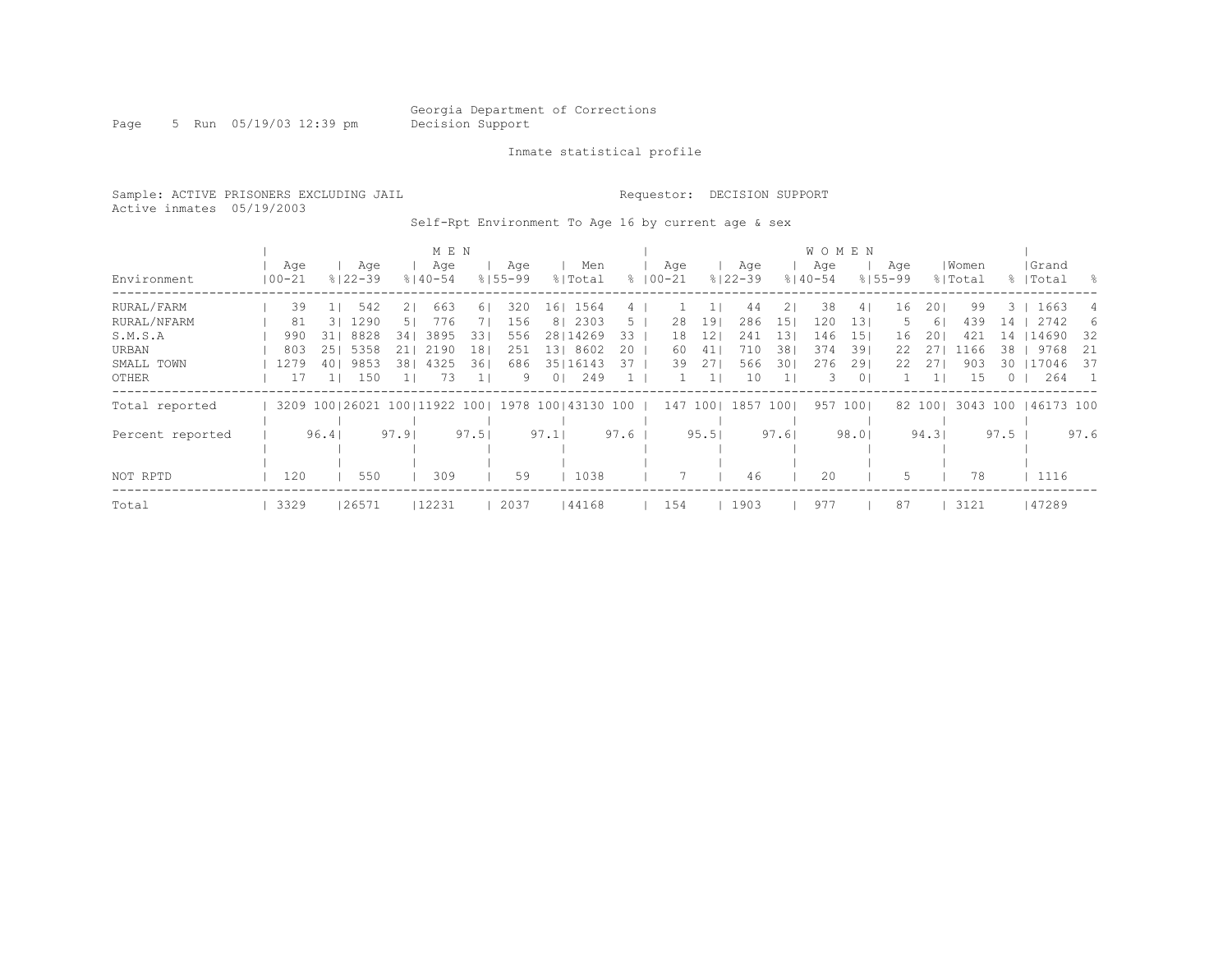Page 6 Run 05/19/03 12:39 pm Decision Support

#### Inmate statistical profile

Sample: ACTIVE PRISONERS EXCLUDING JAIL Requestor: DECISION SUPPORT Active inmates 05/19/2003

Self-Rpt Education Level by current age & sex

|                     |                   |                |                      |        | MEN                |                 |                    |                |                                                     |        |                    |                 |                    |                 | <b>WOMEN</b>       |                 |                      |                |                  |        |                     |                  |
|---------------------|-------------------|----------------|----------------------|--------|--------------------|-----------------|--------------------|----------------|-----------------------------------------------------|--------|--------------------|-----------------|--------------------|-----------------|--------------------|-----------------|----------------------|----------------|------------------|--------|---------------------|------------------|
| Education Level     | Aqe<br>$100 - 21$ |                | i Age<br>$8122 - 39$ |        | Aqe<br>$8140 - 54$ |                 | Aqe<br>$8155 - 99$ |                | Men<br>% Total                                      |        | Aqe<br>$8100 - 21$ |                 | Age<br>$8122 - 39$ |                 | Age<br>$8140 - 54$ |                 | l Age<br>$8155 - 99$ |                | Women<br>% Total |        | Grand<br>%   Total  | $\sim$ $\approx$ |
| LESS THAN GRADE     | 59                | 2 <sub>1</sub> | 570                  | 21     | 454                | 4               | 344                |                | 17  1427                                            | 3.     |                    |                 | 27                 |                 | 21                 | 21              | 12                   | 151            | 61               | 2.     | 1488                | З.               |
| GRADE 7             | 88                | 31             | 598                  | 21     | 346                | 31              | 145                |                | 1177                                                | З.     |                    |                 | 47                 | 31              | 26                 | 31              |                      | 51             | 79               |        | 1256                | 3.               |
| GRADE 8             | 466               | 151            | 2256                 | 91     | 1057               | 91              | 227                | 11             | 4006                                                | 9      | 15                 | 10 <sup>°</sup> | 165                | 9 <sub>1</sub>  | 70                 |                 |                      | 9 <sub>1</sub> | 257              | 9.     | 4263                | 9                |
| GRADE 9             | 828               | 261            | 4262                 | 161    | 1557               | 131             | 184                | 9 <sub>1</sub> | 6831                                                | 16     | 35                 | 24              | 257                | 14 <sub>1</sub> | 92                 | 101             |                      | 61             | 389              | 13     | 7220                | 16               |
| GRADE 10            | 889               | 281            | 5853                 | 221    | 1996               | 171             | 198                | 101            | 8936                                                | 21     | 36                 | 241             | 294                | 161             | 129                | 14              | 10                   | 121            | 469              | -16    | 9405                | 20               |
| GRADE 11            | 642               |                | 20   5327            | 201    | 1654               | 14 <sub>1</sub> | 159                | 8 <sub>1</sub> | 7782                                                | 18     | 35                 | 241             | 307                | 171             | 113                | 12 <sub>1</sub> | 6                    | -7 I           | 461              | 15     | 8243                | 18               |
| GRADE 12            | 193               |                | 6 4823               | 191    | 2925               | 251             | 395                | 201            | 8336                                                | 19     | 12                 | 8 <sub>1</sub>  | 277                | 151             | 195                | 211             | 22                   | 27             | 506              | 17     | 8842                | 19               |
| MORE THAN GRADE 12  | 38                |                | 1  2346              |        | 91 1948            | 16              | 331                | 171            | 4663                                                | 11     | 12                 | 8 <sub>1</sub>  | 439                | 241             | 292                | 311             | 16                   | 201            | 759              | 25     | 5422                | 12               |
| Total reported      |                   |                |                      |        |                    |                 |                    |                | 3203 100 26035 100 11937 100   1983 100   43158 100 |        |                    |                 | 148 100  1813 100  |                 | 938 1001           |                 |                      | 82 100         |                  |        | 2981 100 146139 100 |                  |
| Percent reported    | 96.2              |                |                      | $98.0$ |                    | 97.6            |                    | 97.3           |                                                     | $97.7$ |                    | 96.1            |                    | 95.3            |                    | 96.01           |                      | 94.3           |                  | $95.5$ |                     | 97.6             |
| NOT REPORTED        | 126               |                | 536                  |        | 294                |                 | 54                 |                | 1010                                                |        | 6                  |                 | 90                 |                 | 39                 |                 | 5.                   |                | 140              |        | 1150                |                  |
| Total               | 3329              |                | 26571                |        | 12231              |                 | 2037               |                | 44168                                               |        | 154                |                 | 1903               |                 | 977                |                 | 87                   |                | 3121             |        | 147289              |                  |
|                     |                   |                |                      |        |                    |                 |                    |                |                                                     |        |                    |                 |                    |                 |                    |                 |                      |                |                  |        |                     |                  |
|                     |                   |                |                      |        |                    |                 |                    |                |                                                     |        |                    |                 |                    |                 |                    |                 |                      |                |                  |        |                     |                  |
|                     |                   |                |                      |        |                    |                 |                    |                |                                                     |        |                    |                 |                    |                 |                    |                 |                      |                |                  |        |                     |                  |
| AVG EDUCATION LEVEL | 9.71              |                | 10.85                |        | 11.49              |                 | 10.29              |                | 10.91                                               |        | 11.32              |                 | 13.07              |                 | 14.08              |                 | 11.40                |                | 13.26            |        | 11.06               |                  |

\* NOTE: THE FIELD LABLED "LESS THAN GRADE 7" WAS CORRECTED IN MARCH 1989: MISSING DATA FOR INMATES STILL IN DIAGNOSTICS NOW HAS BEEN REMOVED FROM THIS FIELD AND IDENTIFIED AS "NOT REPORTED" INFORMATION.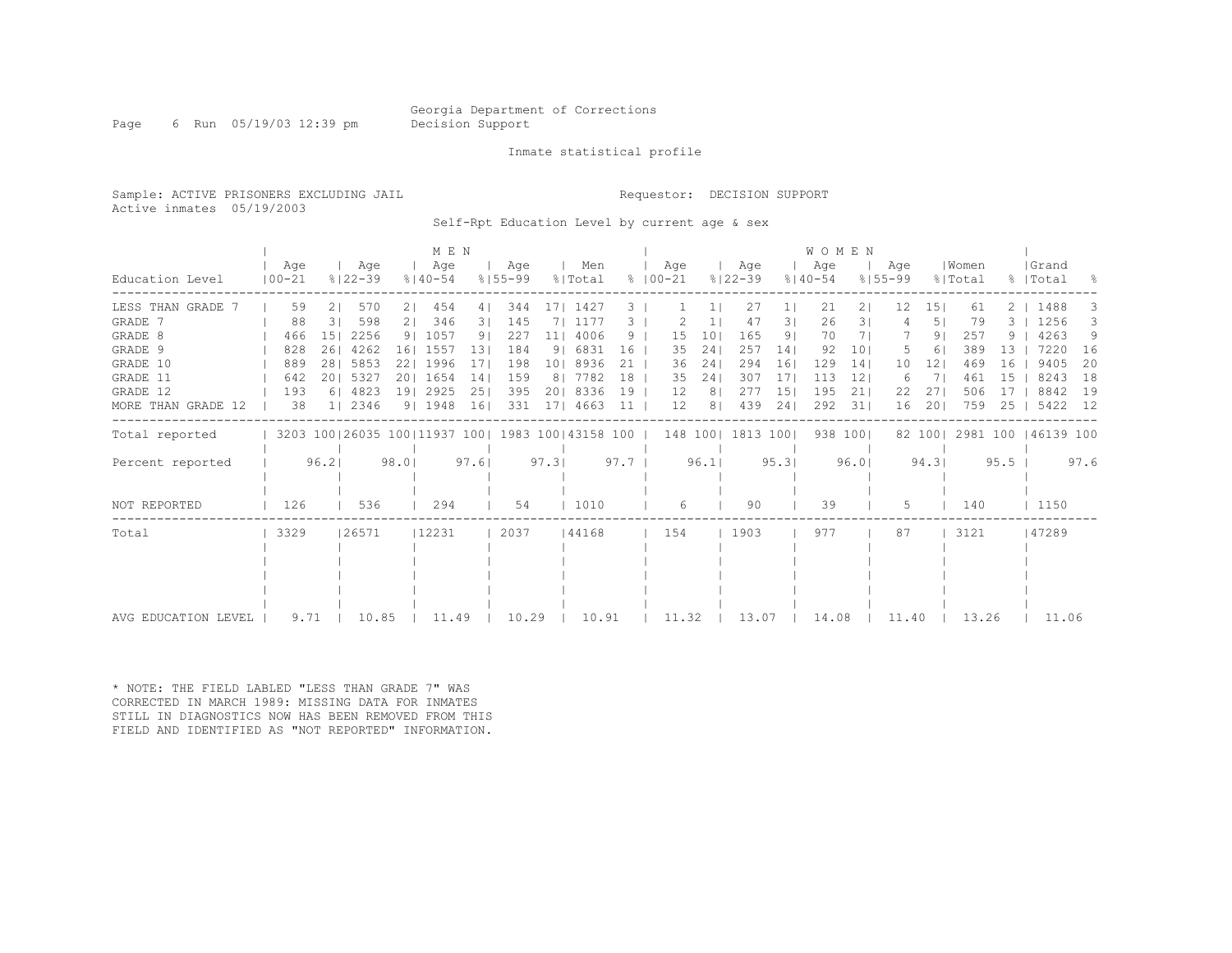Page 7 Run 05/19/03 12:39 pm Decision Support

Inmate statistical profile

Active inmates 05/19/2003

Sample: ACTIVE PRISONERS EXCLUDING JAIL Requestor: DECISION SUPPORT

Functional Reading Level (WRAT Scores) by current age & sex

|                    |                   |      |                    |                | M E N                                                   |      |                    |                |                |      |               |         |                |                    |                | WOMEN              |          |                    |                |                  |      |                    |      |
|--------------------|-------------------|------|--------------------|----------------|---------------------------------------------------------|------|--------------------|----------------|----------------|------|---------------|---------|----------------|--------------------|----------------|--------------------|----------|--------------------|----------------|------------------|------|--------------------|------|
| WRAT Reading Score | Aqe<br>$100 - 21$ |      | Age<br>$8122 - 39$ |                | Age<br>$8140 - 54$                                      |      | Aqe<br>$8155 - 99$ |                | Men<br>% Total |      | $8   00 - 21$ | Aqe     |                | Age<br>$8122 - 39$ |                | Age<br>$8140 - 54$ |          | Aqe<br>$8155 - 99$ |                | Women<br>% Total |      | Grand<br>%   Total | - 8  |
| LESS THAN GRADE 6  | 1165              | 381  | 8892               | 351            | 4902                                                    | 43   | 837                |                | 46   15796     | 38   |               | 33      | 23             | 418                | 231            | 272                | 301      | 27                 | 341            | 750              | 26   | 116546             | 37   |
| 6TH THRU 8TH GRADE | 707               | 231  | 5668               | 231            | 2420                                                    | 21   | 347                |                | 19 9142        | 22   |               | 41      | 291            | 332                | 191            | 161                | 171      | 16                 | 201            | 550              | 19   | 9692               | 22   |
| GRADE 9            | 249               |      | 8   2293           | 91             | 831                                                     |      | 140                | 8 <sub>1</sub> | 3513           | 9    |               | 13      | 9 <sub>1</sub> | 151                | 8 <sup>1</sup> | 59                 | 61       | 6                  | 8 <sub>1</sub> | 229              |      | 3742               | 8    |
| GRADE 10           | 148               |      | 5   1161           | 5 <sub>1</sub> | 426                                                     | 4    | 68                 | 41             | 1803           |      |               | 8       | 61             | 76                 | 4              | 32                 | 31       |                    | 51             | 120              |      | 1923               |      |
| GRADE 11           | 146               |      | 5   1126           | 41             | 431                                                     | 4    | 62                 | 31             | 1765           |      |               |         | 01             | 81                 | 5 <sub>1</sub> | 39                 | 4        |                    | 4              | 123              |      | 1888               | 4    |
| GRADE 12           | 398               | 131  | 3869               | 151            | 1799                                                    | 16   | 319                |                | 6385           | 15   |               | 8       | 6              | 159                | 91             | 67                 |          |                    | 101            | 242              |      | 6627               | 15   |
| MORE THAN GRADE 12 | 217               |      | 7  2039            | 81             | 553                                                     |      | 66                 | 4 I            | 2875           |      |               | 38      | 27             | 570                | 32             | 291                | 32       | 15                 | 191            | 914              | 31   | 3789               | - 9  |
| Total reported     |                   |      |                    |                | 3030 100   25048 100   11362 100   1839 100   41279 100 |      |                    |                |                |      |               | 141 100 |                | 1787 1001          |                |                    | 921 1001 |                    | 79 1001        | 2928 100         |      | 44207 100          |      |
| Percent reported   |                   | 91.0 |                    | 94.3           |                                                         | 92.9 |                    | 90.31          |                | 93.5 |               |         | 91.6           |                    | 93.91          |                    | 94.31    |                    | 90.81          |                  | 93.8 |                    | 93.5 |
| NOT REPORTED       | 299               |      | 1523               |                | 869                                                     |      | 198                |                | 2889           |      |               | 13      |                | 116                |                | 56                 |          | 8                  |                | 193              |      | 3082               |      |
| Total              | 3329              |      | 26571              |                | 12231                                                   |      | 2037               |                | 44168          |      |               | 154     |                | 1903               |                | 977                |          | 87                 |                | 3121             |      | 47289              |      |
|                    |                   |      |                    |                |                                                         |      |                    |                |                |      |               |         |                |                    |                |                    |          |                    |                |                  |      |                    |      |
|                    |                   |      |                    |                |                                                         |      |                    |                |                |      |               |         |                |                    |                |                    |          |                    |                |                  |      |                    |      |
|                    |                   |      |                    |                |                                                         |      |                    |                |                |      |               |         |                |                    |                |                    |          |                    |                |                  |      |                    |      |
|                    |                   |      |                    |                |                                                         |      |                    |                |                |      |               |         |                |                    |                |                    |          |                    |                |                  |      |                    |      |
| AVG READING SCORE  | 7.66              |      | 7.93               |                | 7.24                                                    |      | 6.99               |                | 7.68           |      |               | 8.91    |                | 9.33               |                | 8.87               |          | 7.98               |                | 9.13             |      | 7.77               |      |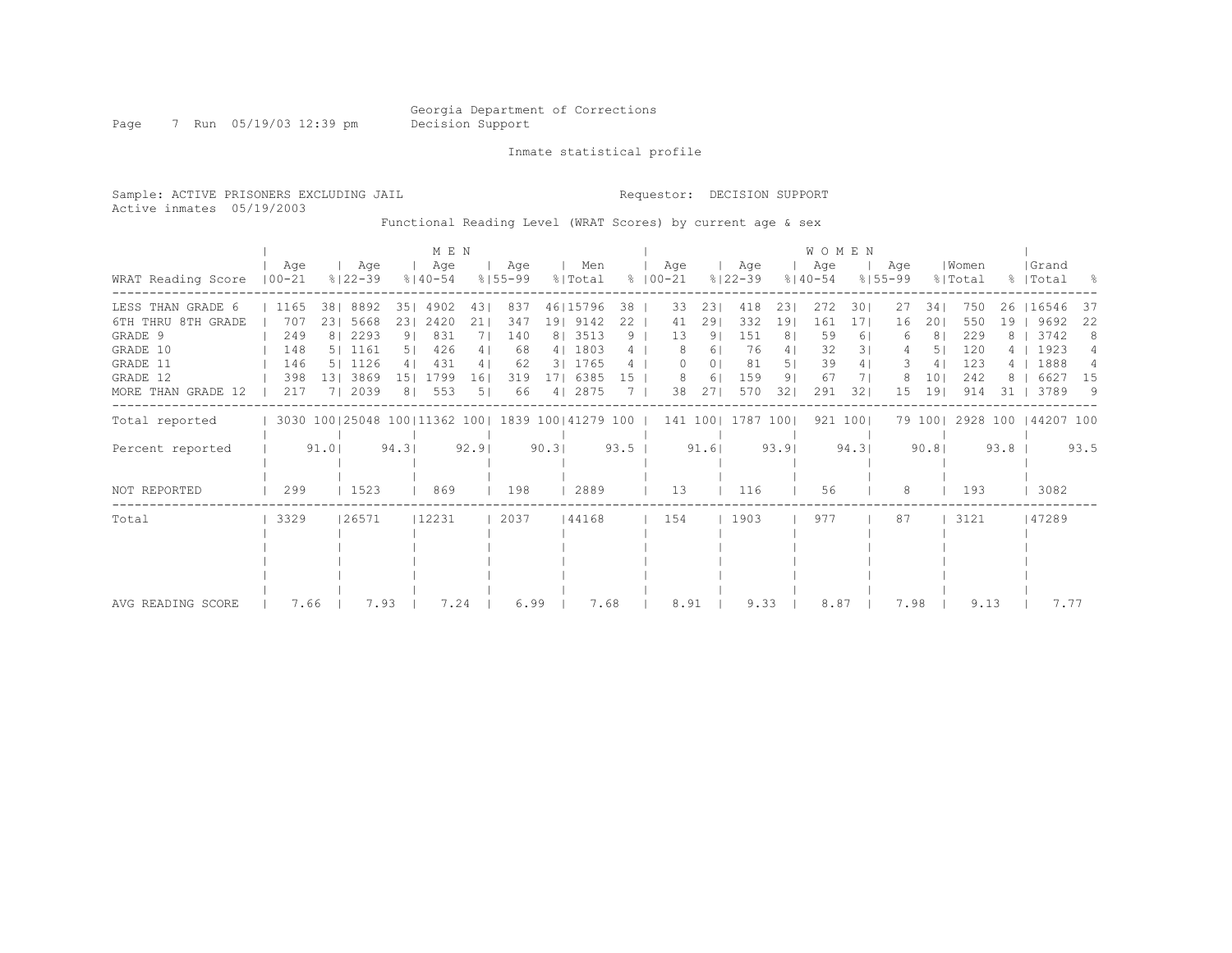Page 8 Run 05/19/03 12:39 pm Decision Support

Inmate statistical profile

Sample: ACTIVE PRISONERS EXCLUDING JAIL Requestor: DECISION SUPPORT Active inmates 05/19/2003

Functional Math Level (WRAT Scores) by current age & sex

|                    |                   |      |                    |       | M E N              |      |                                                         |       |                |      |                      |                 |                    |                | WOMEN              |          |                    |                |                  |      |                    |      |
|--------------------|-------------------|------|--------------------|-------|--------------------|------|---------------------------------------------------------|-------|----------------|------|----------------------|-----------------|--------------------|----------------|--------------------|----------|--------------------|----------------|------------------|------|--------------------|------|
| WRAT Math Score    | Age<br>$100 - 21$ |      | Age<br>$8122 - 39$ |       | Age<br>$8140 - 54$ |      | Aqe<br>$8155 - 99$                                      |       | Men<br>% Total |      | Aqe<br>$8   00 - 21$ |                 | Aqe<br>$8122 - 39$ |                | Age<br>$8140 - 54$ |          | Age<br>$8155 - 99$ |                | Women<br>% Total |      | Grand<br>%   Total | - 양  |
| LESS THAN GRADE 6  | 1023              |      | 34   7301          | 291   | 4438               | 391  | 863                                                     |       | 47   13625     | 33   | 33                   | 23              | 365                | 201            | 332                | 361      | 39                 | 491            | 769              | 26   | 14394              | 33   |
| 6TH THRU 8TH GRADE | 1500              |      | 50   12400         | 501   | 4715               | 41   | 547                                                     |       | 30   19162     | 46   | 65                   | 46              | 863                | 48             | 367                | 40       | 20                 | 251            | 1315             | 45   | 20477              | 46   |
| GRADE 9            | 244               |      | 8   2415           | 101   | 847                |      | 137                                                     |       | 7  3643        | 9    | 15                   | 11              | 231                | 131            | 76                 | 81       |                    | 51             | 326              | 11   | 3969               | 9    |
| GRADE 10           | 137               |      | 5   1408           | 61    | 606                | 51   | 115                                                     |       | 6 2266         | 5.   | 14                   | 10 <sub>1</sub> | 145                | 8 <sup>1</sup> | 70                 | 8        | 6                  | 81             | 235              |      | 2501               | 6    |
| GRADE 11           | 68                |      | 839                | 31    | 378                | 31   | 80                                                      | 41    | 1365           | 3.   | 5                    | 4 <sub>1</sub>  | 94                 | 5 <sub>1</sub> | 32                 | 31       |                    | 61             | 136              |      | 1501               | 3    |
| GRADE 12           | 38                |      | 473                | 21    | 317                | 31   | 77                                                      | 41    | 905            |      | 6                    | 4               | 36                 | 2 <sub>1</sub> | 19                 | 21       | 0                  | 0 <sub>1</sub> | 61               |      | 966                | 2    |
| MORE THAN GRADE 12 | 20                |      | 214                |       | 73                 |      | 20                                                      |       | 327            |      | 3                    | $\overline{2}$  | 53                 | 31             | 26                 | 31       |                    | 61             | 87               | 3.   | 414                |      |
| Total reported     |                   |      |                    |       |                    |      | 3030 100   25050 100   11374 100   1839 100   41293 100 |       |                |      | 141 100              |                 | 1787 1001          |                |                    | 922 1001 |                    | 79 1001        | 2929 100         |      | 44222 100          |      |
| Percent reported   |                   | 91.0 |                    | 94.31 |                    | 93.0 |                                                         | 90.31 |                | 93.5 |                      | 91.6            |                    | 93.91          |                    | 94.4     |                    | 90.81          |                  | 93.8 |                    | 93.5 |
| NOT REPORTED       | 299               |      | 1521               |       | 857                |      | 198                                                     |       | 2875           |      | 13                   |                 | 116                |                | 55                 |          | 8                  |                | 192              |      | 3067               |      |
| Total              | 3329              |      | 26571              |       | 12231              |      | 2037                                                    |       | 44168          |      | 154                  |                 | 1903               |                | 977                |          | 87                 |                | 3121             |      | 47289              |      |
|                    |                   |      |                    |       |                    |      |                                                         |       |                |      |                      |                 |                    |                |                    |          |                    |                |                  |      |                    |      |
|                    |                   |      |                    |       |                    |      |                                                         |       |                |      |                      |                 |                    |                |                    |          |                    |                |                  |      |                    |      |
|                    |                   |      |                    |       |                    |      |                                                         |       |                |      |                      |                 |                    |                |                    |          |                    |                |                  |      |                    |      |
|                    |                   |      |                    |       |                    |      |                                                         |       |                |      |                      |                 |                    |                |                    |          |                    |                |                  |      |                    |      |
| AVG MATH SCORE     | 6.82              |      | 7.14               |       | 6.74               |      | 6.45                                                    |       |                | 6.97 | 7.75                 |                 | 7.74               |                | 7.08               |          | 6.44               |                | 7.50             |      | 7.01               |      |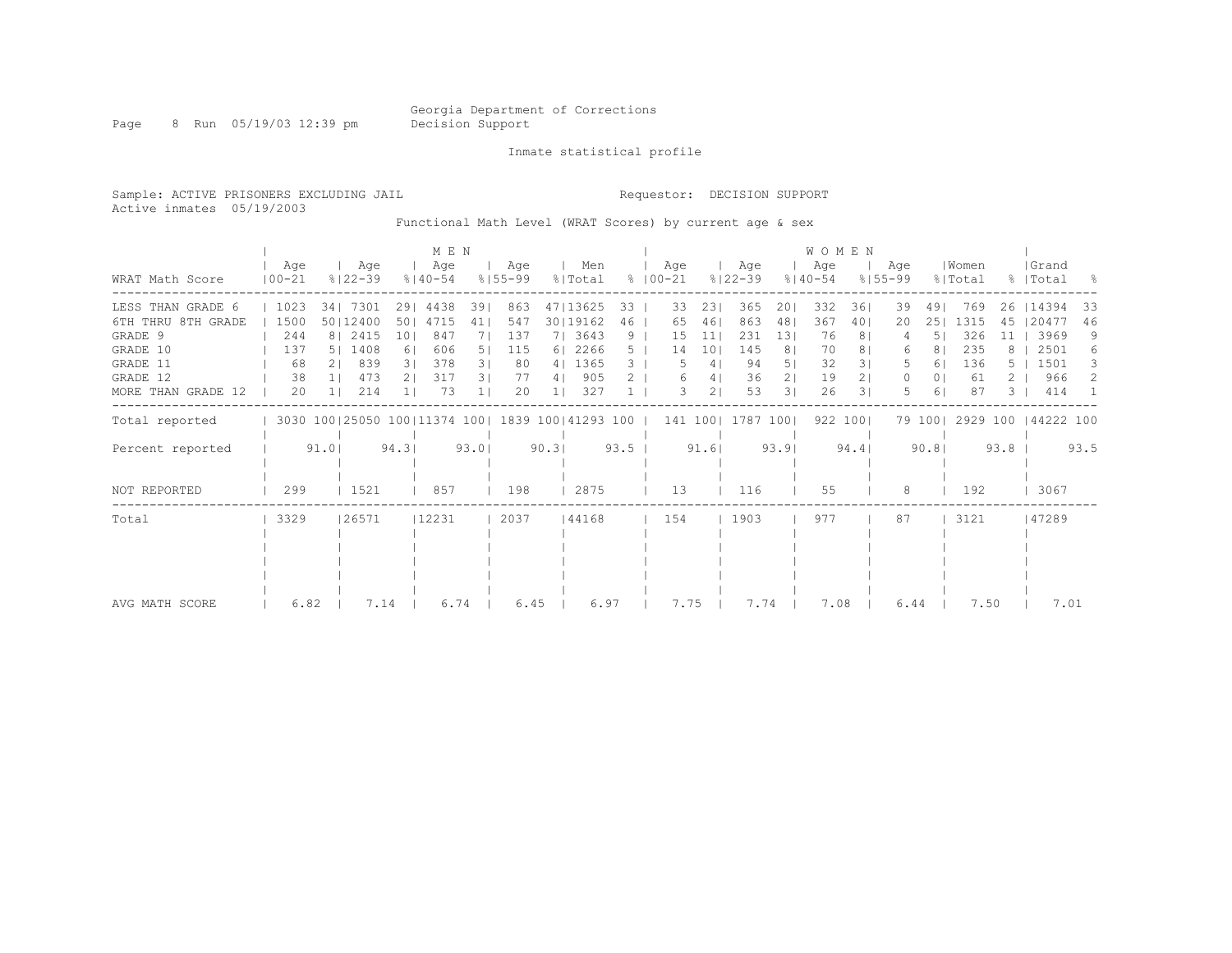Page 9 Run 05/19/03 12:39 pm Decision Support

Inmate statistical profile

Sample: ACTIVE PRISONERS EXCLUDING JAIL Requestor: DECISION SUPPORT Active inmates 05/19/2003

Functional Spelling Level (WRAT Scores) by current age & sex

|                             |      |                |                    |                | M E N                                               |                |                    |       |                |      |                   |                |                    |       | <b>WOMEN</b>       |          |                    |         |                  |      |                    |      |
|-----------------------------|------|----------------|--------------------|----------------|-----------------------------------------------------|----------------|--------------------|-------|----------------|------|-------------------|----------------|--------------------|-------|--------------------|----------|--------------------|---------|------------------|------|--------------------|------|
| WRAT Spelling Score   00-21 | Aqe  |                | Age<br>$8122 - 39$ |                | Age<br>$8140 - 54$                                  |                | Age<br>$8155 - 99$ |       | Men<br>% Total | ွေ   | Age<br>$100 - 21$ |                | Age<br>$8122 - 39$ |       | Age<br>$8140 - 54$ |          | Age<br>$8155 - 99$ |         | Women<br>% Total |      | Grand<br>%   Total | - 옹  |
| LESS THAN GRADE 6           | 1305 |                | 43110177           | 411            | 6150                                                | 541            | 1057               |       | 57118689       | 45   | 25                | 18             | 356                | 201   | 269                | 291      | 33                 | 421     | 683              | 23   | 119372             | 44   |
| 6TH THRU<br>8TH GRADE       | 936  |                | 31  7619           | 301            | 2684                                                | 241            | 410                |       | 22   11649     | 28   | 45                | 32             | 555                | 31    | 281                | 301      | 20                 | 251     | 901              | 31   | 12550              | 28   |
| GRADE 9                     | 251  |                | 8   1924           | 8 <sub>1</sub> | 607                                                 | 51             | 75                 |       | 4   2857       |      | 16                | 11             | 204                | 11    | 83                 | 91       |                    | 51      | 307              | 10   | 3164               |      |
| GRADE 10                    | 211  |                | 7  1849            | 71             | 560                                                 | 5 <sub>1</sub> | 65                 |       | 4   2685       |      | 15                | 11             | 204                | 11    | 67                 |          |                    | 61      | 291              | 10   | 2976               |      |
| GRADE 11                    | 99   | $\overline{3}$ | 946                | 4 <sub>1</sub> | 295                                                 | 3 <sub>1</sub> | 48                 |       | 3   1388       | 3.   | 13                | 9 <sub>1</sub> | 114                | 61    | 39                 | 4        |                    | 91      | 173              |      | 1561               | 4    |
| GRADE 12                    | 161  |                | 1727               |                | 813                                                 |                | 150                |       | 8   2851       |      | 9                 | 6              | 90                 | 51    | 38                 | 4        |                    |         | 138              |      | 2989               | 7    |
| MORE THAN GRADE 12          | 67   |                | 804                | 31             | 257                                                 | 21             | 34                 |       | 2  1162        | 3    | 18                | 13             | 264                | 15    | 145                | 16       | q                  | 11      | 436              | 1.5  | 1598               | 4    |
| Total reported              |      |                |                    |                | 3030 100 25046 100 11366 100   1839 100   41281 100 |                |                    |       |                |      | 141 100           |                | 1787 1001          |       |                    | 922 1001 |                    | 79 1001 | 2929 100         |      | 44210 100          |      |
| Percent reported            |      | 91.0           |                    | 94.31          |                                                     | 92.91          |                    | 90.31 |                | 93.5 |                   | 91.6           |                    | 93.91 |                    | 94.4     |                    | 90.81   |                  | 93.8 |                    | 93.5 |
| NOT REPORTED                | 299  |                | 1525               |                | 865                                                 |                | 198                |       | 2887           |      | 13                |                | 116                |       | 55                 |          | 8                  |         | 192              |      | 3079               |      |
| Total                       | 3329 |                | 26571              |                | 12231                                               |                | 2037               |       | 44168          |      | 154               |                | 1903               |       | 977                |          | 87                 |         | 3121             |      | 47289              |      |
|                             |      |                |                    |                |                                                     |                |                    |       |                |      |                   |                |                    |       |                    |          |                    |         |                  |      |                    |      |
|                             |      |                |                    |                |                                                     |                |                    |       |                |      |                   |                |                    |       |                    |          |                    |         |                  |      |                    |      |
|                             |      |                |                    |                |                                                     |                |                    |       |                |      |                   |                |                    |       |                    |          |                    |         |                  |      |                    |      |
|                             |      |                |                    |                |                                                     |                |                    |       |                |      |                   |                |                    |       |                    |          |                    |         |                  |      |                    |      |
| AVG SPELLING SCORE          | 6.81 |                | 7.02               |                | 6.12                                                |                | 5.77               |       | 6.70           |      | 9.54              |                | 8.70               |       | 8.08               |          | 6.94               |         | 8.50             |      | 6.82               |      |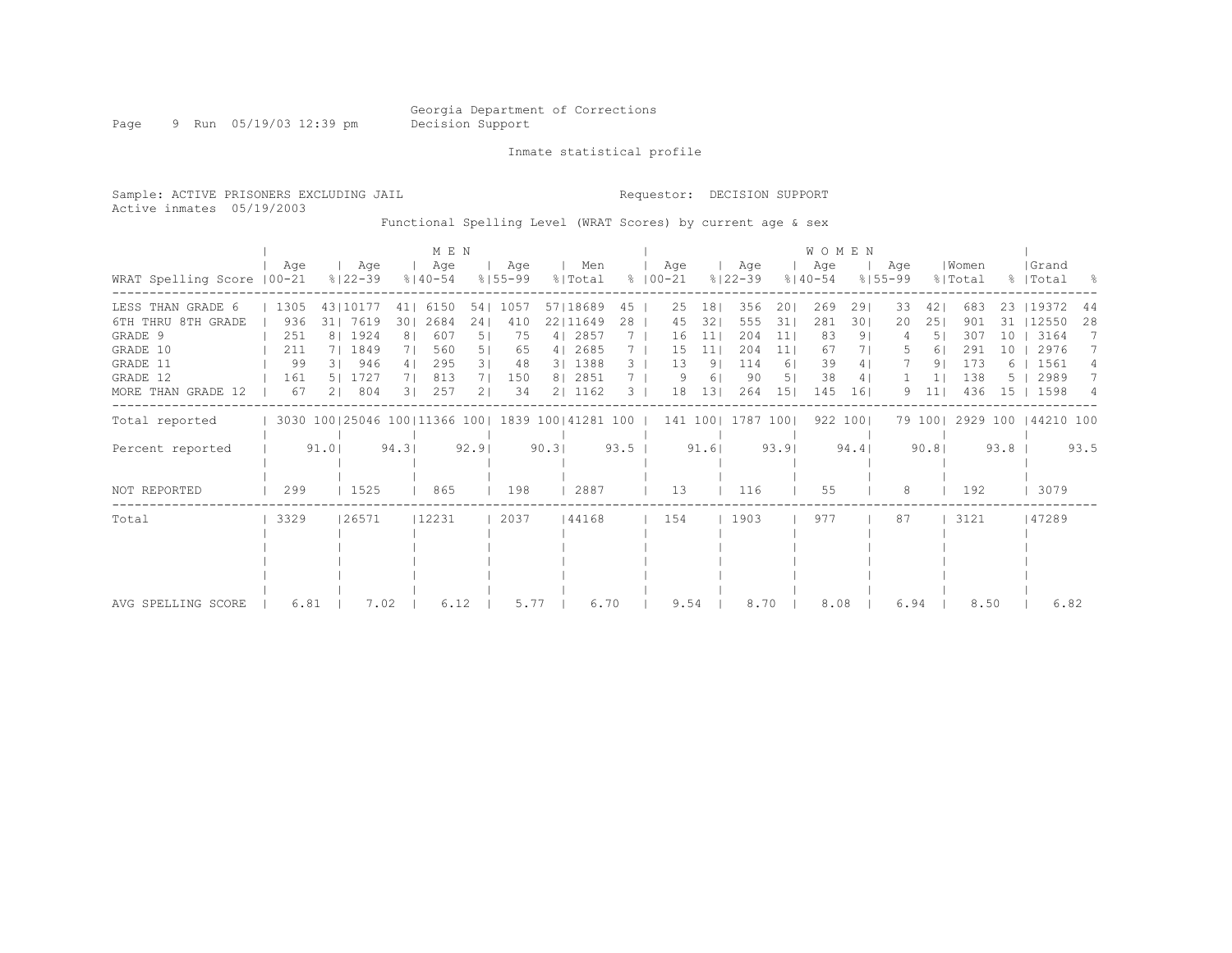Page 10 Run 05/19/03 12:39 pm Decision Support

#### Inmate statistical profile

Sample: ACTIVE PRISONERS EXCLUDING JAIL Requestor: DECISION SUPPORT Active inmates 05/19/2003

Self-Rpt Guardian Status To Age 16 by current age & sex

|                  |                   |                          |                    |                | M E N              |                |                    |      |                  |      |             |          |                |                    |                | WOMEN              |      |                    |                |                  |                  |                    |           |
|------------------|-------------------|--------------------------|--------------------|----------------|--------------------|----------------|--------------------|------|------------------|------|-------------|----------|----------------|--------------------|----------------|--------------------|------|--------------------|----------------|------------------|------------------|--------------------|-----------|
| Guardian Status  | Age<br>$100 - 21$ |                          | Age<br>$8122 - 39$ |                | Age<br>$8140 - 54$ |                | Age<br>$8155 - 99$ |      | Men<br>% Total   |      | $8$   00-21 | Age      |                | Age<br>$8122 - 39$ |                | Age<br>$8140 - 54$ |      | Age<br>$8155 - 99$ |                | Women<br>% Total |                  | Grand<br>%   Total | $\approx$ |
|                  |                   |                          |                    |                |                    |                |                    |      |                  |      |             |          |                |                    |                |                    |      |                    |                |                  |                  |                    |           |
| ORPHANAGE        | 2                 | 0                        | 26                 | 0 <sup>1</sup> | 26                 | 01             | 11                 |      | 65               |      |             |          | 0              |                    | 0.             |                    | 0    |                    | 0 <sub>1</sub> |                  | $\left( \right)$ | 67                 |           |
| FATHER ONLY      | 134               | 4                        | 741                | 31             | 319                | 31             | 40                 | 21   | 1234             | 3.   |             |          | 3              | 49                 | 31             | 27                 | 31   |                    | 4              | 84               |                  | 1318               | З.        |
| FTR MTR HD       | 224               |                          | 7  1602            | 61             | 744                | 61             | 114                | 61   | 2684             | 6    |             | 10       |                | 108                | 6              | 61                 | 6    |                    |                | 180              | 6                | 2864               | 6         |
| MOTHER ONLY      | 1644              | 51   11811               |                    | 45             | 3947               | 33             | 460                |      | 23   17862       | 41   |             | 56       | 38             | 673                | 36             | 262                | 27   | 23                 |                | 1014             | 33               | 18876              | 41        |
| MTR FTR HD       | 683               | 21                       | 7777               | 30             | 5239               | 44             | 1097               |      | 55   14796       | 34   |             | 41       | 28             | 698                | 37             | 488                | 51   | 46                 | 551            | 1273             | 42               | 16069              | 35        |
| OTH FEMALE       | 74                |                          | 564                |                | 262                |                | 55                 | 31   | 955              |      |             | 5        | 31             | 38                 | $\overline{2}$ | 24                 | 3    |                    |                | 69               |                  | 1024               | 2         |
| OTH MALE         | 22                |                          | 100                | 0 <sub>1</sub> | 48                 | 0 <sub>1</sub> | 8                  | 0    | 178              |      |             |          | $\circ$        | 6                  | 01             | 3                  | 0    |                    | 1 <sup>1</sup> | 10               | ()               | 188                | $\Omega$  |
| STEP-PARNTS      | 30                |                          | 408                | 2.             | 157                |                | 25                 |      | 620              |      |             |          | 0              | 5                  | 0              |                    |      |                    | 01             | 10               |                  | 630                |           |
| FOSTER HOME      | 34                |                          | 269                |                | 125                |                | 22                 |      | 450              |      |             |          | 3              | 44                 | 2              | 11                 |      |                    |                | 61               |                  | 511                |           |
| GRAND PRNTS      | 300               | 91                       | 2187               | 8 <sup>1</sup> | 803                |                | 119                | 6    | 3409             |      |             | 23       | 16             | 228                | .2             | 68                 |      | 6                  |                | 325              |                  | 3734               |           |
| <b>OTHER</b>     | 67                |                          | 587                | 21             | 282                | 2 <sub>1</sub> | 34                 | 2    | 970              |      |             |          | $\overline{2}$ | 12                 |                | 4                  |      |                    |                | 20               |                  | 990                |           |
| Total reported   |                   | 3214 100 26072 100 11952 |                    |                |                    | 1001           |                    |      | 1985 100   43223 | 100  |             | 148 1001 |                | 1862               | 1001           | 954                | 1001 |                    | 84 1001        | 3048 100         |                  | 46271 100          |           |
| Percent reported |                   | 96.5                     |                    | 98.1           |                    | 97.7           |                    | 97.4 |                  | 97.9 |             |          | 96.1           |                    | 97.81          |                    | 97.6 |                    | 96.61          |                  | 97.7             |                    | 97.8      |
|                  |                   |                          |                    |                |                    |                |                    |      |                  |      |             |          |                |                    |                |                    |      |                    |                |                  |                  |                    |           |
| NOT RPTD         | 115               |                          | 499                |                | 279                |                | 52                 |      | 945              |      |             | 6        |                | 41                 |                | 23                 |      |                    |                | 73               |                  | 1018               |           |
| Total            | 3329              |                          | 26571              |                | 12231              |                | 2037               |      | 44168            |      |             | 154      |                | 1903               |                | 977                |      | 87                 |                | 3121             |                  | 47289              |           |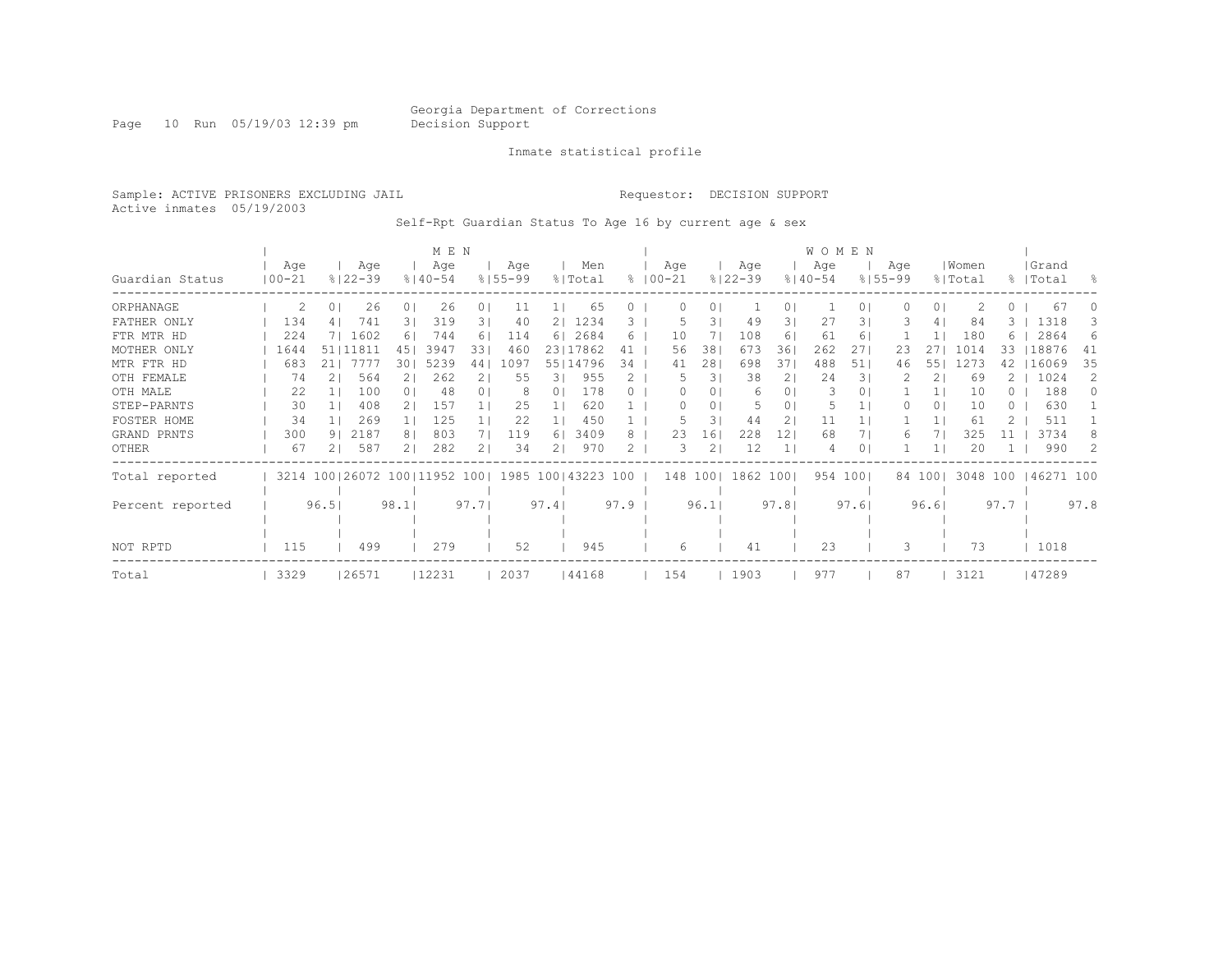Page 11 Run 05/19/03 12:39 pm Decision Support

Inmate statistical profile

Sample: ACTIVE PRISONERS EXCLUDING JAIL Requestor: DECISION SUPPORT Active inmates 05/19/2003

Self-Rpt Employment Status Before Prison by current age & sex

|                  |  |                   |                |                              |                | M E N              |       |                    |       |                |      |             |         |                |                    |      | <b>WOMEN</b>       |                |                    |                |                  |      |                    |          |
|------------------|--|-------------------|----------------|------------------------------|----------------|--------------------|-------|--------------------|-------|----------------|------|-------------|---------|----------------|--------------------|------|--------------------|----------------|--------------------|----------------|------------------|------|--------------------|----------|
| Employment       |  | Age<br>$100 - 21$ |                | Age<br>$8122 - 39$           |                | Age<br>$8140 - 54$ |       | Aqe<br>$8155 - 99$ |       | Men<br>% Total |      | $8100 - 21$ | Aqe     |                | Age<br>$8122 - 39$ |      | Age<br>$8140 - 54$ |                | Age<br>$8155 - 99$ |                | Women<br>% Total |      | Grand<br>%   Total | - 옹      |
| FULL TIME        |  | 878               |                | 29 12987                     | 531            | 6474               | 57    | 830                | 451   | 21169          | 52   |             | 42      | 38             | 689                | 48   | 326                | 421            | 20                 |                | 1077             | 45   | 22246              | -51      |
| PART TIME        |  | 468               | 151            | 2497                         | 101            | 726                | 61    | 104                | 61    | 3795           | 9    |             | 11      | 10             | 77                 | 51   | 36                 | 5              |                    |                | 125              | b.   | 3920               | 9        |
| UNEMPL < 6M      |  | 288               | 9 <sub>1</sub> | 2930                         |                | 1194               | 11    | 203                | 11    | 4615           |      |             | 14      | 13             | 154                | 11   | 92                 | 12             | 12                 | 16             |                  |      | 4887               | -11      |
| UNEMPL > 6M      |  | 375               | 121            | 3638                         | 15 I           | 2047               | 18    | 379                | 21    | 6439           | 16   |             |         | 6              | 246                |      | 157                | 201            | 17                 | 23             | 42.              | 18   | 6866               | 16       |
| NEVER WORKD      |  | 919               | 301            | 1872                         | 81             | 190                |       | 12                 |       | 2993           |      |             | 25      | 22             | 156                | 11   | 34                 | 4              |                    | 5              | 219              | 9.   | 3212               |          |
| STUDENT          |  | 99                | 31             | 249                          |                | 14                 |       | 3                  | 0     | 365            |      |             | 9       | 8              | 17                 |      |                    | 0 <sub>1</sub> |                    | 01             | 28               |      | 393                |          |
| INCAPABLE        |  | 18                |                | 464                          |                | 724                | 61    | 302                | 16    | 1508           |      |             |         | 4              | 109                |      | 136                | 17             | 20                 |                | 269              |      |                    |          |
| OTHER            |  | $\Omega$          | 0 <sub>1</sub> |                              | 0 <sub>1</sub> | $\bigcap$          | 0.    | $\Omega$           | 0     | $\Omega$       | 0    |             | 0       | 0 <sup>1</sup> | $\Omega$           | 01   |                    | 0 <sub>1</sub> |                    | 0 <sub>1</sub> |                  |      | $\Omega$           | $\Omega$ |
| Total reported   |  |                   |                | 3045 100 24637 100 11369 100 |                |                    |       |                    |       | 1833 100 40884 | 100  |             | 112 100 |                | 1448               | 1001 | 783                | $100$          |                    | 74 1001        | 2417 100         |      | 143301 100         |          |
| Percent reported |  |                   | 91.5           |                              | 92.71          |                    | 93.01 |                    | 90.01 |                | 92.6 |             |         | 72.71          |                    | 76.1 |                    | 80.1           |                    | 85.1           |                  | 77.4 |                    | 91.6     |
|                  |  |                   |                |                              |                |                    |       |                    |       |                |      |             |         |                |                    |      |                    |                |                    |                |                  |      |                    |          |
| NOT RPTD         |  | 284               |                | 1934                         |                | 862                |       | 204                |       | 3284           |      |             | 42      |                | 455                |      | 194                |                | 13                 |                | 704              |      | 3988               |          |
| Total            |  | 3329              |                | 26571                        |                | 12231              |       | 2037               |       | 44168          |      |             | 154     |                | 1903               |      | 977                |                | 87                 |                | 3121             |      | 47289              |          |

\* NOTE: THE FIELD LABELD "OTHER" WAS CORRECTED IN APRIL 1989; INMATES CODED "PRE-OTIS NOT REPORTED" NOW HAVE BEEN REMOVED FROM THIS FIELD AND IDENTIFIED AS "NOT REPORTED".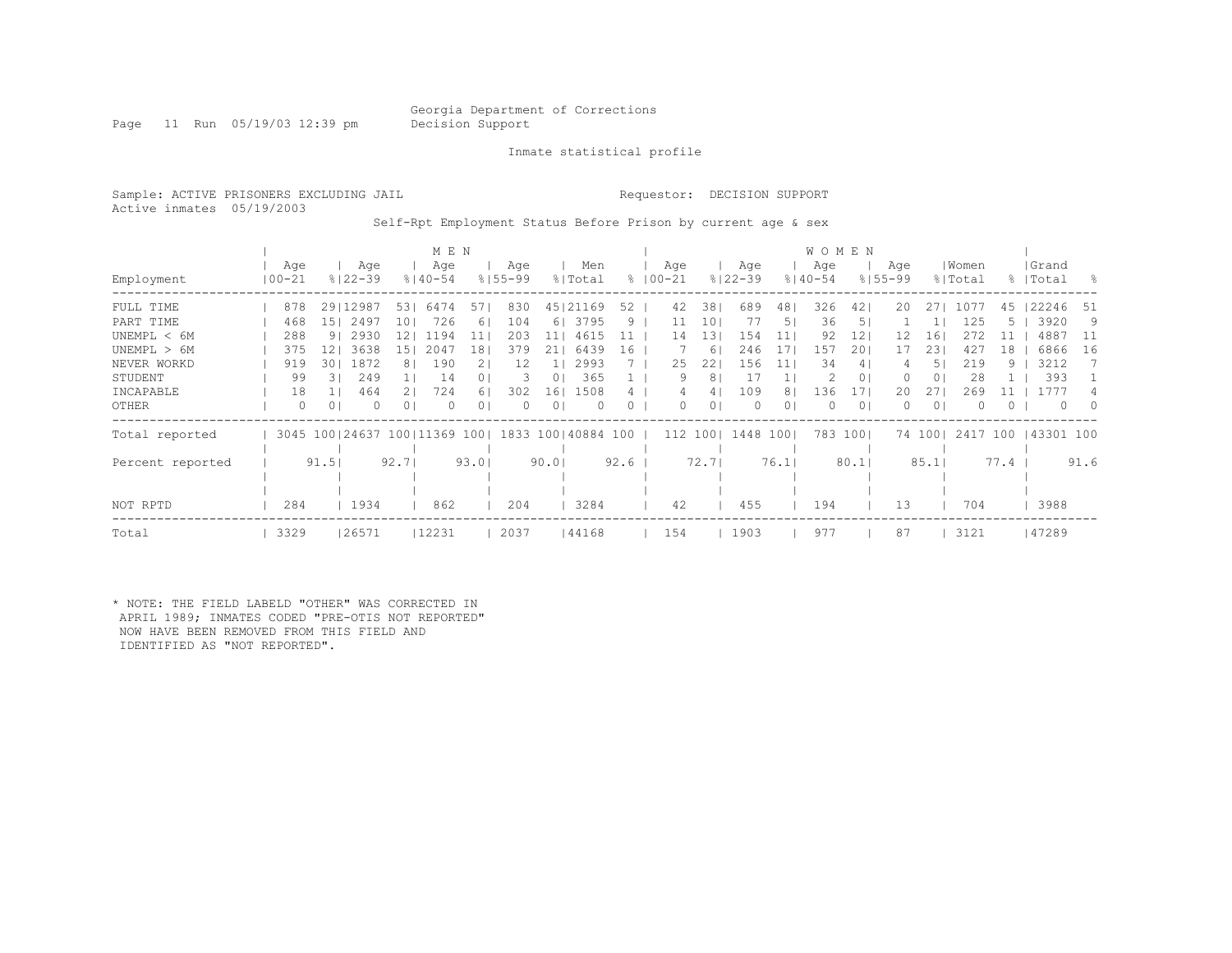Page 12 Run 05/19/03 12:39 pm Decision Support

Inmate statistical profile

Sample: ACTIVE PRISONERS EXCLUDING JAIL Requestor: DECISION SUPPORT Active inmates 05/19/2003

Self-Rpt Marital Status At Admission by current age & sex

|                  |            |                        | M E N               |             |                      |          |             |                |                | WOMEN       |       |             |               |           |           |      |
|------------------|------------|------------------------|---------------------|-------------|----------------------|----------|-------------|----------------|----------------|-------------|-------|-------------|---------------|-----------|-----------|------|
|                  | Age        | Age                    | Age                 | Aqe         | Men                  |          | Age         |                | Age            | Age         |       | Age         | Women         |           | Grand     |      |
| Marital Status   | $100 - 21$ | $8122 - 39$            | $8140 - 54$         | $8155 - 99$ | % Total              |          | $8100 - 21$ | $8122 - 39$    |                | $8140 - 54$ |       | $8155 - 99$ | % Total       |           | %   Total | - 옹  |
| SINGLE           | 3058       | 95   17905             | 461<br>69           | 39<br>337   | 25917<br>17          | 60       | 134         | 91             | 60.<br>-4      | 362         | 38    |             | 1621<br>. 3 I | 53        | 27538     | 59   |
| MARRIED          | 58         | 2   2785               | 2128                | 541<br>18   | 27<br>5512           | 3        |             |                | 254<br>14      | 157         | 16    | 15          | .8<br>431     | 14        | 5943      | 13   |
| SEPARATED        | 8          | 1021<br>0 <sup>1</sup> | 1052<br>41          | 210<br>9    | 2291<br>11           |          | 5.          | 3              | 195<br>10      | 135         | 14    |             | 6             | 340       | 2631      | 6    |
| DIVORCED         | 10         | 1738<br>0 <sup>1</sup> | 2620                | 586<br>22   | 29<br>4954           |          |             |                | 201            | 186         | 19    | 21          | 251           | 409<br>13 | 5363      | 12   |
| WIDOWED          | 3          | 90                     | 240<br>01           | 141         | 474                  |          |             | 01             | 34<br>2.       | 68          |       | 31          | 37            | 133       | 607       |      |
| COMMON LAW       | 76         | 2557                   | 1310<br>10          | 175         | 91<br>4118           | 10       |             | $\overline{2}$ | 65<br>31       | 49          | 5.    |             |               | 118       | 4236      | 9    |
| OTHER            | $\Omega$   | 14<br>01               | 0 <sup>1</sup><br>4 | 4           | 22<br>0 <sub>1</sub> | $\Omega$ | 0           | $\circ$        | 0 <sub>1</sub> | $\Omega$    | 0     |             | 01            | ()        | 23        | - 0  |
| Total reported   |            | 3213 100 26110         | 100   11971         | 1001        | 1994 100   43288     | 100      | 148 100     | 1864           | 1001           | 957         | 1001  |             | 84 100        | 3053 100  | 46341 100 |      |
| Percent reported |            | 96.51                  | 98.31               | 97.91       | 97.91                | 98.0     |             | 96.1           | 98.01          |             | 98.01 |             | 96.6          | 97.8      |           | 98.0 |
|                  |            |                        |                     |             |                      |          |             |                |                |             |       |             |               |           |           |      |
|                  |            |                        |                     |             |                      |          |             |                |                |             |       |             |               |           |           |      |
| NOT RPTD         | 116        | 461                    | 260                 | 43          | 880                  |          | 6           |                | 39             | 20          |       |             |               | 68        | 948       |      |
| Total            | 3329       | 26571                  | 12231               | 2037        | 44168                |          | 154         | 1903           |                | 977         |       | 87          | 3121          |           | 47289     |      |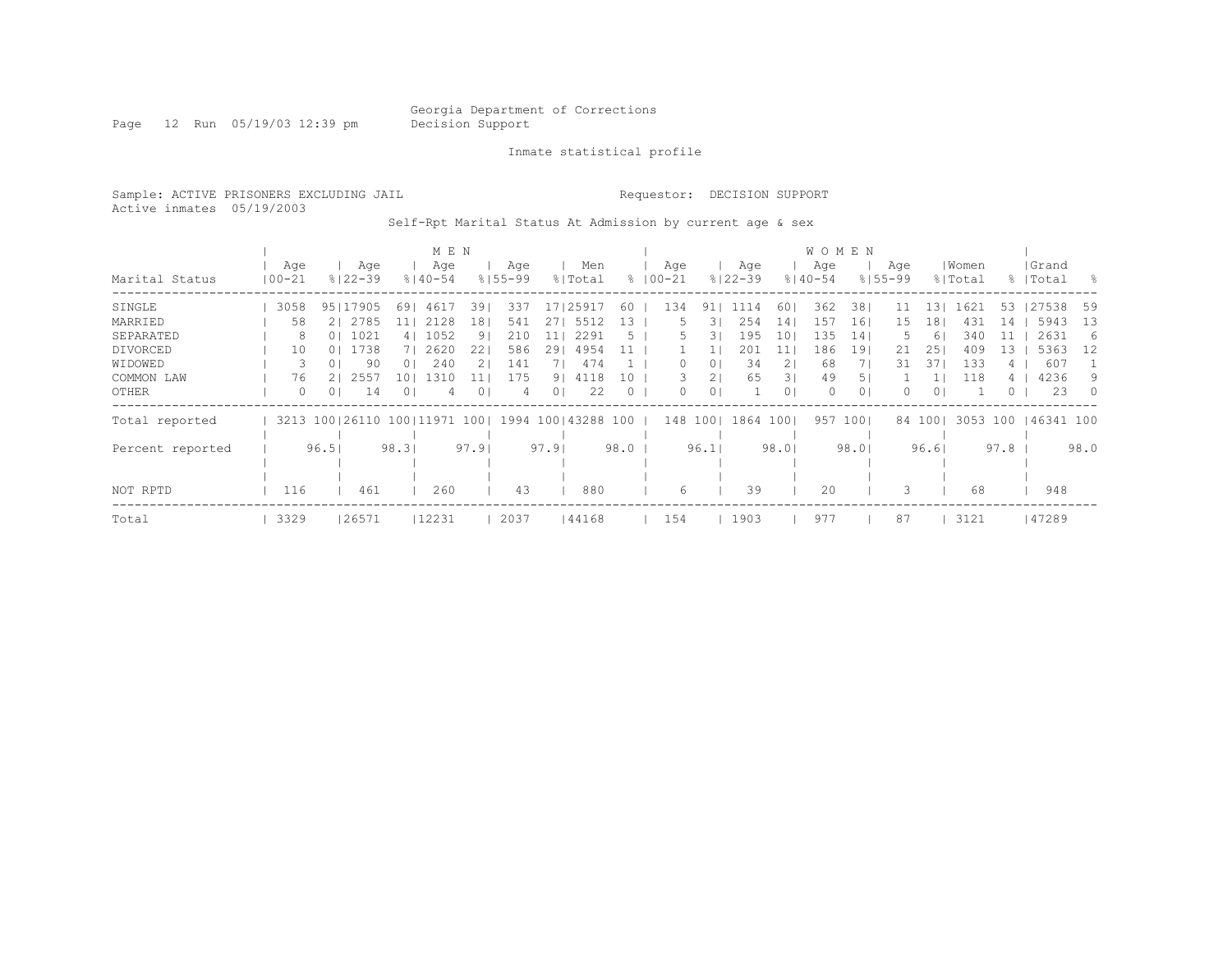Page 13 Run 05/19/03 12:39 pm Decision Support

Inmate statistical profile

Active inmates 05/19/2003

#### Sample: ACTIVE PRISONERS EXCLUDING JAIL Requestor: DECISION SUPPORT

Self-Rpt Number Of Children At Admission by current age & sex

|                      |                   |                |                    |      | MEN                |                |                                                       |        |                |      |                      |                     |                    |                 | <b>WOMEN</b>       |          |                    |         |                  |      |                     |      |
|----------------------|-------------------|----------------|--------------------|------|--------------------|----------------|-------------------------------------------------------|--------|----------------|------|----------------------|---------------------|--------------------|-----------------|--------------------|----------|--------------------|---------|------------------|------|---------------------|------|
| Number Of Children   | Age<br>$100 - 21$ |                | Age<br>$8122 - 39$ |      | Age<br>$8140 - 54$ |                | Aqe<br>$8155 - 99$                                    |        | Men<br>% Total |      | Age<br>$8   00 - 21$ |                     | Age<br>$8122 - 39$ |                 | Age<br>$8140 - 54$ |          | Aqe<br>$8155 - 99$ |         | Women<br>% Total |      | Grand<br>%   Total  | - 양  |
| NO CHILDREN          | $\Omega$          |                | 552                | 4    | 487                | 61             | 80                                                    |        | 5   1119       | 4    |                      | 0                   | 4                  |                 |                    |          |                    |         | 12               |      | 1131                |      |
| ONE CHILD            | 596               | 751            | 6556               | 421  | 2686               | 301            | 320                                                   |        | 19 10158       | 38   | 33                   | 58                  | 390                | 26              | 160                | 19       | 13                 | 18      | 596              | 24   | 10754               | 37   |
| TWO CHILDREN         | 152               | 191            | 4229               | 27   | 2452               | 281            | 413                                                   |        | 25   7246      | 27   | 19                   | 331                 | 437                | 29              | 272                | 32       | 18                 | 251     | 746              | 30   | 7992                | -27  |
| THREE CHILDREN       | 35                | 4              | 2290               | 151  | 1559               | 181            | 351                                                   | 211    | 4235           | 16   |                      | 4                   | 350                | 23              | 222                | 261      | 19                 | 261     | 595              | 24   | 4830                | 17   |
| FOUR CHILDREN        |                   |                | 1073               | 71   | 812                | 91             | 204                                                   | 12     | 2096           | 8    |                      | 01<br>0             | 174                | 12 <sub>2</sub> | 105                | 131      | 10                 | 14      | 289              |      | 2385                | 8    |
| FIVE CHILDREN        | $\left( \right)$  | 0 <sub>1</sub> | 461                | 31   | 453                | 5 I            | 134                                                   |        | 8   1048       | 4    |                      | $\Omega$<br>$\circ$ | 81                 | 51              | 29                 | 31       |                    |         | 111              |      | 1159                |      |
| MORE THAN 5 CHILDREN |                   | 0 <sub>1</sub> | 332                | 21   | 367                | 4 <sub>1</sub> | 183                                                   | 11     | 883            | 3    |                      | 2 <sub>1</sub>      | 56                 | 4               | 43                 | 51       | 10                 | 14      | 110              |      | 993                 | - 3  |
| Total reported       |                   |                |                    |      |                    |                | 791 100   15493 100   8816 100   1685 100   26785 100 |        |                |      |                      | 57 100              | 1492 1001          |                 |                    | 838 1001 |                    | 72 1001 |                  |      | 2459 100 129244 100 |      |
| Percent reported     |                   | 23.8           |                    | 58.3 |                    | 72.1           |                                                       | $82.7$ |                | 60.6 |                      | 37.01               |                    | 78.4            |                    | 85.8     |                    | 82.8    |                  | 78.8 |                     | 61.8 |
| NOT REPORTED         | 2538              |                | 11078              |      | 3415               |                | 352                                                   |        | 17383          |      | 97                   |                     | 411                |                 | 139                |          | 15                 |         | 662              |      | 18045               |      |
| Total                | 3329              |                | 26571              |      | 12231              |                | 2037                                                  |        | 44168          |      | 154                  |                     | 1903               |                 | 977                |          | 87                 |         | 3121             |      | 47289               |      |
|                      |                   |                |                    |      |                    |                |                                                       |        |                |      |                      |                     |                    |                 |                    |          |                    |         |                  |      |                     |      |
|                      |                   |                |                    |      |                    |                |                                                       |        |                |      |                      |                     |                    |                 |                    |          |                    |         |                  |      |                     |      |
|                      |                   |                |                    |      |                    |                |                                                       |        |                |      |                      |                     |                    |                 |                    |          |                    |         |                  |      |                     |      |
|                      |                   |                |                    |      |                    |                |                                                       |        |                |      |                      |                     |                    |                 |                    |          |                    |         |                  |      |                     |      |
| AVG NUM CHILDREN     | 1.31              |                | 2.00               |      | 2.32               |                | 3.03                                                  |        | 2.15           |      |                      | 1.56                |                    | 2.54            | 2.66               |          | 3.11               |         | 2.57             |      | 2.19                |      |

\* NOTE: THE FIELD LABLED "NO CHILDREN" WAS CORRECTED IN MARCH 1989: MISSING DATA FOR INMATES STILL IN DIAGNOSTICS NOW HAS BEEN REMOVED FROM THIS FIELD AND IDENTIFIED AS "NOT REPORTED" INFORMATION.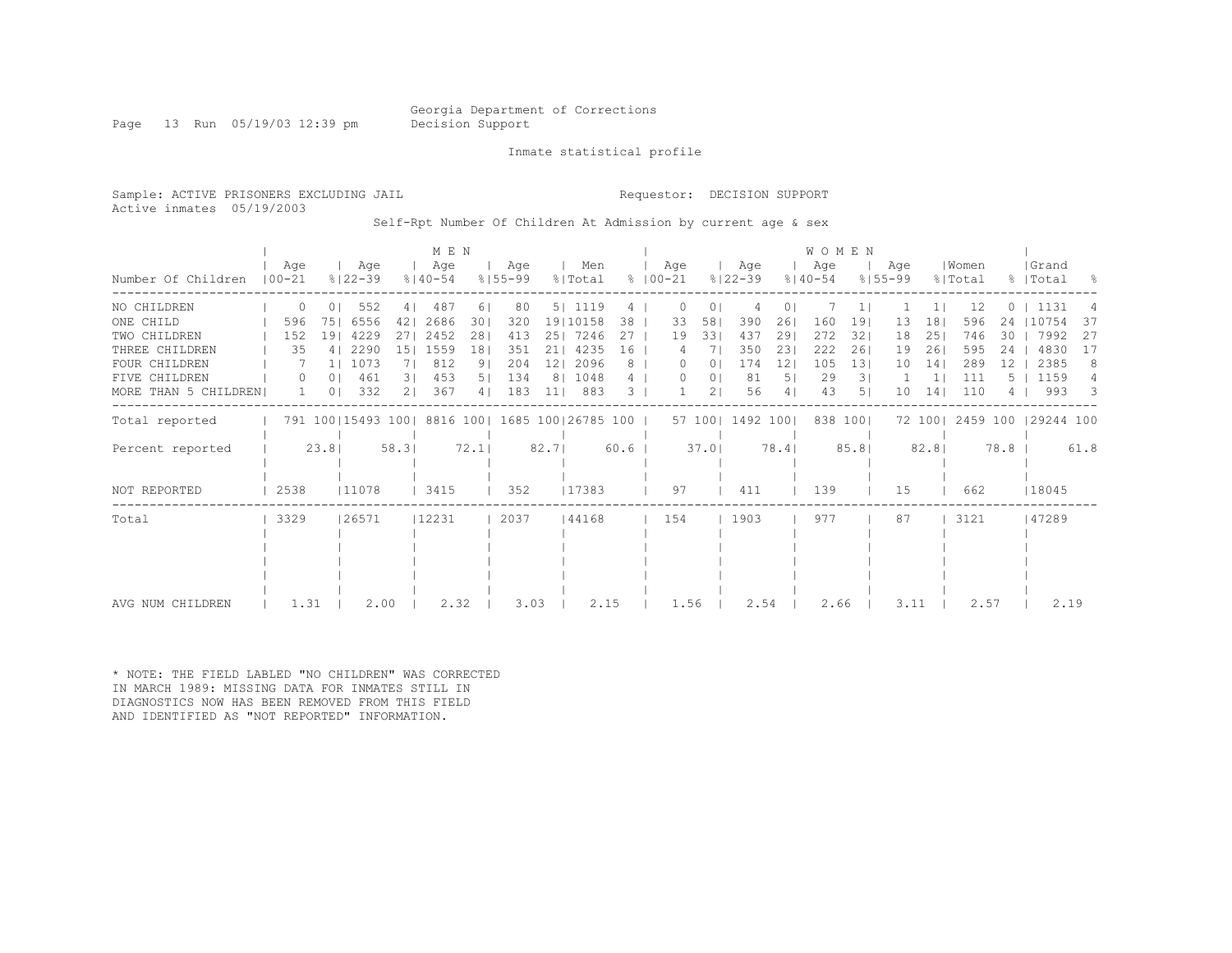Page 14 Run 05/19/03 12:39 pm Decision Support

#### Inmate statistical profile

Sample: ACTIVE PRISONERS EXCLUDING JAIL Requestor: DECISION SUPPORT Active inmates 05/19/2003

Self-Rpt Religious Affiliation by current age & sex

|                  |            |                |                                                         |                | M E N       |                |              |                |          |              |             |                       |              |                 | W O M E N    |                 |                |                |          |                |            |          |
|------------------|------------|----------------|---------------------------------------------------------|----------------|-------------|----------------|--------------|----------------|----------|--------------|-------------|-----------------------|--------------|-----------------|--------------|-----------------|----------------|----------------|----------|----------------|------------|----------|
|                  | Age        |                | Age                                                     |                | Age         |                | Age          |                | Men      |              | Age         |                       | Age          |                 | Age          |                 | Age            |                | Women    |                | Grand      |          |
| Religion         | $100 - 21$ |                | $8122 - 39$                                             |                | $8140 - 54$ |                | $8155 - 99$  |                | % Total  |              | $8100 - 21$ |                       | $8122 - 39$  |                 | $8140 - 54$  |                 | $8155 - 99$    |                | % Total  |                | %   Total  | 욲        |
| ISLAM            | 69         | 21             | 918                                                     | 41             | 367         | 31             | 33           |                | 2   1387 | 3            | 2           | 1 <sup>1</sup>        | 14           | ı.              | 4            | 0               | $\Omega$       | $\Omega$       | 20       | $\mathbf{1}$   | 1407       | 3        |
| CATHOLIC         | 133        |                | 4   1138                                                | 4 <sup>1</sup> | 409         | 3 <sup>1</sup> | 84           |                | 4   1764 | 4            | 6           | 4                     | 89           | 5.              | 46           | 5               | 3              | 41             | 144      |                | 1908       | 4        |
| BAPTIST          | 1178       |                | 37111574                                                | 451            | 6675        | 571            | 1114         |                | 57120541 | 48           | 89          | 60                    | 1093         | 591             | 578          | 61              | 56             | 691            | 1816     | 60             | 22357      | 49       |
| METHODIST        | 41         | 11             | 456                                                     | 2 <sub>1</sub> | 412         | 4              | 118          |                | 6   1027 | 2            | 2           | $\mathbf{1}$          | 57           | 31              | 55           | 6               | 6              | 7 I            | 120      | 4              | 1147       | 3        |
| EPISCOPLN        | 3          | 0              | 40                                                      | 0 <sub>1</sub> | 25          | 0 <sub>1</sub> | 11           | 1 <sub>1</sub> | 79       | $\Omega$     | -1          | 1 <sup>1</sup>        | 3            | $\circ$         | 5            | 1 <sub>1</sub>  | 0              | 0 <sub>1</sub> | 9        | $\Omega$       | 88         | $\Omega$ |
| PRESBYTRN        |            | 0 <sup>1</sup> | 44                                                      | 0 <sub>1</sub> | 39          | 0 <sub>1</sub> | 15           | 1 <sub>1</sub> | 105      | 0            | 0           | $\circ$               | 0            | 0 <sub>1</sub>  | $\mathbf{1}$ | $\circ$         | $\overline{2}$ | 2 <sub>1</sub> | 3        | $\Omega$       | 108        | $\Omega$ |
| CHC OF GOD       | 33         | 1 <sub>1</sub> | 258                                                     | 1 <sup>1</sup> | 161         | 1 <sub>1</sub> | 38           | 2 <sub>1</sub> | 490      | $\mathbf{1}$ | 2           | 1 <sup>1</sup>        | 33           | 21              | 19           | $\overline{2}$  | 3              | 4              | 57       | 2              | 547        |          |
| HOLINESS         | 54         | $\overline{2}$ | 811                                                     | 31             | 554         | 51             | 101          | 5 <sub>1</sub> | 1520     | 4            | 4           | 31                    | 163          | 91              | 100          | 11              |                | 61             | 272      | 9              | 1792       | 4        |
| JEWISH           | 2          | $\Omega$       | 16                                                      | 0 <sub>1</sub> | 13          | 0 <sub>1</sub> | 2            | 0              | 33       | $\Omega$     | O           | 0                     | 2            | $\Omega$        | -1           | 0               | 0              | 0 <sup>1</sup> | 3        | 0              | 36         | 0        |
| ANGLICAN         | $\Omega$   | 0              | 3                                                       | 0 <sub>1</sub> | 3           | 0 <sub>1</sub> | <sup>o</sup> | $\Omega$       |          | 0            | O           | $\Omega$              | 2            | 01              | 0            | 0               | 0              | 0 <sup>1</sup> | 2        | 0              | 8          | $\Omega$ |
| GRK ORTHDX       |            | 0              | 2                                                       | 0 <sub>1</sub> | 2           | 0 <sub>1</sub> | $\Omega$     | 0              |          | 0            | O           | $\Omega$              | 0            | $\Omega$        | $\Omega$     | 0               | 0              | 0 <sup>1</sup> | O        | 0              | 5          | 0        |
| HINDU            | $\Omega$   | 0              | 3                                                       | $\Omega$       |             | 0 <sup>1</sup> |              | 0 <sup>1</sup> | 5        | $\Omega$     | O           | $\Omega$              | 0            | 0 <sub>1</sub>  | 0            | $\circ$         | 0              | 0 <sup>1</sup> | O        | 0              | 5          | 0        |
| <b>BUDDHIST</b>  | 6          | 0 <sup>1</sup> | 29                                                      | 0 <sub>1</sub> | 6           | 0 <sub>1</sub> | $\Omega$     | 0 <sub>1</sub> | 41       | $\Omega$     | O           | $\Omega$              | $\mathbf{1}$ | 0 <sub>1</sub>  | 0            | $\circ$         | 0              | 0 <sup>1</sup> | -1       | 0              | 42         | 0        |
| TAOIST           | $\Omega$   | 0 <sub>1</sub> | 0                                                       | 0 <sub>1</sub> |             | 0 <sub>1</sub> | $\Omega$     | 0 <sub>1</sub> |          | $\Omega$     | 0           | $\Omega$              | $\circ$      | 01              | $\circ$      | $\circ$         | $\Omega$       | 0 <sup>1</sup> | $\Omega$ | 0              |            | O        |
| SHINTOIST        |            | $\Omega$       | 6                                                       | 0              | 4           | 0 <sub>1</sub> | $\Omega$     | 0              | 11       | $\Omega$     | O           | 0                     | 0            | 01              | 0            | 0               | 0              | 0 <sup>1</sup> | $\Omega$ | 0              | 11         | 0        |
| SEVEN D AD       | 11         | $\Omega$       | 56                                                      | 0 <sub>1</sub> | 42          | 0 <sub>1</sub> | 10           | 1 <sub>1</sub> | 119      | $\Omega$     | O           | $\Omega$              | 10           | 1 <sup>1</sup>  | 4            | $\Omega$        | $\Omega$       | 0 <sup>1</sup> | 14       | $\Omega$       | 133        | 0        |
| JEHOVAH WT       | 17         | 1 <sup>1</sup> | 218                                                     | 1 <sup>1</sup> | 108         | 1 <sub>1</sub> | 8            | 0              | 351      |              | 2           | 1 <sup>1</sup>        | 10           | 1 <sup>1</sup>  | 7            | 1 <sup>1</sup>  | 0              | 0 <sup>1</sup> | 19       | 1.             | 370        |          |
| LATR DAY S       | 6          | 0              | 22                                                      | 0              | 13          | 0 <sub>1</sub> | 4            | 0              | 45       | O            | O           | 0                     | 2            | 01              | $\mathbf{1}$ | 0               | 0              | 0 <sup>1</sup> | 3        | 0              | 48         | O        |
| OUAKER           | $\Omega$   | 0              | O                                                       | 0              | $\Omega$    | 0 <sub>1</sub> | 0            | 0              | $\Omega$ | 0            | 0           | 0                     | 0            | $\circ$         | $\circ$      | 0               | 0              | 0 <sup>1</sup> | 0        | 0              | $\Omega$   | $\Omega$ |
| OTHER PROD       | 511        | 161            | 2934                                                    | 11             | 736         | 61             | 120          | 6.             | 4301     | 10           | 32          | 22                    | 273          | 15 <sup>1</sup> | 98           | 10 <sup>°</sup> | 3              | 4              | 406      | 13             | 4707       | 10       |
| <b>NONE</b>      | 668        | 211            | 4497                                                    | 18             | 1294        | 11             | 154          | 8              | 6613     | 16           | 5           | 3                     | 50           | 3 <sup>1</sup>  | 11           | $1\vert$        | 0              | 0 <sub>1</sub> | 66       | $\overline{2}$ | 6679       | 15       |
| OTHER            | 426        | 131            | 2606                                                    | 101            | 833         | 71             | 129          | 71             | 3994     | 9            | 3           | $\mathbf{2}^{\prime}$ | 48           | 31              | 22           | $\overline{2}$  | 3              | 4              | 76       | 3              | 4070       | 9        |
| Total reported   |            |                | 3167 100   25631 100   11698 100   1942 100   42438 100 |                |             |                |              |                |          |              |             | 148 100               | 1850 100     |                 |              | 952 100         |                | 81 1001        | 3031 100 |                | 145469 100 |          |
|                  |            |                |                                                         |                |             |                |              |                |          |              |             |                       |              |                 |              |                 |                |                |          |                |            |          |
| Percent reported |            | 95.1           |                                                         | 96.5           |             | 95.6           |              | 95.31          |          | 96.1         |             | 96.1                  |              | 97.2            |              | 97.4            |                | 93.1           |          | 97.1           |            | 96.2     |
|                  |            |                |                                                         |                |             |                |              |                |          |              |             |                       |              |                 |              |                 |                |                |          |                |            |          |
| NOT RPTD         | 162        |                | 940                                                     |                | 533         |                | 95           |                | 1730     |              | 6           |                       | 53           |                 | 25           |                 | 6              |                | 90       |                | 1820       |          |
| Total            | 3329       |                | 26571                                                   |                | 12231       |                | 2037         |                | 44168    |              | 154         |                       | 1903         |                 | 977          |                 | 87             |                | 3121     |                | 47289      |          |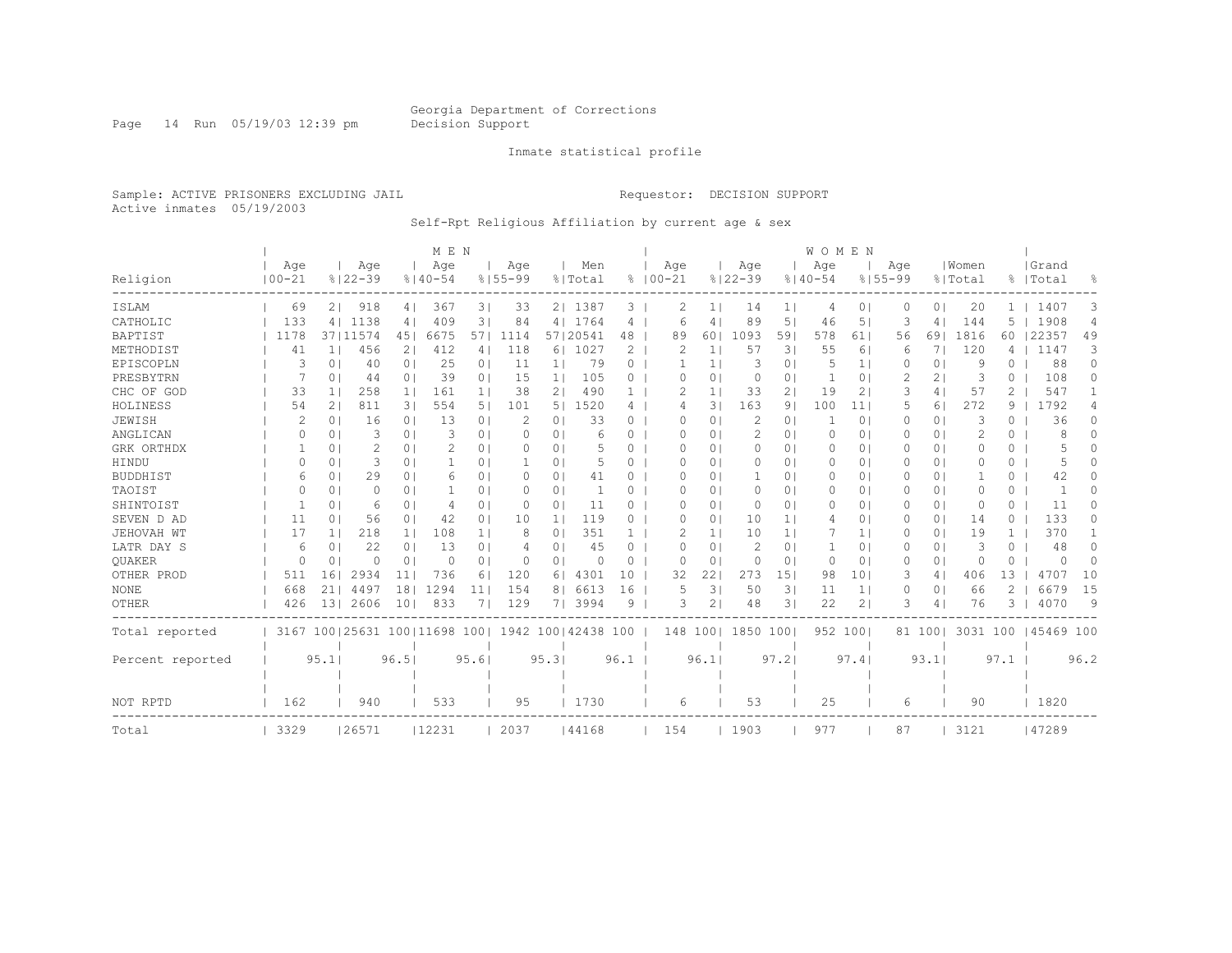Page 15 Run 05/19/03 12:39 pm Decision Support

#### Inmate statistical profile

Sample: ACTIVE PRISONERS EXCLUDING JAIL **Requestor: DECISION SUPPORT** Active inmates 05/19/2003

Self-Rpt Family Behavior Patterns \* by current age & sex

|                  |                   |                 |                              |                | M E N              |       |                    |                |                |      |                    |          |    |                    |      | <b>WOMEN</b>       |                |                    |                 |                  |        |                    |           |
|------------------|-------------------|-----------------|------------------------------|----------------|--------------------|-------|--------------------|----------------|----------------|------|--------------------|----------|----|--------------------|------|--------------------|----------------|--------------------|-----------------|------------------|--------|--------------------|-----------|
| Family Behavior  | Age<br>$100 - 21$ |                 | Age<br>$8122 - 39$           |                | Age<br>$8140 - 54$ |       | Age<br>$8155 - 99$ |                | Men<br>% Total |      | Aqe<br>$8100 - 21$ |          |    | Age<br>$8122 - 39$ |      | Age<br>$8140 - 54$ |                | Aqe<br>$8155 - 99$ |                 | Women<br>% Total |        | Grand<br>%   Total | $\approx$ |
| CRIMINLTY        | 1010              | 211             | 7646                         | 221            | 3390               | 241   | 437                |                | 24   12483     | 23   |                    | 60       | 20 | 649                | 181  | 354                | 201            | 17                 | 131             | 1080             | 19     | 13563              | 22        |
| ALCOHOLISM       | 492               | 10 <sub>1</sub> | 4291                         | 121            | 2384               | 17    | 329                | 181            | 7496           | 14   |                    | 34       | 11 | 478                | 131  | 266                | 151            | 22                 |                 | 800              | 14     | 8296               | 14        |
| DRUG ABUSE       | 413               | 91              | 2632                         | 8 <sub>1</sub> | 933                |       | 85                 | 5.             | 4063           |      |                    | 36       | 12 | 352                | 10   | 164                | 91             |                    | 6               | 560              | 10     | 4623               | 8         |
| DOMINERING       | 8                 |                 | 76                           | 0 <sub>1</sub> | 54                 | 0     | 4                  | 0              | 142            | 0    |                    | 14       | 5. | 310                |      | 190                | 11             | 20                 | 15 <sub>1</sub> | 534              | 9.     | 676                |           |
| MIGRANT          | 19                | 01              | 197                          |                | 124                |       | 14                 |                | 354            |      |                    |          |    | 12                 |      | 4                  | 0 <sub>1</sub> |                    | 0 <sub>1</sub>  | 18               |        | 372                |           |
| INFL BTGS        | 72                |                 | 911                          | 31             | 597                |       | 115                | 6.             | 1695           |      |                    | 21       |    | 274                |      | 159                | 9 <sub>1</sub> | 12                 | 91              | 466              |        | 2161               | 4         |
| PERMISSIVE       | 8                 |                 | 50                           | 0 <sub>1</sub> | 33                 |       |                    | 0              | 98             |      |                    | 16       | 5. | 200                | 51   | 69                 | 4              | 4                  | 31              | 289              |        | 387                |           |
| FATH ABSNT       | 2098              |                 | 45   14503                   |                | 4831               | 35    | 584                | 32             | 22016          | 40   |                    | 69       | 22 | 832                | 23   | 294                | 17             | 25                 | -9              | 1220             |        | 23236              | 38        |
| MOTH ABSNT       | 562               | 121             | 3675                         |                | 1378               | 10    | 200                | 11             | 5815           |      |                    | 30       | 10 | 247                |      | 85                 | 5.             | 13                 | 101             | 375              | h      | 6190               | 10        |
| NONE             | 19                | 01              | 381                          |                | 180                |       | 35                 | $\overline{2}$ | 615            |      |                    | 25       | 8  | 301                | 81   | 144                | 8 <sub>1</sub> |                    |                 | 479              |        | 1094               | -2        |
| Total reported   |                   |                 | 4701 100 34362 100 13904 100 |                |                    |       | 1810 100 54777 100 |                |                |      |                    | 307 1001 |    | 3655 1001          |      | 1729               | 1001           | 130                | 1001            | 5821 100         |        | 60598 100          |           |
| Percent reported |                   | 77.4            |                              | 73.91          |                    | 66.01 |                    | 56.21          |                | 71.1 |                    | 77.3     |    |                    | 79.0 |                    | 76.5           |                    | 64.4            |                  | $77.7$ |                    | 71.6      |
|                  |                   |                 |                              |                |                    |       |                    |                |                |      |                    |          |    |                    |      |                    |                |                    |                 |                  |        |                    |           |
| <b>OTHER</b>     | 752               |                 | 6947                         |                | 4162               |       | 892                |                | 12753          |      |                    | 35       |    | 400                |      | 230                |                | 31                 |                 | 696              |        | 13449              |           |
| Total            | 3329              |                 | 26571                        |                | 12231              |       | 2037               |                | 44168          |      |                    | 154      |    | 1903               |      | 977                |                | 87                 |                 | 3121             |        | 47289              |           |

\* NOTE: SINCE THERE CAN BE UP TO FIVE BEHAVIOR CODES PER INMATE, THE NUMBER OF CASES REPORTED IN THE DETAIL LINES AND THE TOTAL REPORTED LINE MAY EXCEED THE TOTAL NUMBER OF CASES. IN SHORT, THIS TABLE COUNTS THE NUMBER OF BEHAVIOR PROBLEMS, NOT INMATES.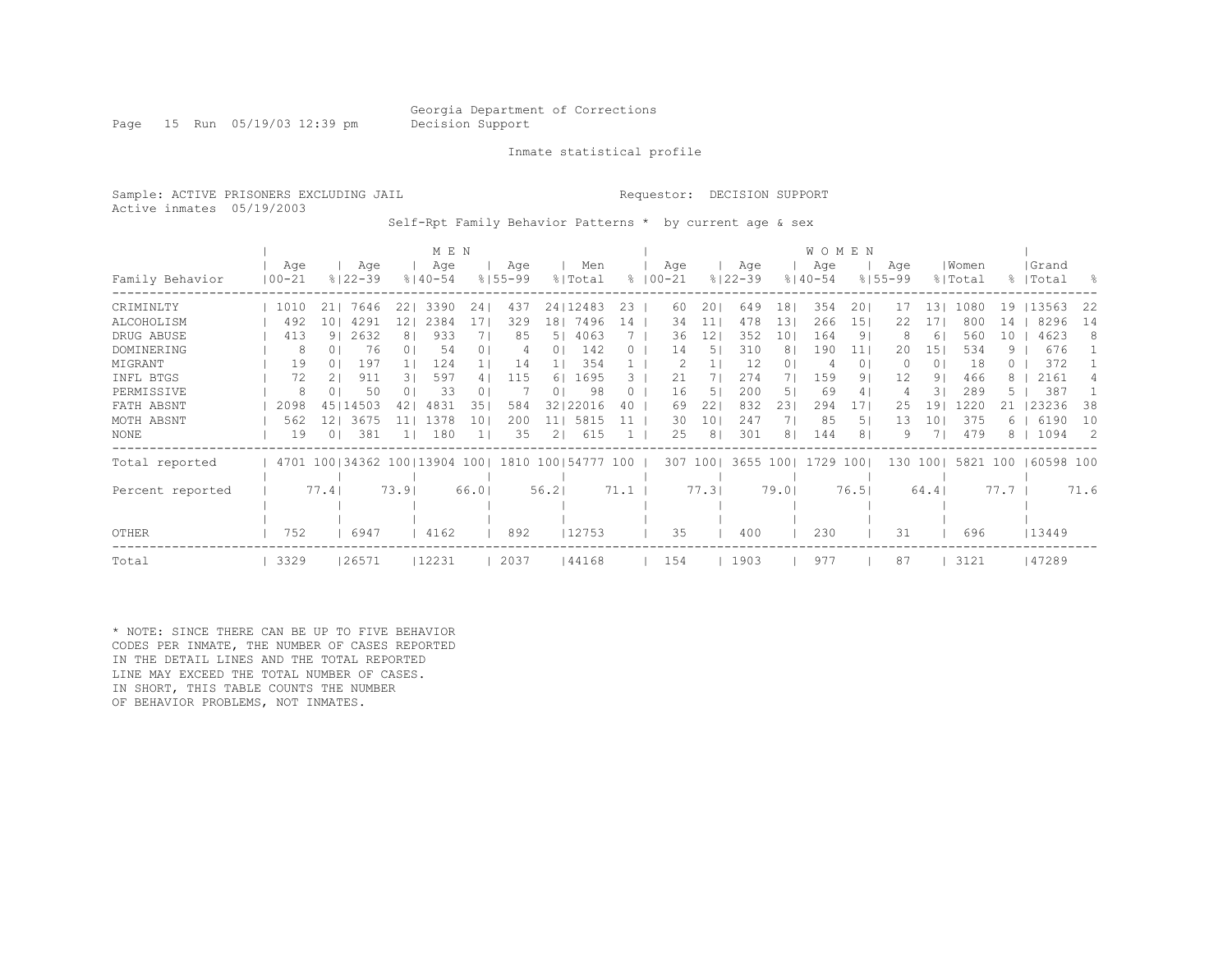Page 16 Run 05/19/03 12:39 pm Decision Support

#### Inmate statistical profile

Sample: ACTIVE PRISONERS EXCLUDING JAIL Requestor: DECISION SUPPORT Active inmates 05/19/2003

Inmate Diagnostic Behavior Problem \* by current age & sex

|                    |            |                |                         | M E N       |                |             |                |                    |               |            |              |             |                | WOMEN       |                |             |                          |         |       |            |                |
|--------------------|------------|----------------|-------------------------|-------------|----------------|-------------|----------------|--------------------|---------------|------------|--------------|-------------|----------------|-------------|----------------|-------------|--------------------------|---------|-------|------------|----------------|
|                    | Aqe        |                | Age                     | Age         |                | Age         |                | Men                |               | Aqe        |              | Age         |                | Age         |                | Age         |                          | Women   |       | Grand      |                |
| Diagnostic Problem | $100 - 21$ | $8122 - 39$    |                         | $8140 - 54$ |                | $8155 - 99$ |                | % Total            | $\approx$     | $100 - 21$ |              | $8122 - 39$ |                | $8140 - 54$ |                | $8155 - 99$ |                          | % Total | 昙     | Total      | $\frac{6}{10}$ |
| ALCOHOLIC          | 122        | 21             | 1295                    | 31 1049     | 4              | 206         |                | 61 2672            | 3             |            | 31           | 148         | 51             | 126         | 71             | 9           | 7 I                      | 290     | 6.    | 2962       | 3              |
| ALCOH ABSE         | 701        | 11             | 6312<br>13 <sup>1</sup> | 3686        | 151            | 520         |                | 16 11219           | 13            |            |              | 179         | 61             | 133         | 8              | 10          | 8                        | 324     | 6     | 11543      | 13             |
| DRUG EXP           | 981        | 161            | 8533<br>17.             | 3376        | 141            | 292         |                | 9   13182          | 16            | 24         | 10           | 251         | 8              | 156         | 9              |             | 4                        | 436     | 8     | 13618      | 15             |
| DRUG ABSE          | 1309       | 21             | 191<br>9419             | 4600        | 191            | 293         |                | 9   15621          | 19            | 56         | 24           | 874         | 28             | 479         | 28             | 12          | 101                      | 1421    |       | 17042      | 19             |
| NARC ADDCT         | 40         |                | 664                     | 473         | $\overline{2}$ | 35          |                | 1  1212            |               |            | 0            | 53          | 2              | 50          | 31             | 3           | $\overline{2}$           | 107     |       | 1319       |                |
| EPILEPTIC          | 20         | 0 <sub>1</sub> | 265<br>1 <sub>1</sub>   | 209         |                | 31          | 1 <sub>1</sub> | 525                |               | 6          | 31           | 77          | 21             | 62          | 4              |             | 21                       | 147     |       | 672        |                |
| MANIPULTVE         | 1084       | 17             | 6558<br>1.3             | 2304        | 101            | 258         |                | 8110204            | 12            |            | $\Omega$     | 46          |                | 21          | $\mathbf{1}$   | 3           | 2                        | 71      |       | 10275      | 12             |
| ASSAULTIVE         | 1343       | 22111093       | 22                      | 4799        | 20             | 845         |                | 26 18080           | 22            | 65         | 28           | 626         | 20             | 306         | 18             | 24          | 19                       | 1021    | 20    | 19101      | 21             |
| ESCPE TEND         | 74         | 1  1057        | $\overline{2}$          | 753         | 31             | 145         | 4              | 2029               | 2             | 3          | $\mathbf{1}$ | 83          | 31             | 39          | 2              |             | $\mathbf{1}$             | 126     |       | 2155       | 2              |
| SUICIDAL           | 99         | 21             | 1043<br>21              | 542         | $\overline{2}$ | 74          | 2              | 1758               | 2             | 13         | 6            | 175         | 61             | 91          | 5.             |             | 6                        | 286     | 5     | 2044       | $\overline{2}$ |
| WITHDRAWN          | 13         | 0 <sub>1</sub> | 178<br>$\Omega$         | 111         | 0 <sup>1</sup> | 27          | 1 <sub>1</sub> | 329                | $\Omega$      | 6          | 31           | 95          | 31             | 44          | 31             | 4           | $\overline{\mathcal{E}}$ | 149     | 3     | 478        |                |
| PR RLTY CT         | 65         |                | 410<br>1 <sup>1</sup>   | 275         | 1 <sup>1</sup> | 49          | 1 <sub>1</sub> | 799                |               | 8          | 31           | 77          | 2 <sub>1</sub> | 36          | $\overline{2}$ | 6           | 5 <sub>1</sub>           | 127     | 2.    | 926        |                |
| HOMOSEXUAL         | 8          | $\Omega$       | 140<br>0 <sub>1</sub>   | 82          | 0 <sub>1</sub> | 23          | 1 <sub>1</sub> | 253                | $\Omega$      | 16         | 71           | 121         | 41             | 37          | $\overline{2}$ | 3           | 21                       | 177     | 3     | 430        | $\Omega$       |
| <b>NONE</b>        | 89         |                | 1089<br>2 <sup>1</sup>  | 666         | 31             | 217         | 71             | 2061               | $\mathcal{L}$ | $\Omega$   | $\Omega$     | 17          | 1 <sup>1</sup> | 22          | $\mathbf{1}$   | 9           | 71                       | 48      |       | 2109       | $\mathcal{L}$  |
| OTHER              | 32         |                | 508<br>1 <sub>1</sub>   | 352         |                | 92          | 31             | 984                |               | $\Omega$   | $\Omega$     | 13          | $\Omega$       | 8           | 0              | 6           | 5                        | 27      |       | 1011       |                |
| NOT RPTD           | 227        | 4              | 1723<br>31              | 605         | 31             | 186         | 6.             | 2741               | 3             | 28         | 12           | 287         | 91             | 119         | 7              | 22          | 17                       | 456     | q     | 3197       | 4              |
| Total reported     | 6215       |                | 100   50378 100   23901 |             | 1001           |             |                | 3298 100 83792 100 |               |            | 236 100      | 3122        | 1001           | 1730 100    |                | 126 1001    |                          | 5214    | 100   | 189006 100 |                |
|                    |            |                |                         |             |                |             |                |                    |               |            |              |             |                |             |                |             |                          |         |       |            |                |
| Percent reported   |            | 99.81          | 99.71                   |             | 99.81          |             | 99.81          |                    | 99.7          |            | 100.0        |             | 100.01         |             | 99.9           |             | 100.01                   |         | 100.0 |            | 99.7           |
|                    |            |                |                         |             |                |             |                |                    |               |            |              |             |                |             |                |             |                          |         |       |            |                |
|                    |            |                |                         |             |                |             |                |                    |               |            |              |             |                |             |                |             |                          |         |       |            |                |
| UNKNOWN            | 8          |                | 91                      | 19          |                | 5           |                | 123                |               | $\Omega$   |              | $\Omega$    |                |             |                | $\Omega$    |                          |         |       | 124        |                |
| Total              | 3329       | 26571          |                         | 12231       |                | 2037        |                | 44168              |               | 154        |              | 1903        |                | 977         |                | 87          |                          | 3121    |       | 147289     |                |

\* NOTE: SINCE THERE CAN BE UP TO FIVE BEHAVIOR CODES PER INMATE, THE NUMBER OF CASES REPORTED IN THE DETAIL LINES AND THE TOTAL REPORTED LINE MAY EXCEED THE TOTAL NUMBER OF CASES. IN SHORT, THIS TABLE COUNTS THE NUMBER OF BEHAVIOR PROBLEMS, NOT INMATES.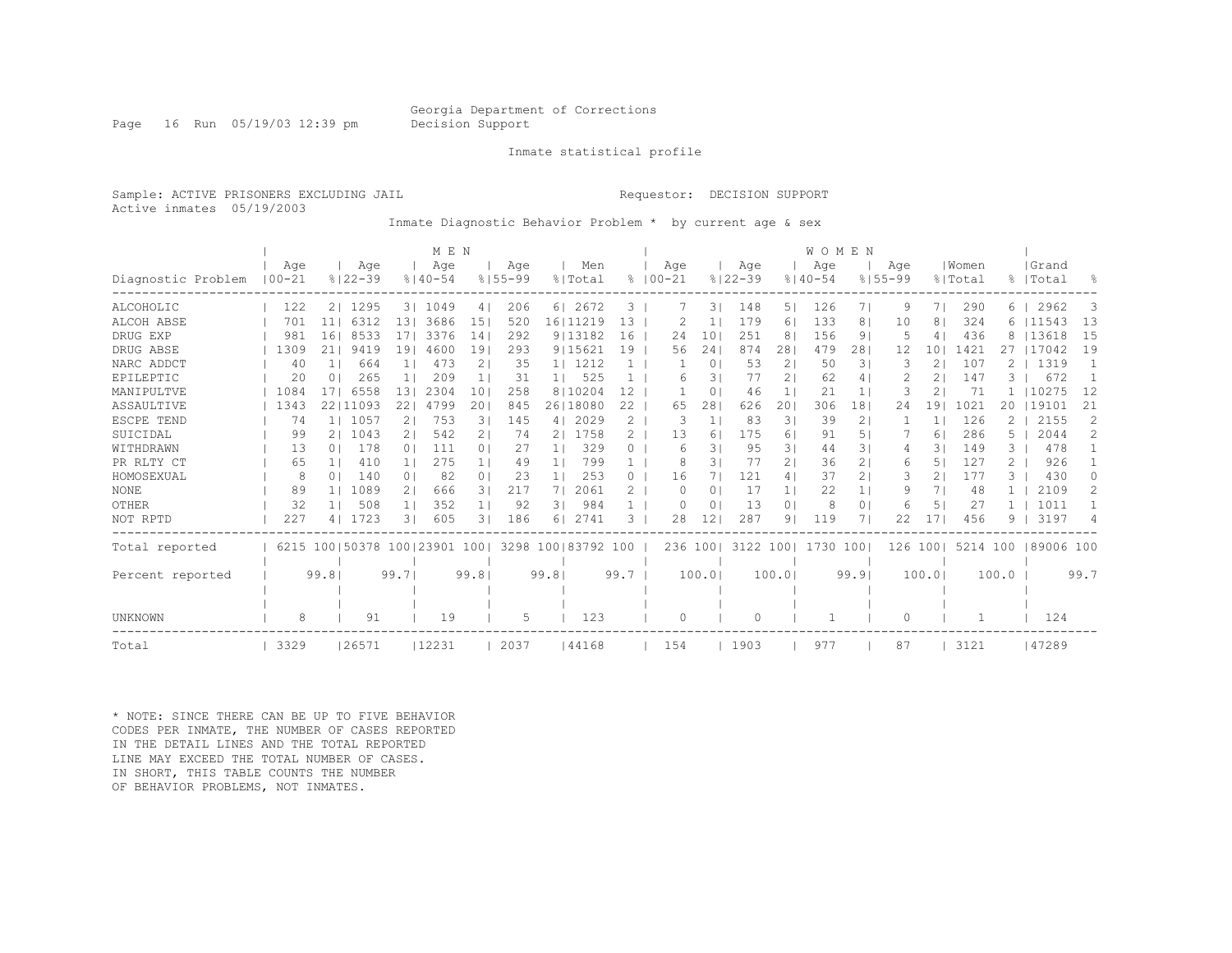Page 17 Run 05/19/03 12:39 pm Decision Support

Inmate statistical profile

Sample: ACTIVE PRISONERS EXCLUDING JAIL Requestor: DECISION SUPPORT Active inmates 05/19/2003 Physical Profile (General Condition) by current age & sex

|                      |               |                | M E N                                               |                        |                       |         |             |                |           | <b>WOMEN</b> |          |             |                 |          |      |           |      |
|----------------------|---------------|----------------|-----------------------------------------------------|------------------------|-----------------------|---------|-------------|----------------|-----------|--------------|----------|-------------|-----------------|----------|------|-----------|------|
|                      | Aqe           | Aqe            | Aqe                                                 | Aqe                    | Men                   |         | Age         | Age            |           | Age          |          | Aqe         |                 | Women    |      | Grand     |      |
| Physical Profile     | $100 - 21$    | $8122 - 39$    | $8140 - 54$                                         | $8155 - 99$            | % Total               |         | $8100 - 21$ | $8122 - 39$    |           | $8140 - 54$  |          | $8155 - 99$ |                 | % Total  |      | %   Total | - 옹  |
| NO LIMITATION        | 2988          | 92120533       | 791<br>6444                                         | 441<br>54 <sub>1</sub> | 22130406              | 70      | 124         | 1282<br>861    | 71 I      | 451          | 481      | $\pm\pm$    | 13 <sub>1</sub> | 1868     | 63   | 132274    | - 70 |
| DEFECT NO MAJOR LIMT | 178           | 5 3162         | 2790<br>12 I                                        | 231<br>569             | 28 6699               | 15      | 18          | 131<br>416     | 231       | 377          | 401      | 31          | 381             | 842      | 28   | 7541      | 16   |
| DEFECT MAJOR LIMIT   | 70            | 21 2406        | 91 2642                                             | 221<br>814             | 41   5932             | 14      | 2           | 1 <sup>1</sup> | 91<br>51  | 106          | 11       | 35          | 431             | 234      | 8    | 6166      | 13   |
| VERY MAJOR DEFECT    | $\mathcal{L}$ | 0 <sup>1</sup> | 103<br>43<br>0 <sub>1</sub>                         | 176<br>11              | 324<br>9 <sub>1</sub> | $\perp$ | $\Omega$    | $\overline{0}$ | 5<br>01   | 6            |          | 5.          | 61              | 16       |      | 340       |      |
| Total reported       |               |                | 3238 100 26144 100 11979 100   2000 100   43361 100 |                        |                       |         | 144 100     |                | 1794 1001 |              | 940 1001 |             | 82 1001         | 2960 100 |      | 46321 100 |      |
|                      |               |                |                                                     |                        |                       |         |             |                |           |              |          |             |                 |          |      |           |      |
| Percent reported     |               | 97.3           | 98.4                                                | 97.91                  | 98.2                  | 98.2    |             | 93.51          | 94.31     |              | 96.21    |             | 94.31           |          | 94.8 |           | 98.0 |
|                      |               |                |                                                     |                        |                       |         |             |                |           |              |          |             |                 |          |      |           |      |
|                      |               |                |                                                     |                        |                       |         |             |                |           |              |          |             |                 |          |      |           |      |
| NOT REPORTED         | 91            | 427            | 252                                                 | 37                     | 807                   |         | 10          | 109            |           | 37           |          | 5.          |                 | 161      |      | 968       |      |
| Total                | 3329          | 26571          | 12231                                               | 2037                   | 44168                 |         | 154         | 1903           |           | 977          |          | 87          |                 | 3121     |      | 147289    |      |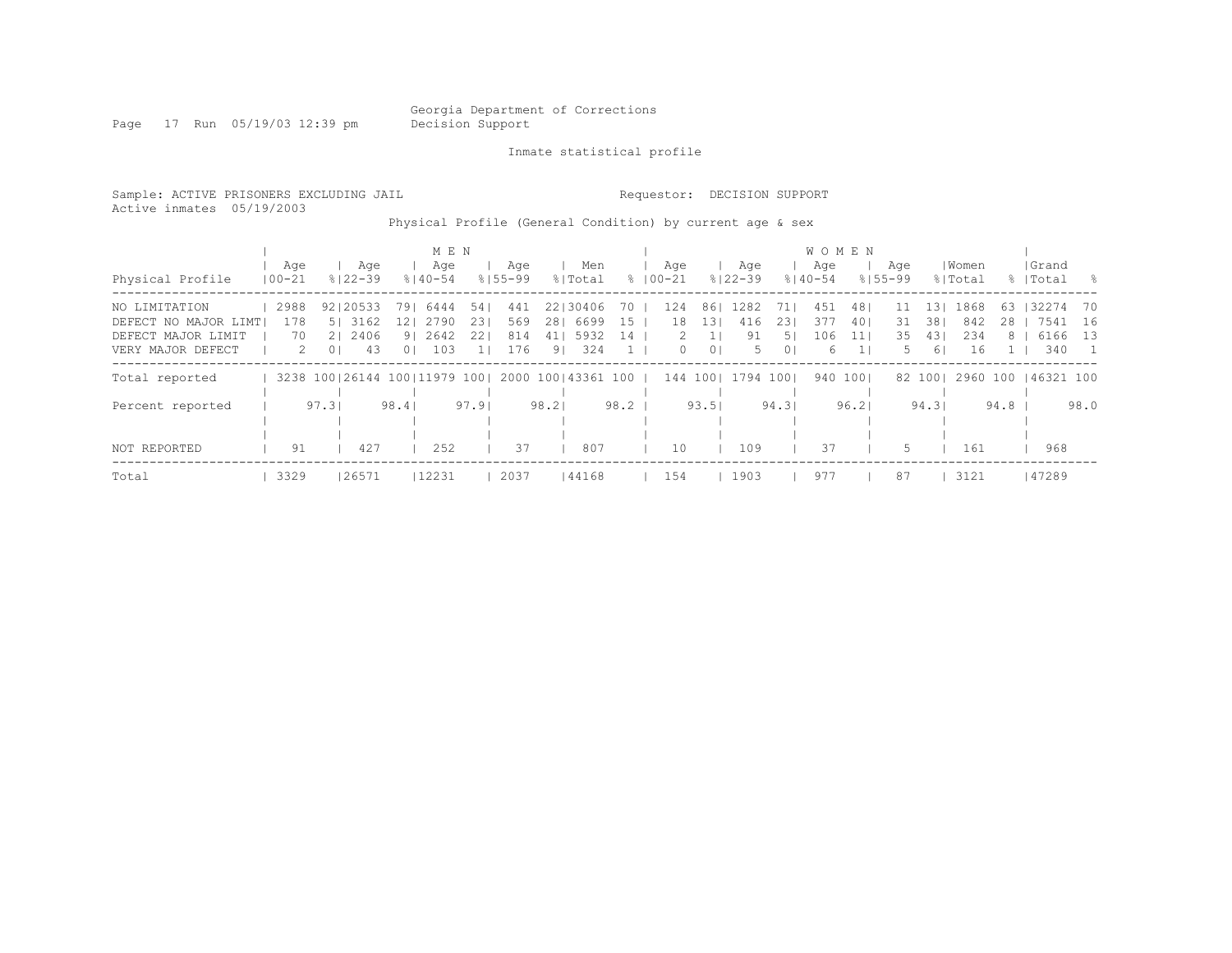Page 18 Run 05/19/03 12:39 pm Decision Support

#### Inmate statistical profile

Sample: ACTIVE PRISONERS EXCLUDING JAIL Requestor: DECISION SUPPORT Active inmates 05/19/2003

Security Status by current age & sex

|                  |            |        |             |          | M E N                        |       |             |       |            |       |             |        |             |        | <b>WOMEN</b> |       |             |                |          |       |           |       |
|------------------|------------|--------|-------------|----------|------------------------------|-------|-------------|-------|------------|-------|-------------|--------|-------------|--------|--------------|-------|-------------|----------------|----------|-------|-----------|-------|
|                  | Age        |        | Age         |          | Age                          |       | Age         |       | Men        |       | Age         |        | Age         |        | Age          |       | Age         |                | Women    |       | Grand     |       |
| Security         | $100 - 21$ |        | $8122 - 39$ |          | $8140 - 54$                  |       | $8155 - 99$ |       | % Total    |       | $8100 - 21$ |        | $8122 - 39$ |        | $8140 - 54$  |       | $8155 - 99$ |                | % Total  |       | %   Total | - 옹   |
| DIAG INCOM       |            | 0      |             | $\cup$ 1 |                              |       |             |       |            |       |             | 0.     |             | 01     |              |       |             | 01             |          |       |           |       |
| WRK RELEAS       |            | 0      |             | 01       |                              |       |             | 0     |            |       |             | 0      |             | 01     |              | 01    |             | 01             |          |       |           |       |
| TRUSTY           | 31         |        | 1317        | 51       | 882                          |       | 73          | 4     | 2303       | 5.    |             |        | 69          | 41     | 64           |       |             | 8 <sub>1</sub> | 141      | $5 -$ | 2444      | 5     |
| MINIMUM          | 943        | 281    | 8673        | 331      | 4516                         | 37    | 746         | 371   | 14878      | 34    | 61          |        | 1119        | 59     | 635          | 65    | 54          | 62             | 1869     | 60    | 16747     | 35    |
| MEDIUM           | 1447       |        | 43110696    | 401      | 4803                         | 39    | 946         |       | 46   17892 | 41    | 61          | 40     | 494         | 261    | 206          | 211   | 21          | 24             | 782      | 25    | 18674     | 39    |
| CLOSE            | 611        | 181    | 4157        | L 6 I    | 1309                         | 11    | 189         | 91    | 6266       | 14    | 23          | 15     | 131         |        | 37           | 41    |             | $\overline{2}$ | 193      | 6     | 6459      | 14    |
| MAXIMUM          | 27         | 11     | 466         |          | 171                          |       | 19          |       | 683        |       | 0           | 0      | .5          | 01     |              | 01    |             | 0 <sub>1</sub> | 6        |       | 689       |       |
| DIAGNOSTIC       | 269        | 81     | 1262        | 51       | 549                          | 41    | 64          | 31    | 2144       |       |             | 5      | 85          | 41     | 34           | 31    |             | 31             | 130      |       | 2274      | 5     |
| Total reported   |            |        |             |          | 3328 100 26571 100 12231 100 |       | 2037        |       | 100144167  | 100   | 154 100     |        | 1903        | 1001   | 977          | 1001  |             | 87 1001        | 3121 100 |       | 47288 100 |       |
|                  |            |        |             |          |                              |       |             |       |            |       |             |        |             |        |              |       |             |                |          |       |           |       |
| Percent reported |            | 100.01 |             | 100.01   |                              | 100.0 |             | 100.0 |            | 100.0 |             | 100.01 |             | 100.01 |              | 100.0 |             | 100.01         |          | 100.0 |           | 100.0 |
|                  |            |        |             |          |                              |       |             |       |            |       |             |        |             |        |              |       |             |                |          |       |           |       |
|                  |            |        |             |          |                              |       |             |       |            |       |             |        |             |        |              |       |             |                |          |       |           |       |
| NOT RPTD         |            |        |             |          | 0                            |       | 0           |       |            |       |             |        |             |        |              |       |             |                |          |       |           |       |
| Total            | 3329       |        | 26571       |          | 12231                        |       | 2037        |       | 44168      |       | 154         |        | 1903        |        | 977          |       | 87          |                | 3121     |       | 47289     |       |

\* NOTE: BEGINNING IN JULY 1987, THE FACILITIES DIVISION NO LONGER CODED INMATES AS BEING WORK RELEASE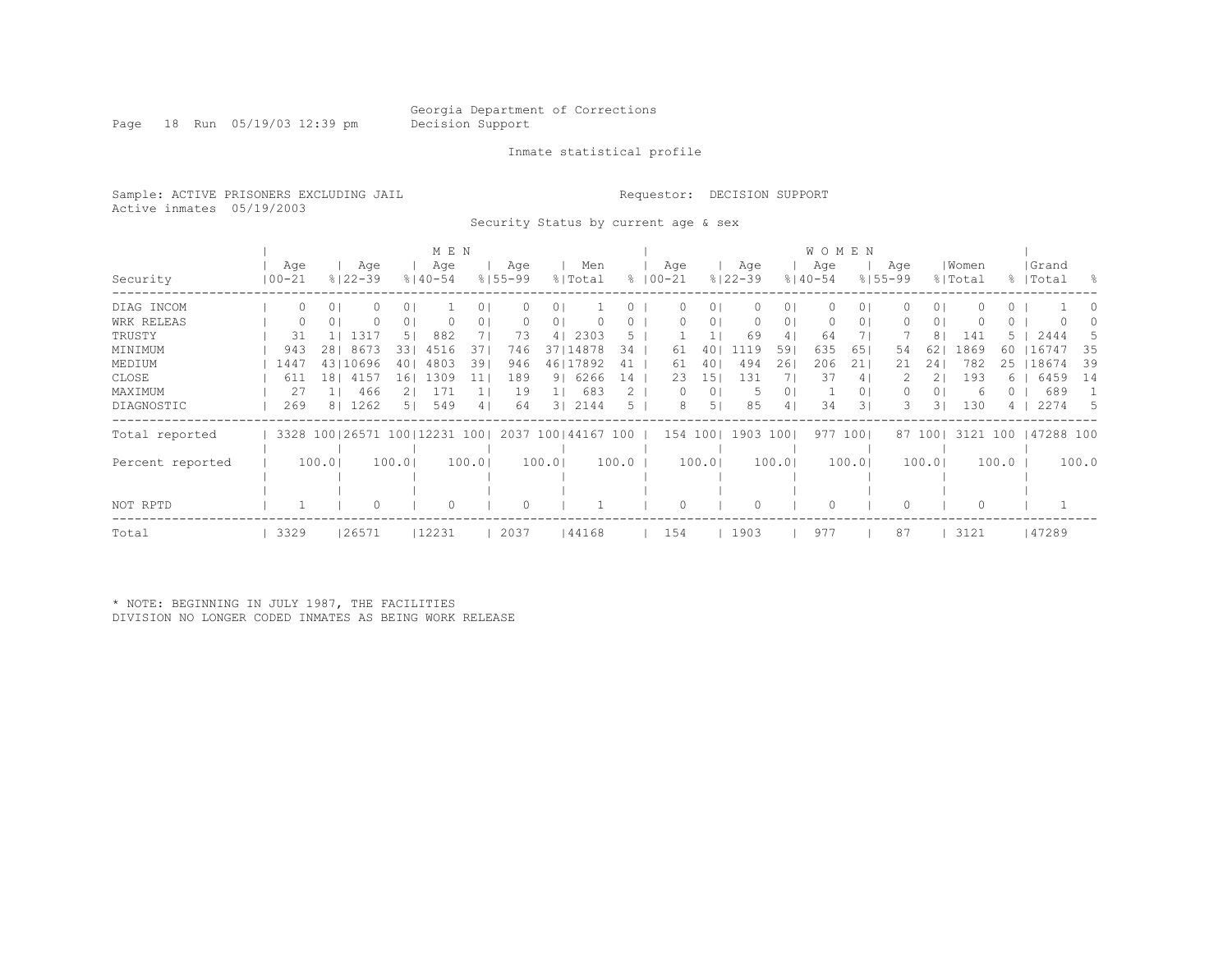Page 19 Run 05/19/03 12:39 pm Decision Support

#### Inmate statistical profile

Sample: ACTIVE PRISONERS EXCLUDING JAIL Requestor: DECISION SUPPORT Active inmates 05/19/2003

Number Of Sentences by current age & sex

|                             |      |       |                              |      | M E N              |                 |                    |       |                    |      |                    |       |                    |       |                    | <b>WOMEN</b> |                    |                |                  |      |                    |      |
|-----------------------------|------|-------|------------------------------|------|--------------------|-----------------|--------------------|-------|--------------------|------|--------------------|-------|--------------------|-------|--------------------|--------------|--------------------|----------------|------------------|------|--------------------|------|
| Number Of Sentences   00-21 | Age  |       | Age<br>$8122 - 39$           |      | Age<br>$8140 - 54$ |                 | Age<br>$8155 - 99$ |       | Men<br>% Total     |      | Age<br>$8100 - 21$ |       | Age<br>$8122 - 39$ |       | Age<br>$8140 - 54$ |              | Age<br>$8155 - 99$ |                | Women<br>% Total |      | Grand<br>%   Total | - 옹  |
| ONE                         | 1467 |       | 44   8424                    |      | 32   3981          | 331             | 823                |       | 40114695           | 33   | 80                 | 53    | 754                | 40    | 398                | 41           | 43                 | 491            | 1275             | 41   | 115970             | 34   |
| TWO                         | 882  | 27    | 6381                         | 241  | 2911               | 241             | 491                |       | 24   10665         | 24   | 40                 | 26    | 497                | 26    | 251                | 261          | 21                 | 24             | 809              | 26   | 111474             | 24   |
| THREE                       | 469  | 14    | 4200                         | 161  | 1890               | 151             | 298                | 151   | 6857               | 16   | 19                 | 13    | 278                | 15    | 140                | 14           | 13                 | 151            | 450              | 14   | 7307               | 15   |
| <b>FOUR</b>                 | 236  |       | 2676                         | 101  | 1187               | 101             | 153                |       | 8   4252           | 10   |                    | 31    | 144                | 8     | 73                 |              |                    | 8 <sup>1</sup> | 228              |      | 4480               | 9    |
| FIVE                        | 104  |       | 3   1725                     |      | 743                | б.              | 88                 |       | 4   2660           | 6    |                    | 21    | 86                 | 51    | 35                 | 4            |                    |                | 126              |      | 2786               | 6    |
| MORE THAN FIVE              | 166  |       | 5 3 3 1 4 4                  | 121  | 1512               | 12 <sup>°</sup> | 184                |       | 9 5006             |      | 6                  | 4     | 135                |       | 79                 | 8            |                    |                | 221              |      | 5227               | - 11 |
| Total reported              |      |       | 3324 100 26550 100 12224 100 |      |                    |                 |                    |       | 2037 100 44135 100 |      | 152 100            |       | 1894 100           |       |                    | 976 100      |                    | 87 1001        | 3109 100         |      | 147244 100         |      |
| Percent reported            |      | 99.81 |                              | 99.9 |                    | 99.9            |                    | 100.0 |                    | 99.9 |                    | 98.71 |                    | 99.51 |                    | 99.9         |                    | 100.0          |                  | 99.6 |                    | 99.9 |
| NOT REPORTED                | 5.   |       | 21                           |      |                    |                 |                    |       | 33                 |      | $\mathfrak{D}$     |       | 9                  |       |                    |              | 0                  |                | 12               |      | 45                 |      |
| Total                       | 3329 |       | 26571                        |      | 12231              |                 | 2037               |       | 44168              |      | 154                |       | 1903               |       | 977                |              | 87                 |                | 3121             |      | 47289              |      |
|                             |      |       |                              |      |                    |                 |                    |       |                    |      |                    |       |                    |       |                    |              |                    |                |                  |      |                    |      |
|                             |      |       |                              |      |                    |                 |                    |       |                    |      |                    |       |                    |       |                    |              |                    |                |                  |      |                    |      |
|                             |      |       |                              |      |                    |                 |                    |       |                    |      |                    |       |                    |       |                    |              |                    |                |                  |      |                    |      |
|                             |      |       |                              |      |                    |                 |                    |       |                    |      |                    |       |                    |       |                    |              |                    |                |                  |      |                    |      |
| AVG NUM SENTENCES           | 2.22 |       | 2.96                         |      | 3.00               |                 | 2.61               |       | 2.90               |      | 1.98               |       | 2.48               |       | 2.49               |              | 1.93               |                | 2.44             |      | 2.87               |      |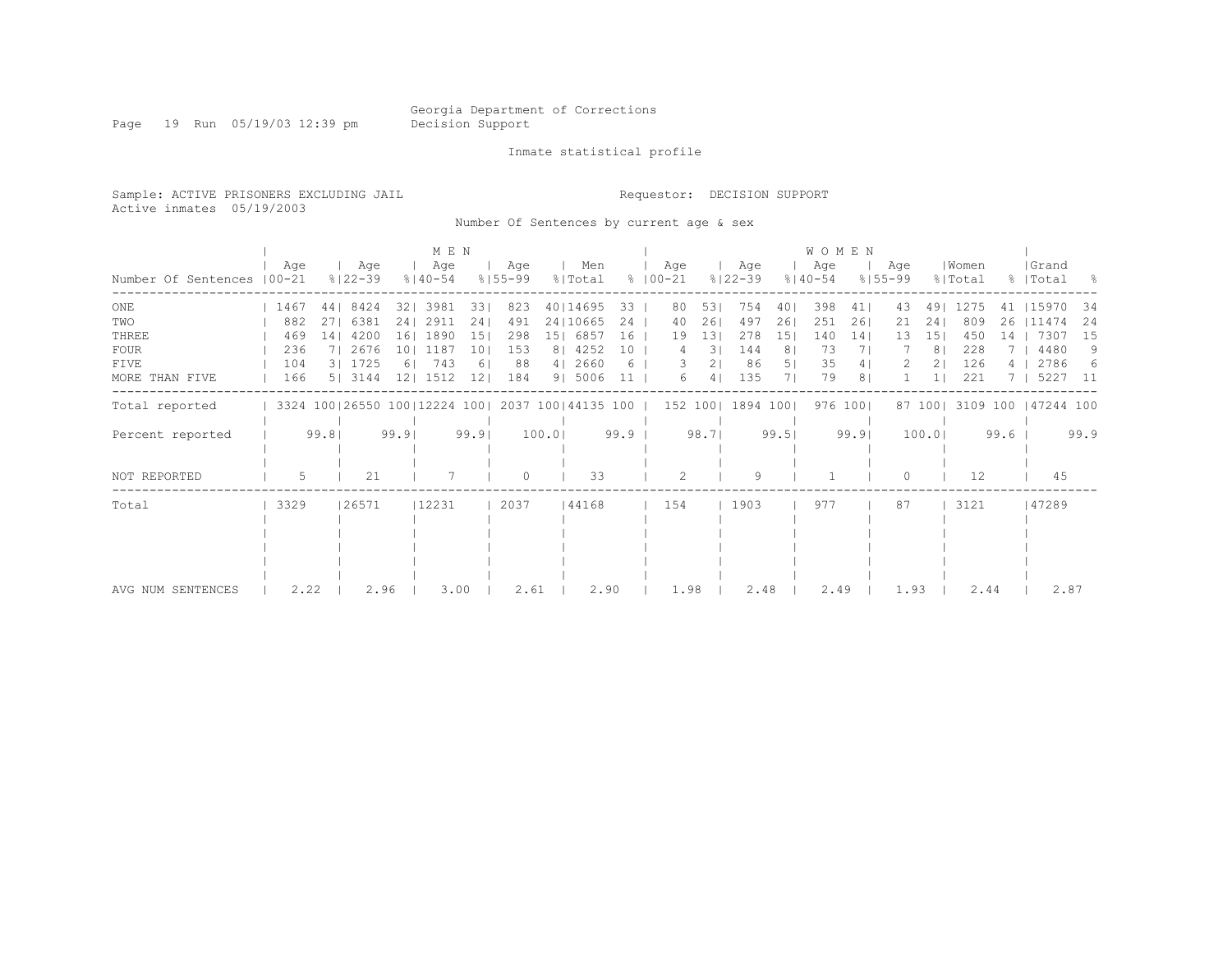Page 20 Run 05/19/03 12:39 pm Decision Support

#### Inmate statistical profile

Sample: ACTIVE PRISONERS EXCLUDING JAIL Requestor: DECISION SUPPORT Active inmates 05/19/2003

Number Of Disciplinaries by current age & sex

|                  |                   |                 |                    |                | M E N                        |                |                    |                |                    |       |               |          |                 |                    |                | <b>WOMEN</b>       |                 |                    |                 |                  |       |                     |       |
|------------------|-------------------|-----------------|--------------------|----------------|------------------------------|----------------|--------------------|----------------|--------------------|-------|---------------|----------|-----------------|--------------------|----------------|--------------------|-----------------|--------------------|-----------------|------------------|-------|---------------------|-------|
| Disciplinaries   | Age<br>$100 - 21$ |                 | Age<br>$8122 - 39$ |                | Age<br>$8140 - 54$           |                | Age<br>$8155 - 99$ |                | Men<br>% Total     |       | $8   00 - 21$ | Age      |                 | Age<br>$8122 - 39$ |                | Age<br>$8140 - 54$ |                 | Age<br>$8155 - 99$ |                 | Women<br>% Total |       | Grand<br>%   Total  | - 8   |
| ZERO             | 1136              | $34$            | 8433               | 321            | 5018                         | 41             | 961                |                | 47115548           | 35    |               | 82       | 531             | 930                | 491            | 554                | 571             | 56                 | 641             | 1622             | 52    | 17170               | 36    |
| ONE              | 430               | 131             | 3568               | 131            | 1842                         | 151            | 351                | 171            | 6191               | 14    |               | 15       | 10 <sub>1</sub> | 282                | 151            | 160                | 161             | 12                 | 14 <sub>1</sub> | 469              | 15    | 6660                | 14    |
| TWO              | 319               | 10 <sub>1</sub> | 2250               | 8 <sub>1</sub> | 1047                         | 9 <sub>1</sub> | 193                | 9 <sub>1</sub> | 3809               | 9     |               | 12       | 8 <sup>1</sup>  | 150                | 8 <sub>1</sub> | 70                 | 71              | 6                  | 71              | 238              | 8     | 4047                | 9     |
| THREE            | 193               |                 | 6   1562           | 61             | 683                          | 61             | 118                | 61             | 2556               | 6.    |               | 8        | 51              | 118                | 61             | 44                 | 51              |                    | 51              | 174              | 6     | 2730                | 6     |
| <b>FOUR</b>      | 153               |                 | 5   1228           | 5 <sub>1</sub> | 543                          | 4              | 72                 |                | 4   1996           | 5.    |               | 8        | 51              | 81                 | 4              | 33                 | 31              | 3                  | 31              | 125              |       | 2121                | 4     |
| FIVE             | 142               |                 | 4   1035           | 4              | 385                          | 31             | 46                 |                | 2   1608           |       |               | 3        | $\overline{2}$  | 46                 | 21             | 16                 | 21              | 0                  | 0 <sub>1</sub>  | 65               |       | 1673                |       |
| MORE THAN FIVE   | 956               | 291             | 8494               | 321            | 2712                         | 22             | 296                |                | 15   12458         | 28    |               | 26       | 17              | 296                | 161            | 100                | 10 <sub>1</sub> | 6                  |                 | 428              | 14    | 12886               | 27    |
| Total reported   |                   |                 |                    |                | 3329 100 26570 100 12230 100 |                |                    |                | 2037 100 44166 100 |       |               |          |                 | 154 100 1903 100   |                |                    | 977 1001        |                    | 87 100          |                  |       | 3121 100 147287 100 |       |
| Percent reported |                   | 100.0           |                    | 100.0          |                              | 100.01         |                    | 100.01         |                    | 100.0 |               |          | 100.0           |                    | 100.0          |                    | 100.0           |                    | 100.01          |                  | 100.0 |                     | 100.0 |
| NOT REPORTED     | $\Omega$          |                 |                    |                |                              |                | $\Omega$           |                | $\mathfrak{D}$     |       |               | $\Omega$ |                 | $\bigcap$          |                | $\cap$             |                 | U                  |                 | $\Omega$         |       |                     |       |
| Total            | 3329              |                 | 26571              |                | 12231                        |                | 2037               |                | 44168              |       |               | 154      |                 | 1903               |                | 977                |                 | 87                 |                 | 3121             |       | 47289               |       |
|                  |                   |                 |                    |                |                              |                |                    |                |                    |       |               |          |                 |                    |                |                    |                 |                    |                 |                  |       |                     |       |
|                  |                   |                 |                    |                |                              |                |                    |                |                    |       |               |          |                 |                    |                |                    |                 |                    |                 |                  |       |                     |       |
|                  |                   |                 |                    |                |                              |                |                    |                |                    |       |               |          |                 |                    |                |                    |                 |                    |                 |                  |       |                     |       |
|                  |                   |                 |                    |                |                              |                |                    |                |                    |       |               |          |                 |                    |                |                    |                 |                    |                 |                  |       |                     |       |
| AVG NUM DISCIP   | 5.00              |                 | 6.85               |                | 4.96                         |                | 3.15               |                | 6.01               |       |               | 2.84     |                 | 3.40               |                | 2.48               |                 | 1.34               |                 | 3.03             |       | 5.82                |       |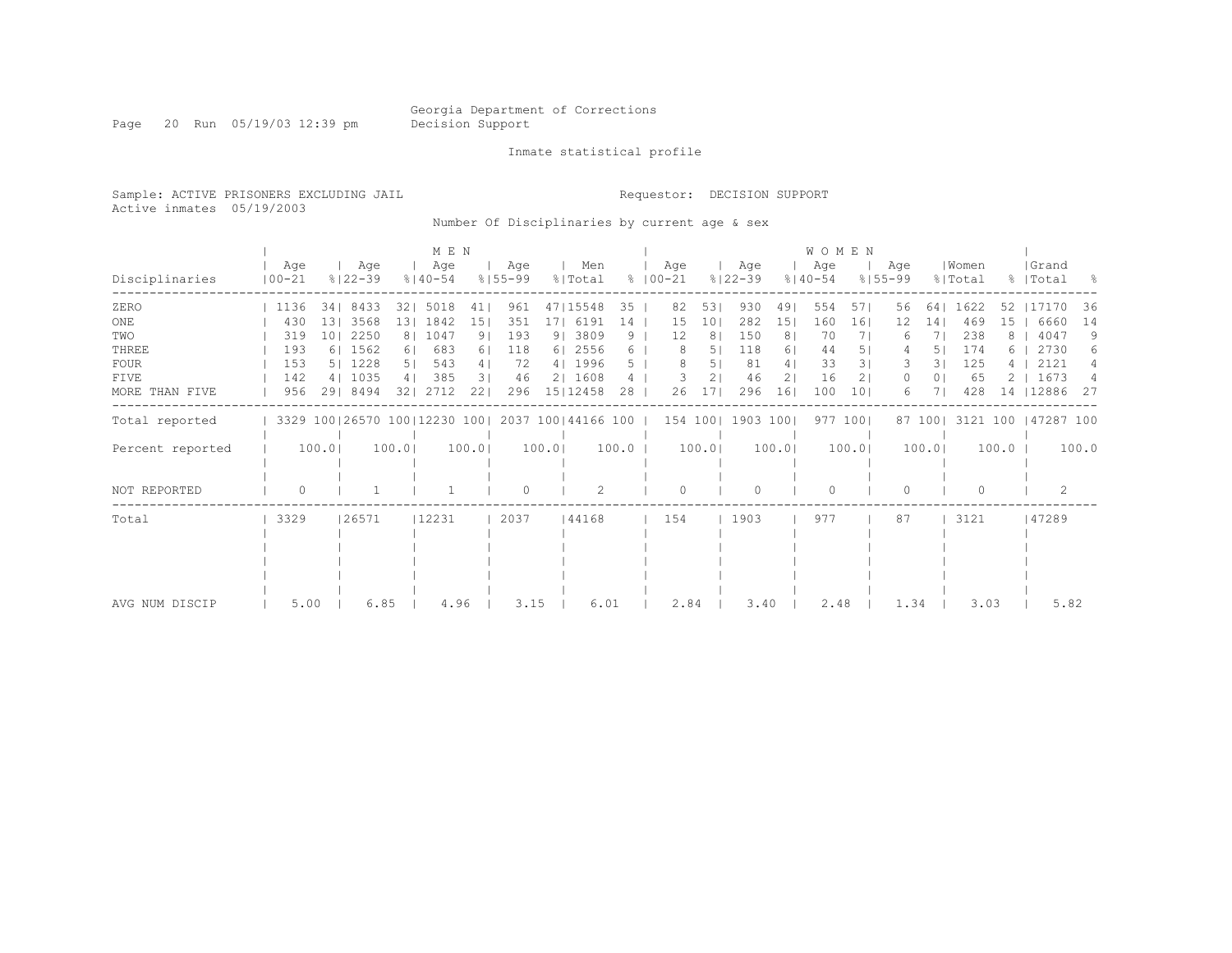Page 21 Run 05/19/03 12:39 pm Decision Support

Inmate statistical profile

Sample: ACTIVE PRISONERS EXCLUDING JAIL Requestor: DECISION SUPPORT Active inmates 05/19/2003

Number Of Escapes by current age & sex

|                  |                   |                |                              |                | M E N              |                |                    |                |                    |       |                      |                |                    |                | <b>WOMEN</b>       |         |                    |                |                  |          |                      |          |
|------------------|-------------------|----------------|------------------------------|----------------|--------------------|----------------|--------------------|----------------|--------------------|-------|----------------------|----------------|--------------------|----------------|--------------------|---------|--------------------|----------------|------------------|----------|----------------------|----------|
| Escapes          | Age<br>$100 - 21$ |                | Age<br>$8122 - 39$           |                | Age<br>$8140 - 54$ |                | Age<br>$8155 - 99$ |                | Men<br>% Total     |       | Age<br>$8   00 - 21$ |                | Age<br>$8122 - 39$ |                | Age<br>$8140 - 54$ |         | Age<br>$8155 - 99$ |                | Women<br>% Total |          | Grand<br>%   Total   | - 8      |
| ZERO             |                   |                | 3325 100   26403             |                | 99 12088           | 991            | 2003               |                | 98   43819         | 99    | 153                  | 991            | 1899 1001          |                | 974                | 100     | 87                 | 1001           | 3113             | 100      | 146932               | 99       |
| ONE              |                   | 0 <sub>1</sub> | 166                          | 1 <sup>1</sup> | 125                |                | 24                 | 11             | 319                |       |                      |                |                    | 0              |                    | $\circ$ |                    | 0              |                  | U        | 327                  |          |
| TWO              |                   |                | 2                            | 0 <sub>1</sub> | 14                 | 0 <sub>1</sub> |                    | 0 <sub>1</sub> | 23                 | 0     |                      | 01             |                    | 0              | 0                  | $\circ$ |                    | 0 <sub>1</sub> |                  | 0        | 23                   | $^{(1)}$ |
| THREE            | 0                 |                |                              | 0 <sub>1</sub> |                    | 01             |                    | 0              |                    |       |                      | 01             |                    | 0              | 0                  | 01      |                    | 0 <sub>1</sub> |                  | 0        |                      |          |
| FOUR             | $\Omega$          | 0 <sub>1</sub> | 0                            | 0 <sub>1</sub> | 0                  | 0 <sub>1</sub> |                    | 01             |                    | 0.    |                      | 0 <sub>1</sub> | $\Omega$           | 0 <sub>1</sub> | 0                  | 01      | 0                  | 0 <sub>1</sub> |                  | 0        |                      |          |
| FIVE             | 0                 | 01             | 0.                           | 0 <sub>1</sub> | 0                  | 01             | 0                  | 0              |                    |       |                      | 0 <sub>1</sub> | 0                  | 0 <sub>1</sub> | $\circ$            | 01      | 0                  | 0 <sub>1</sub> |                  | 0        |                      |          |
| MORE THAN FIVE   | $\Omega$          | 0 <sub>1</sub> | Λ                            | 0 <sub>1</sub> | $\Omega$           | 0 <sub>1</sub> | $\Omega$           | 0              |                    | 0     |                      | 0 <sub>1</sub> | $\Omega$           | 0 <sub>1</sub> | $\Omega$           | $\circ$ |                    | 0 <sup>1</sup> |                  | $\Omega$ |                      |          |
| Total reported   |                   |                | 3329 100 26571 100 12231 100 |                |                    |                |                    |                | 2037 100 44168 100 |       |                      |                | 154 100   1903 100 |                |                    | 977 100 |                    | 87 100         |                  |          | 3121 100   47289 100 |          |
| Percent reported |                   | 100.0          |                              | 100.0          |                    | 100.0          |                    | 100.0          |                    | 100.0 |                      | 100.0          |                    | 100.0          |                    | 100.0   |                    | 100.0          |                  | 100.0    |                      | 100.0    |
| NOT REPORTED     | $\Omega$          |                | U                            |                | $\Omega$           |                | $\Omega$           |                | ∩                  |       | U                    |                | $\bigcap$          |                | $\Omega$           |         | 0                  |                | $\Omega$         |          | $\bigcap$            |          |
| Total            | 3329              |                | 26571                        |                | 12231              |                | 2037               |                | 44168              |       | 154                  |                | 1903               |                | 977                |         | 87                 |                | 3121             |          | 47289                |          |
|                  |                   |                |                              |                |                    |                |                    |                |                    |       |                      |                |                    |                |                    |         |                    |                |                  |          |                      |          |
|                  |                   |                |                              |                |                    |                |                    |                |                    |       |                      |                |                    |                |                    |         |                    |                |                  |          |                      |          |
|                  |                   |                |                              |                |                    |                |                    |                |                    |       |                      |                |                    |                |                    |         |                    |                |                  |          |                      |          |
|                  |                   |                |                              |                |                    |                |                    |                |                    |       |                      |                |                    |                |                    |         |                    |                |                  |          |                      |          |
| AVG NUM ESCAPES  |                   | .00            | .01                          |                | .01                |                | .02                |                | .01                |       | .01                  |                |                    | .00            |                    | .00     | .00                |                | .00              |          |                      | .01      |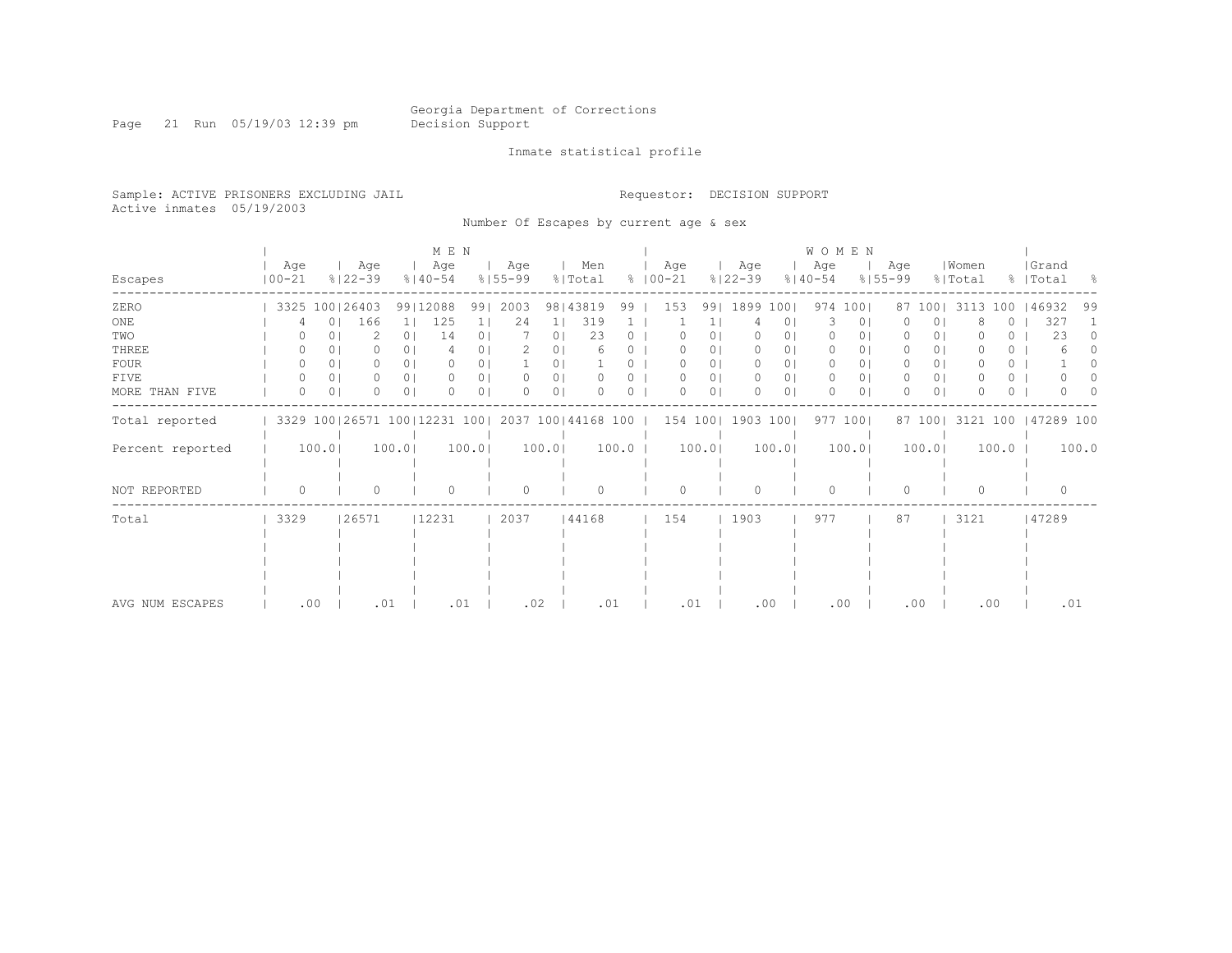Page 22 Run 05/19/03 12:39 pm Decision Support

Inmate statistical profile

| Sample: ACTIVE PRISONERS EXCLUDING JAIL<br>Active inmates 05/19/2003 |  |  |                                                               | Requestor: DECISION SUPPORT |  |  |
|----------------------------------------------------------------------|--|--|---------------------------------------------------------------|-----------------------------|--|--|
|                                                                      |  |  | Number Of Prior Georgia Incarcerations * by current age & sex |                             |  |  |

|                              |  |          |                |           |       | M E N                            |       |                    |                 |                    |               |                      |                |                    |                | WOMEN              |                 |                    |                |                  |       |                    |                |
|------------------------------|--|----------|----------------|-----------|-------|----------------------------------|-------|--------------------|-----------------|--------------------|---------------|----------------------|----------------|--------------------|----------------|--------------------|-----------------|--------------------|----------------|------------------|-------|--------------------|----------------|
| Prior Incarcerations   00-21 |  | Age      | $8122 - 39$    | Age       |       | Age<br>$8140 - 54$               |       | Age<br>$8155 - 99$ |                 | Men<br>% Total     |               | Age<br>$8   00 - 21$ |                | Age<br>$8122 - 39$ |                | Age<br>$8140 - 54$ |                 | Age<br>$8155 - 99$ |                | Women<br>% Total |       | Grand<br>%   Total | $\frac{6}{10}$ |
| ZERO                         |  | 3118     | 94   15751     |           | 59    | 4835                             |       | 40   1147          |                 | 56   24851         | 56            | 145                  | 941            | 1294               | 68             | 552                | 561             | 68                 | 781            | 2059             | 66    | 126910             | 57             |
| ONE                          |  | 204      | 6  5096        |           | 191   | 2210                             | 181   | 361                | 181             | 7871               | 18            |                      | 6              | 318                | 17             | 149                | 151             | 9                  | 101            | 485              | 16    | 8356               | 18             |
| TWO                          |  |          | $\Omega$       | 2724      | 101   | 1575                             | 131   | 219                | 11 <sup>1</sup> | 4525               | 10            |                      | $\circ$        | 145                | 81             | 103                | 11 <sub>1</sub> |                    | 51             | 252              | 8     | 4777               | 10             |
| THREE                        |  | $\Omega$ | 0 <sub>1</sub> | 1545      | 61    | 1232                             | 101   | 142                |                 | 7  2919            |               | $\Omega$             | 0              | 84                 | 4              | 58                 | 61              | 2                  | $\overline{2}$ | 144              |       | 3063               | 6              |
| FOUR                         |  | 0        | $\Omega$       | 808       | 31    | 940                              | 81    | 80                 |                 | 4   1828           | 4             | $\Omega$             | 0 <sub>1</sub> | 33                 | 2 <sub>1</sub> | 39                 | 4               |                    |                | 73               |       | 1901               | 4              |
| FIVE                         |  | 0        | 0 <sup>1</sup> | 412       | 21    | 606                              | 51    | 31                 |                 | 2   1049           | $\mathcal{L}$ | $\Omega$             | 0 <sub>1</sub> | 16                 |                | 27                 | 31              |                    |                | 44               |       | 1093               | 2              |
| MORE THAN FIVE               |  | 0        | 0 <sub>1</sub> | 235       |       | 833                              | 71    | 57                 |                 | 3   1125           | 3             | $\cap$               | $\circ$        | 13                 |                | 49                 | 5               | 2                  | 2 <sub>1</sub> | 64               |       | 1189               | 3              |
| Total reported               |  |          |                |           |       | 3329 100   26571 100   12231 100 |       |                    |                 | 2037 100 44168 100 |               | 154 100              |                | 1903 1001          |                |                    | 977 1001        |                    | 87 1001        | 3121 100         |       | 147289 100         |                |
| Percent reported             |  | 100.0    |                |           | 100.0 |                                  | 100.0 |                    | 100.0           |                    | 100.0         |                      | 100.0          |                    | 100.0          |                    | 100.0           |                    | 100.0          |                  | 100.0 |                    | 100.0          |
| NOT REPORTED                 |  | $\Omega$ |                | $\bigcap$ |       | $\Omega$                         |       | $\bigcap$          |                 | <sup>n</sup>       |               | $\cap$               |                | $\cap$             |                | $\bigcap$          |                 | Λ                  |                | $\bigcap$        |       | $\cap$             |                |
| Total                        |  | 3329     |                | 26571     |       | 12231                            |       | 2037               |                 | 44168              |               | 154                  |                | 1903               |                | 977                |                 | 87                 |                | 3121             |       | 47289              |                |
|                              |  |          |                |           |       |                                  |       |                    |                 |                    |               |                      |                |                    |                |                    |                 |                    |                |                  |       |                    |                |
|                              |  |          |                |           |       |                                  |       |                    |                 |                    |               |                      |                |                    |                |                    |                 |                    |                |                  |       |                    |                |
|                              |  |          |                |           |       |                                  |       |                    |                 |                    |               |                      |                |                    |                |                    |                 |                    |                |                  |       |                    |                |
|                              |  |          |                |           |       |                                  |       |                    |                 |                    |               |                      |                |                    |                |                    |                 |                    |                |                  |       |                    |                |
| AVG # INCARCERATIONS         |  | .07      |                | .83       |       | 1.77                             |       | 1.04               |                 | 1.04               |               | .06                  |                | .61                |                | 1.20               |                 | .52                |                | .76              |       | 1.02               |                |

\* This data counts a parole revocation on an existing sentenCE AS A prior incarceration. Also, this data counts, for any cohort of inmates, the total number of Georgia incarcerations the inmate has had during his entire criminal career. For example, if an inmate was admitted to prison first in FY72, and then re-admitted in FY79 and FY85, he had two prior incarcerations before the FY85 admission. This inmate's records show two prior incarcerations in all three of his records since he has had two prior incarcerations in his criminal career. If the cohort of FY72 admissions is selected for analysis, two prior incarcerations will be listed for this inmate even though in FY72, he had no prior incarcerations.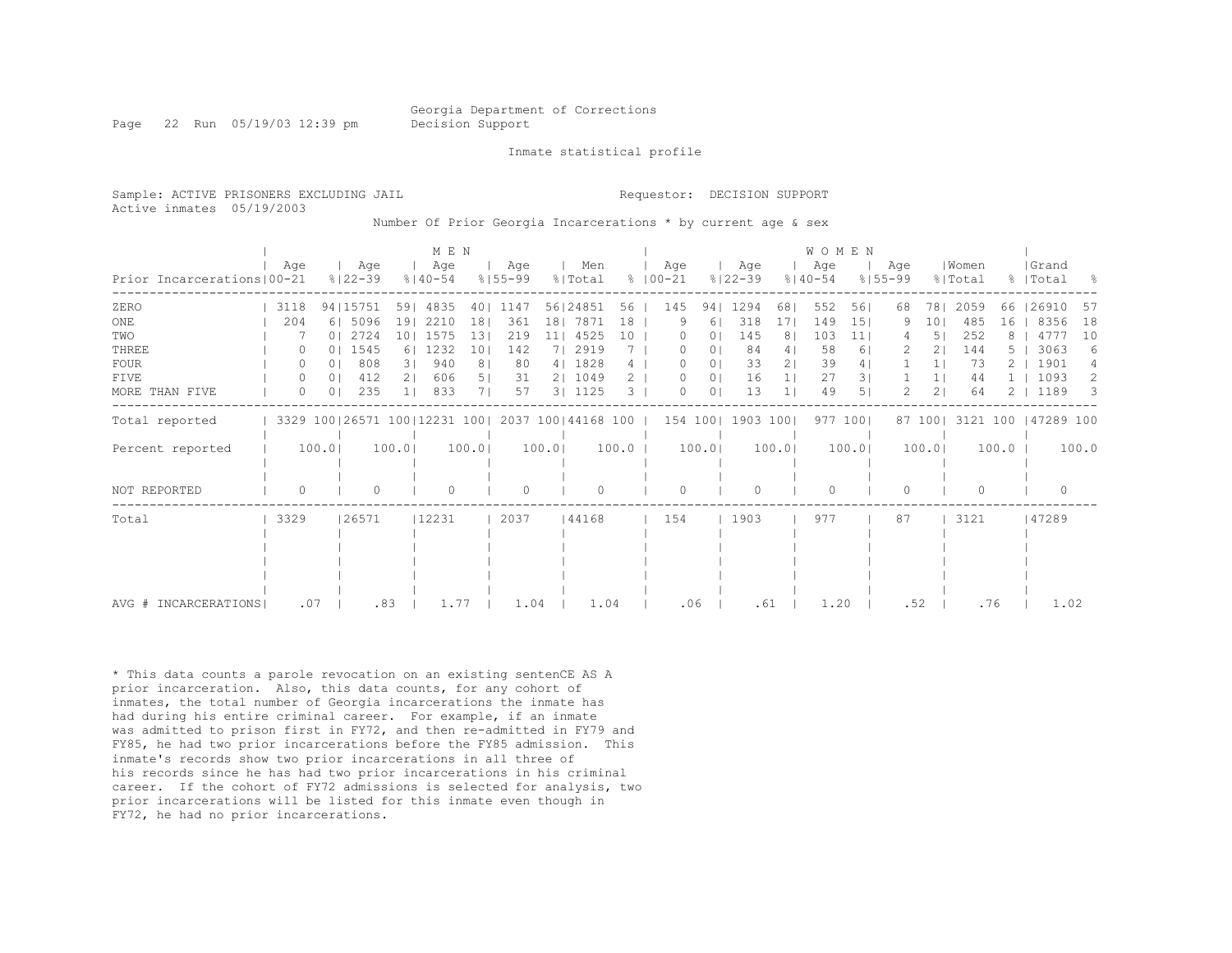Page 23 Run 05/19/03 12:39 pm Decision Support

#### Inmate statistical profile

Sample: ACTIVE PRISONERS EXCLUDING JAIL Requestor: DECISION SUPPORT Active inmates 05/19/2003

Number Of Transfers by current age & sex

|                   |                                                  |       |                    |                | M E N              |                |                    |                |                |                 |                      |                |                    |                | <b>WOMEN</b>       |                |                    |         |                  |         |                     |       |
|-------------------|--------------------------------------------------|-------|--------------------|----------------|--------------------|----------------|--------------------|----------------|----------------|-----------------|----------------------|----------------|--------------------|----------------|--------------------|----------------|--------------------|---------|------------------|---------|---------------------|-------|
| Transfers         | Age<br>$100 - 21$                                |       | Age<br>$8122 - 39$ |                | Age<br>$8140 - 54$ |                | Age<br>$8155 - 99$ |                | Men<br>% Total |                 | Aqe<br>$8   00 - 21$ |                | Aqe<br>$8122 - 39$ |                | Age<br>$8140 - 54$ |                | Aqe<br>$8155 - 99$ |         | Women<br>% Total |         | Grand<br>%   Total  | - 옹   |
| ZERO              | 748                                              |       | 22   2414          |                | 9   1083           | 9 <sub>1</sub> | 118                |                | 6 4363         | 10              | 30                   | 191            | 359                | 191            | 193                | 201            | 15                 | 171     | 597              | 19      | 4960                | 10    |
| ONE               | 1696                                             |       | 51   10253         | 391            | 4358               | 36             | 776                |                | 38   17083     | 39              | 107                  | 69             | 1053               | 551            | 484                | 501            | 36                 | 411     | 1680             | 54      | 18763               | 40    |
| TWO               | 572                                              |       | 17  5860           | 221            | 2319               | 191            | 389                | 191            | 9140           | 21              | 15                   | 10             | 281                | 151            | 145                | 151            | 16                 | 181     | 457              | 15      | 9597                | 20    |
| THREE             | 192                                              |       | 6 3293             | 121            | 1400               | 11             | 219                | 11             | 5104           | 12 <sup>°</sup> |                      |                | 113                | 61             | 77                 | 8 <sub>1</sub> |                    | 131     | 203              |         | 5307                | -11   |
| <b>FOUR</b>       | 71                                               |       | 2   1859           | 71             | 931                | 8              | 170                | 8 <sub>1</sub> | 3031           |                 | $\Omega$             | $\circ$        | 60                 | 31             | 39                 | 4              |                    | 21      | 101              |         | 3132                | 7     |
| <b>FIVE</b>       | 21                                               |       | 1  1085            | 4 <sub>1</sub> | 632                | 51             | 102                | 5              | 1840           | 4               | $\Omega$             | 0 <sub>1</sub> | 20                 | 1 <sub>1</sub> | 14                 | 1 <sub>1</sub> |                    | 61      | 39               |         | 1879                | 4     |
| MORE THAN FIVE    | 29                                               |       | 1 1807             |                | 7  1508            | 121            | 263                | 131            | 3607           | 8               | 0                    | $\Omega$       | 17                 |                | 25                 | 31             | $\mathcal{L}$      | 21      | 44               |         | 3651                | - 8   |
| Total reported    | 3329 100 26571 100 12231 100  2037 100 44168 100 |       |                    |                |                    |                |                    |                |                |                 |                      |                | 154 100   1903 100 |                |                    | 977 1001       |                    | 87 1001 |                  |         | 3121 100 147289 100 |       |
| Percent reported  |                                                  | 100.0 |                    | 100.0          |                    | 100.0          |                    | 100.0          |                | 100.0           |                      | 100.0          |                    | 100.0          |                    | 100.0          |                    | 100.0   |                  | $100.0$ |                     | 100.0 |
| NOT REPORTED      | 0                                                |       |                    |                | $\Omega$           |                | 0                  |                | $\Omega$       |                 | 0                    |                |                    |                | $\bigcap$          |                |                    |         | $\Omega$         |         | $\Omega$            |       |
| Total             | 3329                                             |       | 26571              |                | 12231              |                | 2037               |                | 44168          |                 | 154                  |                | 1903               |                | 977                |                | 87                 |         | 3121             |         | 47289               |       |
|                   |                                                  |       |                    |                |                    |                |                    |                |                |                 |                      |                |                    |                |                    |                |                    |         |                  |         |                     |       |
|                   |                                                  |       |                    |                |                    |                |                    |                |                |                 |                      |                |                    |                |                    |                |                    |         |                  |         |                     |       |
| AVG NUM TRANSFERS | 1.21                                             |       | 2.23               |                | 2.72               |                | 2.81               |                | 2.32           |                 |                      | .93            | 1.27               |                | 1.46               |                | 1.70               |         | 1.32             |         | 2.25                |       |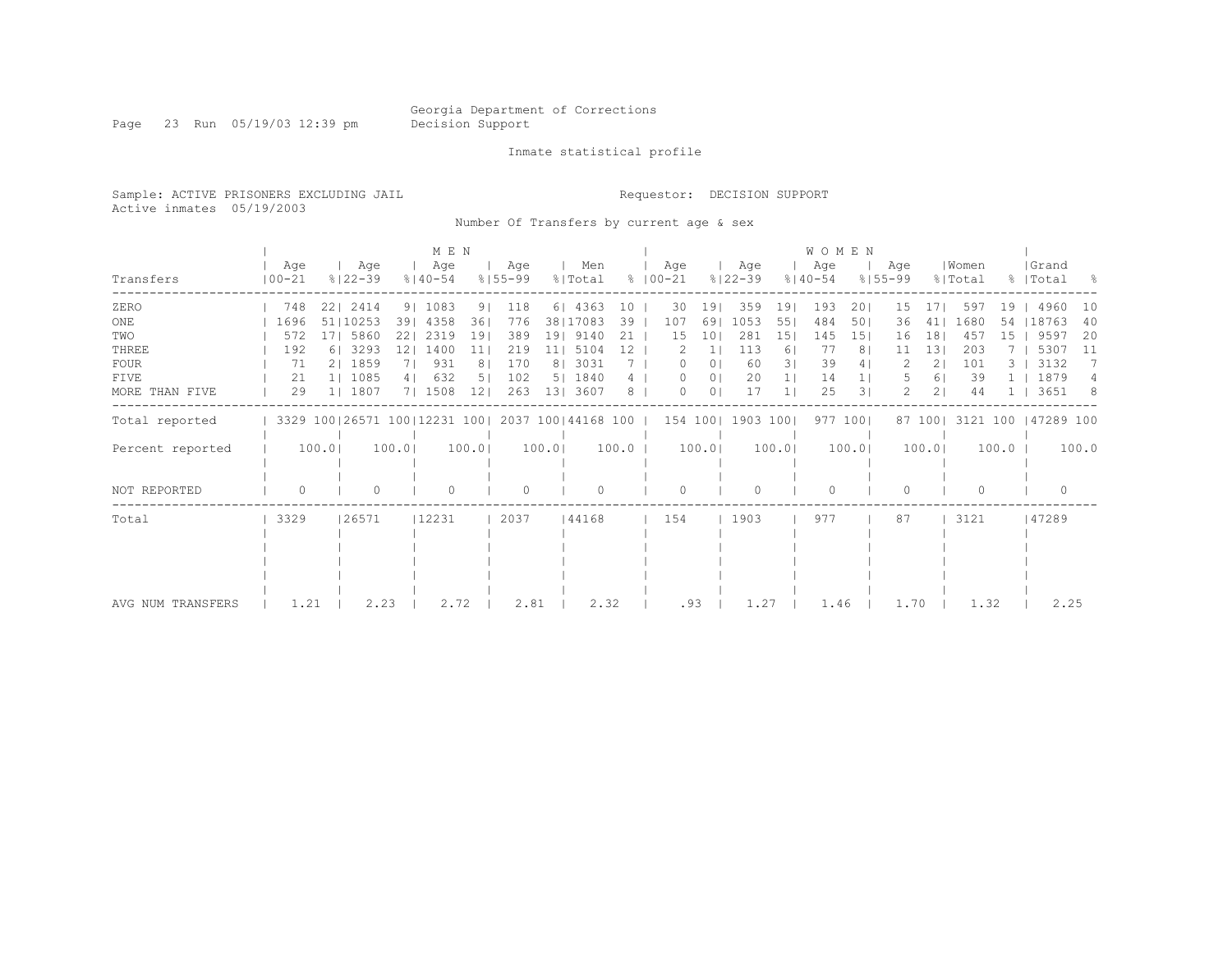Page 24 Run 05/19/03 12:39 pm Decision Support

#### Inmate statistical profile

Sample: ACTIVE PRISONERS EXCLUDING JAIL Requestor: DECISION SUPPORT Active inmates 05/19/2003

County Of Conviction by current age & sex

|                              |                |                |                    |                | M E N              |                |                    |                |                |                |                    |                |                    |                | WOMEN              |                |                |                |                  |              |                    |              |
|------------------------------|----------------|----------------|--------------------|----------------|--------------------|----------------|--------------------|----------------|----------------|----------------|--------------------|----------------|--------------------|----------------|--------------------|----------------|----------------|----------------|------------------|--------------|--------------------|--------------|
| County Of Conviction   00-21 | Age            |                | Age<br>$8122 - 39$ |                | Age<br>$8140 - 54$ |                | Age<br>$8155 - 99$ |                | Men<br>% Total |                | Age<br>$8100 - 21$ |                | Age<br>$8122 - 39$ |                | Age<br>$8140 - 54$ | $8155 - 99$    | Age            |                | Women<br>% Total |              | Grand<br>%   Total | 昙            |
| Appling                      | 2              | 0 <sub>1</sub> | 58                 | 0 <sub>1</sub> | 26                 | 0 <sub>1</sub> | 7                  | 0 <sub>1</sub> | 93             | $\overline{0}$ | $\circ$            | 0 <sub>1</sub> | $\mathbf{2}$       | 0 <sub>1</sub> | 1                  | 0 <sub>1</sub> | 0              | 0 <sub>1</sub> | 3                | 0            | 96                 | $\circ$      |
| Atkinson                     | $\mathbf{2}$   | 0 <sub>1</sub> | 21                 | 0 <sup>1</sup> | 14                 | 0 <sup>1</sup> | 4                  | 0 <sub>1</sub> | 41             | 0              | $\circ$            | 0 <sub>1</sub> | $\mathbf{1}$       | 0 <sup>1</sup> | $\overline{c}$     | 0 <sub>1</sub> | 0              | 0 <sub>1</sub> | 3                | $\circ$      | 44                 | 0            |
| Bacon                        | 5              | 0 <sub>1</sub> | 34                 | 0 <sub>1</sub> | 19                 | 0 <sub>1</sub> | 0                  | 0 <sub>1</sub> | 58             | 0 <sub>1</sub> | $\Omega$           | 0 <sub>1</sub> | $\circ$            | 0 <sub>1</sub> | 2                  | 0 <sub>1</sub> | 0              | 0 <sub>1</sub> | $\overline{2}$   | 0            | 60                 | 0            |
| Baker                        | $\Omega$       | 0 <sup>1</sup> | 11                 | 0 <sub>1</sub> | 8                  | 0 <sup>1</sup> | $\Omega$           | 0              | 19             | $\circ$        | $\Omega$           | 0 <sup>1</sup> | 3                  | 0 <sup>1</sup> | $\Omega$           | 0 <sub>1</sub> | $\Omega$       | 0 <sub>1</sub> | 3                | 0            | 22                 | 0            |
| Baldwin                      | 24             | 1 <sub>1</sub> | 204                | 1 <sup>1</sup> | 101                | 1 <sub>1</sub> | 9                  | 0              | 338            | $\mathbf{1}$   | 1                  | $\mathbf{1}$   | 15                 | 1 <sub>1</sub> | 3                  | $\circ$        | $\mathbf{1}$   | 1              | 20               | $\mathbf{1}$ | 358                | $\mathbf{1}$ |
| Banks                        | 9              | 0 <sub>1</sub> | 37                 | 0 <sub>1</sub> | 16                 | 0 <sub>1</sub> | 9                  | 0 <sub>1</sub> | 71             | 0              | $\circ$            | 0 <sub>1</sub> | 5                  | 0 <sub>1</sub> | $\overline{c}$     | 0 <sub>1</sub> | 0              | 0 <sub>1</sub> | 7                | 0            | 78                 | 0            |
| Barrow                       | 6              | 0 <sub>1</sub> | 115                | 0 <sub>1</sub> | 66                 | 1 <sub>1</sub> | 14                 | 1 <sub>1</sub> | 201            | 0              | 1                  | 1 <sup>1</sup> | 13                 | 1 <sub>1</sub> | 5                  | 1 <sub>1</sub> | 2              | 21             | 21               | $\mathbf{1}$ | 222                | 0            |
| Bartow                       | 21             | 1 <sup>1</sup> | 229                | 11             | 108                | 11             | 34                 | 2 <sub>1</sub> | 392            | 1              | $\Omega$           | $\Omega$       | 27                 | 1 <sub>1</sub> | 8                  | 11             | $\mathbf{0}$   | 0 <sub>1</sub> | 35               | $\mathbf{1}$ | 427                | $\mathbf{1}$ |
| Ben Hill                     | 17             | 1 <sub>1</sub> | 116                | 0 <sub>1</sub> | 55                 | 0 <sub>1</sub> | 10                 | 0 <sub>1</sub> | 198            | $\overline{0}$ | $\mathbf{1}$       | 1 <sup>1</sup> | 9                  | 0 <sub>1</sub> | 5                  | 11             | 0              | 0 <sub>1</sub> | 15               | 0            | 213                | $\circ$      |
| Berrien                      | 5              | 0 <sup>1</sup> | 49                 | 0 <sub>1</sub> | 24                 | 0 <sub>1</sub> | $\overline{2}$     | 0              | 80             | $\circ$        |                    | 1 <sub>1</sub> | $\overline{4}$     | 0 <sup>1</sup> | $\Omega$           | 0 <sub>1</sub> | $\Omega$       | 0 <sub>1</sub> | 5                | 0            | 85                 | 0            |
| <b>Bibb</b>                  | 56             | 2 <sub>1</sub> | 565                | 21             | 316                | 31             | 49                 | $\overline{2}$ | 986            | 2              | $\overline{4}$     | 31             | 23                 | 1 <sub>1</sub> | 19                 | 2 <sub>1</sub> | $\overline{c}$ | 21             | 48               | 2            | 1034               | 2            |
| Bleckley                     | 9              | 0 <sub>1</sub> | 84                 | 0 <sub>1</sub> | 21                 | 0 <sub>1</sub> | 5                  | 0 <sub>1</sub> | 119            | $\circ$        | $\Omega$           | $\Omega$       | 5                  | 0 <sub>1</sub> | 3                  | 0 <sub>1</sub> | $\Omega$       | 0 <sub>1</sub> | 8                | $\Omega$     | 127                | 0            |
| Brantley                     | 3              | 0 <sup>1</sup> | 19                 | 0 <sub>1</sub> | 11                 | 0 <sub>1</sub> | 5                  | 0 <sub>1</sub> | 38             | $\overline{0}$ | $\Omega$           | 0 <sub>1</sub> | $\circ$            | 0 <sub>1</sub> | $\mathbf{1}$       | 0 <sub>1</sub> | 1              | 1 <sub>1</sub> | $\overline{c}$   | 0            | 40                 | 0            |
| <b>Brooks</b>                | 3              | 0 <sub>1</sub> | 58                 | 0 <sub>1</sub> | 18                 | 0 <sub>1</sub> | 5                  | 0 <sub>1</sub> | 84             | 0 <sub>1</sub> | $\Omega$           | $\Omega$       | $\mathbf{1}$       | 0 <sub>1</sub> | $\overline{c}$     | 0 <sub>1</sub> | $\mathbf{0}$   | 0 <sub>1</sub> | 3                | $\Omega$     | 87                 | 0            |
| Bryan                        | 5              | 0 <sub>1</sub> | 43                 | 0 <sub>1</sub> | 28                 | 0 <sub>1</sub> | 4                  | 0 <sub>1</sub> | 80             | $0-1$          | $\circ$            | 0 <sub>1</sub> | 3                  | 0 <sup>1</sup> | $\mathbf{1}$       | 0 <sub>1</sub> | 1              | 11             | 5                | 0            | 85                 | 0            |
| Bulloch                      | 35             | 1 <sub>1</sub> | 239                | 1 <sub>1</sub> | 83                 | 1 <sub>1</sub> | 18                 | 1 <sub>1</sub> | 375            | $\mathbf{1}$   | $\overline{c}$     | $\mathbf{1}$   | 20                 | 1 <sub>1</sub> | 8                  | 1 <sub>1</sub> | $\overline{c}$ | 2 <sub>1</sub> | 32               | 1            | 407                | $\mathbf{1}$ |
| Burke                        | 14             | 0 <sub>1</sub> | 138                | 1 <sup>1</sup> | 54                 | 0 <sup>1</sup> | 8                  | 0              | 214            | 0              | $\mathbf{1}$       | 1 <sup>1</sup> | $\overline{4}$     | $\Omega$       | 4                  | 0 <sub>1</sub> | $\Omega$       | 0 <sub>1</sub> | 9                | $\Omega$     | 223                | 0            |
| <b>Butts</b>                 | 11             | 0 <sub>1</sub> | 74                 | 0 <sub>1</sub> | 35                 | 0 <sub>1</sub> | 9                  | 0 <sub>1</sub> | 129            | 0 <sub>1</sub> | 1                  | 1 <sup>1</sup> | 3                  | 0 <sup>1</sup> | 3                  | 0 <sub>1</sub> | $\Omega$       | 0 <sub>1</sub> | 7                | 0            | 136                | 0            |
| Calhoun                      | $\overline{4}$ | 0 <sub>1</sub> | 26                 | 0 <sub>1</sub> | 12                 | 0 <sub>1</sub> | 3                  | 0 <sub>1</sub> | 45             | $\overline{0}$ | $\circ$            | 0 <sub>1</sub> | 3                  | 0 <sub>1</sub> | 1                  | 0 <sub>1</sub> | $\Omega$       | 0 <sub>1</sub> | 4                | 0            | 49                 | 0            |
| Camden                       | $\overline{4}$ | 0 <sub>1</sub> | 60                 | 0 <sub>1</sub> | 29                 | 0 <sub>1</sub> | $\overline{c}$     | 0 <sub>1</sub> | 95             | $\circ$        | $\Omega$           | 0 <sub>1</sub> | $\overline{4}$     | 0 <sup>1</sup> | $\overline{c}$     | 0 <sub>1</sub> | 1              | 1              | 7                | $\circ$      | 102                | 0            |
| Candler                      | 8              | 0 <sub>1</sub> | 52                 | 0 <sub>1</sub> | 23                 | 0 <sub>1</sub> | $\Omega$           | 0 <sub>1</sub> | 83             | 0 <sub>1</sub> | $\Omega$           | $\Omega$       | 3                  | $\Omega$       | $\mathbf{1}$       | 0 <sub>1</sub> | $\mathbf{0}$   | 0 <sub>1</sub> | 4                | $\Omega$     | 87                 | 0            |
| Carroll                      | 36             | 1 <sub>1</sub> | 301                | 1              | 129                | 1 <sub>1</sub> | 38                 | 2 <sub>1</sub> | 504            | 1              |                    | 1 <sub>1</sub> | 46                 | 2 <sub>1</sub> | 15                 | 2 <sub>1</sub> | 0              | 0 <sub>1</sub> | 62               | 2            | 566                | $\mathbf{1}$ |
| Catoosa                      | 9              | 0 <sub>1</sub> | 117                | 0 <sub>1</sub> | 64                 | 1 <sub>1</sub> | 15                 | 1 <sub>1</sub> | 205            | 0              | $\Omega$           | 0 <sup>1</sup> | 15                 | 1 <sub>1</sub> | 8                  | 1 <sub>1</sub> | 1              | 1              | 24               | $\mathbf{1}$ | 229                | 0            |
| Charlton                     | $\overline{c}$ | 0 <sup>1</sup> | 25                 | 0 <sub>1</sub> | 16                 | 0 <sub>1</sub> | 3                  | 0              | 46             | 0              | $\circ$            | 0 <sup>1</sup> | 3                  | 0 <sup>1</sup> | $\circ$            | 0 <sub>1</sub> | $\Omega$       | 0 <sub>1</sub> | 3                | $\circ$      | 49                 | 0            |
| Chatham                      | 211            | 61             | 1351               | 51             | 532                | 4              | 80                 | 4 <sub>1</sub> | 2174           | $5-1$          |                    | 51             | 95                 | 51             | 36                 | 4              | 1              | 1 <sub>1</sub> | 139              | 4            | 2313               | 5            |
| Chattahoochee                | 5              | 0 <sub>1</sub> | 18                 | 0 <sub>1</sub> | 8                  | 0 <sub>1</sub> | $\circ$            | 0              | 31             | 0              | 0                  | 0 <sup>1</sup> | $\circ$            | 0 <sup>1</sup> | $\circ$            | 0 <sub>1</sub> | 0              | 0 <sub>1</sub> | $\mathbb O$      | 0            | 31                 | 0            |
| Chattooga                    | 5              | 0 <sub>1</sub> | 113                | 0 <sub>1</sub> | 72                 | 1 <sup>1</sup> | 9                  | 0 <sub>1</sub> | 199            | 0 <sub>1</sub> | 1                  | 1 <sup>1</sup> | 6                  | 0 <sub>1</sub> | 4                  | 0 <sub>1</sub> | $\mathbf{1}$   | 1 <sup>1</sup> | 12               | $\circ$      | 211                | 0            |
| Cherokee                     | 21             | 1 <sub>1</sub> | 247                | 1 <sup>1</sup> | 173                | 1 <sup>1</sup> | 25                 | 1 <sub>1</sub> | 466            | 1              | 5                  | 31             | 38                 | 2 <sub>1</sub> | 16                 | 2 <sub>1</sub> | 1              | 1 <sup>1</sup> | 60               | 2            | 526                | $\mathbf{1}$ |
| Clarke                       | 29             | 1 <sup>1</sup> | 298                | 1 <sup>1</sup> | 133                | 1 <sub>1</sub> | 19                 | 1 <sub>1</sub> | 479            | $\mathbf{1}$   | 1                  | 1 <sup>1</sup> | 19                 | 1 <sub>1</sub> | 8                  | 1 <sub>1</sub> | 3              | 31             | 31               | $\mathbf{1}$ | 510                | $\mathbf{1}$ |
| Clay                         | 3              | 0 <sub>1</sub> | 17                 | 0 <sub>1</sub> | $\overline{4}$     | 0 <sup>1</sup> | 1                  | 0              | 25             | 0              | $\mathbf{0}$       | 0 <sup>1</sup> | $\mathbf{1}$       | 0 <sup>1</sup> | $\circ$            | 0 <sub>1</sub> | $\mathbf{0}$   | 0 <sub>1</sub> | $\mathbf{1}$     | 0            | 26                 | 0            |
| Clayton                      | 195            | 61             | 1085               | 4              | 409                | 3 <sup>1</sup> | 50                 | 2 <sub>1</sub> | 1739           | 41             | 13                 | 9 <sub>1</sub> | 94                 | 5 <sub>1</sub> | 56                 | 6              | 3              | 3 <sup>1</sup> | 166              | 5            | 1905               | 4            |
| Clinch                       | $\overline{4}$ | 0 <sub>1</sub> | 37                 | 0 <sub>1</sub> | 13                 | 0 <sub>1</sub> | $\mathbf{1}$       | $\circ$        | 55             | $\overline{0}$ | $\mathbf{0}$       | 0 <sup>1</sup> | $\mathbf{2}$       | 0 <sup>1</sup> | $\mathbf{1}$       | 0 <sub>1</sub> | $\Omega$       | 0 <sub>1</sub> | 3                | $\circ$      | 58                 | 0            |
| Cobb                         | 164            | 5 <sub>1</sub> | 1215               | 51             | 616                | 5 <sub>1</sub> | 84                 | 4              | 2079           | 5.             | 11                 | 7 <sub>1</sub> | 111                | 61             | 59                 | 61             | $\overline{c}$ | 21             | 183              | 6            | 2262               | 5            |
| Coffee                       | 21             | 11             | 148                | 1              | 61                 | 0 <sub>1</sub> | 4                  | 0 <sub>1</sub> | 234            | $1 \mid$       | -1                 | 1 <sub>1</sub> | 8                  | 0 <sup>1</sup> | $\overline{4}$     | 0 <sub>1</sub> | 1              | 1 <sub>1</sub> | 14               | 0            | 248                | $\mathbf{1}$ |
| Colquit                      | 34             | 1 <sub>1</sub> | 183                | 1 <sub>1</sub> | 78                 | 1              | 22                 | 1 <sub>1</sub> | 317            | $\mathbf{1}$   | 1                  | $\mathbf{1}$   | 8                  | $\circ$        | 1                  | 0              | 1              | 1 <sub>1</sub> | 11               | 0            | 328                | $\mathbf{1}$ |
| Columbia                     | 19             | 1 <sup>1</sup> | 148                | 1 <sup>1</sup> | 64                 | 1 <sup>1</sup> | 9                  | 0 <sub>1</sub> | 240            | 1 <sup>1</sup> | 1                  | 1 <sup>1</sup> | 13                 | 1 <sub>1</sub> | 12                 | 1 <sub>1</sub> | $\Omega$       | 0 <sub>1</sub> | 26               | $\mathbf{1}$ | 266                | $\mathbf{1}$ |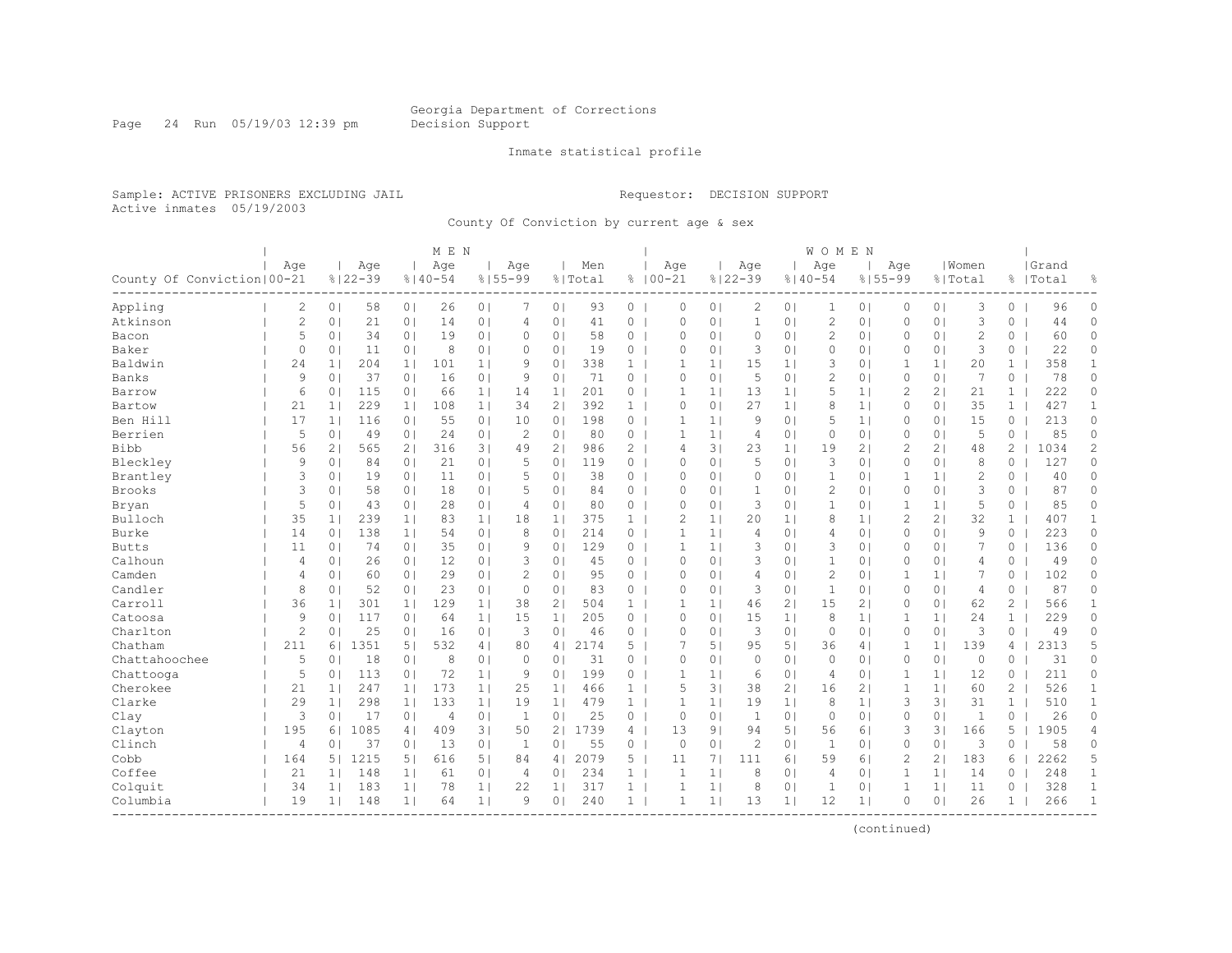Page 25 Run 05/19/03 12:39 pm Decision Support

Inmate statistical profile

Active inmates 05/19/2003

Sample: ACTIVE PRISONERS EXCLUDING JAIL Requestor: DECISION SUPPORT

County Of Conviction by current age & sex (continued)

|                                      |                |                |             |                | M E N          |                 |                |                       |         |                |                |                |                |                | WOMEN          |                |                |                 |                |                       |           |                |
|--------------------------------------|----------------|----------------|-------------|----------------|----------------|-----------------|----------------|-----------------------|---------|----------------|----------------|----------------|----------------|----------------|----------------|----------------|----------------|-----------------|----------------|-----------------------|-----------|----------------|
|                                      | Age            |                | Age         |                | Age            |                 | Age            |                       | Men     |                | Age            |                | Age            |                | Age            |                | Age            |                 | Women          |                       | Grand     |                |
| County Of Conviction   00-21         |                |                | $8122 - 39$ |                | $8140 - 54$    |                 | $8155 - 99$    |                       | % Total |                | $8100 - 21$    |                | $8122 - 39$    |                | $8140 - 54$    |                | $8155 - 99$    |                 | % Total        |                       | %   Total | 욲              |
| Cook                                 | 8              | 0 <sub>1</sub> | 80          | 0 <sub>1</sub> | 44             | 0 <sub>1</sub>  | 5              | 0 <sub>1</sub>        | 137     | 0              | $\Omega$       | 0 <sup>1</sup> | 8              | 0 <sub>1</sub> | 8              | 1 <sub>1</sub> | 0              | 0 <sub>1</sub>  | 16             | $\mathbf{1}$          | 153       | 0              |
| Coweta                               | 30             | 1 <sub>1</sub> | 272         | 1 <sub>1</sub> | 102            | 1 <sub>1</sub>  | 17             | 1 <sub>1</sub>        | 421     | $\mathbf{1}$   | $\Omega$       | $\circ$        | 18             | 1 <sub>1</sub> | 7              | 1 <sub>1</sub> | $\Omega$       | 0 <sub>1</sub>  | 25             | $\mathbf{1}$          | 446       | $\mathbf{1}$   |
| Crawford                             | 0              | 0 <sub>1</sub> | 14          | 0 <sub>1</sub> | 3              | 0 <sub>1</sub>  | $\circ$        | 0 <sub>1</sub>        | 17      | 0              | $\mathbf 0$    | 0 <sub>1</sub> | 1              | 0 <sub>1</sub> | 1              | 0 <sub>1</sub> | $\Omega$       | 0 <sub>1</sub>  | $\overline{c}$ | 0                     | 19        | $\circ$        |
| Crisp                                | 21             | 1 <sub>1</sub> | 160         | 1 <sup>1</sup> | 69             | 1 <sub>1</sub>  | 10             | 0 <sub>1</sub>        | 260     | $\mathbf{1}$   | $\overline{2}$ | 1 <sup>1</sup> | 13             | 1 <sub>1</sub> | 3              | 0 <sub>1</sub> | 1              | 1 <sub>1</sub>  | 19             | $\mathbf{1}$          | 279       | $\mathbf{1}$   |
| Dade                                 | $\overline{4}$ | 0 <sub>1</sub> | 53          | 0 <sub>1</sub> | 44             | 0 <sup>1</sup>  | 9              | 0 <sup>1</sup>        | 110     | $\overline{0}$ | $\Omega$       | 0 <sub>1</sub> | $\mathbf{2}$   | 0 <sup>1</sup> | 0              | 0 <sub>1</sub> | $\mathbf{0}$   | 0 <sub>1</sub>  | $\overline{2}$ | 0                     | 112       | 0              |
| Dawson                               | 5              | 0 <sub>1</sub> | 37          | 0 <sub>1</sub> | 28             | 0 <sub>1</sub>  |                | 0 <sub>1</sub>        | 77      | 0              | $\mathbf{0}$   | 0 <sub>1</sub> | $\mathbf{2}$   | 0 <sub>1</sub> | 1              | 0 <sub>1</sub> | 0              | 0 <sub>1</sub>  | 3              | 0                     | 80        | $\circ$        |
| Decatur                              | 22             | 1 <sub>1</sub> | 188         | 1 <sub>1</sub> | 75             | 1 <sub>1</sub>  | 8              | 0 <sub>1</sub>        | 293     | 1              |                | $\mathbf{1}$   | 20             | 1 <sub>1</sub> | 3              | 0 <sup>1</sup> | $\Omega$       | 0 <sub>1</sub>  | 24             | 1                     | 317       | 1              |
| DeKalb                               | 270            | 8              | 1775        | 7 <sub>1</sub> | 725            | 6 <sup>1</sup>  | 100            | 5 <sub>1</sub>        | 2870    | 7 <sup>7</sup> | 16             | 11             | 89             | 51             | 41             | 4              | 8              | 91              | 154            | 5                     | 3024      | 6              |
| Dodge                                | 13             | 0 <sub>1</sub> | 117         | 0 <sub>1</sub> | 66             | 1 <sub>1</sub>  | 5              | 0                     | 201     | 0              | $\Omega$       | 0 <sup>1</sup> | 12             | 1 <sub>1</sub> | 5              | 1 <sub>1</sub> | $\Omega$       | 0 <sub>1</sub>  | 17             | $\mathbf{1}$          | 218       | 0              |
| Dooly                                | 5              | 0 <sub>1</sub> | 74          | 0 <sub>1</sub> | 37             | 0 <sup>1</sup>  | 1              | 0                     | 117     | 0              | $\Omega$       | 0 <sup>1</sup> | $\overline{c}$ | 0 <sup>1</sup> | $\mathbf{1}$   | $\circ$        | 0              | 0 <sub>1</sub>  | 3              | 0                     | 120       | 0              |
| Dougherty                            | 43             | 1 <sub>1</sub> | 592         | 2 <sub>1</sub> | 238            | 2 <sub>1</sub>  | 38             | 2                     | 911     | $\overline{2}$ | 2              | $\mathbf{1}$   | 35             | 2 <sub>1</sub> | 24             | 2 <sub>1</sub> | $\overline{c}$ | 21              | 63             | $\mathbf{2}^-$        | 974       | $\overline{c}$ |
| Douglas                              | 44             | 1 <sup>1</sup> | 481         | 2 <sub>1</sub> | 208            | 2 <sub>1</sub>  | 31             | $\mathbf{2}^{\prime}$ | 764     | $\overline{2}$ | 3              | 2 <sub>1</sub> | 37             | 2 <sub>1</sub> | 29             | 31             | $\overline{c}$ | 21              | 71             | $\mathbf{2}^{\prime}$ | 835       | $\overline{c}$ |
| Early                                | 7              | 0 <sub>1</sub> | 51          | 0 <sub>1</sub> | 14             | 0 <sub>1</sub>  | 5              | 0 <sub>1</sub>        | 77      | 0              | $\Omega$       | $\Omega$       | 3              | 0 <sub>1</sub> | $\mathbf{1}$   | 0 <sub>1</sub> | $\Omega$       | 0 <sub>1</sub>  | 4              | $\Omega$              | 81        | $\Omega$       |
| Echols                               | $\mathbf{1}$   | 0 <sub>1</sub> | 7           | 0 <sub>1</sub> | $\overline{c}$ | 0 <sub>1</sub>  | $\mathcal{D}$  | 0 <sub>1</sub>        | 12      | $0-1$          | $\Omega$       | $\Omega$       | $\circ$        | $\Omega$       | $\Omega$       | 0 <sub>1</sub> | 0              | 0 <sub>1</sub>  | $\Omega$       | $\Omega$              | 12        | $\circ$        |
| Effingham                            | 22             | 1 <sup>1</sup> | 85          | 0 <sub>1</sub> | 32             | 0 <sub>1</sub>  | 5              | 0 <sub>1</sub>        | 144     | $\overline{0}$ | $\Omega$       | 0 <sub>1</sub> | $\overline{4}$ | 0 <sub>1</sub> | 5              | 1 <sub>1</sub> | 1              | 1 <sup>1</sup>  | 10             | 0                     | 154       | 0              |
| Elbert                               | 6              | 0 <sub>1</sub> | 103         | 0 <sub>1</sub> | 51             | 0 <sub>1</sub>  | 9              | 0 <sub>1</sub>        | 169     | $\mathbf{0}$   | $\Omega$       | 0 <sub>1</sub> | 8              | 0 <sup>1</sup> | 5              | 1 <sub>1</sub> | 0              | 0 <sub>1</sub>  | 13             | 0                     | 182       | 0              |
| Emanuel                              | 18             | 1 <sub>1</sub> | 101         | 0 <sub>1</sub> | 40             | 0 <sup>1</sup>  |                | 0                     | 166     | 0              | $\Omega$       | 0 <sup>1</sup> | 5              | 0 <sup>1</sup> | 1              | $\circ$        | 0              | 0 <sub>1</sub>  | 6              | 0                     | 172       | 0              |
| Evans                                | 6              | 0 <sub>1</sub> | 60          | 0 <sub>1</sub> | 13             | 0 <sup>1</sup>  | $\overline{c}$ | 0                     | 81      | 0              | $\Omega$       | 0 <sup>1</sup> | $\mathbf{1}$   | 0 <sup>1</sup> | $\mathbf{1}$   | $\circ$        | $\Omega$       | 0 <sub>1</sub>  | $\overline{2}$ | $\Omega$              | 83        | $\Omega$       |
| Fannin                               | 5              | 0 <sub>1</sub> | 70          | 0 <sub>1</sub> | 44             | 0 <sub>1</sub>  | 9              | 0                     | 128     | 0              |                | $\mathbf{1}$   | 6              | 0 <sup>1</sup> | 5              | 1 <sub>1</sub> | 1              | 1 <sup>1</sup>  | 13             | 0                     | 141       | 0              |
| Fayette                              | 18             | 1 <sub>1</sub> | 136         | 1 <sub>1</sub> | 72             | 1 <sub>1</sub>  | 17             | 1 <sub>1</sub>        | 243     | $\mathbf{1}$   | $\circ$        | 0 <sub>1</sub> | 10             | 1 <sub>1</sub> | 10             | 1 <sub>1</sub> | 1              | 1               | 21             | 1                     | 264       | 1              |
| Floyd                                | 48             | 1 <sub>1</sub> | 449         | 21             | 197            | 2 <sub>1</sub>  | 38             | $\mathbf{2}^{\prime}$ | 732     | $\overline{2}$ | 8              | 5 <sub>1</sub> | 47             | 2 <sub>1</sub> | 31             | 31             | 4              | 5 <sub>1</sub>  | 90             | 3                     | 822       | $\overline{c}$ |
| Forsyth                              | 10             | 0 <sub>1</sub> | 119         | 0 <sub>1</sub> | 55             | 0 <sup>1</sup>  | 18             | 1 <sub>1</sub>        | 202     | $\overline{0}$ | $\Omega$       | 0 <sup>1</sup> | 11             | 1 <sub>1</sub> | 7              | 1 <sub>1</sub> | 1              | 1 <sup>1</sup>  | 19             | $\mathbf{1}$          | 221       | 0              |
| Franklin                             | 8              | 0 <sub>1</sub> | 71          | 0 <sub>1</sub> | 39             | 0 <sup>1</sup>  | 8              | 0 <sup>1</sup>        | 126     | $\overline{0}$ | $\bigcap$      | 0 <sup>1</sup> | $\overline{c}$ | 0 <sup>1</sup> | $\overline{4}$ | 0 <sub>1</sub> | $\circ$        | 0 <sub>1</sub>  | 6              | $\circ$               | 132       | 0              |
| Fulton                               | 238            | 71             | 2278        | 9 <sub>1</sub> | 1171           | 10 <sup>1</sup> | 202            | 101                   | 3889    | 9              | 6              | 4 <sub>1</sub> | 79             | 41             | 62             | 61             | 10             | 11 <sup>1</sup> | 157            | 5                     | 4046      | 9              |
| Gilmer                               | 6              | 0 <sub>1</sub> | 92          | 0 <sub>1</sub> | 46             | 0 <sup>1</sup>  | 20             | 1 <sub>1</sub>        | 164     | 0              | $\Omega$       | 0 <sup>1</sup> | 6              | 0 <sup>1</sup> | 5              | 1 <sub>1</sub> | 1              | 1               | 12             | 0                     | 176       | 0              |
| Glascock                             | $\mathbf{1}$   | 0 <sub>1</sub> | 5           | 0 <sub>1</sub> | 2              | 0 <sup>1</sup>  | 1              | 0                     | 9       | 0              | $\Omega$       | 0              | 1              | 01             | $\Omega$       | $\circ$        | $\Omega$       | 0 <sub>1</sub>  | 1              | 0                     | 10        | 0              |
| Glynn                                | 27             | 1 <sub>1</sub> | 294         | 1 <sup>1</sup> | 149            | 1 <sub>1</sub>  | 27             | 1 <sup>1</sup>        | 497     | 1              | $\Omega$       | $\Omega$       | 18             | 1 <sub>1</sub> | 5              | 1 <sub>1</sub> | 1              | 1 <sup>1</sup>  | 24             | 1                     | 521       | $\mathbf{1}$   |
| Gordon                               | 16             | 0 <sub>1</sub> | 158         | 1 <sub>1</sub> | 81             | 1 <sub>1</sub>  | 19             | 1 <sub>1</sub>        | 274     | $\mathbf{1}$   | 4              | 31             | 21             | 1 <sub>1</sub> | 8              | 1 <sub>1</sub> | $\Omega$       | 0 <sub>1</sub>  | 33             | $\mathbf{1}$          | 307       | $\mathbf{1}$   |
| Grady                                | 22             | 1 <sub>1</sub> | 162         | 1 <sup>1</sup> | 57             | 0 <sub>1</sub>  | 10             | 0 <sub>1</sub>        | 251     | $\mathbf{1}$   |                | $\mathbf{1}$   | 18             | 1 <sub>1</sub> | $\mathbf{2}$   | 0 <sub>1</sub> | 1              | 1 <sup>1</sup>  | 22             | $\mathbf{1}$          | 273       | $\mathbf{1}$   |
| Greene                               | 16             | 0 <sub>1</sub> | 81          | 0 <sub>1</sub> | 21             | 0 <sub>1</sub>  | $\overline{4}$ | 0 <sub>1</sub>        | 122     | 0              | $\mathbb O$    | 0 <sup>1</sup> | $\overline{c}$ | 0 <sub>1</sub> | $\overline{c}$ | 0 <sub>1</sub> | $\mathbf{1}$   | 1 <sub>1</sub>  | 5              | $\circ$               | 127       | 0              |
| Gwinnett                             | 118            | 4              | 785         | 3              | 342            | 3 <sup>1</sup>  | 71             | 3                     | 1316    | 3 <sup>1</sup> | 3              | 2 <sub>1</sub> | 67             | 4 <sub>1</sub> | 45             | 5 <sub>1</sub> | 1              | 1               | 116            | 4                     | 1432      | 3              |
| Habersham                            | 7              | 0 <sub>1</sub> | 50          | 0 <sub>1</sub> | 33             | 0 <sub>1</sub>  | $\mathbf{1}$   | 0                     | 91      | 0              | $\mathbf{0}$   | 0 <sub>1</sub> | 3              | 0 <sup>1</sup> | 3              | 0 <sub>1</sub> | $\mathbf{0}$   | 0 <sub>1</sub>  | 6              | $\circ$               | 97        | $\circ$        |
| Hall                                 | 43             | 1 <sub>1</sub> | 356         | 1 <sub>1</sub> | 212            | 2 <sub>1</sub>  | 39             | 2 <sub>1</sub>        | 650     | 1              | $\mathbf{1}$   | 1 <sub>1</sub> | 36             | 2 <sub>1</sub> | 15             | 21             | $\overline{2}$ | 2 <sub>1</sub>  | 54             | $\overline{c}$        | 704       | $\mathbf{1}$   |
| Hancock                              | $\overline{c}$ | 0 <sub>1</sub> | 13          | 0 <sub>1</sub> | 12             | 0 <sub>1</sub>  | 2              | 0                     | 29      | 0              | $\Omega$       | 0 <sub>1</sub> | 1              | 0 <sub>1</sub> | 1              | 0 <sub>1</sub> | $\Omega$       | 0 <sub>1</sub>  | $\overline{2}$ | 0                     | 31        | $\circ$        |
| Haralson<br>________________________ | 6              | 0 <sub>1</sub> | 61          | 0 <sub>1</sub> | 27             | 0 <sub>1</sub>  | 6              | 0 <sub>1</sub>        | 100     | $\overline{0}$ | $\Omega$       | 0 <sub>1</sub> | $\mathbf{1}$   | 0 <sub>1</sub> | 1              | 0 <sub>1</sub> | $\Omega$       | 0 <sub>1</sub>  | $\overline{2}$ | 0                     | 102       | $\circ$        |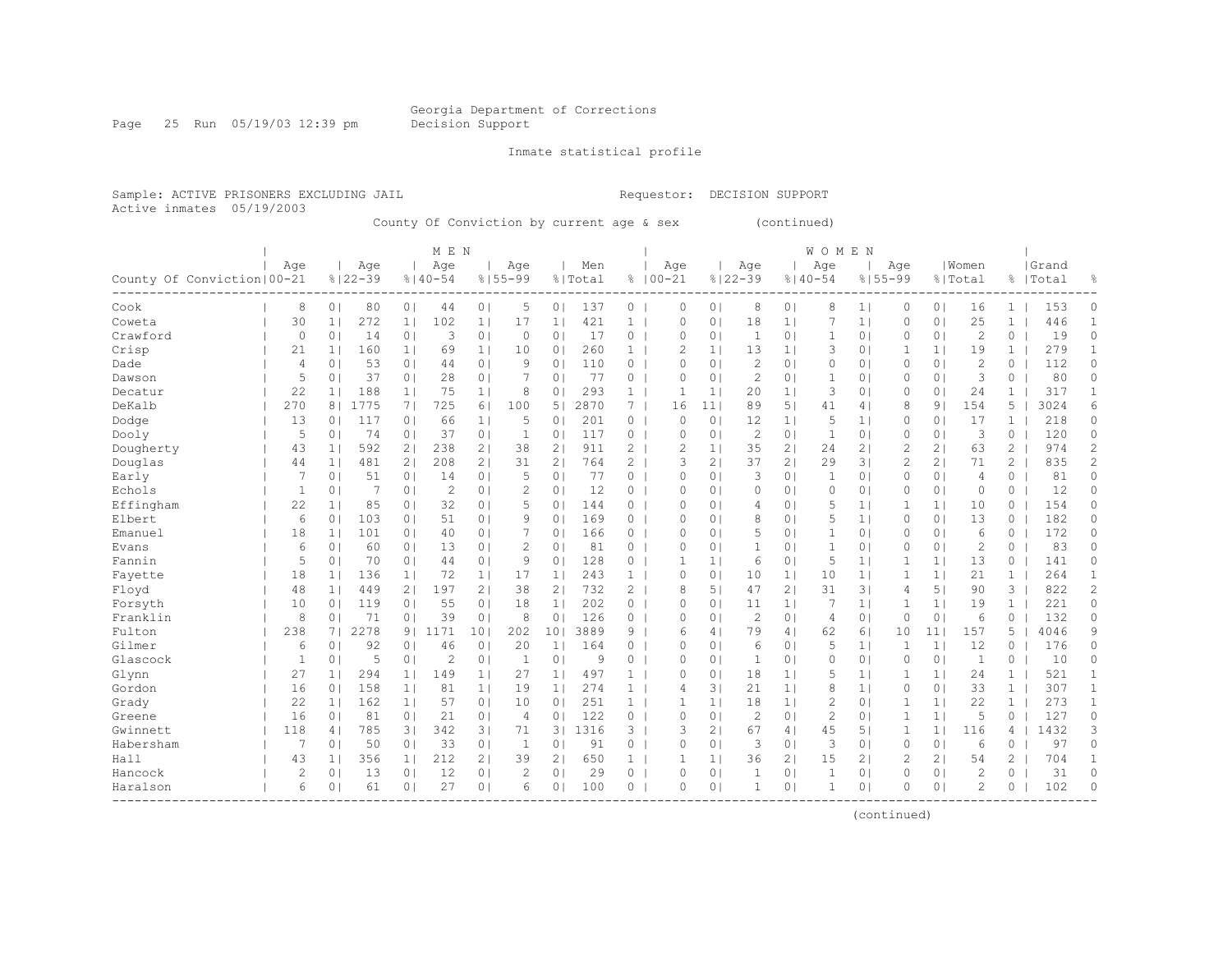Page 26 Run 05/19/03 12:39 pm Decision Support

Inmate statistical profile

Active inmates 05/19/2003

Sample: ACTIVE PRISONERS EXCLUDING JAIL Requestor: DECISION SUPPORT

County Of Conviction by current age & sex (continued)

| Age<br>Men<br>  Women<br>Grand<br>Age<br>Age<br>Age<br>Age<br>Age<br>Age<br>Age<br>$8122 - 39$<br>$8100 - 21$<br>$8122 - 39$<br>$8155 - 99$<br>County Of Conviction   00-21<br>$8140 - 54$<br>$8155 - 99$<br>% Total<br>$8140 - 54$<br>% Total<br>%   Total<br>10<br>29<br>3<br>105<br>$\circ$<br>3<br>$\Omega$<br>3<br>108<br>Harris<br>0 <sub>1</sub><br>63<br>0 <sub>1</sub><br>0 <sub>1</sub><br>0 <sub>1</sub><br>$\Omega$<br>0 <sup>1</sup><br>01<br>0<br>0 <sub>1</sub><br>0 <sub>1</sub><br>$\Omega$<br>23<br>93<br>0 <sub>1</sub><br>6<br>99<br>7<br>58<br>0 <sub>1</sub><br>0 <sup>1</sup><br>5<br>0<br>0<br>$\Omega$<br>0 <sup>1</sup><br>0 <sup>1</sup><br>2<br>0 <sub>1</sub><br>$\Omega$<br>Hart<br>0 <sub>1</sub><br>$\overline{4}$<br>0<br>42<br>3<br>45<br>1<br>19<br>0 <sub>1</sub><br>13<br>0 <sub>1</sub><br>9<br>0 <sub>1</sub><br>0<br>1<br>0 <sub>1</sub><br>1<br>0 <sub>1</sub><br>0 <sub>1</sub><br>0<br>Heard<br>0 <sub>1</sub><br>$\mathbf{1}$<br>0<br>232<br>1 <br>21<br>1 <sub>1</sub><br>1 <sub>1</sub><br>95<br>18<br>1 <sub>1</sub><br>366<br>$\mathbf{1}$<br>$\overline{c}$<br>1 <sup>1</sup><br>19<br>7<br>1 <sub>1</sub><br>1<br>29<br>$\mathbf{1}$<br>395<br>1 <sub>1</sub><br>1 <sub>1</sub><br>Henry<br>38<br>289<br>7<br>483<br>22<br>12<br>2<br>2 <sub>1</sub><br>37<br>520<br>1 <sub>1</sub><br>1 <sup>1</sup><br>149<br>1 <sub>1</sub><br>0 <sub>1</sub><br>$\mathbf{1}$<br>1<br>1 <sub>1</sub><br>1 <sub>1</sub><br>1 <sub>1</sub><br>$\mathbf{1}$<br>Houston<br>20<br>82<br>3<br>85<br>Irwin<br>7<br>51<br>0 <sub>1</sub><br>0 <sub>1</sub><br>0<br>1 <sup>1</sup><br>-1<br>0 <sub>1</sub><br>$\mathbf{1}$<br>0 <sub>1</sub><br>0<br>0 <sub>1</sub><br>$\Omega$<br>0 <sub>1</sub><br>$\overline{4}$<br>0 <sub>1</sub><br>-1<br>207<br>12<br>219<br>Jackson<br>6<br>111<br>79<br>$\Omega$<br>0 <sub>1</sub><br>1<br>1 <sup>1</sup><br>0 <sub>1</sub><br>0 <sub>1</sub><br>1 <sub>1</sub><br>11<br>1 <sub>1</sub><br>0<br>10<br>1 <sub>1</sub><br>0 <sub>1</sub><br>1<br>0<br>$\overline{c}$<br>$\overline{c}$<br>53<br>35<br>2<br>51<br>$\circ$<br>0 <sub>1</sub><br>$\Omega$<br>0 <sub>1</sub><br>Jasper<br>4<br>0 <sub>1</sub><br>0 <sub>1</sub><br>10<br>0 <sub>1</sub><br>0<br>0<br>$\Omega$<br>0 <sup>1</sup><br>0 <sup>1</sup><br>0 |              |
|--------------------------------------------------------------------------------------------------------------------------------------------------------------------------------------------------------------------------------------------------------------------------------------------------------------------------------------------------------------------------------------------------------------------------------------------------------------------------------------------------------------------------------------------------------------------------------------------------------------------------------------------------------------------------------------------------------------------------------------------------------------------------------------------------------------------------------------------------------------------------------------------------------------------------------------------------------------------------------------------------------------------------------------------------------------------------------------------------------------------------------------------------------------------------------------------------------------------------------------------------------------------------------------------------------------------------------------------------------------------------------------------------------------------------------------------------------------------------------------------------------------------------------------------------------------------------------------------------------------------------------------------------------------------------------------------------------------------------------------------------------------------------------------------------------------------------------------------------------------------------------------------------------------------------------------------------------------------------------------------------------------------------------------------------------------------------------------------------------------------------------------------------------------------------------------------------------------------------------------------------------------------------------------|--------------|
|                                                                                                                                                                                                                                                                                                                                                                                                                                                                                                                                                                                                                                                                                                                                                                                                                                                                                                                                                                                                                                                                                                                                                                                                                                                                                                                                                                                                                                                                                                                                                                                                                                                                                                                                                                                                                                                                                                                                                                                                                                                                                                                                                                                                                                                                                      |              |
|                                                                                                                                                                                                                                                                                                                                                                                                                                                                                                                                                                                                                                                                                                                                                                                                                                                                                                                                                                                                                                                                                                                                                                                                                                                                                                                                                                                                                                                                                                                                                                                                                                                                                                                                                                                                                                                                                                                                                                                                                                                                                                                                                                                                                                                                                      | 욲            |
|                                                                                                                                                                                                                                                                                                                                                                                                                                                                                                                                                                                                                                                                                                                                                                                                                                                                                                                                                                                                                                                                                                                                                                                                                                                                                                                                                                                                                                                                                                                                                                                                                                                                                                                                                                                                                                                                                                                                                                                                                                                                                                                                                                                                                                                                                      | 0            |
|                                                                                                                                                                                                                                                                                                                                                                                                                                                                                                                                                                                                                                                                                                                                                                                                                                                                                                                                                                                                                                                                                                                                                                                                                                                                                                                                                                                                                                                                                                                                                                                                                                                                                                                                                                                                                                                                                                                                                                                                                                                                                                                                                                                                                                                                                      | 0            |
|                                                                                                                                                                                                                                                                                                                                                                                                                                                                                                                                                                                                                                                                                                                                                                                                                                                                                                                                                                                                                                                                                                                                                                                                                                                                                                                                                                                                                                                                                                                                                                                                                                                                                                                                                                                                                                                                                                                                                                                                                                                                                                                                                                                                                                                                                      | 0            |
|                                                                                                                                                                                                                                                                                                                                                                                                                                                                                                                                                                                                                                                                                                                                                                                                                                                                                                                                                                                                                                                                                                                                                                                                                                                                                                                                                                                                                                                                                                                                                                                                                                                                                                                                                                                                                                                                                                                                                                                                                                                                                                                                                                                                                                                                                      | $\mathbf{1}$ |
|                                                                                                                                                                                                                                                                                                                                                                                                                                                                                                                                                                                                                                                                                                                                                                                                                                                                                                                                                                                                                                                                                                                                                                                                                                                                                                                                                                                                                                                                                                                                                                                                                                                                                                                                                                                                                                                                                                                                                                                                                                                                                                                                                                                                                                                                                      | $\mathbf{1}$ |
|                                                                                                                                                                                                                                                                                                                                                                                                                                                                                                                                                                                                                                                                                                                                                                                                                                                                                                                                                                                                                                                                                                                                                                                                                                                                                                                                                                                                                                                                                                                                                                                                                                                                                                                                                                                                                                                                                                                                                                                                                                                                                                                                                                                                                                                                                      | 0            |
|                                                                                                                                                                                                                                                                                                                                                                                                                                                                                                                                                                                                                                                                                                                                                                                                                                                                                                                                                                                                                                                                                                                                                                                                                                                                                                                                                                                                                                                                                                                                                                                                                                                                                                                                                                                                                                                                                                                                                                                                                                                                                                                                                                                                                                                                                      | 0            |
|                                                                                                                                                                                                                                                                                                                                                                                                                                                                                                                                                                                                                                                                                                                                                                                                                                                                                                                                                                                                                                                                                                                                                                                                                                                                                                                                                                                                                                                                                                                                                                                                                                                                                                                                                                                                                                                                                                                                                                                                                                                                                                                                                                                                                                                                                      | 0            |
| 7<br>$\mathbf{1}$<br>Jeff Davis<br>29<br>2<br>57<br>$\Omega$<br>3<br>0 <sub>1</sub><br>0 <sub>1</sub><br>61<br>0 <sub>1</sub><br>0 <sub>1</sub><br>19<br>0 <sup>1</sup><br>0<br>0<br>0 <sup>1</sup><br>$\circ$<br>$\Omega$<br>4<br>$\Omega$                                                                                                                                                                                                                                                                                                                                                                                                                                                                                                                                                                                                                                                                                                                                                                                                                                                                                                                                                                                                                                                                                                                                                                                                                                                                                                                                                                                                                                                                                                                                                                                                                                                                                                                                                                                                                                                                                                                                                                                                                                          | 0            |
| 102<br>$\mathbf{2}$<br>Jefferson<br>8<br>24<br>$\Omega$<br>$\Omega$<br>0 <sub>1</sub><br>3<br>105<br>0 <sub>1</sub><br>64<br>0 <sub>1</sub><br>0 <sub>1</sub><br>6<br>0 <sub>1</sub><br>$\mathbf{0}$<br>$\Omega$<br>0 <sup>1</sup><br>1<br>0 <sub>1</sub><br>0                                                                                                                                                                                                                                                                                                                                                                                                                                                                                                                                                                                                                                                                                                                                                                                                                                                                                                                                                                                                                                                                                                                                                                                                                                                                                                                                                                                                                                                                                                                                                                                                                                                                                                                                                                                                                                                                                                                                                                                                                       | 0            |
| $\overline{c}$<br>Jenkins<br>24<br>104<br>9<br>0 <sup>1</sup><br>66<br>0 <sub>1</sub><br>0 <sub>1</sub><br>5<br>0 <sub>1</sub><br>0 <sub>1</sub><br>2<br>0 <sub>1</sub><br>$\Omega$<br>0 <sub>1</sub><br>4<br>108<br>0 <sub>1</sub><br>$\overline{0}$<br>$\circ$<br>0                                                                                                                                                                                                                                                                                                                                                                                                                                                                                                                                                                                                                                                                                                                                                                                                                                                                                                                                                                                                                                                                                                                                                                                                                                                                                                                                                                                                                                                                                                                                                                                                                                                                                                                                                                                                                                                                                                                                                                                                                | 0            |
| 3<br>3<br>51<br>3<br>54<br>0 <sup>1</sup><br>32<br>0 <sub>1</sub><br>13<br>0 <sub>1</sub><br>3<br>0 <sub>1</sub><br>$\circ$<br>$\Omega$<br>0 <sub>1</sub><br>$\Omega$<br>0 <sub>1</sub><br>$\Omega$<br>0 <sub>1</sub><br>$\circ$<br>Johnson<br>0 <sub>1</sub>                                                                                                                                                                                                                                                                                                                                                                                                                                                                                                                                                                                                                                                                                                                                                                                                                                                                                                                                                                                                                                                                                                                                                                                                                                                                                                                                                                                                                                                                                                                                                                                                                                                                                                                                                                                                                                                                                                                                                                                                                        | 0            |
| 5<br>79<br>25<br>5<br>118<br>6<br>124<br>9<br>0 <sub>1</sub><br>0 <sub>1</sub><br>0 <sub>1</sub><br>0<br>1<br>1 <sup>1</sup><br>0<br>0 <sub>1</sub><br>$\Omega$<br>0 <sub>1</sub><br>$\Omega$<br>Jones<br>0 <sub>1</sub><br>01                                                                                                                                                                                                                                                                                                                                                                                                                                                                                                                                                                                                                                                                                                                                                                                                                                                                                                                                                                                                                                                                                                                                                                                                                                                                                                                                                                                                                                                                                                                                                                                                                                                                                                                                                                                                                                                                                                                                                                                                                                                       | 0            |
| 38<br>102<br>$\overline{2}$<br>108<br>53<br>0 <sub>1</sub><br>7<br>$\Omega$<br>0 <sub>1</sub><br>0 <sub>1</sub><br>0<br>0 <sub>1</sub><br>6<br>Lamar<br>0 <sub>1</sub><br>0 <sub>1</sub><br>0 <sub>1</sub><br>$\circ$<br>01<br>4<br>$\Omega$<br>4                                                                                                                                                                                                                                                                                                                                                                                                                                                                                                                                                                                                                                                                                                                                                                                                                                                                                                                                                                                                                                                                                                                                                                                                                                                                                                                                                                                                                                                                                                                                                                                                                                                                                                                                                                                                                                                                                                                                                                                                                                    | 0            |
| Lanier<br>0 <sub>1</sub><br>29<br>0 <sub>1</sub><br>6<br>0 <sub>1</sub><br>43<br>0 <sub>1</sub><br>$\circ$<br>0 <sub>1</sub><br>1<br>44<br>$\overline{4}$<br>$\overline{4}$<br>0<br>0 <sup>1</sup><br>$\Omega$<br>0 <sup>1</sup><br>$\mathbf{1}$<br>0 <sub>1</sub><br>$\Omega$<br>0                                                                                                                                                                                                                                                                                                                                                                                                                                                                                                                                                                                                                                                                                                                                                                                                                                                                                                                                                                                                                                                                                                                                                                                                                                                                                                                                                                                                                                                                                                                                                                                                                                                                                                                                                                                                                                                                                                                                                                                                  | 0            |
| 251<br>15<br>148<br>237<br>8<br>0 <sub>1</sub><br>14<br>0 <sub>1</sub><br>1 <sub>1</sub><br>66<br>1 <sub>1</sub><br>8<br>0 <sub>1</sub><br>$\mathbf{1}$<br>$\Omega$<br>0 <sub>1</sub><br>0 <sup>1</sup><br>6<br>1 <sub>1</sub><br>0<br>0<br>Laurens                                                                                                                                                                                                                                                                                                                                                                                                                                                                                                                                                                                                                                                                                                                                                                                                                                                                                                                                                                                                                                                                                                                                                                                                                                                                                                                                                                                                                                                                                                                                                                                                                                                                                                                                                                                                                                                                                                                                                                                                                                  | $\mathbf{1}$ |
| $\mathbf{2}$<br>50<br>29<br>15<br>0 <sup>1</sup><br>3<br>49<br>$\Omega$<br>$\mathbf{1}$<br>$\circ$<br>0 <sub>1</sub><br>$\Omega$<br>0 <sub>1</sub><br>1<br>0 <sup>1</sup><br>0 <sub>1</sub><br>0<br>0<br>0 <sup>1</sup><br>0<br>0<br>Lee                                                                                                                                                                                                                                                                                                                                                                                                                                                                                                                                                                                                                                                                                                                                                                                                                                                                                                                                                                                                                                                                                                                                                                                                                                                                                                                                                                                                                                                                                                                                                                                                                                                                                                                                                                                                                                                                                                                                                                                                                                             | 0            |
| 22<br>172<br>253<br>17<br>270<br>10<br>$\overline{2}$<br>9<br>$\Omega$<br>0 <sub>1</sub><br>Liberty<br>1 <sub>1</sub><br>1 <sup>1</sup><br>49<br>0 <sup>1</sup><br>0<br>$\mathbf{1}$<br>1 <sup>1</sup><br>0 <sup>1</sup><br>6<br>1 <sub>1</sub><br>$\mathbf{1}$                                                                                                                                                                                                                                                                                                                                                                                                                                                                                                                                                                                                                                                                                                                                                                                                                                                                                                                                                                                                                                                                                                                                                                                                                                                                                                                                                                                                                                                                                                                                                                                                                                                                                                                                                                                                                                                                                                                                                                                                                      | $\mathbf{1}$ |
| 42<br>Lincoln<br>3<br>23<br>13<br>0 <sub>1</sub><br>2<br>41<br>0 <sub>1</sub><br>$\circ$<br>0 <sup>1</sup><br>0 <sub>1</sub><br>0 <sub>1</sub><br>1<br>0 <sub>1</sub><br>0 <sub>1</sub><br>0 <sub>1</sub><br>0<br>$\Omega$<br>1<br>$\Omega$<br>0                                                                                                                                                                                                                                                                                                                                                                                                                                                                                                                                                                                                                                                                                                                                                                                                                                                                                                                                                                                                                                                                                                                                                                                                                                                                                                                                                                                                                                                                                                                                                                                                                                                                                                                                                                                                                                                                                                                                                                                                                                     | 0            |
| 3<br>8<br>40<br>0 <sub>1</sub><br>16<br>$\overline{c}$<br>66<br>0 <sub>1</sub><br>0 <sub>1</sub><br>0 <sub>1</sub><br>70<br>0 <sub>1</sub><br>0 <sub>1</sub><br>0 <sub>1</sub><br>0<br>$\circ$<br>1<br>0 <sub>1</sub><br>$\Omega$<br>4<br>0<br>Long                                                                                                                                                                                                                                                                                                                                                                                                                                                                                                                                                                                                                                                                                                                                                                                                                                                                                                                                                                                                                                                                                                                                                                                                                                                                                                                                                                                                                                                                                                                                                                                                                                                                                                                                                                                                                                                                                                                                                                                                                                  | 0            |
| 562<br>32<br>594<br>Lowndes<br>42<br>342<br>156<br>22<br>1 <sub>1</sub><br>0 <sub>1</sub><br>20<br>1 <sub>1</sub><br>$\mathbf{1}$<br>1 <sub>1</sub><br>1 <sub>1</sub><br>1 <br>$\mathbf{1}$<br>$\Omega$<br>1 <sub>1</sub><br>11<br>1 <sub>1</sub><br>1                                                                                                                                                                                                                                                                                                                                                                                                                                                                                                                                                                                                                                                                                                                                                                                                                                                                                                                                                                                                                                                                                                                                                                                                                                                                                                                                                                                                                                                                                                                                                                                                                                                                                                                                                                                                                                                                                                                                                                                                                               | 1            |
| Lumpkin<br>$\mathbf{2}$<br>63<br>$\mathbf{1}$<br>5<br>0 <sub>1</sub><br>35<br>0 <sub>1</sub><br>18<br>0 <sup>1</sup><br>8<br>0 <sub>1</sub><br>0<br>$\Omega$<br>0 <sub>1</sub><br>$\overline{4}$<br>0 <sup>1</sup><br>0 <sub>1</sub><br>$\Omega$<br>0 <sub>1</sub><br>0<br>68                                                                                                                                                                                                                                                                                                                                                                                                                                                                                                                                                                                                                                                                                                                                                                                                                                                                                                                                                                                                                                                                                                                                                                                                                                                                                                                                                                                                                                                                                                                                                                                                                                                                                                                                                                                                                                                                                                                                                                                                        | 0            |
| 3<br>73<br>Macon<br>45<br>17<br>69<br>$\Omega$<br>3<br>0 <sub>1</sub><br>1 <sub>1</sub><br>0 <sub>1</sub><br>0 <sub>1</sub><br>0 <sub>1</sub><br>$\overline{4}$<br>0 <sub>1</sub><br>0<br>0 <sub>1</sub><br>$\circ$<br>0 <sup>1</sup><br>1<br>4<br>0                                                                                                                                                                                                                                                                                                                                                                                                                                                                                                                                                                                                                                                                                                                                                                                                                                                                                                                                                                                                                                                                                                                                                                                                                                                                                                                                                                                                                                                                                                                                                                                                                                                                                                                                                                                                                                                                                                                                                                                                                                 | 0            |
| Madison<br>5<br>70<br>27<br>10<br>112<br>5<br>2<br>0<br>0 <sub>1</sub><br>7<br>119<br>0 <sub>1</sub><br>0 <sub>1</sub><br>0 <sub>1</sub><br>0 <sub>1</sub><br>0<br>$\Omega$<br>0 <sub>1</sub><br>0 <sub>1</sub><br>0 <sub>1</sub><br>0                                                                                                                                                                                                                                                                                                                                                                                                                                                                                                                                                                                                                                                                                                                                                                                                                                                                                                                                                                                                                                                                                                                                                                                                                                                                                                                                                                                                                                                                                                                                                                                                                                                                                                                                                                                                                                                                                                                                                                                                                                               | 0            |
| Marion<br>5<br>$\overline{2}$<br>$\overline{2}$<br>22<br>42<br>$\Omega$<br>1<br>1 <sub>1</sub><br>0 <sub>1</sub><br>0 <sub>1</sub><br>13<br>0 <sup>1</sup><br>0<br>0<br>0 <sup>1</sup><br>$\circ$<br>0 <sup>1</sup><br>0 <sub>1</sub><br>0<br>44<br>1                                                                                                                                                                                                                                                                                                                                                                                                                                                                                                                                                                                                                                                                                                                                                                                                                                                                                                                                                                                                                                                                                                                                                                                                                                                                                                                                                                                                                                                                                                                                                                                                                                                                                                                                                                                                                                                                                                                                                                                                                                | 0            |
| McDuffie<br>12<br>115<br>13<br>189<br>$\mathbf{1}$<br>0 <sub>1</sub><br>6<br>195<br>0 <sub>1</sub><br>49<br>0 <sup>1</sup><br>0<br>1 <sub>1</sub><br>$\circ$<br>$\circ$<br>0<br>0<br>01<br>1 <sub>1</sub><br>4                                                                                                                                                                                                                                                                                                                                                                                                                                                                                                                                                                                                                                                                                                                                                                                                                                                                                                                                                                                                                                                                                                                                                                                                                                                                                                                                                                                                                                                                                                                                                                                                                                                                                                                                                                                                                                                                                                                                                                                                                                                                       | 0            |
| 76<br>77<br>McIntosh<br>27<br>$\Omega$<br>$\Omega$<br>0 <sub>1</sub><br>$\mathbf{1}$<br>4<br>0 <sub>1</sub><br>41<br>0 <sub>1</sub><br>0 <sup>1</sup><br>0<br>0<br>0 <sup>1</sup><br>$\circ$<br>0 <sup>1</sup><br>1<br>0 <sub>1</sub><br>0<br>4                                                                                                                                                                                                                                                                                                                                                                                                                                                                                                                                                                                                                                                                                                                                                                                                                                                                                                                                                                                                                                                                                                                                                                                                                                                                                                                                                                                                                                                                                                                                                                                                                                                                                                                                                                                                                                                                                                                                                                                                                                      | 0            |
| 221<br>Meriwether<br>14<br>120<br>54<br>203<br>$\mathbf{2}$<br>18<br>0 <sub>1</sub><br>0 <sub>1</sub><br>15<br>1 <sub>1</sub><br>0<br>1 <sup>1</sup><br>11<br>1 <sub>1</sub><br>0 <sub>1</sub><br>1<br>1 <sub>1</sub><br>0 <sub>1</sub><br>4<br>$\mathbf{1}$                                                                                                                                                                                                                                                                                                                                                                                                                                                                                                                                                                                                                                                                                                                                                                                                                                                                                                                                                                                                                                                                                                                                                                                                                                                                                                                                                                                                                                                                                                                                                                                                                                                                                                                                                                                                                                                                                                                                                                                                                         | 0            |
| 30<br>Miller<br>1<br>20<br>8<br>0 <sub>1</sub><br>0 <sub>1</sub><br>29<br>0<br>0 <sub>1</sub><br>-1<br>0 <sub>1</sub><br>0 <sub>1</sub><br>0<br>0 <sub>1</sub><br>1<br>0 <sub>1</sub><br>0 <sub>1</sub><br>$\circ$<br>$\overline{0}$<br>0<br>0                                                                                                                                                                                                                                                                                                                                                                                                                                                                                                                                                                                                                                                                                                                                                                                                                                                                                                                                                                                                                                                                                                                                                                                                                                                                                                                                                                                                                                                                                                                                                                                                                                                                                                                                                                                                                                                                                                                                                                                                                                       | 0            |
| Mitchell<br>12<br>17<br>230<br>143<br>1 <sub>1</sub><br>51<br>213<br>$\circ$<br>1 <sup>1</sup><br>11<br>5<br>1 <sub>1</sub><br>$\Omega$<br>0 <sub>1</sub><br>$\mathbf{1}$<br>0 <sub>1</sub><br>0 <sub>1</sub><br>0 <sub>1</sub><br>1<br>1 <sub>1</sub>                                                                                                                                                                                                                                                                                                                                                                                                                                                                                                                                                                                                                                                                                                                                                                                                                                                                                                                                                                                                                                                                                                                                                                                                                                                                                                                                                                                                                                                                                                                                                                                                                                                                                                                                                                                                                                                                                                                                                                                                                               | 0            |
| 11<br>128<br>3<br>7<br>135<br>60<br>0 <sub>1</sub><br>49<br>0 <sub>1</sub><br>8<br>$\Omega$<br>0 <sub>1</sub><br>4<br>0 <sub>1</sub><br>0 <sub>1</sub><br>$\Omega$<br>0 <sub>1</sub><br>$\Omega$<br>0 <sub>1</sub><br>0 <sub>1</sub><br>0 <sub>1</sub><br>Monroe                                                                                                                                                                                                                                                                                                                                                                                                                                                                                                                                                                                                                                                                                                                                                                                                                                                                                                                                                                                                                                                                                                                                                                                                                                                                                                                                                                                                                                                                                                                                                                                                                                                                                                                                                                                                                                                                                                                                                                                                                     | 0            |
| $\mathbf{2}$<br>29<br>12<br>48<br>$\overline{c}$<br>0 <sub>1</sub><br>50<br>0 <sub>1</sub><br>0 <sub>1</sub><br>0 <sub>1</sub><br>3<br>$\circ$<br>0 <sub>1</sub><br>$\Omega$<br>0 <sub>1</sub><br>$\circ$<br>0 <sup>1</sup><br>0 <sub>1</sub><br>0<br>0<br>Montgomery<br>4                                                                                                                                                                                                                                                                                                                                                                                                                                                                                                                                                                                                                                                                                                                                                                                                                                                                                                                                                                                                                                                                                                                                                                                                                                                                                                                                                                                                                                                                                                                                                                                                                                                                                                                                                                                                                                                                                                                                                                                                           | $\circ$      |
| 74<br>22<br>115<br>8<br>123<br>11<br>0 <sup>1</sup><br>0 <sub>1</sub><br>0 <sub>1</sub><br>8<br>$\overline{0}$<br>$\Omega$<br>0 <sub>1</sub><br>7<br>0 <sub>1</sub><br>1<br>0 <sub>1</sub><br>0<br>0 <sub>1</sub><br>$\circ$<br>Morgan<br>0 <sub>1</sub>                                                                                                                                                                                                                                                                                                                                                                                                                                                                                                                                                                                                                                                                                                                                                                                                                                                                                                                                                                                                                                                                                                                                                                                                                                                                                                                                                                                                                                                                                                                                                                                                                                                                                                                                                                                                                                                                                                                                                                                                                             | $\circ$      |
| 10<br>157<br>12<br>169<br>85<br>45<br>0 <sub>1</sub><br>17<br>$\Omega$<br>$\circ$<br>8<br>0 <sup>1</sup><br>0 <sub>1</sub><br>0<br>0 <sub>1</sub><br>Murray<br>0 <sub>1</sub><br>0 <sub>1</sub><br>1 <sub>1</sub><br>$\circ$<br>4<br>0                                                                                                                                                                                                                                                                                                                                                                                                                                                                                                                                                                                                                                                                                                                                                                                                                                                                                                                                                                                                                                                                                                                                                                                                                                                                                                                                                                                                                                                                                                                                                                                                                                                                                                                                                                                                                                                                                                                                                                                                                                               |              |
| 917<br>433<br>1524<br>71<br>$\overline{c}$<br>21<br>108<br>1632<br>119<br>31<br>55<br>3 <sup>1</sup><br>3 <sup>1</sup><br>31<br>31<br>31<br>4 <sup>1</sup><br>$\overline{4}$<br>4 <sub>1</sub><br>3<br>4  <br>Muscogee<br>-------------                                                                                                                                                                                                                                                                                                                                                                                                                                                                                                                                                                                                                                                                                                                                                                                                                                                                                                                                                                                                                                                                                                                                                                                                                                                                                                                                                                                                                                                                                                                                                                                                                                                                                                                                                                                                                                                                                                                                                                                                                                              | 0            |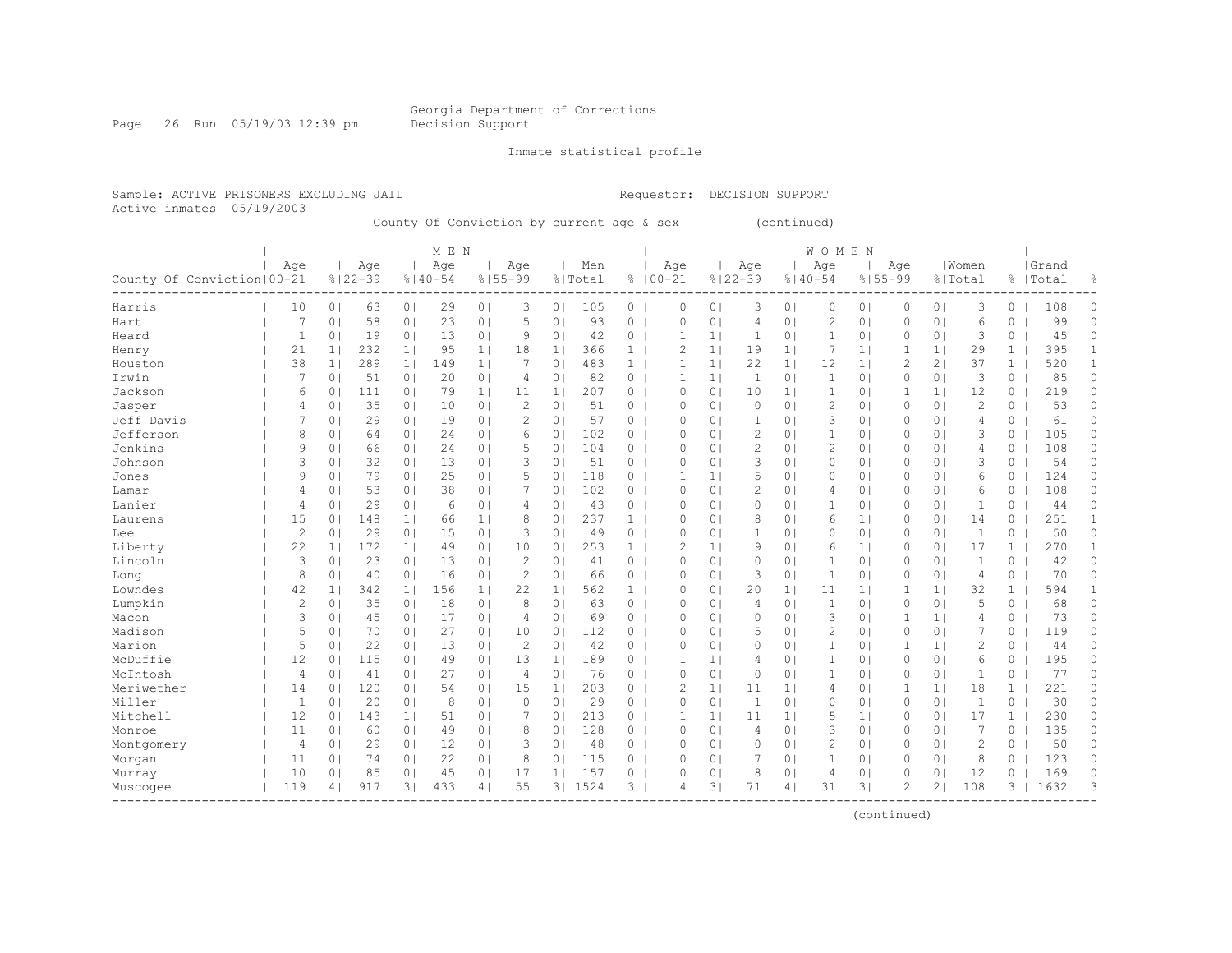Page 27 Run 05/19/03 12:39 pm Decision Support

Inmate statistical profile

Active inmates 05/19/2003

Sample: ACTIVE PRISONERS EXCLUDING JAIL Requestor: DECISION SUPPORT

County Of Conviction by current age & sex (continued)

|                              |                |                |                |                | M E N       |                |                |                |         |                |                |                |                |                | WOMEN          |                |                |                |                |                |           |              |
|------------------------------|----------------|----------------|----------------|----------------|-------------|----------------|----------------|----------------|---------|----------------|----------------|----------------|----------------|----------------|----------------|----------------|----------------|----------------|----------------|----------------|-----------|--------------|
|                              | Age            |                | Age            |                | Age         |                | Age            |                | Men     |                | Age            |                | Age            |                | Age            |                | Age            |                | Women          |                | Grand     |              |
| County Of Conviction   00-21 |                |                | $8122 - 39$    |                | $8140 - 54$ |                | $8155 - 99$    |                | % Total |                | $8100 - 21$    |                | $8122 - 39$    |                | $8140 - 54$    |                | $8155 - 99$    |                | % Total        |                | %   Total | 욲            |
| Newton                       | 19             | 1 <sup>1</sup> | 231            | 1 <sub>1</sub> | 117         | 1 <sub>1</sub> | 19             | 1 <sub>1</sub> | 386     | $\mathbf{1}$   | 2              | 1 <sup>1</sup> | 17             | 1 <sub>1</sub> | 6              | 1 <sub>1</sub> | 1              | 1 <sub>1</sub> | 26             | $\mathbf{1}$   | 412       | -1           |
| Oconee                       | $\mathbf{2}$   | 0 <sup>1</sup> | 33             | 0 <sub>1</sub> | 14          | 0 <sup>1</sup> | 3              | 0 <sub>1</sub> | 52      | 0              | $\circ$        | 0 <sub>1</sub> | 1              | 0 <sub>1</sub> | 1              | 0 <sub>1</sub> | $\Omega$       | 0 <sub>1</sub> | $\overline{c}$ | 0              | 54        | 0            |
| Oqlethorpe                   | 4              | 0 <sub>1</sub> | 36             | 0 <sub>1</sub> | 19          | 0 <sub>1</sub> | 2              | 0 <sub>1</sub> | 61      | 0              | $\Omega$       | 0 <sub>1</sub> | 3              | 0 <sub>1</sub> | 1              | 0 <sub>1</sub> | $\Omega$       | 0 <sub>1</sub> | 4              | 0              | 65        | 0            |
| Paulding                     | 21             | 1 <sub>1</sub> | 85             | 0 <sub>1</sub> | 64          | 1 <sub>1</sub> | 9              | 0 <sub>1</sub> | 179     | 0              | $\Omega$       | 0 <sub>1</sub> | 6              | 0 <sub>1</sub> | 5              | 1 <sub>1</sub> | $\overline{c}$ | 2 <sub>1</sub> | 13             | $\Omega$       | 192       | $\circ$      |
| Peach                        | $\overline{4}$ | 0 <sub>1</sub> | 52             | 0 <sub>1</sub> | 39          | 0 <sub>1</sub> | $\mathbf{1}$   | 0 <sub>1</sub> | 96      | 0              | $\mathbf{1}$   | 1 <sup>1</sup> | $\mathbf{1}$   | 0 <sup>1</sup> | $\overline{c}$ | 0 <sub>1</sub> | $\mathbf{0}$   | 0 <sub>1</sub> | $\overline{4}$ | 0              | 100       | $\circ$      |
| Pickens                      | 3              | 0 <sub>1</sub> | 53             | 0 <sub>1</sub> | 34          | 0 <sub>1</sub> | 5              | 0 <sub>1</sub> | 95      | 0              | $\Omega$       | 0 <sub>1</sub> | 3              | 0 <sub>1</sub> | 0              | 0 <sub>1</sub> | 0              | 0 <sub>1</sub> | 3              | 0              | 98        | 0            |
| Pierce                       | 4              | 0 <sub>1</sub> | 31             | 0 <sub>1</sub> | 22          | 0 <sub>1</sub> | 3              | 0 <sub>1</sub> | 60      | $\circ$        | $\Omega$       | 0 <sub>1</sub> | $\circ$        | 0 <sup>1</sup> | $\Omega$       | 0 <sub>1</sub> | $\Omega$       | 0 <sub>1</sub> | $\mathbf{0}$   | 0              | 60        | 0            |
| Pike                         | $\overline{4}$ | 0 <sub>1</sub> | 16             | 0 <sub>1</sub> | 11          | 0 <sup>1</sup> | 5              | 0              | 36      | 0              | $\Omega$       | 0 <sup>1</sup> | $\circ$        | 0 <sup>1</sup> | 3              | 0 <sub>1</sub> | 0              | 0 <sub>1</sub> | 3              | 0              | 39        | 0            |
| Polk                         | 8              | 0 <sub>1</sub> | 95             | 0 <sub>1</sub> | 50          | 0 <sup>1</sup> | 8              | 0              | 161     | $\circ$        | $\Omega$       | 0 <sup>1</sup> | 4              | 0 <sup>1</sup> | $\mathbf{1}$   | 0 <sub>1</sub> | $\Omega$       | 0 <sub>1</sub> | 5              | 0              | 166       | 0            |
| Pulaski                      | 11             | 0 <sub>1</sub> | 68             | 0 <sub>1</sub> | 23          | 0 <sub>1</sub> | 4              | 0              | 106     | $\circ$        | 1              | $\mathbf{1}$   | 6              | 0 <sup>1</sup> | $\overline{c}$ | 0 <sub>1</sub> | 1              | 1 <sup>1</sup> | 10             | 0              | 116       | 0            |
| Putnam                       | 9              | 0 <sub>1</sub> | 82             | 0 <sub>1</sub> | 36          | 0 <sub>1</sub> | 7              | 0 <sub>1</sub> | 134     | $\overline{0}$ | $\circ$        | 0 <sub>1</sub> | $\overline{c}$ | 0 <sub>1</sub> | $\overline{c}$ | 0 <sub>1</sub> | 0              | 0 <sub>1</sub> | $\overline{4}$ | 0              | 138       | 0            |
| Ouitman                      | 1              | 0 <sub>1</sub> | 9              | 0 <sub>1</sub> | $\circ$     | 0 <sub>1</sub> | 0              | 0 <sub>1</sub> | 10      | $\overline{0}$ | $\mathbf 0$    | 0 <sub>1</sub> | $\circ$        | 0 <sub>1</sub> | $\mathbf{1}$   | 0 <sub>1</sub> | 0              | 0 <sub>1</sub> | $\mathbf{1}$   | 0              | 11        | 0            |
| Rabun                        | 5              | 0 <sub>1</sub> | 29             | 0 <sub>1</sub> | 18          | 0 <sub>1</sub> | $\mathbf{1}$   | 0 <sub>1</sub> | 53      | $0-1$          | $\Omega$       | $\Omega$       | $\circ$        | 0 <sub>1</sub> | $\mathbf{1}$   | 0 <sub>1</sub> | $\Omega$       | 0 <sub>1</sub> | $\mathbf{1}$   | $\Omega$       | 54        | $\Omega$     |
| Randolph                     | 4              | 0 <sub>1</sub> | 39             | 0 <sub>1</sub> | 15          | 0 <sub>1</sub> | 3              | 0 <sub>1</sub> | 61      | 0 <sub>1</sub> | $\Omega$       | $\Omega$       | 2              | $\Omega$       | $\mathbf{1}$   | 0 <sub>1</sub> | 0              | 0 <sub>1</sub> | 3              | $\Omega$       | 64        | $\Omega$     |
| Richmond                     | 162            | 5 <sub>1</sub> | 1072           | 4              | 485         | 4              | 70             | 3 <sup>1</sup> | 1789    | $4 \mid$       | 6              | 4              | 85             | 4              | 49             | 5 <sub>1</sub> | 3              | 31             | 143            | 5              | 1932      | 4            |
| Rockdale                     | 23             | 1 <sub>1</sub> | 179            | 1 <sub>1</sub> | 102         | 1              | 13             | 1 <sub>1</sub> | 317     | 1              |                | 1 <sub>1</sub> | 16             | 1 <sub>1</sub> | 7              | 1 <sub>1</sub> | 0              | 0 <sub>1</sub> | 24             | 1              | 341       | $\mathbf{1}$ |
| Schley                       | $\mathbf{2}$   | 0 <sub>1</sub> | 19             | 0 <sub>1</sub> | 2           | 0 <sub>1</sub> | $\mathbf{1}$   | 0              | 24      | 0              | $\Omega$       | 0 <sup>1</sup> | -1             | 0 <sup>1</sup> | 0              | $\circ$        | $\Omega$       | 0 <sub>1</sub> | 1              | 0              | 25        | 0            |
| Screven                      | 16             | 0 <sub>1</sub> | 95             | 0 <sub>1</sub> | 33          | 0 <sub>1</sub> | 5              | 0              | 149     | 0              | $\overline{c}$ | 1 <sup>1</sup> | 11             | 1 <sub>1</sub> | 2              | 0 <sub>1</sub> | $\Omega$       | 0 <sub>1</sub> | 15             | $\Omega$       | 164       | $\Omega$     |
| Seminole                     | 5              | 0 <sub>1</sub> | 40             | 0 <sub>1</sub> | 22          | 0 <sub>1</sub> | 6              | 0 <sub>1</sub> | 73      | 0              | $\circ$        | 0 <sub>1</sub> | $\overline{4}$ | 0 <sup>1</sup> | 3              | 0 <sub>1</sub> | $\Omega$       | 0 <sub>1</sub> | 7              | 0              | 80        | 0            |
| Spalding                     | 70             | 2 <sub>1</sub> | 411            | 2 <sub>1</sub> | 175         | 1              | 30             | 1 <sub>1</sub> | 686     | $\overline{2}$ | 4              | 31             | 33             | 2 <sub>1</sub> | 18             | 2 <sub>1</sub> | 2              | 21             | 57             | $\mathbf{2}^-$ | 743       | 2            |
| Stephens                     | 11             | 0 <sub>1</sub> | 73             | 0 <sub>1</sub> | 36          | 0 <sub>1</sub> | 7              | 0 <sub>1</sub> | 127     | $\overline{0}$ | $\circ$        | 0 <sub>1</sub> | 6              | 0 <sub>1</sub> | $\overline{c}$ | 0 <sub>1</sub> | 0              | 0 <sub>1</sub> | 8              | 0              | 135       | 0            |
| Stewart                      | $\mathbf{1}$   | 0 <sub>1</sub> | 21             | 0 <sub>1</sub> | 8           | 0 <sub>1</sub> | $\overline{c}$ | 0 <sub>1</sub> | 32      | 0              | $\mathbf{0}$   | 0 <sub>1</sub> | $\overline{2}$ | 0 <sub>1</sub> | $\overline{c}$ | 0 <sub>1</sub> | 0              | 0 <sub>1</sub> | 4              | 0              | 36        | 0            |
| Sumter                       | 17             | 1 <sub>1</sub> | 121            | 0 <sub>1</sub> | 53          | 0 <sup>1</sup> | 5              | 0 <sub>1</sub> | 196     | $\mathbf{0}$   | $\Omega$       | 0 <sub>1</sub> | 9              | 0 <sup>1</sup> | 3              | 0 <sub>1</sub> | $\mathbf{0}$   | 0 <sub>1</sub> | 12             | 0              | 208       | $\circ$      |
| Talbot                       | 4              | 0 <sub>1</sub> | 23             | 0 <sub>1</sub> | 9           | 0 <sub>1</sub> | 0              | 0 <sub>1</sub> | 36      | $\circ$        | $\Omega$       | 0 <sub>1</sub> | $\circ$        | 0 <sub>1</sub> | 3              | 0 <sub>1</sub> | 0              | 0 <sub>1</sub> | 3              | 0              | 39        | $\circ$      |
| Taliaferro                   | 1              | 0 <sub>1</sub> | $\overline{4}$ | 0 <sub>1</sub> | 3           | 0 <sup>1</sup> | $\overline{c}$ | 0              | 10      | 0              | $\Omega$       | 0 <sub>1</sub> | $\circ$        | 0 <sup>1</sup> | $\mathbf{1}$   | 0 <sub>1</sub> | 0              | 0 <sub>1</sub> | $\mathbf{1}$   | 0              | 11        | 0            |
| Tattnall                     | 5              | 0 <sub>1</sub> | 70             | 0 <sub>1</sub> | 26          | 0 <sub>1</sub> | 6              | 0 <sub>1</sub> | 107     | 0              | $\Omega$       | 0 <sup>1</sup> | $\overline{2}$ | 01             | 5              | 1 <sub>1</sub> | 0              | 0 <sub>1</sub> | 7              | 0              | 114       | 0            |
| Taylor                       | 7              | 0 <sub>1</sub> | 52             | 0 <sub>1</sub> | 21          | 0 <sup>1</sup> | $\mathbf{1}$   | $\Omega$       | 81      | 0              | $\Omega$       | $\Omega$       | $\overline{4}$ | $\Omega$       | $\Omega$       | 0 <sub>1</sub> | $\Omega$       | 0 <sub>1</sub> | 4              | 0              | 85        | $\Omega$     |
| Telfair                      | 10             | 0 <sub>1</sub> | 84             | 0 <sub>1</sub> | 38          | 0 <sub>1</sub> | $\overline{c}$ | 0              | 134     | 0              | $\Omega$       | 0 <sup>1</sup> | 10             | 1 <sub>1</sub> | 6              | 1 <sub>1</sub> | $\Omega$       | 0 <sub>1</sub> | 16             | $\mathbf{1}$   | 150       | $\Omega$     |
| Terrell                      | 3              | 0 <sub>1</sub> | 64             | 0 <sub>1</sub> | 19          | 0 <sub>1</sub> | 3              | 0 <sub>1</sub> | 89      | 0              | $\circ$        | 0 <sub>1</sub> | $\overline{4}$ | 0 <sub>1</sub> | 0              | 0 <sub>1</sub> | $\Omega$       | 0 <sub>1</sub> | $\overline{4}$ | 0              | 93        | 0            |
| Thomas                       | 27             | 1 <sub>1</sub> | 202            | 1 <sub>1</sub> | 91          | 1 <sub>1</sub> | 11             | 1 <sub>1</sub> | 331     | $\mathbf{1}$   | 0              | 0 <sup>1</sup> | 16             | 1 <sub>1</sub> | 7              | 1 <sub>1</sub> | $\Omega$       | 0 <sub>1</sub> | 23             | $\mathbf{1}$   | 354       | 1            |
| Tift                         | 21             | 1              | 192            | 1 <sub>1</sub> | 99          | 1 <sub>1</sub> | 14             | 1 <sub>1</sub> | 326     | $\mathbf{1}$   | $\overline{c}$ | 1 <sup>1</sup> | 8              | 0 <sub>1</sub> | 8              | 1 <sub>1</sub> | 1              | 1 <sub>1</sub> | 19             | $\mathbf{1}$   | 345       | $\mathbf{1}$ |
| Toombs                       | 33             | 1              | 177            | 1 <sub>1</sub> | 54          | 0 <sub>1</sub> | 9              | 0 <sub>1</sub> | 273     | 1              | $\overline{c}$ | 1 <sup>1</sup> | 21             | 1 <sub>1</sub> | 4              | 0 <sub>1</sub> | $\mathbf{0}$   | 0 <sub>1</sub> | 27             | $\mathbf{1}$   | 300       | $\mathbf{1}$ |
| Towns                        | $\mathbf{1}$   | 0 <sub>1</sub> | 12             | 0 <sub>1</sub> | 8           | 0 <sub>1</sub> | $\overline{c}$ | 0 <sub>1</sub> | 23      | $\overline{0}$ | $\Omega$       | 0 <sub>1</sub> | 3              | 0 <sub>1</sub> | 0              | 0 <sub>1</sub> | 0              | 0 <sub>1</sub> | 3              | 0              | 26        | $\circ$      |
| Treutlen                     | $\overline{c}$ | 0              | 20             | 0 <sub>1</sub> | 17          | 0 <sub>1</sub> | $\circ$        | 0              | 39      | 0              | $\Omega$       | 0 <sub>1</sub> | $\circ$        | 0 <sub>1</sub> | 1              | 0 <sub>1</sub> | $\Omega$       | 0 <sub>1</sub> | 1              | $\circ$        | 40        | $\circ$      |
| Troup                        | 55             | 2 <sub>1</sub> | 429            | 2 <sub>1</sub> | 162         | 1 <sub>1</sub> | 28             | 1 <sub>1</sub> | 674     | $\overline{2}$ | $\overline{c}$ | 1              | 27             | 1 <sub>1</sub> | 12             | 1              |                | 1 <sub>1</sub> | 42             | $\mathbf{1}$   | 716       | 2            |
|                              |                |                |                |                |             |                |                |                |         |                |                |                |                |                |                |                |                |                |                |                |           |              |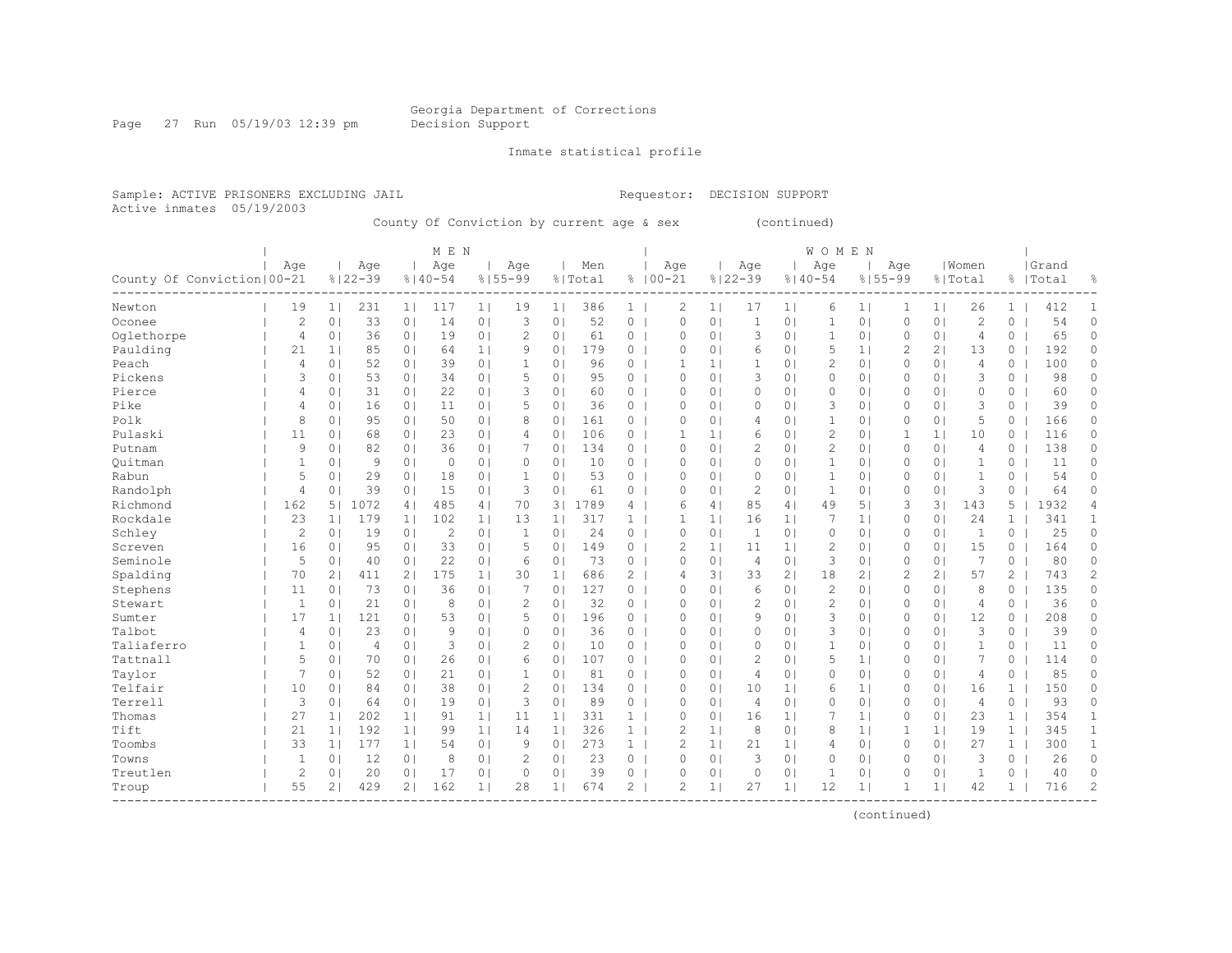Page 28 Run 05/19/03 12:39 pm Decision Support

Inmate statistical profile

Active inmates 05/19/2003

Sample: ACTIVE PRISONERS EXCLUDING JAIL Requestor: DECISION SUPPORT

County Of Conviction by current age & sex (continued)

|                              |      |    |                                                        | M E N          |             |                |             |                |                    |              |             |              |                | <b>WOMEN</b>   |             |                |             |                |               |              |            |          |
|------------------------------|------|----|--------------------------------------------------------|----------------|-------------|----------------|-------------|----------------|--------------------|--------------|-------------|--------------|----------------|----------------|-------------|----------------|-------------|----------------|---------------|--------------|------------|----------|
|                              | Age  |    | Age                                                    |                | Age         |                | Age         |                | Men                |              | Age         |              | Age            |                | Age         |                | Age         |                | Women         |              | Grand      |          |
| County Of Conviction   00-21 |      |    | $8122 - 39$                                            |                | $8140 - 54$ |                | $8155 - 99$ |                | % Total            |              | $8100 - 21$ |              | $8122 - 39$    |                | $8140 - 54$ |                | $8155 - 99$ |                | % Total       |              | %   Total  | ႜ        |
| Turner                       |      | 8  | 53<br>0 <sup>1</sup>                                   | 0 <sub>1</sub> | 20          | 0 <sub>1</sub> | 4           | 0 <sup>1</sup> | 85                 | $\circ$      | 0           | $\circ$      | 1              | 0 <sub>1</sub> | 0           | 0 <sup>1</sup> | 0           | $\overline{0}$ |               | $\circ$      | 86         | 0        |
| Twiggs                       |      | 8  | 23<br>0.                                               | 0 <sub>1</sub> | 11          | 01             |             | 0              | 45                 | 0            | O           | $\circ$      | 0              | 01             | $\Omega$    | 0 <sub>1</sub> |             | 0 <sup>1</sup> | O             | 0            | 45         | 0        |
| Union                        |      | 6  | 24<br>$\circ$                                          | 0 <sub>1</sub> | 13          | 0 <sub>1</sub> | 8           | 0 <sup>1</sup> | 51                 | 0            |             |              | 0              | $\Omega$       | 2           | 0 <sub>1</sub> | 0           | 0 <sup>1</sup> | 3             | $\Omega$     | 54         | 0        |
| Upson                        |      | 19 | 107<br>1 <sup>1</sup>                                  | 0 <sub>1</sub> | 48          | 0 <sub>1</sub> | 12          | $1\vert$       | 186                | 0            |             | $\circ$      | 8              | 01             |             | 0 <sub>1</sub> | 0           | 0 <sub>1</sub> | 12            | 0            | 198        | 0        |
| Walker                       |      | 15 | 176<br>0 <sup>1</sup>                                  | 1 <sub>1</sub> | 81          | 1              | 22          | $1\vert$       | 294                | $\mathbf{1}$ |             | $\mathbf{1}$ | 16             | 1 <sup>1</sup> | 9           | 1 <sub>1</sub> | U           | 0 <sup>1</sup> | 26            | $\mathbf{1}$ | 320        |          |
| Walton                       |      | 12 | 163<br>0 <sup>1</sup>                                  | 1 <sub>1</sub> | 101         | 1 <sub>1</sub> | 10          | 0 <sup>1</sup> | 286                | $\mathbf{1}$ | $\Omega$    | $\circ$      | 14             | 1 <sub>1</sub> | 5           | 1 <sup>1</sup> |             | 1              | 20            | $\mathbf{1}$ | 306        |          |
| Ware                         |      | 25 | 241                                                    | 1 <sub>1</sub> | 118         | 1 <sub>1</sub> | 18          | $1\vert$       | 402                | 1            |             |              | 20             | 1 <sup>1</sup> | 8           | 1 <sup>1</sup> | 0           | 0 <sup>1</sup> | 29            | $\mathbf{1}$ | 431        |          |
| Warren                       |      | 2  | 23<br>$\Omega$                                         | 0 <sub>1</sub> | 16          | 0 <sub>1</sub> | 3           | 0              | 44                 | $\Omega$     | $\Omega$    | $\circ$      |                | 01             |             | 0 <sub>1</sub> | 0           | 0 <sup>1</sup> | 2             | $\circ$      | 46         | 0        |
| Washington                   |      | 8  | 64<br>0 <sup>1</sup>                                   | 0 <sub>1</sub> | 25          | 0 <sub>1</sub> | 3           | 0              | 100                | $\circ$      |             | $\Omega$     | 5              | 01             | 3           | 0 <sub>1</sub> | 0           | 0 <sup>1</sup> | 8             | 0            | 108        | 0        |
| Wayne                        |      | 15 | 82<br>0                                                | 0 <sub>1</sub> | 33          | 0 <sub>1</sub> | 4           | 0 <sup>1</sup> | 134                | 0            |             |              | $\overline{4}$ | 0 <sup>1</sup> | 2           | 0 <sub>1</sub> |             | 1 <sup>1</sup> | 8             | $\circ$      | 142        | 0        |
| Webster                      |      | 0  | 0 <sup>1</sup>                                         | 0 <sub>1</sub> | 4           | 0              | $\Omega$    | $\circ$        | 11                 | $\Omega$     | O           | $\Omega$     | 0              | 01             | $\Omega$    | 0 <sub>1</sub> | 0           | 0 <sub>1</sub> | $\Omega$      | $\Omega$     | 11         | 0        |
| Wheeler                      |      | 4  | 22<br>0                                                | 0 <sup>1</sup> | 14          | 0              |             | $\Omega$       | 44                 | $\Omega$     | ∩           | $\Omega$     | -1             | $\Omega$       | $\Omega$    | $\Omega$       |             | $\mathbf{1}$   | $\mathcal{D}$ | $\Omega$     | 46         |          |
| White                        |      | 3  | 40<br>0                                                | 0 <sub>1</sub> | 15          | 01             | 2           | 0              | 60                 | 0            | $\bigcap$   | $\circ$      | 6              | 01             | 1           | $\circ$        | Ω           | 0 <sup>1</sup> |               | 0            | 67         | 0        |
| Whitfield                    |      | 41 | 406                                                    | 2 <sub>1</sub> | 209         | 2 <sub>1</sub> | 38          | 2 <sub>1</sub> | 694                | 2            |             | 3            | 58             | 3 <sub>1</sub> | 23          | 2 <sub>1</sub> |             | 1              | 87            | 3            | 781        | 2        |
| Wilcox                       |      | 6  | 27<br>$\circ$                                          | 0 <sub>1</sub> | 16          | 0 <sub>1</sub> | 4           | 0              | 53                 | 0            |             |              | 3              | 0 <sub>1</sub> | $\Omega$    | 0 <sub>1</sub> | 0           | 0 <sup>1</sup> | 4             | 0            | 57         | 0        |
| Wilkes                       |      | 6  | 0 <sup>1</sup><br>44                                   | 0 <sub>1</sub> | 23          | 0 <sub>1</sub> |             | 0 <sub>1</sub> | 76                 | 0            |             |              | 2              | 0 <sub>1</sub> | 2           | 0 <sub>1</sub> | $\Omega$    | $\overline{0}$ | 5             | $\Omega$     | 81         | 0        |
| Wilkinson                    |      | 4  | 34<br>0                                                | 0 <sub>1</sub> | 12          | 0 <sub>1</sub> |             | 0              | 52                 | 0            | ∩           | $\Omega$     | 4              | 0 <sup>1</sup> | $\Omega$    | 0 <sub>1</sub> | $\Omega$    | 0 <sup>1</sup> | 4             | $\Omega$     | 56         | 0        |
| Worth                        |      | 7  | 0<br>90                                                | 0 <sub>1</sub> | 44          | 01             | 8           | 0 <sup>1</sup> | 149                | 0            | $\Omega$    | $\circ$      | 6              | 0 <sup>1</sup> | 1           | 0 <sub>1</sub> | O           | 0 <sub>1</sub> |               | 0            | 156        | $\Omega$ |
| Total reported               |      |    |                                                        |                |             |                |             |                | 2037 100 44136 100 |              | 152         | 1001         | 1894 100       |                | 976 1001    |                |             | 87 1001        | 3109 100      |              | 147245 100 |          |
| Percent reported             |      |    | 3324 100 26550 100 12225 100<br>99.8<br>99.9<br>100.01 |                |             |                | 100.01      |                | 99.9               |              | 98.7        |              | 99.51          |                | 99.9        |                | 100.01      |                | 99.6          |              | 99.9       |          |
|                              |      |    |                                                        |                |             |                |             |                |                    |              |             |              |                |                |             |                |             |                |               |              |            |          |
| Not reported                 |      | 5  | 21                                                     |                | 6           |                | $\Omega$    |                | 32                 |              | 2           |              | 9              |                |             |                | 0           |                | 12            |              | 44         |          |
| Total                        | 3329 |    | 26571                                                  |                | 112231      |                | 2037        |                | 44168              |              | 154         |              | 1903           |                | 977         |                | 87          |                | 3121          |              | 47289      |          |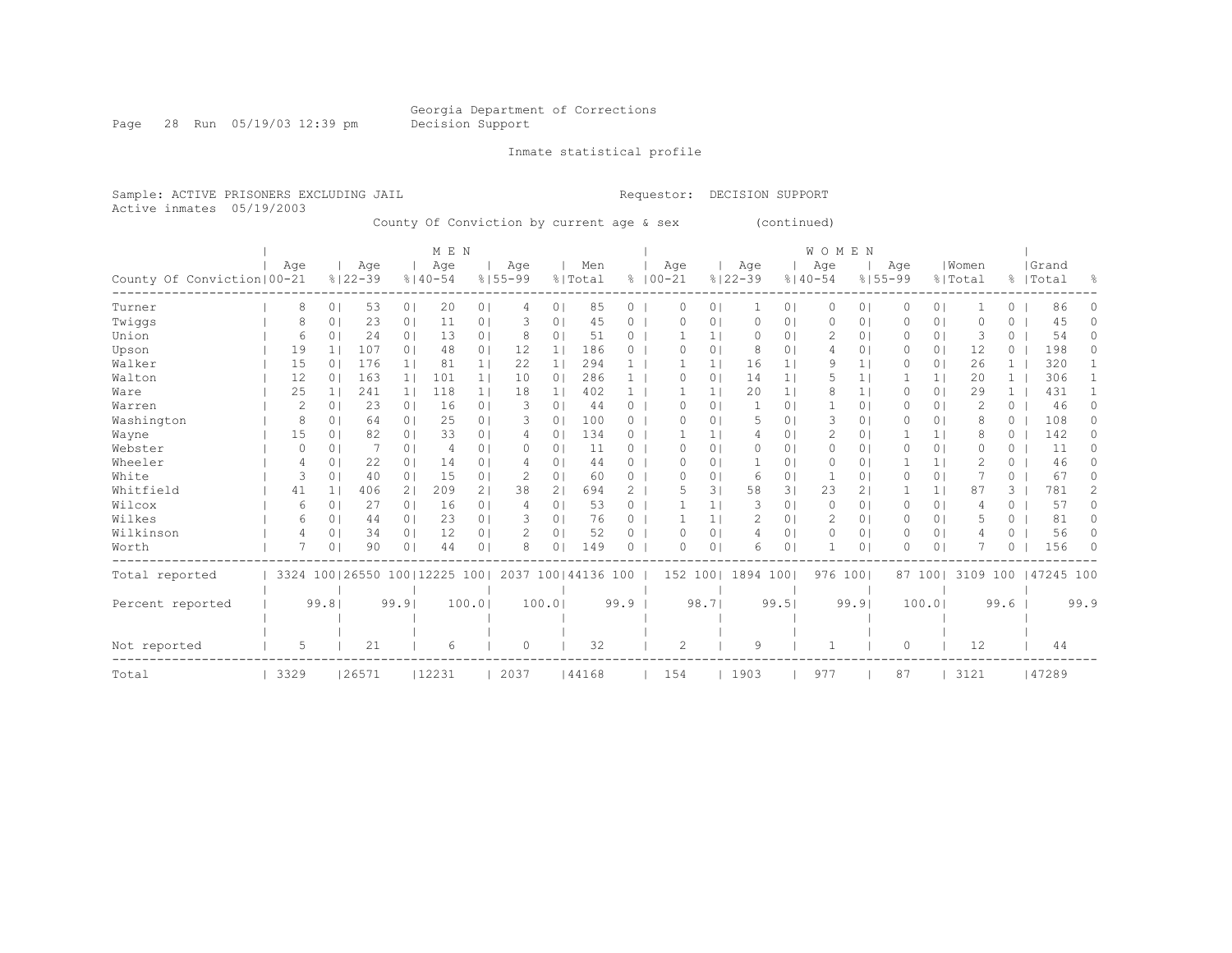Page 29 Run 05/19/03 12:39 pm Decision Support

#### Inmate statistical profile

Sample: ACTIVE PRISONERS EXCLUDING JAIL Requestor: DECISION SUPPORT Active inmates 05/19/2003

Circ Of Conviction by current age & sex

|                    |                   |                |                    |                | M E N              |                |                    |                |                |                       |                    |                |                    |                | <b>WOMEN</b>       |                |                    |                |                  |                |                    |                |
|--------------------|-------------------|----------------|--------------------|----------------|--------------------|----------------|--------------------|----------------|----------------|-----------------------|--------------------|----------------|--------------------|----------------|--------------------|----------------|--------------------|----------------|------------------|----------------|--------------------|----------------|
| Circ Of Conviction | Age<br>$100 - 21$ |                | Age<br>$8122 - 39$ |                | Age<br>$8140 - 54$ |                | Aqe<br>$8155 - 99$ |                | Men<br>% Total |                       | Age<br>$8100 - 21$ |                | Age<br>$8122 - 39$ |                | Age<br>$8140 - 54$ |                | Age<br>$8155 - 99$ |                | Women<br>% Total |                | Grand<br>%   Total | 욲              |
| Alapaha            | 23                | 1 <sup>1</sup> | 216                | 1 <sup>1</sup> | 101                | 1 <sub>1</sub> | 16                 | 1 <sup>1</sup> | 356            | $1 \mid$              | 1                  | 1 <sub>1</sub> | 15                 | 1 <sup>1</sup> | 12                 | 1 <sup>1</sup> | $\circ$            | 0 <sub>1</sub> | 28               | $\mathbf{1}$   | 384                | 1              |
| Alcovy             | 31                | 1 <sup>1</sup> | 394                | 1 <sub>1</sub> | 218                | 2 <sub>1</sub> | 29                 | 1 <sub>1</sub> | 672            | $\mathbf{2}^{\prime}$ | $\overline{2}$     | 1 <sup>1</sup> | 31                 | 21             | 11                 | 1 <sub>1</sub> | $\overline{2}$     | 21             | 46               | $\mathbf{1}$   | 718                | $\overline{c}$ |
| Atlanta            | 238               | 71             | 2278               | 9 <sub>1</sub> | 1171               | 101            | 202                | 101            | 3889           | 9                     | 6                  | $\overline{4}$ | 79                 | 4 <sub>1</sub> | 62                 | 6 <sup>1</sup> | 10                 | 121            | 157              | 5              | 4046               | 9              |
| Atlantic           | 50                | 21             | 426                | 2 <sub>1</sub> | 159                | 1 <sub>1</sub> | 28                 | $1\vert$       | 663            | 2                     | $\overline{c}$     | $\mathbf{1}$   | 18                 | 1 <sub>1</sub> | 15                 | 2 <sub>1</sub> | $\mathbf 1$        | $\mathbf{1}$   | 36               | 1              | 699                | $\mathbf{1}$   |
| Augusta            | 195               | 61             | 1358               | 5 <sub>1</sub> | 603                | 51             | 87                 | 4 <sub>1</sub> | 2243           | $5-1$                 | 8                  | 5 <sub>1</sub> | 102                | 51             | 65                 | 7 <sub>1</sub> | 3                  | 4 <sub>1</sub> | 178              | 6              | 2421               | 5              |
| Blue Ridge         | 21                | 1 <sup>1</sup> | 247                | 1 <sub>1</sub> | 173                | 1 <sub>1</sub> | 25                 | 1 <sub>1</sub> | 466            | 1 <sup>1</sup>        | 5                  | 31             | 38                 | 21             | 16                 | 2 <sub>1</sub> | 1                  | 1 <sup>1</sup> | 60               | 2              | 526                | $\mathbf{1}$   |
| Brunswick          | 55                | 21             | 523                | 2 <sub>1</sub> | 256                | 21             | 42                 | 2 <sub>1</sub> | 876            | $2-1$                 | $\mathbf{1}$       | 1 <sup>1</sup> | 29                 | 21             | 13                 | 1 <sub>1</sub> | 3                  | 4 <sub>1</sub> | 46               | $\mathbf{1}$   | 922                | $\overline{c}$ |
| Chattahoochee      | 150               | 51             | 1095               | 4 <sub>1</sub> | 513                | 4              | 61                 | 3 <sub>1</sub> | 1819           | 4                     | $\overline{4}$     | 3 <sup>1</sup> | 78                 | 4 <sub>1</sub> | 35                 | 4              | 3                  | 4              | 120              | 4              | 1939               | 4              |
| Cherokee           | 37                | 1 <sub>1</sub> | 387                | 1 <sub>1</sub> | 189                | 2 <sub>1</sub> | 53                 | 3 <sub>1</sub> | 666            | $\overline{2}$        | $\overline{4}$     | 31             | 48                 | 31             | 16                 | 2 <sub>1</sub> | $\mathbf{0}$       | 0 <sub>1</sub> | 68               | 2              | 734                | 2              |
| Clayton            | 195               | 61             | 1085               | 4 <sub>1</sub> | 409                | 31             | 50                 | 2 <sub>1</sub> | 1739           | 4                     | 13                 | 9              | 94                 | 51             | 56                 | 61             | 3                  | 4 <sub>1</sub> | 166              | 5              | 1905               | $\overline{4}$ |
| Cobb               | 164               | 51             | 1215               | 51             | 616                | 5 <sub>1</sub> | 84                 | 4              | 2079           | 5.                    | 11                 | 7 <sup>1</sup> | 111                | 61             | 59                 | 61             | 2                  | $\overline{2}$ | 183              | 6              | 2262               | 5              |
| Conasauga          | 51                | 2 <sub>1</sub> | 491                | 2 <sub>1</sub> | 254                | 2 <sub>1</sub> | 55                 | 3 <sub>1</sub> | 851            | $\mathbf{2}^{\prime}$ | 5                  | 31             | 66                 | 31             | 27                 | 3 <sup>1</sup> | 1                  | 1              | 99               | 3              | 950                | $\overline{c}$ |
| Cordele            | 49                | 1 <sup>1</sup> | 377                | 11             | 177                | 11             | 25                 | 1 <sub>1</sub> | 628            | $\mathbf{1}$          | $\overline{4}$     | 31             | 27                 | 1 <sub>1</sub> | 9                  | 1 <sub>1</sub> | $\mathbf{1}$       | 1 <sup>1</sup> | 41               | $\mathbf{1}$   | 669                | $\mathbf{1}$   |
| Coweta             | 136               | 41             | 1141               | 4 <sub>1</sub> | 460                | 4              | 107                | 5 <sub>1</sub> | 1844           | 4                     | 6                  | 4 <sub>1</sub> | 103                | 5 <sub>1</sub> | 39                 | 4              | 2                  | 21             | 150              | 5              | 1994               | 4              |
| Dougherty          | 43                | 1 <sup>1</sup> | 592                | 2 <sub>1</sub> | 238                | 2 <sub>1</sub> | 38                 | 2 <sub>1</sub> | 911            | 2                     | $\overline{c}$     | 1 <sup>1</sup> | 35                 | 2 <sub>1</sub> | 24                 | 2 <sub>1</sub> | $\overline{2}$     | 21             | 63               | 2              | 974                | $\overline{c}$ |
| Dublin             | 28                | 1 <sup>1</sup> | 223                | 1 <sub>1</sub> | 106                | 1 <sub>1</sub> | 14                 | 1 <sub>1</sub> | 371            | $\mathbf{1}$          | $\Omega$           | $\circ$        | 11                 | 1 <sup>1</sup> | 7                  | 1 <sub>1</sub> | $\Omega$           | 0 <sub>1</sub> | 18               | $\mathbf{1}$   | 389                | $\mathbf{1}$   |
| Eastern            | 211               | 61             | 1351               | 51             | 532                | 4 <sub>1</sub> | 80                 | 4 <sub>1</sub> | 2174           | 5.                    | 7                  | 5              | 95                 | 51             | 36                 | 4 <sub>1</sub> | $\mathbf{1}$       | 1 <sup>1</sup> | 139              | 4              | 2313               | 5              |
| Flint              | 21                | 1 <sup>1</sup> | 232                | 11             | 95                 | 1 <sub>1</sub> | 18                 | 1 <sub>1</sub> | 366            | $\mathbf{1}$          | $\overline{2}$     | 1              | 19                 | 1 <sub>1</sub> | 7                  | 1 <sub>1</sub> | 1                  | 1 <sup>1</sup> | 29               |                | 395                | $\mathbf{1}$   |
| Griffin            | 111               | 31             | 670                | 31             | 306                | 31             | 64                 | 3 <sub>1</sub> | 1151           | $3-1$                 | $\overline{4}$     | 31             | 51                 | 31             | 35                 | 4              | 3                  | 4              | 93               | 3              | 1244               | 3              |
| Gwinnett           | 118               | 4              | 785                | 3 <sup>1</sup> | 342                | 3 <sub>1</sub> | 71                 | 4              | 1316           | 3 <sub>1</sub>        | 3                  | 2 <sub>1</sub> | 67                 | 4 <sub>1</sub> | 45                 | 5 <sub>1</sub> | $\mathbf{1}$       | 1 <sup>1</sup> | 116              | 4              | 1432               | 3              |
| Houston            | 38                | 1 <sup>1</sup> | 289                | 1 <sub>1</sub> | 149                | 1 <sub>1</sub> | 7                  | 0 <sup>1</sup> | 483            | 1                     | 1                  | $\mathbf{1}$   | 22                 | 1 <sup>1</sup> | 12                 | 1 <sup>1</sup> | $\overline{2}$     | 21             | 37               | $\mathbf{1}$   | 520                | $\mathbf{1}$   |
| Lookout Mountain   | 33                | 11             | 459                | 21             | 261                | 2 <sub>1</sub> | 55                 | 3 <sup>1</sup> | 808            | $\mathbf{2}^{\prime}$ | $\overline{c}$     | 1 <sup>1</sup> | 39                 | 21             | 21                 | 21             | $\overline{2}$     | 21             | 64               | 2              | 872                | 2              |
| Macon              | 60                | $\overline{2}$ | 631                | 21             | 358                | 31             | 50                 | $\overline{c}$ | 1099           | 3                     | 5                  | 31             | 25                 | 1 <sub>1</sub> | 22                 | 21             | $\overline{c}$     | 21             | 54               | $\overline{c}$ | 1153               | $\overline{c}$ |
| Middle             | 75                | 2 <sub>1</sub> | 458                | 2 <sub>1</sub> | 166                | 1 <sub>1</sub> | 25                 | 1 <sub>1</sub> | 724            | $\overline{c}$        | $\overline{c}$     | 1 <sup>1</sup> | 36                 | 2 <sub>1</sub> | 10                 | 1 <sup>1</sup> | $\mathbf 0$        | 0 <sub>1</sub> | 48               | $\overline{c}$ | 772                | $\overline{c}$ |
| Mountain           | 23                | 1              | 152                | 1 <sub>1</sub> | 87                 | 1 <sub>1</sub> | 9                  | 0 <sub>1</sub> | 271            | $\mathbf{1}$          | $\Omega$           | 0 <sub>1</sub> | 9                  | 0 <sub>1</sub> | 6                  | 1 <sub>1</sub> | $\Omega$           | 0 <sub>1</sub> | 15               | $\circ$        | 286                | $\mathbf{1}$   |
| Northeastern       | 48                | 1 <sup>1</sup> | 393                | 11             | 240                | 21             | 46                 | 2 <sup>1</sup> | 727            | $\overline{2}$        | $\mathbf{1}$       | 1 <sup>1</sup> | 38                 | 21             | 16                 | 2 <sub>1</sub> | $\overline{c}$     | 21             | 57               | $\overline{2}$ | 784                | $\overline{c}$ |
| Northern           | 30                | 1 <sup>1</sup> | 338                | 11             | 159                | 1              | 34                 | $\overline{2}$ | 561            | 1                     | $\Omega$           | 0 <sup>1</sup> | 22                 | 1 <sup>1</sup> | 14                 | 1 <sub>1</sub> | $\Omega$           | 0 <sub>1</sub> | 36               | $\mathbf{1}$   | 597                | $\mathbf{1}$   |
| Ocmulgee           | 79                | 2 <sub>1</sub> | 602                | 2 <sub>1</sub> | 239                | 2 <sub>1</sub> | 39                 | $\overline{2}$ | 959            | $\mathbf{2}^{\prime}$ | $\overline{c}$     | 1 <sup>1</sup> | 36                 | 2 <sub>1</sub> | 11                 | 1 <sub>1</sub> | $\overline{2}$     | 21             | 51               | $\overline{c}$ | 1010               | $\overline{c}$ |
| Oconee             | 51                | $\overline{2}$ | 404                | 2 <sub>1</sub> | 174                | 1 <sub>1</sub> | 23                 | 1 <sup>1</sup> | 652            | $\mathbf{1}$          | 1                  | $\mathbf{1}$   | 34                 | 21             | 18                 | 21             | $\overline{c}$     | 21             | 55               | 2              | 707                | 2              |
| Ogeechee           | 82                | 21             | 485                | 2 <sub>1</sub> | 173                | 1 <sub>1</sub> | 33                 | 2              | 773            | 2                     | 4                  | 31             | 37                 | 21             | 17                 | 2 <sub>1</sub> | 3                  | 4              | 61               | 2              | 834                | $\overline{c}$ |
| Pataula            | 24                | 1 <sup>1</sup> | 240                | 11             | 82                 | 1 <sub>1</sub> | 18                 | 1 <sub>1</sub> | 364            | $\mathbf{1}$          | $\Omega$           | 0 <sup>1</sup> | 15                 | 1 <sub>1</sub> | 6                  | 1 <sub>1</sub> | $\Omega$           | 0 <sub>1</sub> | 21               | $\mathbf{1}$   | 385                | $\mathbf{1}$   |
| Piedmont           | 21                | 1 <sup>1</sup> | 263                | 11             | 161                | 1 <sub>1</sub> | 34                 | 21             | 479            | $\mathbf{1}$          | $\mathbf{1}$       | 1 <sup>1</sup> | 28                 | 1              | 8                  | 1 <sub>1</sub> | 3                  | 4              | 40               | 1              | 519                | $1\,$          |
| Rome               | 48                | 11             | 449                | 21             | 197                | 21             | 38                 | 2 <sup>1</sup> | 732            | $\overline{2}$        | 8                  | 51             | 47                 | 21             | 31                 | 31             | 4                  | 51             | 90               | 3              | 822                | $\overline{c}$ |
| South Georgia      | 60                | 2 <sub>1</sub> | 530                | 2 <sub>1</sub> | 203                | 2 <sub>1</sub> | 28                 | 1 <sub>1</sub> | 821            | $\overline{2}$        | 3                  | 2 <sub>1</sub> | 55                 | 31             | 11                 | 1 <sub>1</sub> | 1                  | 1              | 70               | 2              | 891                | 2              |
| Southern           | 107               | 31             | 792                | 3              | 345                | 31             | 62                 | 3 <sub>1</sub> | 1306           | 3                     | $\mathbf{1}$       | $\mathbf{1}$   | 45                 | 2 <sub>1</sub> | 21                 | 2 <sub>1</sub> | $\overline{c}$     | 21             | 69               | $\overline{c}$ | 1375               | 3              |
| Southwestern       | 25                | 1 <sup>1</sup> | 242                | 1 <sup>1</sup> | 99                 | 1 <sub>1</sub> | 15                 | 1 <sub>1</sub> | 381            | 1 <sup>1</sup>        | $\Omega$           | $\circ$        | 13                 | 1 <sup>1</sup> | 8                  | 1 <sup>1</sup> | 1                  | 1 <sup>1</sup> | 22               | 1.             | 403                | $\mathbf{1}$   |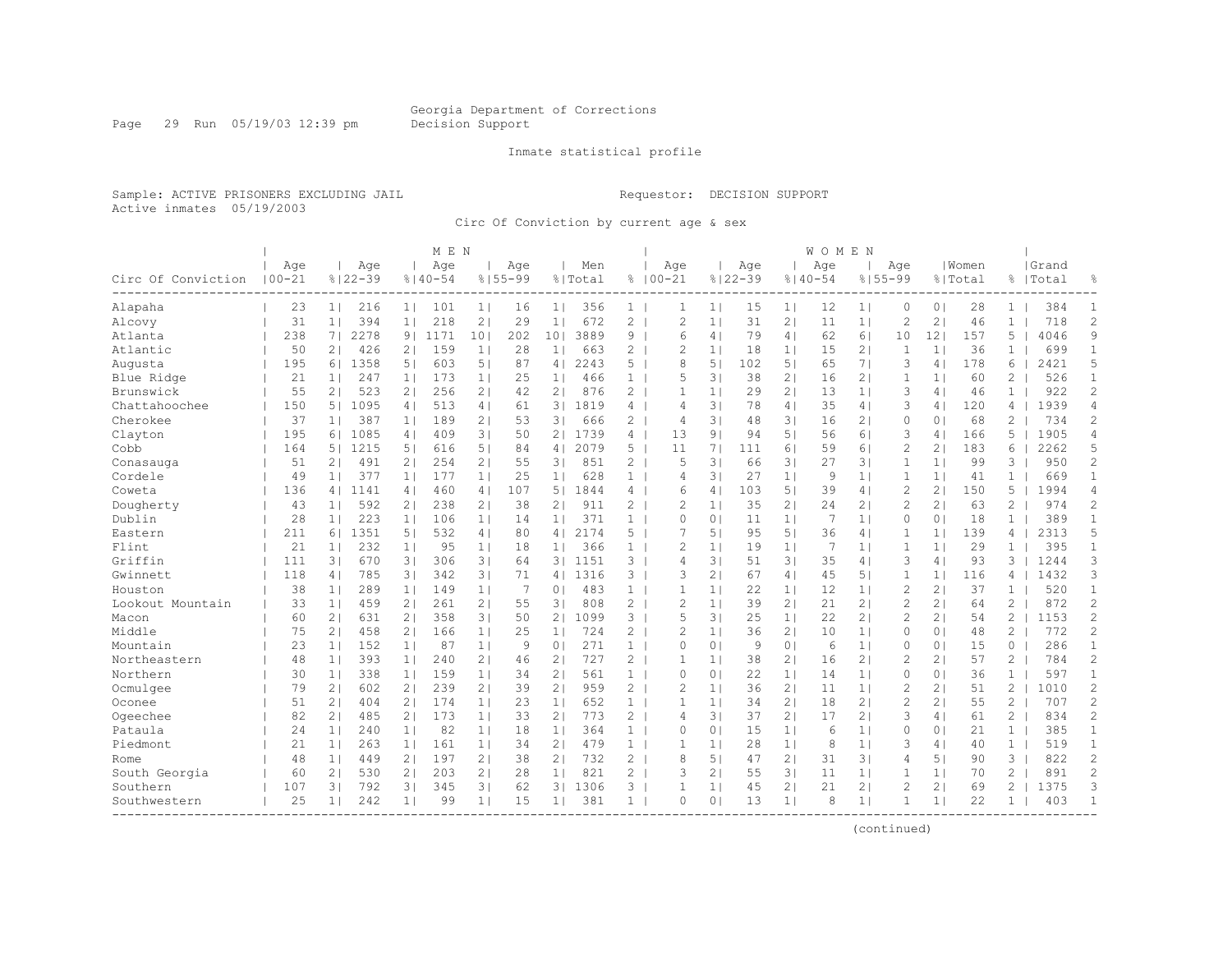Page 30 Run 05/19/03 12:39 pm Decision Support

Inmate statistical profile

Active inmates 05/19/2003

#### Sample: ACTIVE PRISONERS EXCLUDING JAIL Requestor: DECISION SUPPORT

Circ Of Conviction by current age & sex (continued)

|                    |                   |                |                             |                | M E N              |                |                    |       |                      |               |                   |       |                    |                | WOMEN              |      |                    |                |                  |      |                 |      |
|--------------------|-------------------|----------------|-----------------------------|----------------|--------------------|----------------|--------------------|-------|----------------------|---------------|-------------------|-------|--------------------|----------------|--------------------|------|--------------------|----------------|------------------|------|-----------------|------|
| Circ Of Conviction | Age<br>$100 - 21$ |                | Age<br>$8122 - 39$          |                | Age<br>$8140 - 54$ |                | Age<br>$8155 - 99$ |       | Men<br>% Total       | $\frac{5}{6}$ | Age<br>$100 - 21$ |       | Age<br>$8122 - 39$ |                | Age<br>$8140 - 54$ |      | Age<br>$8155 - 99$ |                | Women<br>% Total | ⊱    | Grand<br> Total | ွေ   |
| Stone Mountain     | 270               | 8 <sub>1</sub> | 1775                        |                | 725                | 61             | 100                | 5     | 2870                 |               | 16                | 11    | 89                 | 5              | 41                 | 4    | 8                  | 91             | 154              |      | 3024            |      |
| Tallapoosa         | 14                | $\Omega$       | 156                         |                | 77                 |                | 14                 |       | 261                  |               | 0                 | 0     | 5                  | 0              | 2                  | 0    |                    | $\circ$        |                  |      | 268             |      |
| Tifton             | 43                |                | 386                         |                | 183                | 2 <sub>1</sub> | 30                 |       | 642                  |               | Β                 | 2     | 16                 | 1.             | 10                 |      |                    | $\mathbf{1}$   | 30               |      | 672             |      |
| Toombs             | 25                |                | 214                         |                | 106                |                | 24                 |       | 369                  |               |                   |       | 8                  | 01             | 6                  |      |                    | $\circ$        | 16               |      | 385             |      |
| Waycross           | 60                |                | 498                         |                | 247                | 2 <sub>1</sub> | 33                 | 2     | 838                  |               |                   |       | 31                 | 2 <sub>1</sub> | 15                 | 2    |                    | 2 <sub>1</sub> | 50               |      | 888             |      |
| Western            | 31                |                | 331                         |                | 147                |                | 22                 |       | 531                  |               |                   |       | 20                 |                | 9                  |      |                    | 4 <sup>1</sup> | 33               |      | 564             |      |
| Rockdale           | 23                |                | 179                         |                | 102                |                | 13                 |       | 317                  |               |                   |       | 16                 |                |                    |      |                    | 0              | 2.4              |      | 341             |      |
| Douglas            | 44                |                | 481                         | 2 <sub>1</sub> | 208                | 21             | 31                 | 2     | 764                  |               | Β                 |       | 37                 | 2 <sub>1</sub> | 29                 | 3    |                    | 2 <sub>1</sub> | 71               |      | 835             | 2.   |
| Appalachian        | 14                |                | 215                         |                | 124                |                | 34                 | 2.    | 387                  |               |                   |       | 15                 |                | 10                 |      |                    | 2 <sub>1</sub> | 28               |      | 415             |      |
| Enotah             | 12                |                | 111                         | $\Omega$       | 54                 | 0 <sub>1</sub> | 20                 |       | 197                  |               |                   |       | 13                 |                | 4                  | 0    | 0                  | 0 <sup>1</sup> | 18               |      | 215             | 0    |
| Forsyth-Bell       | 10                |                | 119                         | 0              | 55                 | 0 <sub>1</sub> | 18                 |       | 202                  |               | O                 | 0     | 11                 |                |                    |      |                    | 1 <sub>1</sub> | 19               |      | 221             |      |
| Towaliga           | 26                |                | 187                         |                | 122                |                | 24                 |       | 359                  |               |                   |       | 9                  | 0 <sup>1</sup> | 10                 |      | 0                  | 0 <sup>1</sup> | 20               |      | 379             |      |
| Total reported     | 3303              |                | 100   26465 100   12161 100 |                |                    |                |                    |       | 2028 100   43957 100 |               | 152 1001          |       | 1888               | 1001           | 971                | 1001 |                    | 85 100         | 3096 100         |      | 47053 100       |      |
|                    |                   |                |                             |                |                    |                |                    |       |                      |               |                   |       |                    |                |                    |      |                    |                |                  |      |                 |      |
| Percent reported   |                   | 99.21          |                             | 99.61          |                    | 99.41          |                    | 99.61 |                      | 99.5          |                   | 98.71 |                    | 99.21          |                    | 99.4 |                    | 97.71          |                  | 99.2 |                 | 99.5 |
|                    |                   |                |                             |                |                    |                |                    |       |                      |               |                   |       |                    |                |                    |      |                    |                |                  |      |                 |      |
|                    |                   |                |                             |                |                    |                |                    |       |                      |               |                   |       |                    |                |                    |      |                    |                |                  |      |                 |      |
| Not reported       | 26                |                | 106                         |                | 70                 |                | 9                  |       | 211                  |               | $\mathcal{D}$     |       | 15                 |                | 6                  |      | $\overline{c}$     |                | 25               |      | 236             |      |
| Total              | 3329              |                | 26571                       |                | 12231              |                | 2037               |       | 44168                |               | 154               |       | 1903               |                | 977                |      | 87                 |                | 3121             |      | 47289           |      |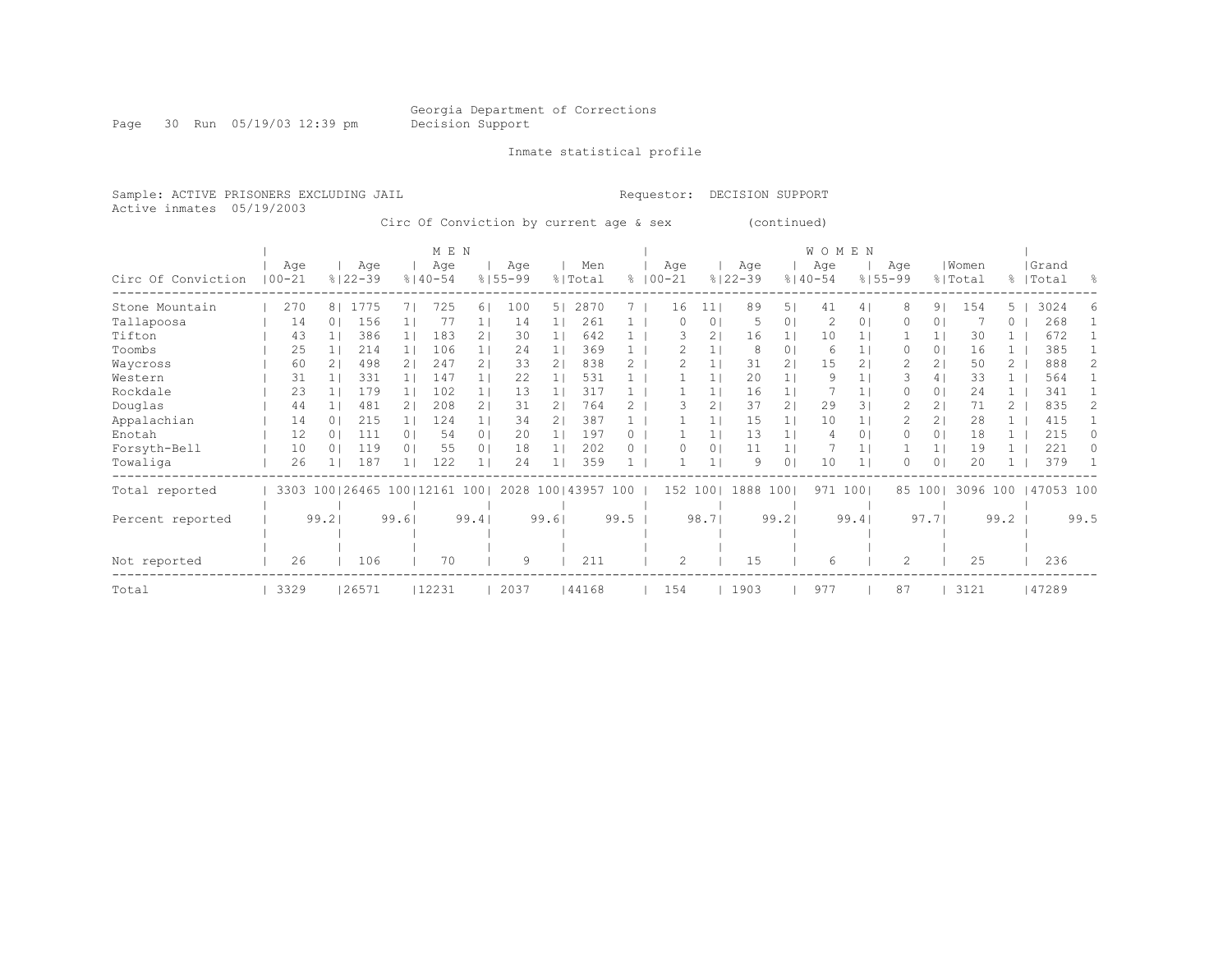Page 31 Run 05/19/03 12:39 pm Decision Support

#### Inmate statistical profile

Sample: ACTIVE PRISONERS EXCLUDING JAIL Requestor: DECISION SUPPORT Active inmates 05/19/2003

Home County by current age & sex

|               |                   |                |                    |                | M E N              |                |                    |                |                |                |                    |                |                    |                | WOMEN              |                |                |                |                  |                       |                    |                |
|---------------|-------------------|----------------|--------------------|----------------|--------------------|----------------|--------------------|----------------|----------------|----------------|--------------------|----------------|--------------------|----------------|--------------------|----------------|----------------|----------------|------------------|-----------------------|--------------------|----------------|
| Home County   | Age<br>$100 - 21$ |                | Age<br>$8122 - 39$ |                | Age<br>$8140 - 54$ |                | Age<br>$8155 - 99$ |                | Men<br>% Total |                | Age<br>$8100 - 21$ |                | Age<br>$8122 - 39$ |                | Age<br>$8140 - 54$ | $8155 - 99$    | Age            |                | Women<br>% Total |                       | Grand<br>%   Total | 昙              |
| Appling       | 7                 | 0 <sub>1</sub> | 57                 | 0 <sub>1</sub> | 28                 | 0 <sub>1</sub> | 6                  | 0 <sub>1</sub> | 98             | $\circ$        | $\circ$            | 0 <sub>1</sub> | $\overline{c}$     | 0 <sub>1</sub> | 1                  | 0 <sub>1</sub> | 0              | 0 <sub>1</sub> | 3                | 0                     | 101                | $\circ$        |
| Atkinson      | $\mathbf{1}$      | 0              | 22                 | 0 <sub>1</sub> | 12                 | 0              | 5                  | 0 <sup>1</sup> | 40             | $\circ$        | $\Omega$           | $\circ$        | $\mathbf{1}$       | 0 <sub>1</sub> | $\mathbf{1}$       | 0 <sub>1</sub> | 0              | 0 <sub>1</sub> | $\mathbf{2}$     | $\circ$               | 42                 | 0              |
| Bacon         | 5                 | 0 <sub>1</sub> | 27                 | 0 <sub>1</sub> | 20                 | 0 <sub>1</sub> | $\mathbf{1}$       | 0 <sub>1</sub> | 53             | $\circ$        | 1                  | 1 <sup>1</sup> | 1                  | 0 <sub>1</sub> | $\mathbf{1}$       | 0 <sub>1</sub> | 0              | 0 <sub>1</sub> | 3                | 0                     | 56                 | 0              |
| Baker         | $\circ$           | 0              | 12                 | 0 <sub>1</sub> | 5                  | 0 <sub>1</sub> | $\mathbf{1}$       | 0              | 18             | $\circ$        | $\Omega$           | 0 <sup>1</sup> | $\mathbf{2}$       | 0 <sub>1</sub> | $\Omega$           | 0 <sub>1</sub> | 0              | 0 <sub>1</sub> | $\mathcal{D}$    | $\Omega$              | 20                 | 0              |
| Baldwin       | 24                | 1 <sub>1</sub> | 175                | 1 <sub>1</sub> | 81                 | 1 <sub>1</sub> | 8                  | 0              | 288            | $\mathbf{1}$   | 1                  | $\mathbf{1}$   | 14                 | 1 <sub>1</sub> | $\overline{c}$     | 0 <sub>1</sub> | $\overline{c}$ | $\overline{2}$ | 19               | $\mathbf{1}$          | 307                | $\mathbf{1}$   |
| Banks         | 3                 | 0 <sub>1</sub> | 20                 | 0 <sub>1</sub> | 12                 | 0 <sub>1</sub> | 3                  | 0 <sub>1</sub> | 38             | 0              | $\circ$            | $\circ$        | 3                  | 0 <sub>1</sub> | 1                  | 0 <sub>1</sub> | 0              | 0 <sub>1</sub> | 4                | 0                     | 42                 | 0              |
| Barrow        | 8                 | 0 <sub>1</sub> | 114                | 0 <sub>1</sub> | 68                 | 1 <sub>1</sub> | 14                 | 1 <sub>1</sub> | 204            | 1 <sup>1</sup> | 0                  | 0 <sub>1</sub> | 11                 | 1 <sub>1</sub> | 5                  | 1 <sub>1</sub> | 1              | 1 <sub>1</sub> | 17               | $\mathbf{1}$          | 221                | 1              |
| Bartow        | 15                | 0 <sup>1</sup> | 226                | 11             | 105                | 1 <sub>1</sub> | 35                 | 21             | 381            | 1              | $\mathbf{1}$       | 1 <sup>1</sup> | 34                 | 2 <sub>1</sub> | 9                  | 1 <sub>1</sub> | $\mathbf{0}$   | 0 <sub>1</sub> | 44               | $\mathbf{2}^{\prime}$ | 425                | $\mathbf{1}$   |
| Ben Hill      | 11                | 0 <sub>1</sub> | 97                 | 0 <sub>1</sub> | 43                 | 0 <sub>1</sub> | 9                  | 0 <sub>1</sub> | 160            | $\circ$        | $\mathbf{1}$       | 1 <sup>1</sup> | 9                  | 1 <sup>1</sup> | 6                  | 1 <sub>1</sub> | 0              | 0 <sub>1</sub> | 16               | $\mathbf{1}$          | 176                | $\circ$        |
| Berrien       | 5                 | 0 <sub>1</sub> | 43                 | 0 <sub>1</sub> | 20                 | 0 <sub>1</sub> | 4                  | 0 <sub>1</sub> | 72             | $\circ$        | 1                  | 1 <sub>1</sub> | $\overline{4}$     | 0 <sub>1</sub> | $\circ$            | 0 <sub>1</sub> | $\Omega$       | 0 <sub>1</sub> | 5                | $\circ$               | 77                 | 0              |
| Bibb          | 63                | 2 <sub>1</sub> | 622                | 31             | 345                | 3 <sub>1</sub> | 43                 | 2 <sub>1</sub> | 1073           | 3              | 3                  | 2 <sub>1</sub> | 34                 | 2 <sub>1</sub> | 23                 | 3 <sup>1</sup> | 1              | 1 <sup>1</sup> | 61               | 2                     | 1134               | 3              |
| Bleckley      | 8                 | 0 <sup>1</sup> | 78                 | 0 <sub>1</sub> | 20                 | 0 <sub>1</sub> | $\overline{4}$     | 0 <sub>1</sub> | 110            | $0-1$          | $\Omega$           | $\Omega$       | 6                  | 0 <sub>1</sub> | 3                  | 0 <sub>1</sub> | $\mathbf{0}$   | 0 <sub>1</sub> | 9                | $\Omega$              | 119                | 0              |
| Brantley      | 2                 | 0 <sub>1</sub> | 17                 | 0 <sub>1</sub> | 9                  | 0 <sub>1</sub> | 2                  | 0 <sub>1</sub> | 30             | $0-1$          | $\Omega$           | 0 <sub>1</sub> | $\circ$            | 0 <sub>1</sub> | $\mathbf{1}$       | 0 <sub>1</sub> | $\Omega$       | 0 <sub>1</sub> | $\mathbf{1}$     | 0                     | 31                 | 0              |
| Brooks        | 4                 | 0 <sup>1</sup> | 57                 | 0 <sub>1</sub> | 16                 | 0 <sub>1</sub> | 5                  | 0 <sup>1</sup> | 82             | $\circ$        | $\Omega$           | 0 <sub>1</sub> | $\circ$            | 0 <sub>1</sub> | $\overline{c}$     | 0 <sub>1</sub> | $\Omega$       | 0 <sub>1</sub> | $\mathbf{2}$     | $\Omega$              | 84                 | $\circ$        |
| Bryan         | 3                 | 0 <sup>1</sup> | 46                 | 0 <sub>1</sub> | 23                 | 0 <sub>1</sub> | 4                  | 0 <sup>1</sup> | 76             | $0-1$          | $\Omega$           | $\circ$        | 5                  | 0 <sub>1</sub> | $\mathbf{1}$       | 0 <sub>1</sub> | 0              | 0 <sup>1</sup> | 6                | 0                     | 82                 | $\circ$        |
| Bulloch       | 25                | 1 <sub>1</sub> | 174                | 1 <sub>1</sub> | 78                 | 1 <sub>1</sub> | 13                 | 1 <sub>1</sub> | 290            | 1 <sup>1</sup> |                    | $\mathbf{1}$   | 17                 | 1 <sub>1</sub> | 10                 | 1 <sub>1</sub> | $\overline{2}$ | 21             | 30               | 1                     | 320                | $\mathbf{1}$   |
| Burke         | 17                | 1 <sup>1</sup> | 116                | 0 <sub>1</sub> | 49                 | 0 <sub>1</sub> | 11                 | 1 <sub>1</sub> | 193            | $\circ$        | $\bigcap$          | $\circ$        | $\overline{4}$     | 0 <sup>1</sup> | 3                  | 0 <sub>1</sub> | 0              | 0 <sup>1</sup> | 7                | 0                     | 200                | 0              |
| <b>Butts</b>  | 10                | 0              | 69                 | 0 <sub>1</sub> | 29                 | 0 <sub>1</sub> | 8                  | 0 <sub>1</sub> | 116            | $0-1$          | 1                  | $\mathbf{1}$   | 3                  | 0 <sub>1</sub> | 4                  | 0 <sub>1</sub> | $\Omega$       | 0 <sub>1</sub> | 8                | 0                     | 124                | 0              |
| Calhoun       | 5                 | 0 <sub>1</sub> | 28                 | 0 <sub>1</sub> | 8                  | 0 <sub>1</sub> | 2                  | 0 <sub>1</sub> | 43             | $\circ$        | 1                  | 1 <sup>1</sup> | $\mathbf{2}$       | 01             | 1                  | 0 <sub>1</sub> | $\Omega$       | 0 <sub>1</sub> | 4                | 0                     | 47                 | 0              |
| Camden        | 2                 | 0 <sub>1</sub> | 61                 | 0 <sub>1</sub> | 25                 | 0 <sub>1</sub> | 4                  | 0 <sub>1</sub> | 92             | 0              | $\Omega$           | 0 <sup>1</sup> | 6                  | 0 <sub>1</sub> | $\overline{c}$     | 0 <sub>1</sub> | $\Omega$       | 0 <sub>1</sub> | 8                | $\circ$               | 100                | 0              |
| Candler       | 9                 | 0 <sup>1</sup> | 50                 | 0 <sub>1</sub> | 19                 | 0 <sub>1</sub> | $\Omega$           | 0 <sub>1</sub> | 78             | $0-1$          | $\Omega$           | $\Omega$       | $\overline{c}$     | 0 <sub>1</sub> | $\circ$            | 0 <sub>1</sub> | 0              | 0 <sub>1</sub> | $\overline{c}$   | $\circ$               | 80                 | $\circ$        |
| Carroll       | 32                | 1 <sub>1</sub> | 242                | 1 <sub>1</sub> | 117                | 1 <sub>1</sub> | 40                 | 2 <sub>1</sub> | 431            | $1 \mid$       | $\overline{c}$     | 1 <sub>1</sub> | 32                 | 2 <sub>1</sub> | 13                 | 1 <sub>1</sub> | 0              | 0 <sub>1</sub> | 47               | 2                     | 478                | $\mathbf{1}$   |
| Catoosa       | 7                 | 0 <sub>1</sub> | 74                 | 0 <sub>1</sub> | 45                 | 0 <sub>1</sub> | 11                 | 1 <sub>1</sub> | 137            | 0              | $\Omega$           | $\circ$        | 9                  | 1 <sup>1</sup> | $\overline{c}$     | 0 <sub>1</sub> | 0              | 0 <sub>1</sub> | 11               | 0                     | 148                | 0              |
| Charlton      | 0                 | 0              | 24                 | 0 <sub>1</sub> | 9                  | 0 <sub>1</sub> | 1                  | 0              | 34             | $\circ$        | $\circ$            | $\circ$        | 2                  | 0 <sub>1</sub> | $\mathbf{1}$       | 0 <sub>1</sub> | 0              | 0 <sub>1</sub> | 3                | $\circ$               | 37                 | 0              |
| Chatham       | 202               | 71             | 1269               | 5 <sub>1</sub> | 476                | 4              | 76                 | 4 <sub>1</sub> | 2023           | 5              | 6                  | 4 <sub>1</sub> | 79                 | 4 <sub>1</sub> | 31                 | 3              | 2              | $\overline{2}$ | 118              | 4                     | 2141               | 5              |
| Chattahoochee | 5                 | 0 <sub>1</sub> | 9                  | 0 <sub>1</sub> | 6                  | 0 <sub>1</sub> | $\circ$            | 0              | 20             | $\circ$        | $\mathbf 0$        | 0 <sub>1</sub> | $\mathbf{1}$       | 0 <sub>1</sub> | 0                  | 0 <sub>1</sub> | $\mathbf 0$    | 0 <sub>1</sub> | 1                | 0                     | 21                 | 0              |
| Chattooga     | 6                 | 0 <sup>1</sup> | 108                | 0 <sub>1</sub> | 60                 | 1 <sup>1</sup> | 9                  | 0 <sup>1</sup> | 183            | $0-1$          | 1                  | 1 <sup>1</sup> | 8                  | 0 <sub>1</sub> | 4                  | 0 <sub>1</sub> | $\mathbf{1}$   | 1 <sup>1</sup> | 14               | 0                     | 197                | 0              |
| Cherokee      | 19                | 1 <sup>1</sup> | 185                | 1 <sub>1</sub> | 128                | 1 <sub>1</sub> | 21                 | 1 <sub>1</sub> | 353            | 1 <sup>1</sup> | $\overline{4}$     | 31             | 28                 | 2 <sub>1</sub> | 14                 | 2 <sub>1</sub> | 1              | 1 <sup>1</sup> | 47               | 2                     | 400                | $\mathbf{1}$   |
| Clarke        | 31                | 1 <sup>1</sup> | 315                | 1 <sup>1</sup> | 136                | 1 <sub>1</sub> | 17                 | 1 <sub>1</sub> | 499            | $\mathbf{1}$   | -1                 | 1 <sup>1</sup> | 26                 | 1 <sub>1</sub> | 8                  | 1 <sub>1</sub> | 3              | 4 <sub>1</sub> | 38               | $\mathbf{1}$          | 537                | $\mathbf{1}$   |
| Clay          | $\mathbf{2}$      | 0              | 15                 | 0 <sup>1</sup> | $\overline{2}$     | 0 <sub>1</sub> | 1                  | 0              | 20             | $\circ$        | $\circ$            | $\circ$        | 1                  | 0 <sub>1</sub> | $\circ$            | 0 <sub>1</sub> | $\mathbf{0}$   | 0 <sub>1</sub> | $\mathbf{1}$     | $\circ$               | 21                 | 0              |
| Clayton       | 143               | 5              | 733                | 3              | 262                | 2 <sub>1</sub> | 41                 | 2 <sub>1</sub> | 1179           | 3 <sup>1</sup> | 6                  | 4 <sup>1</sup> | 57                 | 3 <sub>1</sub> | 31                 | 3              | $\overline{c}$ | 21             | 96               | 3                     | 1275               | 3              |
| Clinch        | $\overline{4}$    | 0 <sub>1</sub> | 38                 | 0 <sub>1</sub> | 9                  | 0 <sub>1</sub> | $\circ$            | $\circ$        | 51             | $\circ$        | $\Omega$           | 0 <sup>1</sup> | 1                  | 0 <sub>1</sub> | $\mathbf{1}$       | 0 <sub>1</sub> | $\Omega$       | 0 <sub>1</sub> | $\overline{2}$   | $\circ$               | 53                 | $\Omega$       |
| Cobb          | 126               | 4              | 902                | 4 <sub>1</sub> | 469                | 4 <sub>1</sub> | 63                 | 3 <sub>1</sub> | 1560           | 4              | 5                  | $\overline{4}$ | 92                 | 51             | 37                 | 4              | $\circ$        | 0 <sup>1</sup> | 134              | 5                     | 1694               | $\overline{4}$ |
| Coffee        | 21                | 11             | 130                | 1 <sub>1</sub> | 60                 | 1 <sub>1</sub> | 4                  | 0 <sub>1</sub> | 215            | $\mathbf{1}$   | $\mathbf{1}$       | 1 <sub>1</sub> | 12                 | 1 <sub>1</sub> | 5                  | 1 <sub>1</sub> | $\overline{2}$ | 21             | 20               | 1                     | 235                | $\mathbf{1}$   |
| Colquit       | 30                | 1 <sub>1</sub> | 180                | 1 <sub>1</sub> | 70                 | 1 <sub>1</sub> | 13                 | $1\vert$       | 293            | $\mathbf{1}$   | 1                  | 1 <sub>1</sub> | 7                  | 0 <sub>1</sub> | 1                  | 0 <sub>1</sub> | 0              | 0 <sub>1</sub> | 9                | 0                     | 302                | $\mathbf{1}$   |
| Columbia      | 18                | 1 <sup>1</sup> | 113                | 0 <sub>1</sub> | 41                 | 0 <sub>1</sub> | 8                  | 0 <sub>1</sub> | 180            | $0-1$          | $\Omega$           | 0 <sub>1</sub> | 4                  | 0 <sub>1</sub> | 13                 | 1 <sub>1</sub> | $\Omega$       | 0 <sub>1</sub> | 17               | $\mathbf{1}$          | 197                | $\Omega$       |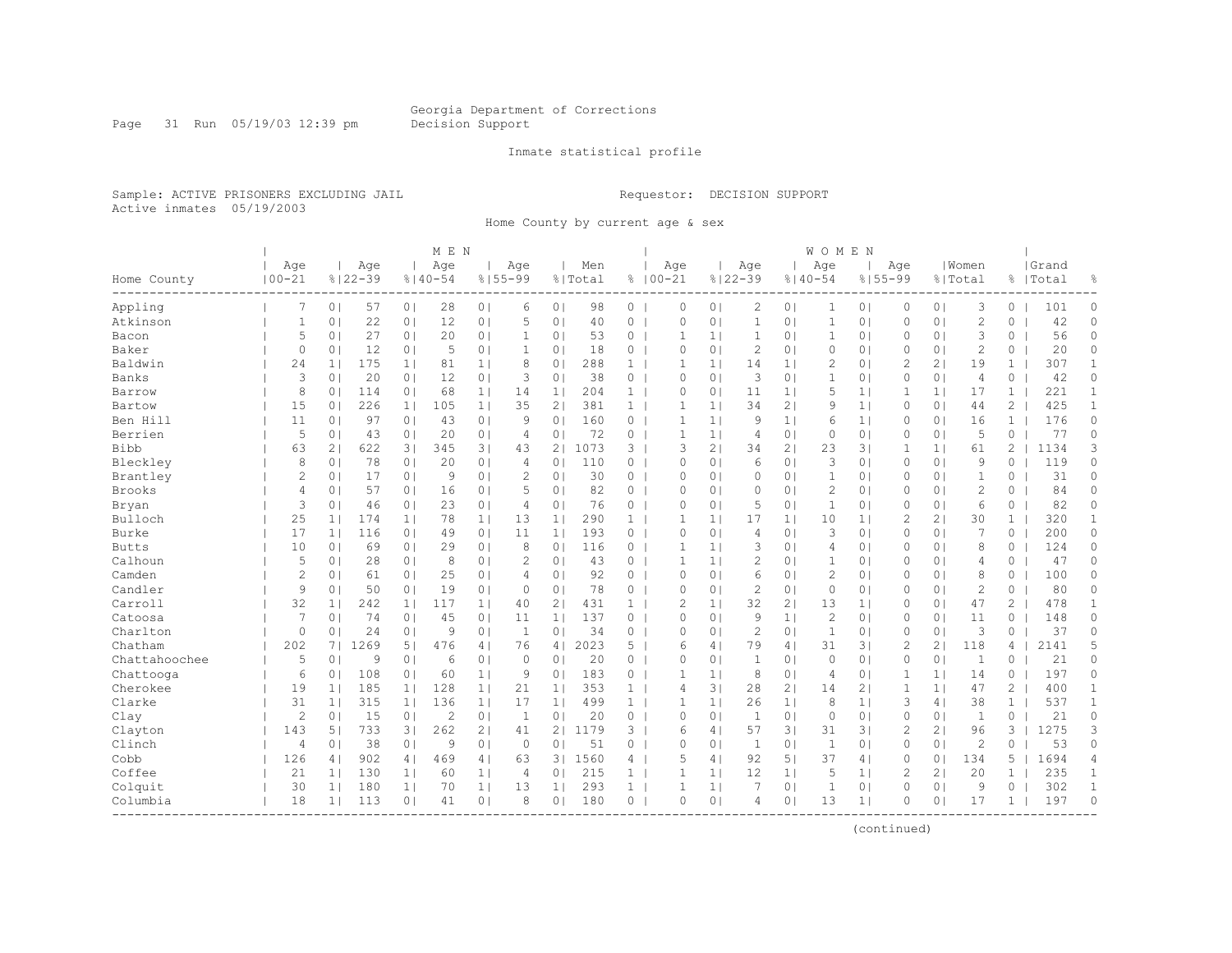Page 32 Run 05/19/03 12:39 pm Decision Support

#### Inmate statistical profile

Sample: ACTIVE PRISONERS EXCLUDING JAIL Requestor: DECISION SUPPORT Active inmates 05/19/2003

Home County by current age & sex (continued)

|             |                |                |              |                | M E N        |                |              |                       |         |                       |                |                |                |                | <b>WOMEN</b>   |                |                |                |                |                       |                |                |
|-------------|----------------|----------------|--------------|----------------|--------------|----------------|--------------|-----------------------|---------|-----------------------|----------------|----------------|----------------|----------------|----------------|----------------|----------------|----------------|----------------|-----------------------|----------------|----------------|
|             | Age            |                | Age          |                | Age          |                | Age          |                       | Men     |                       | Age            |                | Age            |                | Age            |                | Age            |                | Women          |                       | Grand          |                |
| Home County | $100 - 21$     |                | $8122 - 39$  |                | $8140 - 54$  |                | $8155 - 99$  |                       | % Total |                       | $8100 - 21$    |                | $8122 - 39$    |                | $8140 - 54$    |                | $8155 - 99$    |                | % Total        |                       | %   Total      | 욲              |
| Cook        | 3              | 0 <sub>1</sub> | 62           | 0 <sub>1</sub> | 37           | 0 <sub>1</sub> | 5            | 0 <sub>1</sub>        | 107     | $0-1$                 | 1              | 1 <sub>1</sub> | 4              | 0 <sub>1</sub> | 7              | 1 <sub>1</sub> | 0              | 0 <sub>1</sub> | 12             | 0                     | 119            | 0              |
| Coweta      | 26             | 1 <sub>1</sub> | 239          | 1 <sub>1</sub> | 89           | 1 <sub>1</sub> | 12           | 1 <sub>1</sub>        | 366     | $\mathbf{1}$          |                | $\mathbf{1}$   | 14             | 1 <sub>1</sub> | 10             | $\mathbf{1}$   | 1              | 1              | 26             | $\mathbf{1}$          | 392            | $\mathbf 1$    |
| Crawford    | $\mathbf{2}$   | 0 <sub>1</sub> | 12           | 0 <sub>1</sub> | 7            | 0 <sub>1</sub> | $\mathbf{1}$ | 0                     | 22      | $\circ$               | $\mathbf 0$    | 0 <sub>1</sub> | $\circ$        | 0 <sub>1</sub> | $\mathbf{1}$   | 0 <sub>1</sub> | $\mathbf 0$    | 0 <sub>1</sub> | 1              | $\circ$               | 23             | $\circ$        |
| Crisp       | 16             | 1 <sub>1</sub> | 127          | 1 <sub>1</sub> | 55           | 0 <sub>1</sub> | 10           | 1 <sub>1</sub>        | 208     | 1                     | $\overline{c}$ | 1 <sub>1</sub> | 12             | 1 <sub>1</sub> | 3              | 0 <sub>1</sub> | 0              | 0 <sub>1</sub> | 17             | $\mathbf{1}$          | 225            | $\mathbf{1}$   |
| Dade        | 2              | 0 <sup>1</sup> | 25           | 0 <sup>1</sup> | 22           | 0 <sub>1</sub> | 8            | $\circ$               | 57      | 0 <sub>1</sub>        | $\Omega$       | 0 <sub>1</sub> | 3              | 0 <sub>1</sub> | $\circ$        | 0 <sub>1</sub> | $\circ$        | 0 <sup>1</sup> | 3              | 0                     | 60             | $\circ$        |
| Dawson      | 5              | 0 <sup>1</sup> | 38           | 0 <sub>1</sub> | 31           | 0 <sub>1</sub> | 2            | 0                     | 76      | $\circ$               | $\Omega$       | 0 <sub>1</sub> | $\overline{4}$ | 0 <sub>1</sub> | $\mathbf{1}$   | 0 <sub>1</sub> | 0              | 0 <sup>1</sup> | 5              | 0                     | 81             | $\circ$        |
| Decatur     | 17             | 1 <sub>1</sub> | 173          | 1 <sup>1</sup> | 58           | 1              | 5            | 0                     | 253     | $\mathbf{1}$          | 1              | 1 <sup>1</sup> | 15             | 1 <sub>1</sub> | $\overline{c}$ | $\circ$        | $\Omega$       | 0 <sup>1</sup> | 18             | $\mathbf{1}$          | 271            | 1              |
| DeKalb      | 194            | 61             | 1511         | 6 <sup>1</sup> | 562          | 5              | 92           | 5                     | 2359    | 6                     | 8              | 6              | 89             | 5              | 32             | 4              | 8              | 101            | 137            | 5                     | 2496           | 6              |
| Dodge       | 6              | 0 <sup>1</sup> | 101          | 0 <sup>1</sup> | 57           | 1 <sub>1</sub> | 3            | 0                     | 167     | $0-1$                 | $\Omega$       | 0 <sub>1</sub> | 8              | 0 <sub>1</sub> | 5              | $\mathbf{1}$   | $\Omega$       | $\circ$        | 13             | 0                     | 180            | 0              |
| Dooly       | 5              | 0 <sup>1</sup> | 62           | 0 <sub>1</sub> | 23           | 0 <sub>1</sub> | $\circ$      | 0                     | 90      | $0-1$                 | $\Omega$       | 0 <sub>1</sub> | 1              | 01             | 1              | 0 <sub>1</sub> | $\Omega$       | 0 <sup>1</sup> | $\overline{2}$ | 0                     | 92             | 0              |
| Dougherty   | 45             | 1 <sub>1</sub> | 586          | 2 <sub>1</sub> | 229          | 2 <sub>1</sub> | 30           | $\mathbf{2}^{\prime}$ | 890     | $\mathbf{2}^{\prime}$ | $\overline{c}$ | 1              | 36             | 21             | 19             | 2 <sub>1</sub> | 4              | 5 <sub>1</sub> | 61             | $\mathbf{2}^{\prime}$ | 951            | 2              |
| Douglas     | 35             | 1 <sub>1</sub> | 256          | 1              | 128          | 1              | 20           | 1                     | 439     | $\mathbf{1}$          | 3              | 21             | 23             | 1 <sub>1</sub> | 15             | 2 <sub>1</sub> | 0              | 0 <sub>1</sub> | 41             | 1                     | 480            | $\mathbf{1}$   |
| Early       | 7              | 0 <sup>1</sup> | 42           | 0 <sup>1</sup> | 17           | 0 <sub>1</sub> | 3            | $\circ$               | 69      | $\circ$               | $\Omega$       | 0 <sub>1</sub> | $\mathbf{1}$   | 0 <sub>1</sub> | $\mathbf{1}$   | 0 <sub>1</sub> | $\circ$        | 0 <sup>1</sup> | $\overline{c}$ | $\circ$               | 71             | $\circ$        |
| Echols      | 1              | 0 <sup>1</sup> | $\mathbf{1}$ | 0 <sup>1</sup> | $\mathbf{1}$ | 0 <sub>1</sub> | $\mathbf{1}$ | 0                     | 4       | $\circ$               | $\Omega$       | 0 <sub>1</sub> | $\circ$        | 0 <sub>1</sub> | $\circ$        | 0 <sub>1</sub> | $\circ$        | 0 <sup>1</sup> | $\mathbf{0}$   | 0                     | $\overline{4}$ | 0              |
| Effingham   | 12             | 0 <sup>1</sup> | 71           | 0 <sup>1</sup> | 30           | 0 <sub>1</sub> | 4            | 0                     | 117     | $0-1$                 | 1              | 1 <sub>1</sub> | 4              | 0 <sub>1</sub> | 5              | 1 <sup>1</sup> | 1              | 11             | 11             | 0                     | 128            | 0              |
| Elbert      | 5              | 0 <sub>1</sub> | 92           | 0 <sup>1</sup> | 49           | 0 <sub>1</sub> | 8            | 0                     | 154     | $0-1$                 | $\Omega$       | 0 <sub>1</sub> | 8              | 0 <sub>1</sub> | 5              | 1 <sub>1</sub> | 0              | 0 <sub>1</sub> | 13             | 0                     | 167            | 0              |
| Emanuel     | 16             | 1 <sub>1</sub> | 104          | 0 <sup>1</sup> | 34           | 0 <sub>1</sub> | 8            | 0                     | 162     | 0                     | $\Omega$       | 0 <sub>1</sub> | 5              | 01             | $\overline{c}$ | $\circ$        | 0              | 0 <sup>1</sup> | 7              | 0                     | 169            | 0              |
| Evans       | $\overline{4}$ | $\circ$        | 48           | 0 <sup>1</sup> | 10           | 0 <sub>1</sub> | 1            | 0                     | 63      | 0                     | $\Omega$       | 0 <sub>1</sub> | 1              | 01             | 1              | $\circ$        | $\Omega$       | 0 <sup>1</sup> | $\overline{2}$ | $\Omega$              | 65             | $\Omega$       |
| Fannin      | $\mathbf{2}$   | 0 <sub>1</sub> | 57           | 0 <sub>1</sub> | 35           | 0 <sub>1</sub> | 11           | 1 <sub>1</sub>        | 105     | $0-1$                 | 1              | 1 <sub>1</sub> | $\mathbf{1}$   | 01             | 3              | 0 <sub>1</sub> | $\mathbf 1$    | 1              | 6              | 0                     | 111            | 0              |
| Fayette     | 11             | 0 <sup>1</sup> | 58           | 0 <sup>1</sup> | 37           | 0 <sub>1</sub> | 11           | 1 <sup>1</sup>        | 117     | $\circ$               | $\Omega$       | 0 <sub>1</sub> | $\overline{c}$ | 01             | 3              | 0 <sub>1</sub> | 0              | 0 <sup>1</sup> | 5              | 0                     | 122            | 0              |
| Floyd       | 39             | 1 <sub>1</sub> | 418          | 2 <sub>1</sub> | 171          | 2 <sub>1</sub> | 26           | 1 <sub>1</sub>        | 654     | $\overline{2}$        |                | 51             | 39             | 21             | 27             | 3 <sub>1</sub> | 4              | 5 <sub>1</sub> | 77             | 3                     | 731            | $\overline{c}$ |
| Forsyth     | 6              | 0 <sub>1</sub> | 83           | 0 <sup>1</sup> | 47           | 0 <sub>1</sub> | 7            | 0                     | 143     | $\circ$               | $\Omega$       | 0 <sub>1</sub> | 6              | 01             | 6              | 1 <sub>1</sub> | $\overline{c}$ | 2 <sub>1</sub> | 14             | 0                     | 157            | 0              |
| Franklin    | 7              | 0              | 59           | 0 <sup>1</sup> | 34           | 0 <sub>1</sub> | 6            | 0                     | 106     | $\circ$               | $\circ$        | 0 <sub>1</sub> | 5              | 0 <sub>1</sub> | $\overline{2}$ | 0 <sub>1</sub> | $\circ$        | 0 <sub>1</sub> | 7              | 0                     | 113            | $\circ$        |
| Fulton      | 355            | 121            | 3197         | 131            | 1588         | 14             | 238          | 131                   | 5378    | 13                    | 19             | 14             | 136            | 81             | 111            | 12             | 11             | 131            | 277            | 10                    | 5655           | 13             |
| Gilmer      | 6              | 0 <sub>1</sub> | 66           | 0 <sup>1</sup> | 38           | 0 <sub>1</sub> | 17           | 1 <sub>1</sub>        | 127     | 0                     | 1              | 1              | 8              | 0              | 3              | 0 <sub>1</sub> | 0              | 0 <sup>1</sup> | 12             | 0                     | 139            | 0              |
| Glascock    | $\mathbf 1$    | 0 <sup>1</sup> | 3            | $\circ$        | 3            | 0 <sub>1</sub> | 0            | 0                     |         | $\circ$               | $\Omega$       | 0 <sub>1</sub> | $\circ$        | 01             | $\circ$        | $\circ$        | 0              | 0 <sup>1</sup> | $\circ$        | 0                     | 7              | 0              |
| Glynn       | 22             | 1 <sub>1</sub> | 247          | 1 <sup>1</sup> | 113          | 1 <sub>1</sub> | 20           | $\mathbf{1}$          | 402     | $\mathbf{1}$          | $\Omega$       | 0 <sub>1</sub> | 13             | 1 <sub>1</sub> | 5              | $\mathbf{1}$   |                | 1              | 19             | $\mathbf{1}$          | 421            | $\mathbf{1}$   |
| Gordon      | 16             | 1 <sub>1</sub> | 158          | $1\vert$       | 71           | 1 <sub>1</sub> | 14           | 1 <sub>1</sub>        | 259     | $\mathbf{1}$          | $\overline{2}$ | 1 <sup>1</sup> | 18             | 1 <sub>1</sub> | 11             | $\mathbf{1}$   | 0              | 0 <sup>1</sup> | 31             | $\mathbf{1}$          | 290            | $\mathbf{1}$   |
| Grady       | 15             | 0 <sup>1</sup> | 129          | 1 <sub>1</sub> | 48           | 0 <sub>1</sub> | 7            | 0 <sup>1</sup>        | 199     | $\circ$               | 1              | 1 <sup>1</sup> | 15             | 1 <sub>1</sub> | 3              | 0 <sub>1</sub> | 1              | 1              | 20             | $\mathbf{1}$          | 219            | $\mathbf{1}$   |
| Greene      | 8              | 0 <sub>1</sub> | 69           | 0 <sub>1</sub> | 15           | 0 <sub>1</sub> | 5            | 0                     | 97      | $\circ$               | $\Omega$       | 0 <sub>1</sub> | 1              | 0 <sub>1</sub> | 3              | 0 <sub>1</sub> | $\mathbf{1}$   | 1 <sub>1</sub> | 5              | 0                     | 102            | 0              |
| Gwinnett    | 95             | 3              | 600          | 21             | 268          | 2 <sub>1</sub> | 53           | 3 <sub>1</sub>        | 1016    | 3                     | 4              | 3              | 56             | 31             | 31             | 3 <sub>1</sub> | $\circ$        | 0 <sub>1</sub> | 91             | 3                     | 1107           | 3              |
| Habersham   | 8              | 0 <sub>1</sub> | 55           | 0 <sub>1</sub> | 34           | 0 <sub>1</sub> | $\mathbf{1}$ | 0                     | 98      | $\circ$               | $\Omega$       | 0 <sub>1</sub> | $\overline{4}$ | 0 <sub>1</sub> | $\overline{2}$ | 0 <sub>1</sub> | $\mathbf 0$    | 0 <sub>1</sub> | 6              | $\circ$               | 104            | 0              |
| Hall        | 43             | 1 <sub>1</sub> | 317          | 1 <sub>1</sub> | 190          | 2 <sub>1</sub> | 37           | $\mathbf{2}^{\prime}$ | 587     | 1 <sup>1</sup>        | $\overline{2}$ | 1 <sub>1</sub> | 35             | 21             | 19             | 21             | 2              | 21             | 58             | 2                     | 645            | $\mathbf{1}$   |
| Hancock     | $\overline{c}$ | 0 <sup>1</sup> | 25           | 0 <sub>1</sub> | 20           | 0 <sub>1</sub> | 3            | 0                     | 50      | $\circ$               | $\Omega$       | 0 <sub>1</sub> | 1              | 0 <sub>1</sub> | $\mathbf{1}$   | 0 <sub>1</sub> | 0              | 0 <sup>1</sup> | $\overline{2}$ | 0                     | 52             | 0              |
| Haralson    | 4              | 0 <sub>1</sub> | 65           | 0 <sub>1</sub> | 35           | 0 <sub>1</sub> | 8            | 0 <sub>1</sub>        | 112     | $0-1$                 | $\Omega$       | 0 <sub>1</sub> | 8              | 0 <sub>1</sub> | 3              | 0 <sub>1</sub> | $\Omega$       | 0 <sub>1</sub> | 11             | 0                     | 123            | $\circ$        |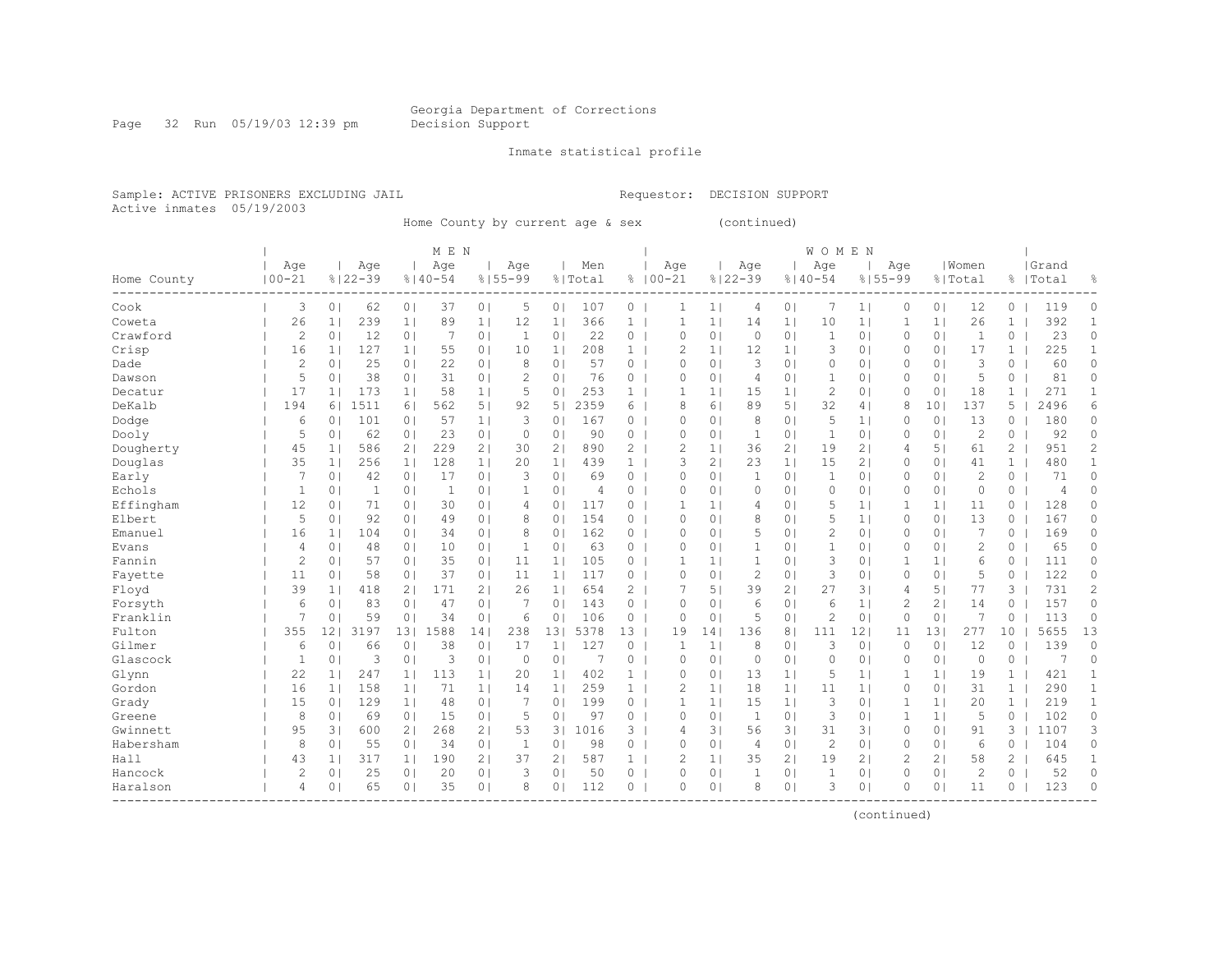Page 33 Run 05/19/03 12:39 pm Decision Support

#### Inmate statistical profile

Sample: ACTIVE PRISONERS EXCLUDING JAIL Requestor: DECISION SUPPORT Active inmates 05/19/2003

Home County by current age & sex (continued)

|             |                |                |             |                | M E N       |                |                |                |         |              |            |                |                |                | <b>WOMEN</b>   |                |                |                |                |              |           |              |
|-------------|----------------|----------------|-------------|----------------|-------------|----------------|----------------|----------------|---------|--------------|------------|----------------|----------------|----------------|----------------|----------------|----------------|----------------|----------------|--------------|-----------|--------------|
|             | Age            |                | Age         |                | Age         |                | Age            |                | Men     |              | Age        |                | Age            |                | Age            |                | Age            |                | Women          |              | Grand     |              |
| Home County | $100 - 21$     |                | $8122 - 39$ |                | $8140 - 54$ |                | $8155 - 99$    |                | % Total | ⊱            | $100 - 21$ |                | $8122 - 39$    |                | $8140 - 54$    |                | $8155 - 99$    |                | % Total        |              | %   Total | 욲            |
| Harris      | 9              | 0 <sub>1</sub> | 57          | 0 <sub>1</sub> | 28          | 0 <sub>1</sub> | 4              | 0 <sub>1</sub> | 98      | $\circ$      | 1          | $\mathbf{1}$   | 2              | 0 <sub>1</sub> | 0              | 0 <sub>1</sub> | 0              | 0 <sub>1</sub> | 3              | 0            | 101       | 0            |
| Hart        | 8              | 0 <sub>1</sub> | 50          | 0 <sub>1</sub> | 22          | 0 <sub>1</sub> | 5              | 0 <sub>1</sub> | 85      | 0            | 0          | 0 <sub>1</sub> | 3              | 0 <sub>1</sub> | 2              | 0 <sup>1</sup> | 0              | 0 <sup>1</sup> | 5              | 0            | 90        | 0            |
| Heard       | $\overline{c}$ | 0 <sub>1</sub> | 20          | 0 <sub>1</sub> | 12          | 0 <sub>1</sub> | 9              | 0 <sub>1</sub> | 43      | $\circ$      | 0          | 0 <sub>1</sub> | $\overline{4}$ | 0 <sub>1</sub> | $\mathbb O$    | 0 <sup>1</sup> | 0              | 0 <sub>1</sub> | 4              | 0            | 47        | 0            |
| Henry       | 16             | 1 <sub>1</sub> | 203         | 1 <sub>1</sub> | 107         | 1 <sub>1</sub> | 17             | 1 <sub>1</sub> | 343     | $\mathbf{1}$ | 3          | 2 <sub>1</sub> | 15             | 1              | 14             | 2 <sub>1</sub> | 1              | 1              | 33             | $\mathbf{1}$ | 376       | $\mathbf{1}$ |
| Houston     | 43             | 1 <sub>1</sub> | 271         | 1 <sup>1</sup> | 139         | 1 <sub>1</sub> | 13             | 1 <sub>1</sub> | 466     | $\mathbf{1}$ | 1          | 1 <sup>1</sup> | 22             | 1 <sup>1</sup> | 12             | 1 <sup>1</sup> | $\circ$        | 0 <sup>1</sup> | 35             | $\mathbf{1}$ | 501       | $\mathbf{1}$ |
| Irwin       | 8              | 0 <sub>1</sub> | 45          | 0 <sub>1</sub> | 18          | 0 <sub>1</sub> | 3              | 0 <sub>1</sub> | 74      | 0            | $\Omega$   | 0 <sub>1</sub> | $\overline{c}$ | 0 <sub>1</sub> | $\mathbf{1}$   | 0 <sup>1</sup> | $\circ$        | 0 <sup>1</sup> | 3              | 0            | 77        | 0            |
| Jackson     | 9              | 0 <sub>1</sub> | 110         | 0 <sub>1</sub> | 68          | 1 <sub>1</sub> | 23             | 1 <sub>1</sub> | 210     | $\mathbf{1}$ | $\Omega$   | $\circ$        | 10             | 1 <sub>1</sub> | $\overline{2}$ | 0              | $\overline{c}$ | 21             | 14             | 0            | 224       | $\mathbf{1}$ |
| Jasper      | 5              | 0              | 34          | 0 <sub>1</sub> | 12          | 0 <sub>1</sub> | 5              | 0              | 56      | 0            | 1          | $\mathbf{1}$   | $\mathbf{1}$   | 01             | 1              | 0              | 0              | 0 <sup>1</sup> | 3              | 0            | 59        | 0            |
| Jeff Davis  | 5              | 0 <sub>1</sub> | 38          | 0 <sub>1</sub> | 21          | 0 <sub>1</sub> | 2              | 0 <sup>1</sup> | 66      | $\Omega$     | $\Omega$   | $\Omega$       | $\overline{c}$ | 0 <sub>1</sub> | 3              | 0              | $\Omega$       | 0 <sup>1</sup> | 5              | $\Omega$     | 71        | $\Omega$     |
| Jefferson   | 9              | 0 <sub>1</sub> | 57          | 0 <sub>1</sub> | 23          | 0 <sub>1</sub> | 4              | 0 <sup>1</sup> | 93      | $\circ$      | 1          | $\mathbf{1}$   | 3              | 0 <sub>1</sub> | $\mathbf{1}$   | 0 <sup>1</sup> | $\Omega$       | 0 <sup>1</sup> | 5              | 0            | 98        | $\Omega$     |
| Jenkins     | 8              | 0 <sub>1</sub> | 68          | 0 <sub>1</sub> | 24          | 0 <sub>1</sub> | $\overline{c}$ | 0 <sub>1</sub> | 102     | 0            | $\Omega$   | 0 <sub>1</sub> | $\overline{c}$ | 0 <sub>1</sub> | $\overline{2}$ | 0 <sub>1</sub> | 0              | 0 <sub>1</sub> | 4              | 0            | 106       | 0            |
| Johnson     | $\overline{c}$ | 0 <sub>1</sub> | 26          | 0 <sub>1</sub> | 6           | 0 <sub>1</sub> | $\overline{c}$ | 0 <sub>1</sub> | 36      | $\circ$      | $\Omega$   | 0 <sub>1</sub> | $\overline{4}$ | 0 <sub>1</sub> | 0              | 0 <sub>1</sub> | 0              | 0 <sub>1</sub> | 4              | $\circ$      | 40        | 0            |
| Jones       | 6              | 0 <sub>1</sub> | 31          | 0 <sub>1</sub> | 14          | 0 <sub>1</sub> | $\mathbf{1}$   | 0 <sub>1</sub> | 52      | $\circ$      | 1          | 1 <sup>1</sup> | $\mathbf{1}$   | 0 <sub>1</sub> | $\mathbf{0}$   | 0 <sup>1</sup> | $\circ$        | 0 <sup>1</sup> | $\overline{c}$ | 0            | 54        | 0            |
| Lamar       |                | 0 <sub>1</sub> | 40          | 0 <sub>1</sub> | 26          | 0 <sub>1</sub> | 7              | 0 <sub>1</sub> | 80      | $\circ$      | $\Omega$   | 0 <sub>1</sub> | $\overline{4}$ | 0 <sub>1</sub> | 5              | 1 <sub>1</sub> | $\circ$        | 0 <sup>1</sup> | 9              | 0            | 89        | $\circ$      |
| Lanier      | $\overline{c}$ | 0 <sub>1</sub> | 29          | 0 <sub>1</sub> | 5           | 0 <sub>1</sub> | 3              | 0 <sub>1</sub> | 39      | $\circ$      | $\Omega$   | 0 <sub>1</sub> | $\mathbf 0$    | 0 <sub>1</sub> | 1              | 0 <sup>1</sup> | $\circ$        | 0 <sup>1</sup> | 1              | 0            | 40        | 0            |
| Laurens     | 17             | 1 <sub>1</sub> | 143         | 1 <sub>1</sub> | 66          | 1 <sub>1</sub> | 10             | 1 <sub>1</sub> | 236     | 1            | $\Omega$   | 0 <sub>1</sub> | 8              | 0 <sub>1</sub> | 6              | 1 <sub>1</sub> | 0              | 0 <sub>1</sub> | 14             | 0            | 250       | $\mathbf{1}$ |
| Lee         | $\overline{c}$ | 0 <sub>1</sub> | 25          | 0 <sub>1</sub> | 12          | 0 <sub>1</sub> | 3              | 0              | 42      | 0            | $\Omega$   | $\circ$        | $\overline{c}$ | 0 <sub>1</sub> | 2              | 0              | 0              | 0 <sup>1</sup> | 4              | 0            | 46        | 0            |
| Liberty     | 24             | 1 <sub>1</sub> | 154         | 1 <sub>1</sub> | 31          | 0 <sub>1</sub> | 6              | 0 <sub>1</sub> | 215     | $\mathbf{1}$ | $\Omega$   | $\circ$        | 10             | 1 <sub>1</sub> | 6              | $1\vert$       | $\Omega$       | 0 <sup>1</sup> | 16             | $\mathbf{1}$ | 231       | 1            |
| Lincoln     | 3              | 0 <sub>1</sub> | 20          | 0 <sub>1</sub> | 12          | 0 <sub>1</sub> | 1              | 0 <sub>1</sub> | 36      | $\circ$      | $\Omega$   | 0 <sub>1</sub> | $\mathbf{1}$   | 0 <sub>1</sub> | 0              | 0 <sup>1</sup> | 0              | 0 <sup>1</sup> | $\mathbf{1}$   | 0            | 37        | 0            |
| Long        | $\overline{2}$ | 0 <sub>1</sub> | 16          | 0 <sub>1</sub> | 13          | 0 <sub>1</sub> | $\circ$        | 0 <sub>1</sub> | 31      | $\circ$      | $\Omega$   | 0 <sub>1</sub> | 3              | 0 <sub>1</sub> | $\mathbf{1}$   | 0 <sup>1</sup> | $\circ$        | 0 <sup>1</sup> | 4              | 0            | 35        | 0            |
| Lowndes     | 39             | 1 <sub>1</sub> | 294         | 1 <sub>1</sub> | 144         | 1 <sub>1</sub> | 21             | 1 <sub>1</sub> | 498     | $\mathbf{1}$ | $\Omega$   | 0 <sub>1</sub> | 19             | 1 <sub>1</sub> | 10             | $1\vert$       | 1              | 1              | 30             | $\mathbf{1}$ | 528       | 1            |
| Lumpkin     | 3              | 0 <sub>1</sub> | 39          | 0 <sub>1</sub> | 23          | 0 <sub>1</sub> | 7              | 0 <sub>1</sub> | 72      | 0            | $\Omega$   | 0 <sub>1</sub> | $\overline{c}$ | 0 <sub>1</sub> | $\circ$        | $\circ$        | $\circ$        | 0 <sub>1</sub> | $\overline{c}$ | 0            | 74        | 0            |
| Macon       | 6              | 0 <sub>1</sub> | 45          | 0 <sub>1</sub> | 17          | 0 <sub>1</sub> | $\overline{4}$ | 0 <sub>1</sub> | 72      | $\circ$      | $\Omega$   | $\Omega$       | $\circ$        | 01             | 4              | 0 <sup>1</sup> | 1              | 1              | 5              | 0            | 77        | 0            |
| Madison     | 2              | 0 <sub>1</sub> | 72          | 0 <sub>1</sub> | 25          | 0 <sub>1</sub> | 9              | 0 <sub>1</sub> | 108     | $\circ$      | $\Omega$   | 0 <sub>1</sub> | 3              | 0 <sub>1</sub> | 2              | $\circ$        | 0              | 0 <sup>1</sup> | 5              | 0            | 113       | 0            |
| Marion      | 4              | 0 <sub>1</sub> | 24          | 0 <sub>1</sub> | 10          | 0 <sub>1</sub> | $\mathbf 1$    | 0              | 39      | 0            | $\Omega$   | $\Omega$       | 3              | 0 <sub>1</sub> | $\circ$        | $\circ$        | $\mathbf 0$    | 0 <sub>1</sub> | 3              | 0            | 42        | 0            |
| McDuffie    | 9              | 0 <sub>1</sub> | 80          | 0 <sub>1</sub> | 37          | 0 <sub>1</sub> | 13             | 1 <sub>1</sub> | 139     | 0            | $\Omega$   | 0 <sub>1</sub> | $\overline{4}$ | 0 <sub>1</sub> | $\circ$        | 0              | 0              | 0 <sup>1</sup> | 4              | 0            | 143       | 0            |
| McIntosh    | 4              | 0 <sup>1</sup> | 37          | 0 <sup>1</sup> | 22          | 0 <sub>1</sub> | 1              | 0              | 64      | 0            | $\Omega$   | $\circ$        | $\mathbf 0$    | 0 <sub>1</sub> | $\mathbf{1}$   | 0              | 0              | 0 <sup>1</sup> | 1              | 0            | 65        | 0            |
| Meriwether  | 18             | 1 <sup>1</sup> | 113         | 0 <sub>1</sub> | 52          | 0 <sub>1</sub> | 12             | 1 <sub>1</sub> | 195     | 0            | 1          | $\mathbf{1}$   | 12             | $1\vert$       | 2              | 0              | 1              | 1              | 16             | $\mathbf{1}$ | 211       | 0            |
| Miller      | 1              | 0 <sub>1</sub> | 17          | 0 <sub>1</sub> | -7          | 0 <sub>1</sub> | 1              | 0 <sub>1</sub> | 26      | $\circ$      | $\Omega$   | 0 <sub>1</sub> | $\mathbf{1}$   | 0 <sub>1</sub> | $\circ$        | 0 <sup>1</sup> | $\circ$        | 0 <sup>1</sup> | 1              | 0            | 27        | $\Omega$     |
| Mitchell    | 9              | 0 <sub>1</sub> | 121         | 0 <sub>1</sub> | 44          | 0 <sub>1</sub> | 8              | 0 <sub>1</sub> | 182     | $\circ$      | $\Omega$   | 0 <sub>1</sub> | 8              | 0 <sub>1</sub> | 5              | 1              | 0              | 0 <sub>1</sub> | 13             | 0            | 195       | 0            |
| Monroe      | 6              | 0 <sub>1</sub> | 62          | 0 <sub>1</sub> | 35          | 0 <sub>1</sub> | 2              | 0 <sub>1</sub> | 105     | 0            | $\Omega$   | 0 <sub>1</sub> | $\overline{4}$ | 0 <sub>1</sub> | $\mathbf{1}$   | 0 <sub>1</sub> | 0              | 0 <sub>1</sub> | 5              | 0            | 110       | 0            |
| Montgomery  | 3              | 0 <sub>1</sub> | 28          | 0 <sub>1</sub> | 8           | 0 <sub>1</sub> | 3              | 0 <sub>1</sub> | 42      | $\circ$      | $\Omega$   | 0 <sub>1</sub> | $\overline{2}$ | 0 <sub>1</sub> | $\mathbf{1}$   | 0 <sub>1</sub> | 0              | 0 <sub>1</sub> | 3              | 0            | 45        | 0            |
| Morgan      | 9              | 0 <sub>1</sub> | 43          | 0 <sub>1</sub> | 20          | 0 <sub>1</sub> | 5              | 0 <sub>1</sub> | 77      | $\circ$      | $\Omega$   | 0 <sub>1</sub> | 6              | 0 <sub>1</sub> | $\mathbf{1}$   | $\circ$        | 0              | 0 <sub>1</sub> | 7              | 0            | 84        | 0            |
| Murray      |                | 0 <sub>1</sub> | 89          | 0 <sub>1</sub> | 43          | 0 <sub>1</sub> | 17             | 11             | 156     | $\circ$      | 1          | $\mathbf{1}$   | 12             | $1\vert$       | 5              | 1 <sub>1</sub> | 0              | 0 <sup>1</sup> | 18             | 1            | 174       | 0            |
| Muscogee    | 102            | 3 <sub>1</sub> | 815         | 31             | 367         | 3 <sup>1</sup> | 50             | 3 <sub>1</sub> | 1334    | 3            | 4          | 31             | 59             | 31             | 28             | 31             | 3              | 4              | 94             | 3            | 1428      | 3            |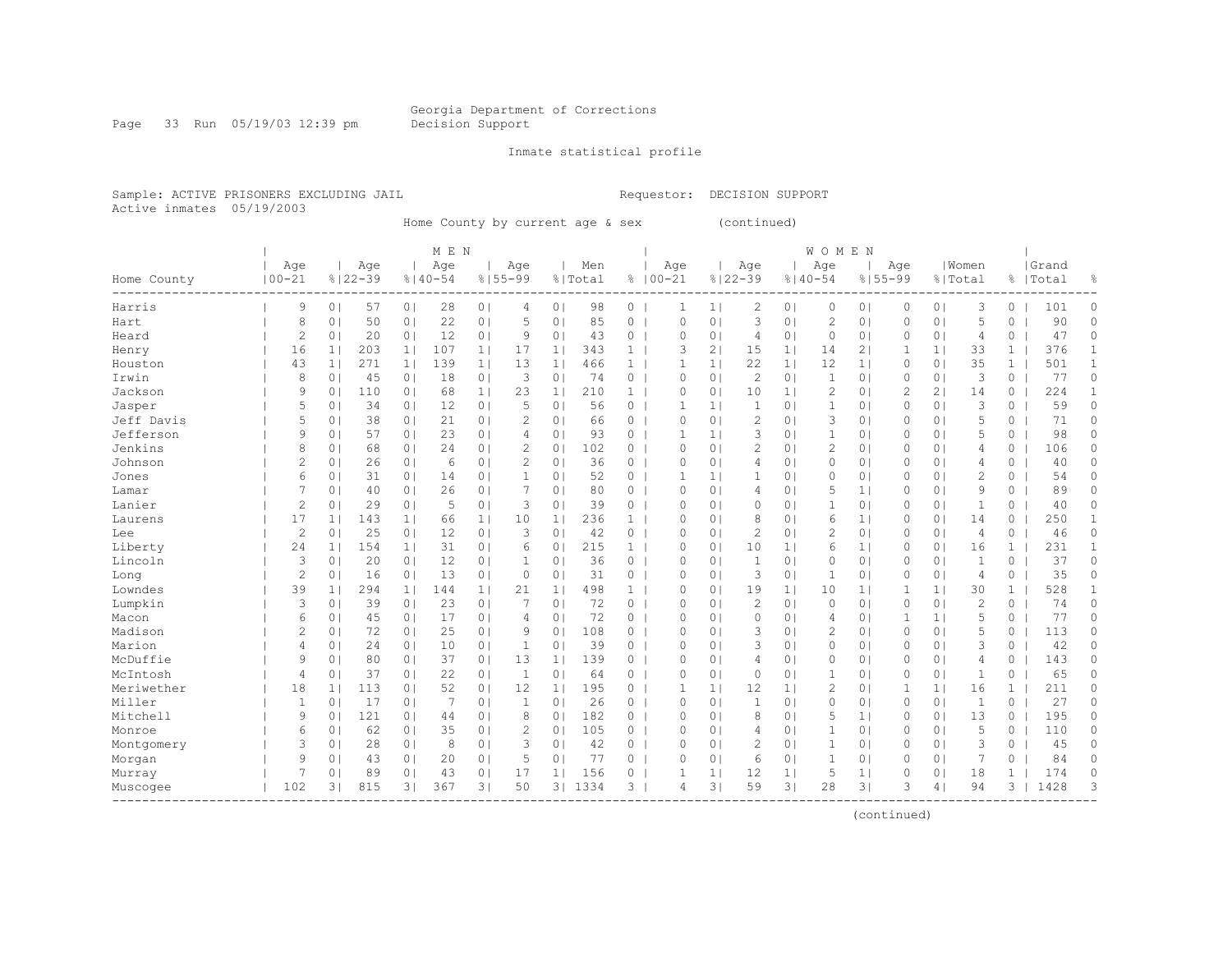Page 34 Run 05/19/03 12:39 pm Decision Support

#### Inmate statistical profile

Sample: ACTIVE PRISONERS EXCLUDING JAIL Requestor: DECISION SUPPORT Active inmates 05/19/2003

Home County by current age & sex (continued)

|             |                |                |             |                | M E N          |                |                |                |         |                |                |                |                |                | <b>WOMEN</b>   |                |                |                |                |              |           |              |
|-------------|----------------|----------------|-------------|----------------|----------------|----------------|----------------|----------------|---------|----------------|----------------|----------------|----------------|----------------|----------------|----------------|----------------|----------------|----------------|--------------|-----------|--------------|
|             | Age            |                | Age         |                | Age            |                | Aqe            |                | Men     |                | Age            |                | Age            |                | Age            |                | Age            |                | l Women        |              | Grand     |              |
| Home County | $100 - 21$     |                | $8122 - 39$ |                | $8140 - 54$    |                | $8155 - 99$    |                | % Total |                | $8100 - 21$    |                | $8122 - 39$    |                | $8140 - 54$    | $8155 - 99$    |                |                | % Total        |              | %   Total | 욲            |
| Newton      | 21             | 1 <sup>1</sup> | 212         | 1 <sub>1</sub> | 94             | 1 <sub>1</sub> | 15             | 1 <sub>1</sub> | 342     | $1 \mid$       | 0              | 0 <sup>1</sup> | 17             | 1 <sub>1</sub> | 3              | 0 <sub>1</sub> | 2              | 2 <sub>1</sub> | 22             | $\mathbf{1}$ | 364       | 1            |
| Oconee      | 0              | 0 <sub>1</sub> | 20          | 0 <sub>1</sub> | 9              | 0 <sup>1</sup> | 4              | 0 <sub>1</sub> | 33      | 0              | 0              | 0 <sub>1</sub> | $\overline{2}$ | 0 <sub>1</sub> | 1              | 0 <sub>1</sub> | 0              | 0 <sub>1</sub> | 3              | 0            | 36        | 0            |
| Oglethorpe  | 3              | 0 <sub>1</sub> | 33          | 0 <sub>1</sub> | 13             | 0 <sup>1</sup> | $\overline{c}$ | 0 <sub>1</sub> | 51      | $\circ$        | $\circ$        | 0 <sub>1</sub> | 5              | 0 <sub>1</sub> | 0              | 0 <sub>1</sub> | 0              | 0 <sub>1</sub> | 5              | $\circ$      | 56        | $\circ$      |
| Paulding    | 16             | 1              | 99          | 0 <sub>1</sub> | 69             | 1 <sub>1</sub> | 9              | 0 <sub>1</sub> | 193     | $\overline{0}$ | 1              | 1 <sup>1</sup> | 9              | 1 <sub>1</sub> | 9              | 1              | 3              | 4              | 22             | $\mathbf{1}$ | 215       | $\circ$      |
| Peach       | 6              | 0 <sub>1</sub> | 65          | 0 <sub>1</sub> | 37             | 0 <sub>1</sub> | $\mathbf{1}$   | 0 <sub>1</sub> | 109     | $\circ$        | 1              | 1 <sup>1</sup> | 4              | 0 <sup>1</sup> | $\overline{c}$ | 0 <sub>1</sub> | $\mathbf{0}$   | 0 <sub>1</sub> | 7              | 0            | 116       | 0            |
| Pickens     | 3              | 0 <sub>1</sub> | 55          | 0 <sub>1</sub> | 38             | 0 <sub>1</sub> | 3              | 0 <sup>1</sup> | 99      | 0              | $\Omega$       | 0 <sub>1</sub> | 3              | 0 <sup>1</sup> | 3              | 0 <sub>1</sub> | 0              | 0 <sub>1</sub> | 6              | 0            | 105       | 0            |
| Pierce      | 5              | 0 <sub>1</sub> | 30          | 0 <sub>1</sub> | 18             | 0 <sup>1</sup> | 1              | 0              | 54      | 0              | $\Omega$       | 0 <sup>1</sup> | $\overline{c}$ | 0 <sup>1</sup> | 1              | 0 <sub>1</sub> | $\Omega$       | 0 <sub>1</sub> | 3              | 0            | 57        | 0            |
| Pike        | $\overline{4}$ | 0 <sub>1</sub> | 18          | 0 <sub>1</sub> | 21             | 0 <sup>1</sup> | $\overline{c}$ | 0              | 45      | 0              | 1              | 1 <sup>1</sup> | $\overline{c}$ | 0 <sup>1</sup> | 1              | $\circ$        | 0              | 0 <sub>1</sub> | 4              | 0            | 49        | $\Omega$     |
| Polk        | 10             | 0 <sub>1</sub> | 106         | 0 <sup>1</sup> | 53             | 0 <sup>1</sup> | 11             | 1 <sub>1</sub> | 180     | 0              | 1              | 1 <sup>1</sup> | 6              | 0 <sup>1</sup> | $\mathbf{2}$   | 0 <sub>1</sub> | $\Omega$       | 0 <sub>1</sub> | 9              | $\Omega$     | 189       | $\Omega$     |
| Pulaski     | 12             | 0 <sub>1</sub> | 57          | 0 <sup>1</sup> | 20             | 0 <sub>1</sub> | 2              | 0 <sup>1</sup> | 91      | 0              | $\Omega$       | 0 <sub>1</sub> | 4              | 0 <sup>1</sup> | 2              | 0 <sub>1</sub> | 1              | 1 <sub>1</sub> | 7              | 0            | 98        | 0            |
| Putnam      | 9              | 0 <sub>1</sub> | 59          | 0 <sub>1</sub> | 35             | 0 <sub>1</sub> | 6              | 0 <sub>1</sub> | 109     | 0              | $\circ$        | 0 <sub>1</sub> | $\overline{2}$ | 0 <sub>1</sub> | $\overline{c}$ | 0 <sub>1</sub> | 0              | 0 <sub>1</sub> | 4              | 0            | 113       | 0            |
| Ouitman     | 0              | 0 <sub>1</sub> |             | 0 <sub>1</sub> | $\circ$        | 0 <sub>1</sub> | $\Omega$       | 0 <sub>1</sub> | 7       | 0              | $\Omega$       | 0 <sub>1</sub> | $\circ$        | 0 <sub>1</sub> | $\mathbf{1}$   | 0 <sub>1</sub> | 0              | 0 <sub>1</sub> | $\mathbf{1}$   | 0            | 8         | 0            |
| Rabun       | 3              | 0 <sub>1</sub> | 28          | 0 <sub>1</sub> | 18             | 0 <sub>1</sub> | $\Omega$       | 0 <sub>1</sub> | 49      | 0              | $\circ$        | 0 <sub>1</sub> | $\circ$        | 0 <sub>1</sub> | $\mathbf{1}$   | 0 <sub>1</sub> | 0              | 0 <sub>1</sub> | $\mathbf{1}$   | 0            | 50        | $\circ$      |
| Randolph    | 3              | 0 <sub>1</sub> | 36          | 0 <sub>1</sub> | 12             | 0 <sub>1</sub> | $\mathbf{1}$   | 0 <sub>1</sub> | 52      | $0-1$          | $\Omega$       | 0 <sub>1</sub> | 3              | 0 <sup>1</sup> | $\mathbf{1}$   | 0 <sub>1</sub> | 0              | 0 <sub>1</sub> | 4              | $\circ$      | 56        | $\circ$      |
| Richmond    | 152            | 5              | 1032        | 4              | 453            | 4              | 56             | 3 <sup>1</sup> | 1693    | 4 <sup>1</sup> | 5              | 4              | 89             | 51             | 43             | 51             | 3              | 4              | 140            | 5            | 1833      | 4            |
| Rockdale    | 14             | 0 <sub>1</sub> | 128         | 1              | 68             | 1              | 12             | 1 <sub>1</sub> | 222     | 1              |                | 1 <sub>1</sub> | 16             | 1 <sub>1</sub> | 4              | 0 <sub>1</sub> | 1              | 1 <sub>1</sub> | 22             | 1            | 244       | $\mathbf{1}$ |
| Schley      | 1              | 0 <sub>1</sub> | 14          | 0 <sub>1</sub> | $\overline{c}$ | 0 <sup>1</sup> | $\Omega$       | 0              | 17      | $\circ$        | $\Omega$       | 0 <sup>1</sup> | $\circ$        | 0 <sup>1</sup> | 0              | $\circ$        | $\Omega$       | 0 <sub>1</sub> | $\circ$        | 0            | 17        | 0            |
| Screven     | 10             | 0 <sub>1</sub> | 67          | 0 <sup>1</sup> | 22             | 0 <sub>1</sub> |                | 0              | 106     | 0              | 1              | 1 <sup>1</sup> | 11             | 1 <sub>1</sub> | 3              | $\circ$        | $\Omega$       | 0 <sub>1</sub> | 15             | $\mathbf{1}$ | 121       | 0            |
| Seminole    | 4              | 0 <sub>1</sub> | 37          | 0 <sub>1</sub> | 21             | 0 <sub>1</sub> | 4              | 0              | 66      | 0              | $\mathbf{0}$   | 0 <sub>1</sub> | 3              | 0 <sup>1</sup> | $\overline{c}$ | 0 <sub>1</sub> | $\Omega$       | 0 <sub>1</sub> | 5              | 0            | 71        | 0            |
| Spalding    | 66             | 21             | 374         | 2 <sub>1</sub> | 153            | 1              | 27             | 1 <sub>1</sub> | 620     | $\overline{2}$ | 4              | 31             | 30             | 2 <sub>1</sub> | 10             | 1 <sub>1</sub> | $\overline{c}$ | 21             | 46             | 2            | 666       | 2            |
| Stephens    | 10             | 0 <sub>1</sub> | 82          | 0 <sub>1</sub> | 42             | 0 <sub>1</sub> | 7              | 0 <sub>1</sub> | 141     | $\circ$        | $\circ$        | 0 <sub>1</sub> | 7              | 0 <sub>1</sub> | 3              | 0 <sub>1</sub> | $\Omega$       | 0 <sub>1</sub> | 10             | $\Omega$     | 151       | 0            |
| Stewart     | 1              | 0 <sub>1</sub> | 20          | 0 <sub>1</sub> | 7              | 0 <sup>1</sup> | $\mathbf{1}$   | 0 <sub>1</sub> | 29      | 0              | $\Omega$       | 0 <sub>1</sub> | $\mathbf{1}$   | 01             | $\Omega$       | 0 <sub>1</sub> | $\Omega$       | 0 <sub>1</sub> | $\mathbf{1}$   | 0            | 30        | $\Omega$     |
| Sumter      | 18             | 1 <sub>1</sub> | 120         | 0 <sub>1</sub> | 50             | 0 <sub>1</sub> | 6              | 0 <sub>1</sub> | 194     | $\circ$        | $\Omega$       | $\Omega$       | 7              | 01             | 3              | 0 <sub>1</sub> | 0              | 0 <sub>1</sub> | 10             | $\Omega$     | 204       | $\Omega$     |
| Talbot      | 4              | 0 <sub>1</sub> | 31          | 0 <sub>1</sub> | 10             | 0 <sub>1</sub> | 0              | 0 <sub>1</sub> | 45      | 0              | $\Omega$       | 0 <sub>1</sub> | 1              | 0 <sup>1</sup> | $\overline{c}$ | 0 <sub>1</sub> | $\Omega$       | 0 <sub>1</sub> | 3              | 0            | 48        | 0            |
| Taliaferro  | 1              | 0 <sub>1</sub> | 9           | 0 <sub>1</sub> | 3              | 0 <sub>1</sub> |                | 0 <sub>1</sub> | 14      | $\circ$        | $\Omega$       | 0 <sub>1</sub> | $\circ$        | 0 <sup>1</sup> | 1              | 0 <sub>1</sub> | 0              | 0 <sub>1</sub> | 1              | 0            | 15        | 0            |
| Tattnall    | 7              | 0 <sub>1</sub> | 67          | 0 <sup>1</sup> | 19             | 0 <sub>1</sub> | $\overline{c}$ | 0 <sup>1</sup> | 95      | 0              | $\Omega$       | 0 <sup>1</sup> | 3              | 0 <sup>1</sup> | 5              | 1 <sub>1</sub> | 0              | 0 <sub>1</sub> | 8              | 0            | 103       | 0            |
| Taylor      | 4              | 0 <sub>1</sub> | 48          | 0 <sup>1</sup> | 16             | 0 <sup>1</sup> | $\overline{c}$ | 0 <sup>1</sup> | 70      | 0              | $\Omega$       | 0 <sup>1</sup> | $\overline{c}$ | 0 <sup>1</sup> | $\overline{c}$ | 0 <sub>1</sub> | $\Omega$       | 0 <sub>1</sub> | 4              | 0            | 74        | 0            |
| Telfair     | 8              | 0 <sub>1</sub> | 84          | 0 <sup>1</sup> | 32             | 0 <sup>1</sup> | 3              | 0              | 127     | 0              | $\Omega$       | 0 <sup>1</sup> | 9              | 1 <sub>1</sub> | 5              | 1 <sub>1</sub> | $\Omega$       | 0 <sub>1</sub> | 14             | 0            | 141       | 0            |
| Terrell     | $\overline{c}$ | 0 <sub>1</sub> | 58          | 0 <sub>1</sub> | 10             | 0 <sub>1</sub> | $\mathbf{1}$   | 0 <sup>1</sup> | 71      | 0              | $\Omega$       | 0 <sub>1</sub> | 3              | 0 <sub>1</sub> | 0              | 0 <sub>1</sub> | $\Omega$       | 0 <sub>1</sub> | 3              | 0            | 74        | 0            |
| Thomas      | 31             | 1 <sub>1</sub> | 188         | 1 <sub>1</sub> | 81             | 1 <sub>1</sub> | 10             | 1 <sub>1</sub> | 310     | $\mathbf{1}$   | 0              | 0 <sub>1</sub> | 14             | 1 <sub>1</sub> | 6              | 1 <sub>1</sub> | 0              | 0 <sub>1</sub> | 20             | $\mathbf{1}$ | 330       | 1            |
| Tift        | 21             | 1              | 165         | 1 <sub>1</sub> | 90             | 1 <sub>1</sub> | 16             | 1 <sub>1</sub> | 292     | $\mathbf{1}$   | 1              | 1 <sup>1</sup> | 9              | 1 <sub>1</sub> | 6              | 1 <sub>1</sub> | 1              | 1 <sub>1</sub> | 17             | $\mathbf{1}$ | 309       | $\mathbf{1}$ |
| Toombs      | 32             | 1              | 148         | 1 <sub>1</sub> | 48             | 0 <sub>1</sub> | 7              | 0 <sub>1</sub> | 235     | 1              | $\overline{2}$ | 1              | 17             | 1 <sub>1</sub> | 3              | 0 <sub>1</sub> | 0              | 0 <sub>1</sub> | 22             | 1            | 257       | $\mathbf{1}$ |
| Towns       | $\mathbf{1}$   | 0 <sub>1</sub> | 3           | 0 <sub>1</sub> | 5              | 0 <sub>1</sub> | $\overline{c}$ | 0 <sub>1</sub> | 11      | $0-1$          | $\mathbf{0}$   | 0 <sub>1</sub> | $\mathbf{2}$   | 0 <sub>1</sub> | $\mathbf{1}$   | 0 <sub>1</sub> | 0              | 0 <sub>1</sub> | 3              | $\circ$      | 14        | $\circ$      |
| Treutlen    | $\overline{c}$ | 0 <sub>1</sub> | 25          | 0 <sub>1</sub> | 14             | 0 <sub>1</sub> | $\circ$        | 0 <sup>1</sup> | 41      | 0              | $\Omega$       | 0 <sub>1</sub> | $\mathbf{1}$   | 0 <sup>1</sup> | 1              | 0 <sub>1</sub> | $\Omega$       | 0 <sub>1</sub> | $\overline{c}$ | 0            | 43        | $\circ$      |
| Troup       | 47             | 21             | 369         | 21             | 130            | 1 <sub>1</sub> | 22             | 1 <sub>1</sub> | 568     | 1 <sup>1</sup> |                | 1 <sup>1</sup> | 26             | 1 <sub>1</sub> | 13             | 1 <sub>1</sub> | 1              | 1 <sub>1</sub> | 41             | $\mathbf{1}$ | 609       | $\mathbf{1}$ |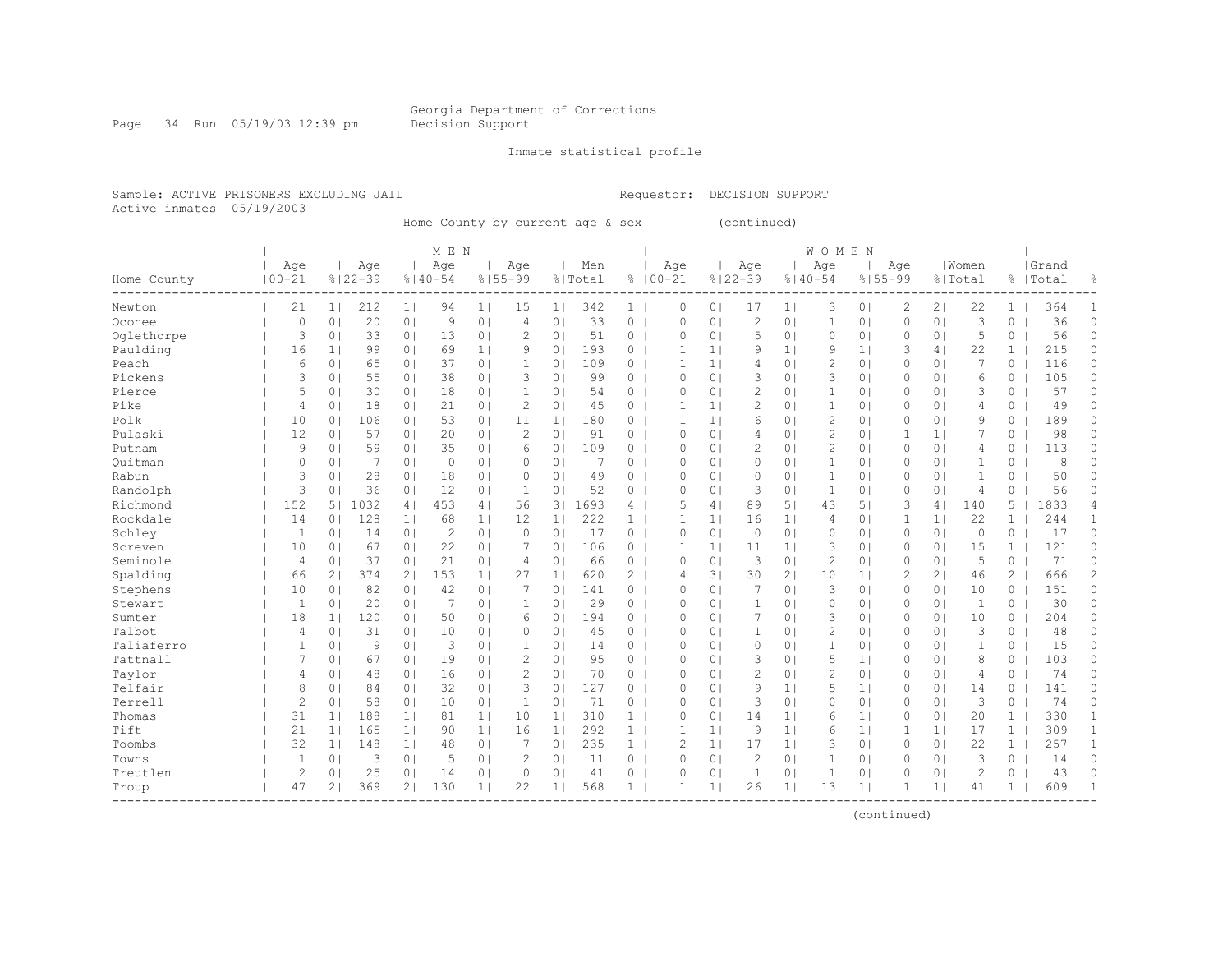Page 35 Run 05/19/03 12:39 pm Decision Support

#### Inmate statistical profile

Sample: ACTIVE PRISONERS EXCLUDING JAIL Requestor: DECISION SUPPORT Active inmates 05/19/2003

Home County by current age & sex (continued)

|                  |           |               |                       |                | M E N          |                |             |                |                    |              |             |                |             |                | <b>WOMEN</b>   |                |             |                |               |                |           |                |
|------------------|-----------|---------------|-----------------------|----------------|----------------|----------------|-------------|----------------|--------------------|--------------|-------------|----------------|-------------|----------------|----------------|----------------|-------------|----------------|---------------|----------------|-----------|----------------|
|                  | Age       |               | Age                   |                | Age            |                | Age         |                | Men                |              | Age         |                | Age         |                | Age            |                | Age         |                | Women         |                | Grand     |                |
| Home County      | $00 - 21$ |               | $8122 - 39$           |                | $8140 - 54$    |                | $8155 - 99$ |                | % Total            |              | $8100 - 21$ |                | $8122 - 39$ |                | $8140 - 54$    |                | $8155 - 99$ |                | % Total       |                | %   Total | $\frac{6}{10}$ |
| Turner           |           | 8             | 55<br>0               | 0 <sub>1</sub> | 21             | 0 <sub>1</sub> |             | 0 <sub>1</sub> | 85                 | 0            | $\Omega$    | 0              | 2           | 0 <sub>1</sub> | 0              | 0 <sub>1</sub> | 0           | 0 <sub>1</sub> | 2             | 0              | 87        |                |
| Twiggs           |           | 4             | 19<br>$\Omega$        | 0 <sub>1</sub> | 13             | 0              |             | 0              | 37                 | 0            | O           | 01             | 0           | 01             | $\Omega$       | 0 <sub>1</sub> |             | 0 <sub>1</sub> | $\Omega$      | 0              | 37        | 0              |
| Union            |           | 5             | 25<br>0 <sub>1</sub>  | 0 <sub>1</sub> | 11             | 0 <sub>1</sub> | 4           | 0 <sup>1</sup> | 45                 | 0            | $\Omega$    | 0 <sub>1</sub> | $\Omega$    | 01             | $\overline{c}$ | 0 <sub>1</sub> | $\Omega$    | 0 <sup>1</sup> | 2             | $\Omega$       | 47        | 0              |
| Upson            |           | 20            | 115<br>1 <sup>1</sup> | 0 <sub>1</sub> | 50             | 0 <sub>1</sub> | 11          | 1 <sup>1</sup> | 196                | 0            | O           | $\circ$        |             | 0 <sup>1</sup> | 5              | 1 <sub>1</sub> | 0           | 0 <sub>1</sub> | 12            | 0              | 208       | 0              |
| Walker           |           | 13            | 144<br>$\Omega$       | 1 <sub>1</sub> | 65             | 1 <sub>1</sub> | 16          | $1\vert$       | 238                | 1            | O           | $\circ$        | 15          | $1\vert$       | 11             | 1 <sub>1</sub> |             | $\mathbf{1}$   | 27            |                | 265       |                |
| Walton           |           | 15            | 162<br>$\circ$        | 1 <sub>1</sub> | 99             | 1 <sub>1</sub> | 12          | $1\vert$       | 288                |              |             | 1              | 8           | $\circ$        | 10             | 1 <sup>1</sup> |             | 1 <sub>1</sub> | 20            |                | 308       |                |
| Ware             |           | 21            | 204                   | 1 <sub>1</sub> | 104            | 1              | 17          | 1 <sup>1</sup> | 346                | $\mathbf{1}$ |             |                | 15          | 1              | 3              | 0 <sub>1</sub> |             | 1              | 20            |                | 366       |                |
| Warren           |           | 3             | 22<br>$\Omega$        | 0 <sub>1</sub> | 19             | 0 <sub>1</sub> | 3           | 0              | 47                 | 0            |             |                |             | 01             | 1              | 0 <sub>1</sub> | 0           | 0 <sup>1</sup> | 3             | 0              | 50        | 0              |
| Washington       |           | 9             | 69<br>0 <sub>1</sub>  | 0 <sub>1</sub> | 31             | 0 <sub>1</sub> |             | 0              | 111                | 0            | $\Omega$    | $\circ$        | 4           | 01             | 3              | 0 <sub>1</sub> |             | 1 <sup>1</sup> | 8             | 0              | 119       | $\Omega$       |
| Wayne            |           | 11            | 85<br>0               | 0 <sub>1</sub> | 32             | 01             | 6           | 0              | 134                | 0            |             |                | 5           | 0 <sup>1</sup> | 3              | 0 <sub>1</sub> |             | 1              | 10            | $\Omega$       | 144       | 0              |
| Webster          |           | $\Omega$      | $\Omega$<br>5         | 0 <sub>1</sub> | 3              | 0              | $\Omega$    | 0              | 8                  | $\Omega$     | $\Omega$    | $\Omega$       | 0           | 01             | 0              | 0 <sub>1</sub> | 0           | 0 <sub>1</sub> | $\Omega$      | $\circ$        | 8         | 0              |
| Wheeler          |           | 2             | 15<br>0               | 01             | 8              | 01             |             | 0              | 29                 | 0            | O           | $\circ$        |             | 01             |                | 0 <sub>1</sub> | Ω           | 0 <sup>1</sup> | 2             | 0              | 31        |                |
| White            |           | $\mathcal{D}$ | 33<br>0               | 0 <sub>1</sub> | 13             | 01             | 2           | 0 <sup>1</sup> | 50                 | $\Omega$     | $\bigcap$   | $\circ$        |             | $\Omega$       | 1              | 0 <sub>1</sub> | 0           | 0 <sub>1</sub> | $\mathcal{D}$ | 0              | 52        | 0              |
| Whitfield        |           | 38            | 333                   | 1 <sub>1</sub> | 180            | 2 <sub>1</sub> | 32          | 2 <sub>1</sub> | 583                |              | 3           | $\overline{2}$ | 45          | 31             | 19             | 21             |             | 1 <sup>1</sup> | 68            | $\overline{2}$ | 651       | 2              |
| Wilcox           |           |               | 24<br>0               | 0 <sub>1</sub> | 18             | 0 <sub>1</sub> | 4           | 0              | 53                 | 0            |             |                | 5           | 0 <sub>1</sub> | $\Omega$       | 0 <sub>1</sub> | 0           | 0 <sup>1</sup> | 6             | 0              | 59        | 0              |
| Wilkes           |           | 2             | 0 <sup>1</sup><br>42  | 0 <sub>1</sub> | 16             | 0 <sub>1</sub> |             | $\circ$        | 65                 | 0            | $\Omega$    | $\circ$        | 2           | 01             | 1              | 0 <sub>1</sub> | 0           | 0 <sup>1</sup> | 3             | 0              | 68        | 0              |
| Wilkinson        |           | 4             | 35<br>0 <sub>1</sub>  | 0 <sub>1</sub> | 13             | 0 <sub>1</sub> |             | $\Omega$       | 54                 | $\Omega$     | ∩           | $\circ$        | 5           | 01             | $\Omega$       | 0 <sub>1</sub> | 0           | 0 <sup>1</sup> | 5             | $\Omega$       | 59        | 0              |
| Worth            |           | 5             | 0<br>64               | 0 <sub>1</sub> | 35             | 0              | 6           | 0              | 110                | 0            | $\Omega$    | $\circ$        |             | 01             | $\mathcal{D}$  | 0 <sub>1</sub> | N           | 0 <sup>1</sup> | 9             | 0              | 119       | $\Omega$       |
| Total reported   |           |               | 3023 100 24265        |                | 100111048 1001 |                |             |                | 1809 100 40145 100 |              | 135         | 1001           | 1762 100    |                | 903 1001       |                |             | 83 1001        | 2883 100      |                | 43028 100 |                |
| Percent reported |           | 90.8          |                       | 91.3           |                | 90.31          |             | 88.8           |                    | 90.9         |             | 87.7           |             | 92.6           |                | 92.4           |             | 95.4           |               | 92.4           |           | 91.0           |
|                  |           |               |                       |                |                |                |             |                |                    |              |             |                |             |                |                |                |             |                |               |                |           |                |
|                  |           |               |                       |                |                |                |             |                |                    |              |             |                |             |                |                |                |             |                |               |                |           |                |
| Not reported     | 306       |               | 2306                  |                | 1183           |                | 228         |                | 4023               |              | 19          |                | 141         |                | 74             |                | 4           |                | 238           |                | 4261      |                |
| Total            | 3329      |               | 26571                 |                | 12231          |                | 2037        |                | 44168              |              | 154         |                | 1903        |                | 977            |                | 87          |                | 3121          |                | 47289     |                |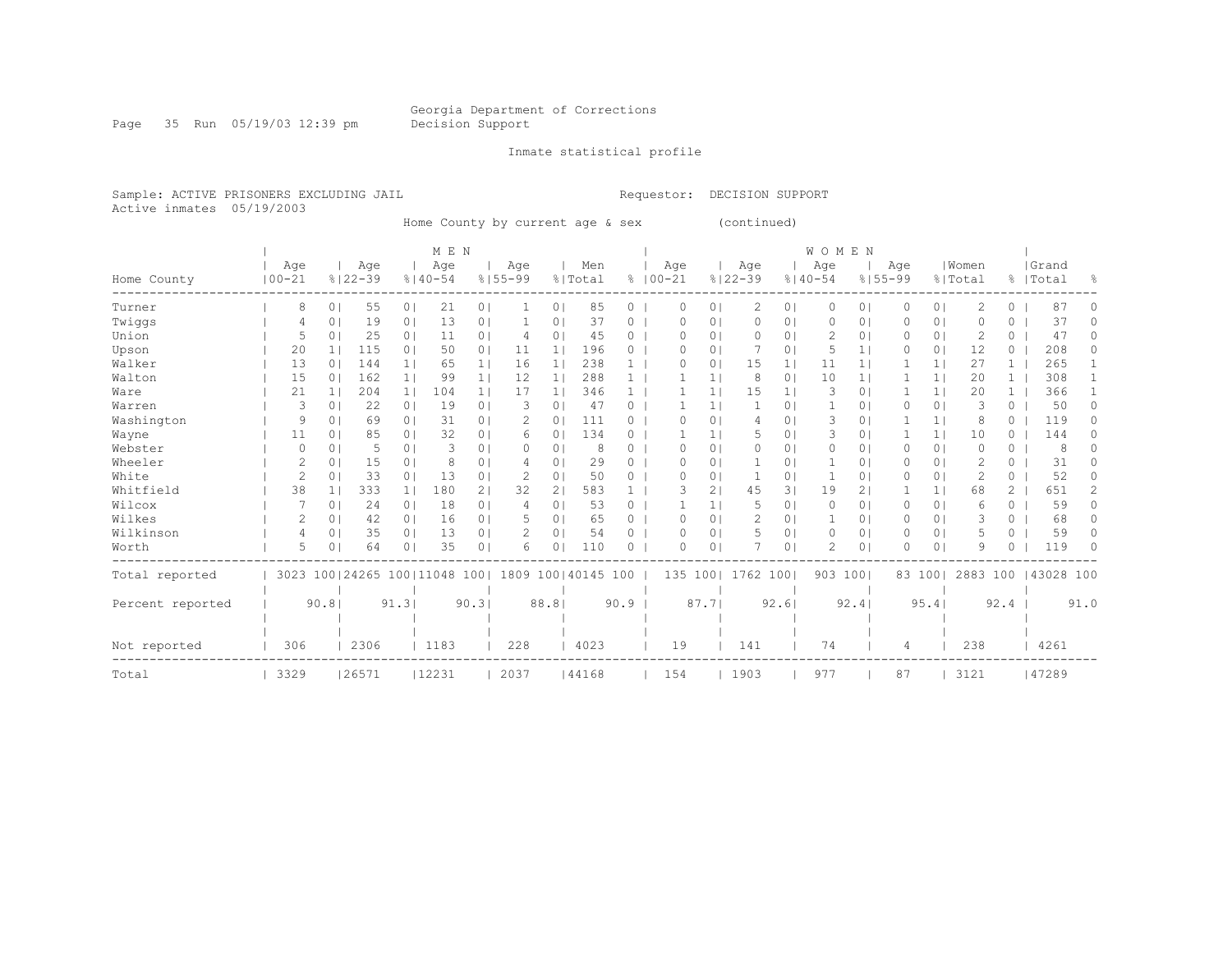Page 36 Run 05/19/03 12:39 pm Decision Support

Inmate statistical profile

Sample: ACTIVE PRISONERS EXCLUDING JAIL **Requestor: DECISION SUPPORT** 

Active inmates 05/19/2003

Prison Sentence In Years by current age & sex

|                                    |                                                         |                |                    | M E N           |                    |                 |                    |                |                |                 |                    |                 |                    | W O M E N      |                    |                 |                    |                |                  |                |                              |              |
|------------------------------------|---------------------------------------------------------|----------------|--------------------|-----------------|--------------------|-----------------|--------------------|----------------|----------------|-----------------|--------------------|-----------------|--------------------|----------------|--------------------|-----------------|--------------------|----------------|------------------|----------------|------------------------------|--------------|
| Sentence In Years                  | Age<br>$100 - 21$                                       |                | Age<br>$8122 - 39$ |                 | Aqe<br>$8140 - 54$ |                 | Age<br>$8155 - 99$ |                | Men<br>% Total |                 | Age<br>$8100 - 21$ |                 | Aqe<br>$8122 - 39$ |                | Aqe<br>$8140 - 54$ |                 | Age<br>$8155 - 99$ |                | Women<br>% Total |                | Grand<br>%   Total           | ႜ            |
| $0 - 1$                            | 73                                                      | 2 <sub>1</sub> | 337                | $1 \mid$        | 149                | 1 <sub>1</sub>  | 11                 | $1 \mid$       | 570            | $1 \mid$        | 4                  | 3               | 56                 | 3 <sub>1</sub> | 17                 | 2 <sub>1</sub>  | 4                  | 5 <sub>1</sub> | 81               | 3 <sup>1</sup> | 651                          | 1            |
| $1.1 - 2$                          | 125                                                     | 4              | 450                | 2 <sub>1</sub>  | 218                | 2 <sub>1</sub>  | 16                 | 1 <sup>1</sup> | 809            | $2-1$           | 5                  | 31              | 52                 | 3 <sub>1</sub> | 29                 | 3               | 4                  | 5 <sub>1</sub> | 90               | 3              | 899                          | 2            |
| $2.1 - 3$                          | 290                                                     |                | 9   1125           | 4 <sub>1</sub>  | 401                | 3 <sub>1</sub>  | 40                 |                | 2  1856        | $4 \mid$        | 17                 | 11 <sub>1</sub> | 175                | 9 <sub>1</sub> | 66                 | 7 <sub>1</sub>  | 7                  | 8 <sub>1</sub> | 265              | 9              | 2121                         | 4            |
| $3.1 - 4$                          | 349                                                     |                | 10   1292          | 5 <sub>1</sub>  | 550                | 4               | 63                 |                | 3   2254       | 5 <sub>1</sub>  | 24                 | 161             | 177                | 91             | 93                 | 101             | 6                  | 7 <sub>1</sub> | 300              | 10             | 2554                         | 5            |
| $4.1 - 5$                          | 248                                                     | 71             | 985                | 4               | 366                | 3 <sup>1</sup>  | 47                 |                | 21 1646        | 4 <sup>1</sup>  | 11                 | 71              | 132                | 71             | 56                 | 61              | $\Omega$           | 0 <sub>1</sub> | 199              | 6              | 1845                         | 4            |
| $5.1 - 6$                          | 600                                                     |                | 18   2958          | 11 <sub>1</sub> | 1140               | 9 <sub>1</sub>  | 146                |                | 7   4844       | 11 <sup>1</sup> | 29                 | 191             | 320                | 171            | 170                | 171             | 7                  | 8 <sub>1</sub> | 526              | 17             | 5370                         | 11           |
| $6.1 - 7$                          | 141                                                     | 4 <sup>1</sup> | 953                | 4               | 320                | 3 <sup>1</sup>  | 41                 |                | 2   1455       | 3 <sub>1</sub>  | 2                  | 1 <sup>1</sup>  | 83                 | 4 <sub>1</sub> | 51                 | 5 <sub>1</sub>  | 2                  | 21             | 138              | 4              | 1593                         | 3            |
| $7.1 - 8$                          | 146                                                     |                | 4   1108           | 4 <sub>1</sub>  | 387                | 3 <sub>1</sub>  | 50                 |                | 2   1691       | $4 \mid$        | 10                 | 7 <sub>1</sub>  | 88                 | 51             | 51                 | 5 <sub>1</sub>  | 3                  | 3 <sup>1</sup> | 152              | 5.             | 1843                         | 4            |
| $8.1 - 9$                          | 123                                                     |                | 4   1060           | 4               | 365                | 3 <sup>1</sup>  | 51                 |                | 3   1599       | $4 \mid$        | 6                  | 4 <sub>1</sub>  | 77                 | 4              | 30                 | 31              | $\circ$            | 0 <sup>1</sup> | 113              | 41             | 1712                         | 4            |
| $9.1 - 10$                         | 29                                                      | $1 \mid$       | 336                | 1 <sup>1</sup>  | 114                | 11              | 12                 |                | 1  491         | 1 <sup>1</sup>  | $\mathbf{1}$       | 1 <sup>1</sup>  | 28                 | 1 <sup>1</sup> | 10                 | 1 <sup>1</sup>  | $\mathbf{1}$       | 1 <sub>1</sub> | 40               | 1 <sup>1</sup> | 531                          | $\mathbf{1}$ |
| $10.1 - 12$                        | 647                                                     |                | 19 4793            |                 | 18   1500          | 12 <sub>1</sub> | 253                |                | 12  7193       | 16              | 24                 | 161             | 261                | 141            | 121                | 121             | 8                  | 9 <sub>1</sub> | 414              | 13             | 7607                         | 16           |
| $12.1 - 15$                        | 132                                                     |                | 4   1769           | 7 <sub>1</sub>  | 635                | 5               | 95                 | 5 <sub>1</sub> | 2631           | 6               | 3                  | 2 <sub>1</sub>  | 98                 | 51             | 44                 | 5 <sub>1</sub>  | 6                  | 71             | 151              | 5              | 2782                         | 6            |
| $15.1 - 20$                        | 172                                                     |                | 5 2785             |                 | 10   1308          | 111             | 211                |                | 10   4476      | 10 <sub>1</sub> | 4                  | 31              | 110                | 61             | 62                 | 61              | 5                  | 61             | 181              | 6              | 4657                         | 10           |
| 20.1-OVER                          | 118                                                     |                | 4   3477           |                 | 13   2306          | 191             | 409                |                | 20   6310      | 14              | 4                  | 31              | 109                | 6 <sub>1</sub> | 73                 | 7 <sub>1</sub>  | 5                  | 6              | 191              | 6              | 6501                         | 14           |
| LIFE                               | 123                                                     |                | 4   2891           | 11 <sub>1</sub> | 2297               | 191             | 561                |                | 28   5872      | $13-1$          | 8                  | 5 <sub>1</sub>  | 125                | 71             | 103                | 11 <sub>1</sub> | 29                 | 331            | 265              | 9              | 6137                         | 13           |
| DEATH                              | $\circ$                                                 | 0 <sup>1</sup> | 53                 | 0 <sub>1</sub>  | 51                 | 0 <sub>1</sub>  | 9                  | 0 <sub>1</sub> | 113            | 0 <sub>1</sub>  | $\circ$            | 0 <sub>1</sub>  | 1                  | 0 <sub>1</sub> | $\circ$            | 0 <sub>1</sub>  | $\circ$            | 0 <sub>1</sub> | 1                | $\Omega$       | 114                          | $\circ$      |
| LIFE W/O PAROLE                    | 8                                                       | 0 <sup>1</sup> | 177                | 1 <sub>1</sub>  | 117                | 1 <sub>1</sub>  | 22                 | 1 <sup>1</sup> | 324            | 1 <sup>1</sup>  | $\circ$            | 0 <sub>1</sub>  | 2                  | 0 <sub>1</sub> | 0                  | 0 <sub>1</sub>  | 0                  | 0 <sub>1</sub> | $\overline{c}$   | $\Omega$       | 326                          | $\mathbf{1}$ |
| YOUTHFUL OFFENDERS                 | 0                                                       | 0 <sub>1</sub> | 1                  | 0 <sub>1</sub>  | $\mathbf{1}$       | 0 <sub>1</sub>  | $\Omega$           | 0 <sub>1</sub> | 2              | $0$             | $\Omega$           | 0 <sub>1</sub>  | $\circ$            | 0 <sub>1</sub> | $\Omega$           | 0 <sub>1</sub>  | $\Omega$           | 0 <sub>1</sub> | $\Omega$         | 0              | 2                            | $\circ$      |
| Total reported                     | 3324 100   26550 100   12225 100   2037 100   44136 100 |                |                    |                 |                    |                 |                    |                |                |                 |                    |                 | 152 100  1894 100  |                |                    | 976 1001        |                    |                |                  |                | 87 100  3109 100   47245 100 |              |
| Percent reported                   |                                                         | 99.81          |                    | 99.9            |                    | 100.0           |                    | 100.01         |                | 99.9            |                    | 98.71           |                    | 99.51          |                    | 99.9            |                    | 100.01         |                  | 99.6           |                              | 99.9         |
| NOT REPORTED                       | 5                                                       |                | 21                 |                 | 6                  |                 | $\Omega$           |                | 32             |                 | 2                  |                 | 9                  |                | $\mathbf{1}$       |                 | $\Omega$           |                | 12               |                | 44                           |              |
|                                    |                                                         |                |                    |                 |                    |                 |                    |                |                |                 |                    |                 |                    |                |                    |                 |                    |                |                  |                |                              |              |
| Total                              | 13329                                                   |                | 26571              |                 | 12231              |                 | 2037               |                | 44168          |                 | 154                |                 | 1903               |                | 977                |                 | 87                 |                | 3121             |                | 47289                        |              |
| AVG EXCLUDING<br>LIFE, DEATH, YO   | 7.17<br>11.09                                           |                | 12.95              |                 | 14.57              |                 | 11.37              |                | 6.57           |                 | 7.62               |                 | 8.17               |                | 7.98               |                 | 7.74               |                | 11.12            |                |                              |              |
| AVG INCLUDING<br>LIFE=21, YO=3 YRS | 7.67                                                    |                | 12.12              |                 | 14.37              |                 | 16.22              |                | 12.59          |                 | 7.33               |                 | 8.50               |                | 9.53               |                 | 12.32              |                | 8.87             |                | 12.35                        |              |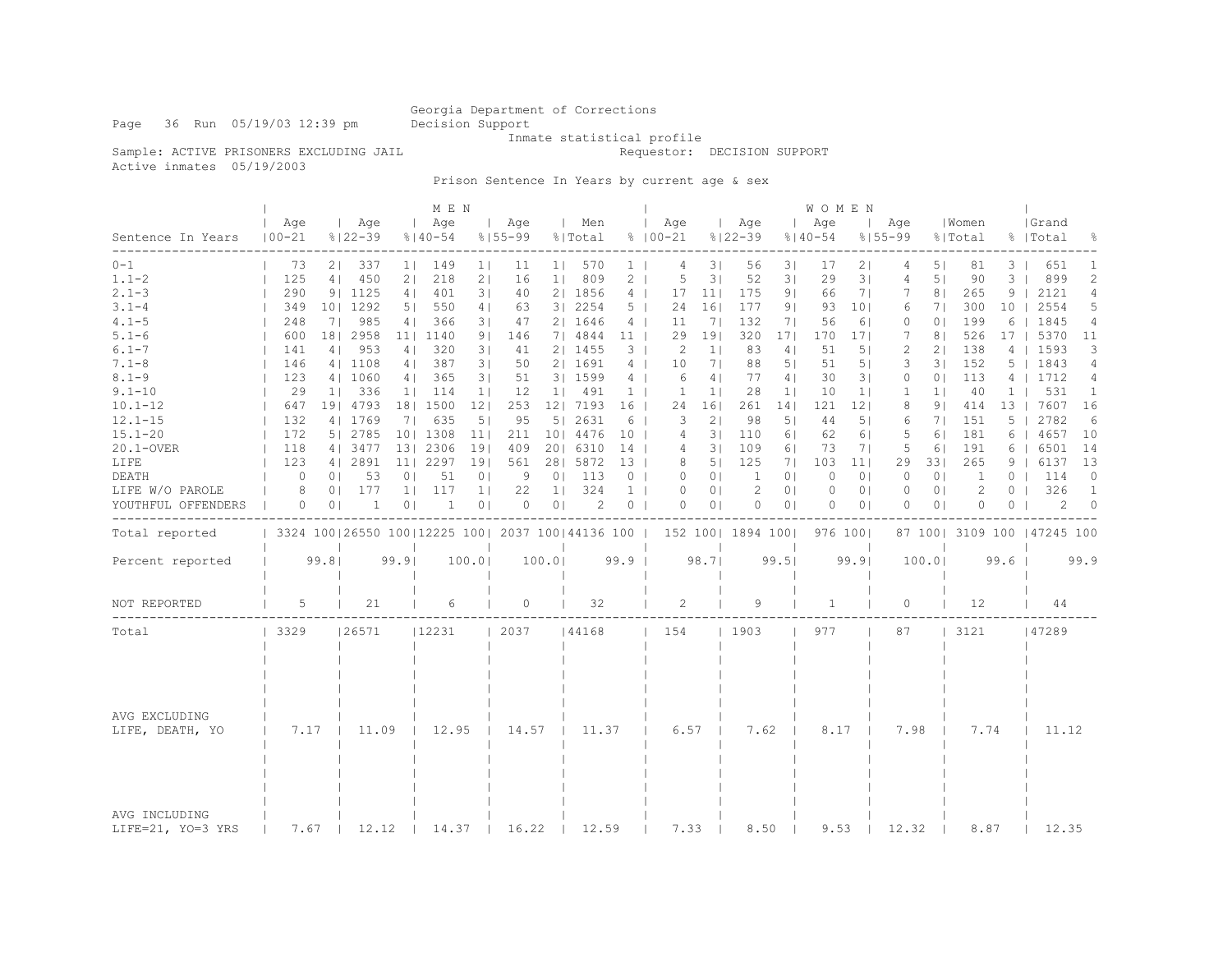Georgia Department of Corrections<br>Decision Support

Page 37 Run 05/19/03 12:39 pm

Inmate statistical profile

| Sample: ACTIVE PRISONERS EXCLUDING JAIL<br>Active inmates 05/19/2003 |              |          |                              |            |                    |            |                    |        |                                                 |            | Requestor:         |           | DECISION SUPPORT   |             |                    |            |                    |            |                  |         |                         |       |
|----------------------------------------------------------------------|--------------|----------|------------------------------|------------|--------------------|------------|--------------------|--------|-------------------------------------------------|------------|--------------------|-----------|--------------------|-------------|--------------------|------------|--------------------|------------|------------------|---------|-------------------------|-------|
|                                                                      |              |          |                              |            |                    |            |                    |        | Probation To Follow Prison by current age & sex |            |                    |           |                    |             |                    |            |                    |            |                  |         |                         |       |
|                                                                      |              |          |                              |            | M E N              |            |                    |        |                                                 |            |                    |           |                    |             | <b>WOMEN</b>       |            |                    |            |                  |         |                         |       |
| Prob After Prison                                                    | $100 - 21$   | Aqe      | Aqe<br>$8122 - 39$           |            | Aqe<br>$8140 - 54$ |            | Aqe<br>$8155 - 99$ |        | Men<br>% Total                                  |            | Aqe<br>$8100 - 21$ |           | Aqe<br>$8122 - 39$ |             | Aqe<br>$8140 - 54$ |            | Aqe<br>$8155 - 99$ |            | Women<br>% Total |         | Grand<br>%   Total      | - 옹   |
| PROBATION TO FOLLOW<br>NO PROBATION                                  | 1684<br>1650 |          | 51 11240<br>50115352         | 421<br>581 | 4662<br>7576       | 381<br>621 | 703<br>1334        |        | 35   18289<br>65125912                          | 41  <br>59 | 93<br>63           | 601<br>41 | 833<br>1080        | 44  <br>571 | 422<br>556         | 431<br>571 | 33<br>54           | 381<br>621 | 1381<br>1753     | 44      | 119670<br>56   27665 59 | - 42  |
| Total reported                                                       |              |          | 3334 100 26592 100 12238 100 |            |                    |            |                    |        | 2037 100144201 100 1                            |            | 156 1001           |           | 1913               | 1001        | 978                | 1001       |                    | 87 1001    | 3134 100         |         | 147335 100              |       |
| Percent reported                                                     |              | 100.01   |                              | 100.01     |                    | 100.01     |                    | 100.01 |                                                 | 100.0      |                    | 100.01    |                    | 100.01      |                    | 100.01     |                    | 100.01     |                  | $100.0$ |                         | 100.0 |
| NOT REPORTED                                                         |              | $\Omega$ | $\Omega$                     |            | $\Omega$           |            | $\circ$            |        | $\Omega$                                        |            | $\bigcap$          |           | $\Omega$           |             | $\Omega$           |            |                    |            |                  |         | $\Omega$                |       |
| Total                                                                | 3329         |          | 26571                        |            | 12231              |            | 2037               |        | 44168                                           |            | 154                |           | 1903               |             | 977                |            | 87                 |            | 3121             |         | 47289                   |       |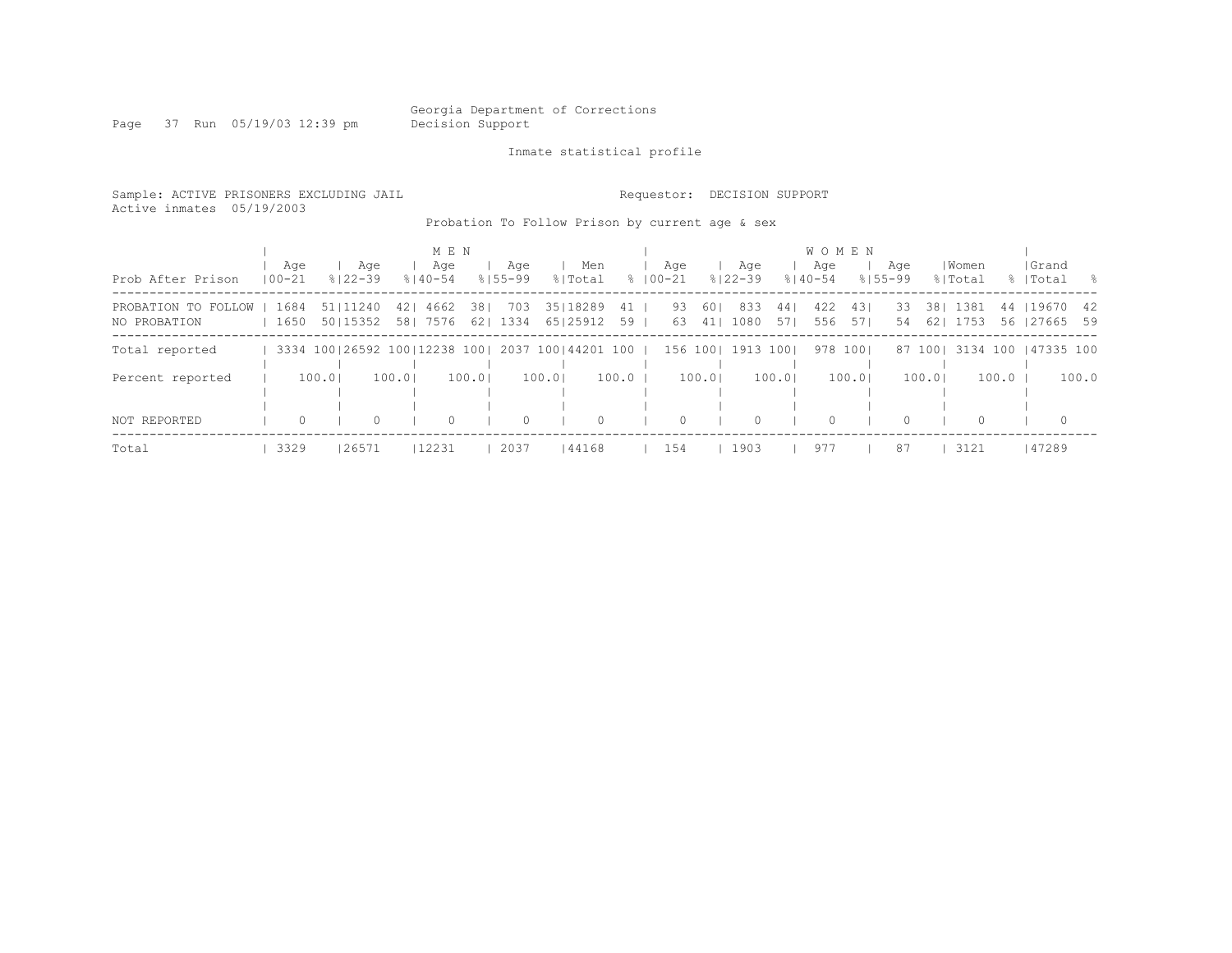Page 38 Run 05/19/03 12:39 pm Decision Support

#### Inmate statistical profile

Sample: ACTIVE PRISONERS EXCLUDING JAIL Requestor: DECISION SUPPORT Active inmates 05/19/2003

Admission Type by current age & sex

|                       |                |                |                                                         |                | M E N        |                |             |                |                |          |             |                |             |                | WOMEN          |                |             |                |           |              |                     |                |
|-----------------------|----------------|----------------|---------------------------------------------------------|----------------|--------------|----------------|-------------|----------------|----------------|----------|-------------|----------------|-------------|----------------|----------------|----------------|-------------|----------------|-----------|--------------|---------------------|----------------|
|                       | Age            |                | Age                                                     |                | Age          |                | Age         |                | Men            |          | Age         |                | Age         |                | Age            |                | Aqe         |                | Women     |              | Grand               |                |
| Admission Type        | $100 - 21$     |                | $8122 - 39$                                             |                | $8140 - 54$  |                | $8155 - 99$ |                | % Total        |          | $8100 - 21$ |                | $8122 - 39$ |                | $8140 - 54$    |                | $8155 - 99$ |                | % Total   |              | %   Total           | $\frac{6}{10}$ |
| COMMITTED FROM COURT  | 2773           |                | 83   18102                                              | 681            | 8139         | 67 I           | 1551        |                | 76130565       | 69       | 122         | 801            | 1246        | 661            | 652            | 67 I           | 74          | 851            | 2094      | 67           | 32659               | 69             |
| RETURN APPEAL/BOND    | 0              | 0              | 12                                                      | 0              | 3            | $\Omega$       | $\Omega$    | 01             | 15             | 0        | U           | 0 <sub>1</sub> | $\Omega$    | $\Omega$       | $\Omega$       | 0              | $\Omega$    | 0 <sub>1</sub> | $\Omega$  | 0            | 15                  | $\Omega$       |
| PAROLE REV/NEW SENT   | 88             | 3 <sup>1</sup> | 3274                                                    | 121            | 1820         | 151            | 208         | 101            | 5390           | 12       | 4           | 31             | 159         | 8 <sub>1</sub> | 105            | 11             | $\Omega$    | 0 <sub>1</sub> | 268       | 9            | 5658                | 12             |
| PAR REV/NO NEW SENT   | 21             | 1 <sub>1</sub> | 825                                                     | 31             | 436          | 4 <sup>1</sup> | 58          | 3 <sup>1</sup> | 1340           | 3        | 2           | 1 <sup>1</sup> | 80          | 4 <sub>1</sub> | 29             | 31             |             | 21             | 113       |              | 1453                | 3              |
| PROB VIOL/TOTAL REV   | $\circ$        | 0 <sub>1</sub> | $\Omega$                                                | 0 <sup>1</sup> | 1            | 0 <sub>1</sub> | $\Omega$    | 01             | $\overline{1}$ | 0        | $\Omega$    | 0 <sub>1</sub> | 0           | 0 <sub>1</sub> | $\Omega$       | 0 <sub>1</sub> | $\Omega$    | 0 <sub>1</sub> | 0         | 0            | -1                  | 0              |
| PROB VIOL/PARTIAL     | 184            |                | 6   1329                                                | 51             | 537          | 4              | 42          | 21             | 2092           | 5        | 10          | 71             | 176         | 91             | 80             | 81             | 3           | 3 I            | 269       | 9            | 2361                | 5.             |
| ADMIT FM OTHER CUST   | $\Omega$       | $\Omega$       | 12                                                      | 0 <sub>1</sub> | 11           | 0 <sup>1</sup> | 6           | 0 <sub>1</sub> | 29             | 0        | $\Omega$    | 0 <sub>1</sub> | -1          | 0 <sup>1</sup> | $\overline{1}$ | 0 <sub>1</sub> | 0           | 0 <sub>1</sub> | 2         | 0            | 31                  | 0              |
| SHOCK INCARCERATION   | 0              | 0 <sub>1</sub> | 0                                                       | 0 <sup>1</sup> | $\Omega$     | 0 <sup>1</sup> | 0           | 0 <sub>1</sub> | $\Omega$       | 0        | U           | 0 <sub>1</sub> | 0           | 0 <sub>1</sub> | 0              | $\circ$        | $\Omega$    | 0 <sub>1</sub> | 0         | $\Omega$     | $\Omega$            | 0              |
| PROB REV/REMAINDER    | 222            | 71             | 2500                                                    | 91             | 938          | 81             | 104         | 5 I            | 3764           | 9        | 9           | 61             | 210         | 11             | 100            | 101            | 8           | 9 <sub>1</sub> | 327       | 11           | 4091                | 9              |
| NEW SENT/PAR REV PND  | $\overline{1}$ | 0 <sub>1</sub> | 58                                                      | 0 <sup>1</sup> | 37           | 0 <sub>1</sub> | 8           | 0 <sub>1</sub> | 104            | $\Omega$ | 0           | 0 <sub>1</sub> | 3           | 0 <sub>1</sub> | 4              | 0 <sub>1</sub> | $\Omega$    | 0 <sup>1</sup> |           | $\Omega$     | 111                 | $\Omega$       |
| LIFE W/O PAROLE       | 6              | 0 <sub>1</sub> | 116                                                     | 0 <sup>1</sup> | 68           | 11             | 14          | 1 <sub>1</sub> | 204            | 0        | 0           | 0 <sub>1</sub> | $\Omega$    | 0 <sub>1</sub> | $\Omega$       | 0 <sub>1</sub> |             | 0 <sub>1</sub> | $\Omega$  | $\Omega$     | 204                 | $\Omega$       |
| PAROLE REV BOOT CAMP  | 0              | 0 <sub>1</sub> | -1                                                      | 0 <sub>1</sub> | $\mathbf{1}$ | 0 <sub>1</sub> | 0           | 0 <sub>1</sub> | 2              | $\Omega$ | n           | 0 <sub>1</sub> | $\Omega$    | 0 <sub>1</sub> | 0              | 0 <sub>1</sub> | O           | 0 <sub>1</sub> | O         | $\Omega$     | $\overline{c}$      | 0              |
| PAR REV/RSN UNKNOWN   | 0              | $\Omega$       | 10                                                      | 0 <sub>1</sub> | 51           | 0 <sub>1</sub> | 29          | 1 <sub>1</sub> | 90             | 0        | n           | 0 <sub>1</sub> | $\Omega$    | 0 <sub>1</sub> | $\Omega$       | 0 <sub>1</sub> | O           | 0 <sup>1</sup> | O         | $\Omega$     | 90                  | 0              |
| PROBATION/PAROLE REVI | 0              | $\Omega$       | $\Omega$                                                | 0 <sub>1</sub> | $\Omega$     | 0 <sub>1</sub> | $\Omega$    | 0 <sub>1</sub> | $\Omega$       | 0        | Ω           | 0 <sub>1</sub> | $\Omega$    | 0 <sub>1</sub> | $\Omega$       | $\Omega$       | $\Omega$    | 0 <sub>1</sub> | $\bigcap$ | $\Omega$     | $\bigcap$           | 0              |
| PB PAROLE RESCINDED   | $\Omega$       | $\Omega$       | 4                                                       | $\Omega$       | 2            | 0 <sub>1</sub> | $\Omega$    | 0 <sub>1</sub> | 6              | 0        | Ω           | 0 <sub>1</sub> | $\Omega$    | 0 <sub>1</sub> | $\Omega$       | 01             | ∩           | 0 <sub>1</sub> | $\Omega$  | 0            | 6                   | 0              |
| PROB REVOC/SPEC COND  | 21             | 1 <sup>1</sup> | 70                                                      | $\Omega$       | 39           | 0 <sub>1</sub> | 6           | 01             | 136            | 0        | 5           | 31             | 18          | 11             | 5.             | 1 <sub>1</sub> |             | 0 <sub>1</sub> | 28        | $\mathbf{1}$ | 164                 | 0              |
| PAR REV/REVOC CENTER  | -1             | 0 <sub>1</sub> | 209                                                     | -1 I           | 131          | 11             | 11          | 11             | 352            |          | Ω           | 0 <sup>1</sup> | -1          | 0 <sub>1</sub> | O.             | 0 <sub>1</sub> |             | 0 <sub>1</sub> | 1         | 0            | 353                 |                |
| INFORMATION ONLY      | $\Omega$       | 0              | $\Omega$                                                | 0 <sub>1</sub> | $\Omega$     | 0 <sub>1</sub> | $\Omega$    | $\Omega$       | $\Omega$       | 0        | U           | 0 <sup>1</sup> | $\Omega$    | 0 <sup>1</sup> | $\bigcap$      | 0 <sub>1</sub> | O           | 0 <sub>1</sub> | $\bigcap$ | 0            | $\Omega$            | 0              |
| INCOMPLETE SENT PKG   | 0              | 0 <sup>1</sup> | $\Omega$                                                | 0 <sup>1</sup> | $\Omega$     | 0 <sub>1</sub> | $\Omega$    | 0 <sub>1</sub> | $\Omega$       | 0        | n           | 0 <sup>1</sup> | $\Omega$    | 0 <sub>1</sub> | $\Omega$       | 0 <sub>1</sub> | O           | 0 <sub>1</sub> | $\bigcap$ | $\circ$      | $\Box$              | 0              |
| HANCOCK REVOC CENTER  | 0              | $\Omega$       | 2                                                       | 0 <sub>1</sub> | $\Omega$     | 0 <sub>1</sub> | $\Omega$    | 0 <sub>1</sub> | 2              | 0        | U           | 0 <sup>1</sup> | $\Omega$    | 0 <sup>1</sup> | $\Omega$       | 0 <sub>1</sub> | 0           | 0 <sup>1</sup> | O         | $\Omega$     | 2                   | 0              |
| WHITWORTH DETENTION   | $\Omega$       | 0 <sub>1</sub> | 25                                                      | 0 <sup>1</sup> | 10           | 0 <sup>1</sup> | $\Omega$    | 0 <sub>1</sub> | 35             | $\Omega$ | $\Omega$    | 0 <sup>1</sup> | 0           | 0 <sub>1</sub> | 0              | 0 <sub>1</sub> | $\Omega$    | 0 <sup>1</sup> | $\Omega$  | $\Omega$     | 35                  | $\Omega$       |
| DCYS AT RISK          |                | 0 <sub>1</sub> | 4                                                       | 0 <sup>1</sup> | $\Omega$     | 0 <sub>1</sub> | 0           | 0 <sub>1</sub> | 11             | 0        | U           | 0 <sub>1</sub> | 0           | 0 <sub>1</sub> | 0              | 0 <sub>1</sub> |             | 0 <sup>1</sup> | O         | $\Omega$     | 11                  | $\Omega$       |
| OTHER                 | O              | 0              | O                                                       | 0 <sup>1</sup> | O            | 0 <sub>1</sub> | $\Omega$    | 0 <sub>1</sub> | $\Omega$       | $\Omega$ | U           | 0 <sub>1</sub> | n           | 01             | $\Omega$       | $\Omega$       |             | 0 <sub>1</sub> | O         | 0            | $\bigcap$           | $\Omega$       |
| Total reported        |                |                | 3324 100   26553 100   12224 100   2037 100   44138 100 |                |              |                |             |                |                |          |             | 152 1001       | 1894 1001   |                | 976 1001       |                |             | 87 1001        |           |              | 3109 100 147247 100 |                |
|                       |                |                |                                                         |                |              |                |             |                |                |          |             |                |             |                |                |                |             |                |           |              |                     |                |
| Percent reported      |                | 99.8           |                                                         | 99.9           |              | 99.9           |             | 100.01         |                | 99.9     |             | 98.71          |             | 99.51          |                | 99.91          |             | 100.01         |           | 99.6         |                     | 99.9           |
|                       |                |                |                                                         |                |              |                |             |                |                |          |             |                |             |                |                |                |             |                |           |              |                     |                |
| UNKNOWN               | 5              |                | 18                                                      |                | 7            |                | $\circ$     |                | 30             |          | 2           |                | 9           |                |                |                | $\Omega$    |                | 12        |              | 42                  |                |
| Total                 | 3329           |                | 126571                                                  |                | 12231        |                | 2037        |                | 44168          |          | 154         |                | 1903        |                | 977            |                | 87          |                | 3121      |              | 147289              |                |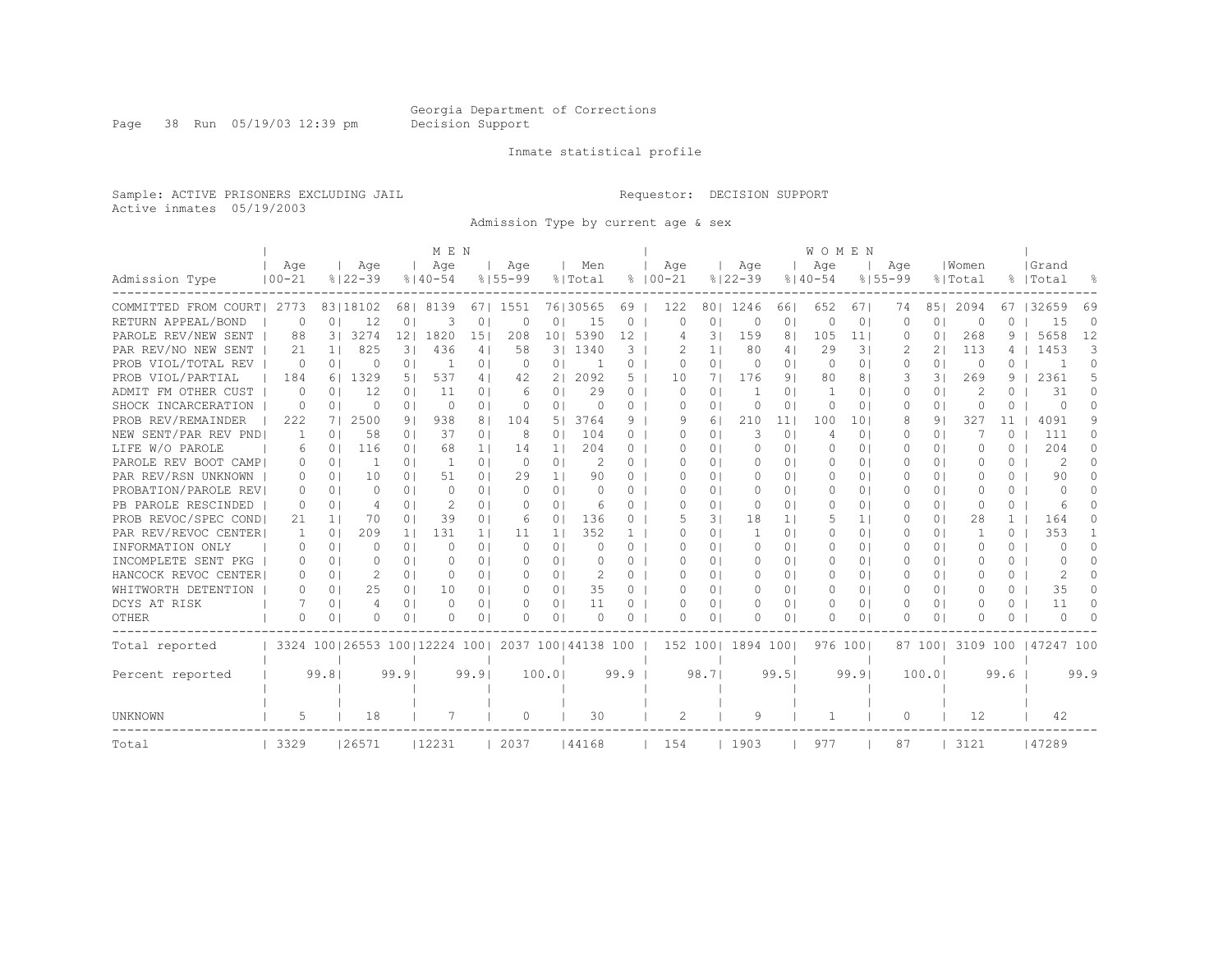Page 39 Run 05/19/03 12:39 pm

Inmate statistical profile

| Sample: ACTIVE PRISONERS EXCLUDING JAIL<br>Active inmates 05/19/2003 |                |                                  |                    |                                                                                             |            |                                  |                      | Release Type by current age & sex |                |                     | Requestor:                |                |                            | DECISION SUPPORT                 |                                    |                                              |                      |                            |                  |                     |                                    |                                  |
|----------------------------------------------------------------------|----------------|----------------------------------|--------------------|---------------------------------------------------------------------------------------------|------------|----------------------------------|----------------------|-----------------------------------|----------------|---------------------|---------------------------|----------------|----------------------------|----------------------------------|------------------------------------|----------------------------------------------|----------------------|----------------------------|------------------|---------------------|------------------------------------|----------------------------------|
| Release Type                                                         | Age<br>  00-21 |                                  | Aqe<br>$8122 - 39$ | $8140 - 54$                                                                                 | MEN<br>Age |                                  | Age<br>$8155 - 99$   |                                   | Men<br>% Total |                     | Age<br>%   00−21          |                | Aqe<br>$8122 - 39$         |                                  | <b>WOMEN</b><br>Age<br>$8140 - 54$ |                                              | Age<br>$8155 - 99$   |                            | Women<br>% Total |                     | Grand<br>%   Total                 | - 옹                              |
| PAROLE<br>SENTENCE EXPIRED<br>Active                                 | 5.<br>$\Omega$ | 0 <sup>1</sup><br>0 <sup>1</sup> | 18<br>$\Omega$     | 0 <sup>1</sup><br>0 <sup>1</sup><br>3329 100   26571 100   12230 100   2037 100   44167 100 |            | 0 <sup>1</sup><br>0 <sup>1</sup> | $\Omega$<br>$\Omega$ | 0 <sup>1</sup><br>0 <sup>1</sup>  | 30             | $\circ$<br>$\Omega$ | 2<br>$\Omega$<br>154 1001 | 0 <sup>1</sup> | 9<br>$\Omega$<br>1903 1001 | 0 <sup>1</sup><br>0 <sup>1</sup> | $\Omega$                           | 0 <sup>1</sup><br>0 <sup>1</sup><br>977 1001 | $\Omega$<br>$\Omega$ | 0 <sup>1</sup><br>$\Omega$ | 12<br>0          | $\circ$<br>$\Omega$ | 42<br>87 100  3121 100   47288 100 | $\overline{0}$<br>$\overline{0}$ |
| Total                                                                | 3329           |                                  | 26571              |                                                                                             | 12231      |                                  | 2037                 |                                   | 44168          |                     | 154                       |                | 1903                       |                                  | 977                                |                                              | 87                   |                            | 3121             |                     | 147289                             |                                  |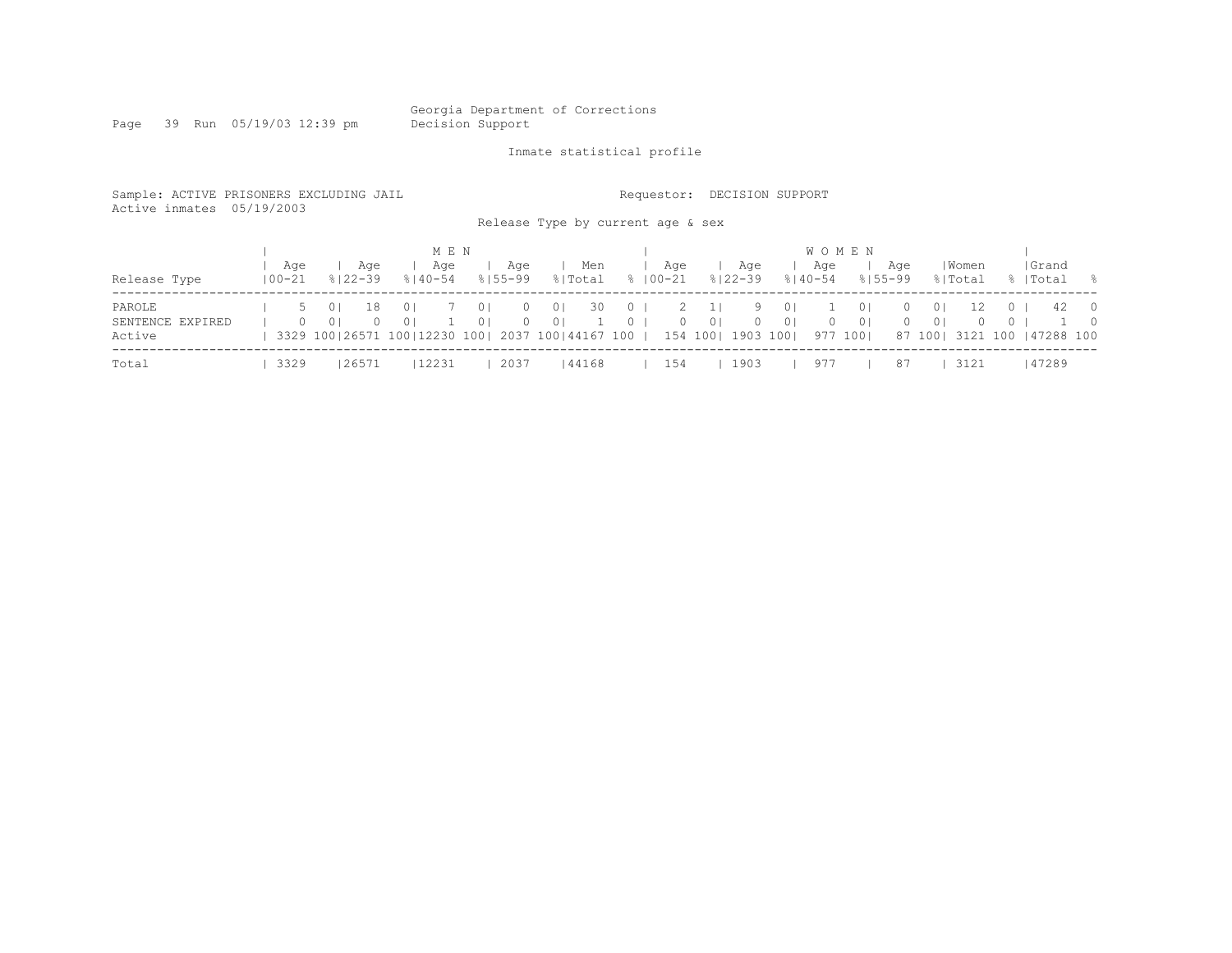Page 40 Run 05/19/03 12:39 pm Decision Support

#### Inmate statistical profile

Sample: ACTIVE PRISONERS EXCLUDING JAIL Requestor: DECISION SUPPORT Active inmates 05/19/2003

Inst By Group by current age & sex

|                      |            |                     |                        |                | M E N       |                |             |                |           |          |             |                |             |                | WOMEN       |          |             |                |          |          |           |            |
|----------------------|------------|---------------------|------------------------|----------------|-------------|----------------|-------------|----------------|-----------|----------|-------------|----------------|-------------|----------------|-------------|----------|-------------|----------------|----------|----------|-----------|------------|
|                      | Age        |                     | Age                    |                | Age         |                | Age         |                | Men       |          | Age         |                | Age         |                | Age         |          | Age         |                | Women    |          | Grand     |            |
| Inst By Group        | $100 - 21$ |                     | $8122 - 39$            |                | $8140 - 54$ |                | $8155 - 99$ |                | % Total   |          | $8100 - 21$ |                | $8122 - 39$ |                | $8140 - 54$ |          | $8155 - 99$ |                | % Total  |          | %   Total | - 옹        |
| County jails         |            | 0<br>$\circ$        |                        | 0 <sub>1</sub> |             | 01             |             | 0              |           |          |             | 01             | 0           | 01             | 0           | $\Omega$ | 0           | 01             |          | 0        |           |            |
| Transitional centers | 10         | $\Omega$            | 429                    | 21             | 254         | 21             | 19          |                | 712       |          |             | 5              | 121         | 61             | 57          | 6        | 3.          | 31             | 188      | 6.       | 900       |            |
| County camps         | 503        | 151                 | 3547                   | 131            | 868         |                | 34          | 2              | 4952      |          | 0           | 0 <sup>1</sup> | 0           | 01             | $\circ$     | $\circ$  | 0           | 0 <sub>1</sub> | $\Omega$ | $\Omega$ | 4952      | 10         |
| Inmate boot camps    | 187        | 61                  | 430                    | 2 I            | $\Omega$    | 01             | 0           | 01             | 61        |          |             | 0              |             | 01             | 0           | 0        |             | 01             |          | $\cup$   | 617       |            |
| State prisons        | 2285       |                     | 69119169               | 721            | 9809        | 80             | 1810        | 891            | 33073     | 75       | 147         | 951            | 1781        | 941            | 919         | 94       | 84          | 97             | 2931     | 94       | 136004    | 76         |
| Private prisons      | 332        | 101                 | 2857                   |                | 1228        | 10             | 170         | 81             | 4587      | 10       |             | 01             | 0           | 0 I            | 0           | 0        |             | 01             |          |          | 4587      | 10         |
| Other                |            | 01<br>$\mathcal{D}$ | -11                    | 0 <sup>1</sup> | $\Omega$    | 0 <sub>1</sub> | 0           | 0 <sub>1</sub> | 16        | $\Omega$ | 0           | 0 <sub>1</sub> |             | 0 <sub>1</sub> |             | $\Omega$ | 0.          | 0 <sub>1</sub> |          | ()       | 18        | $\bigcirc$ |
| Total reported       |            |                     | 3322 100 26443 100 121 |                | .59         | 1001           | 2033        |                | 100143957 | 100      | 154         | 100            | 1903        | 1001           | 977         | 1001     | 87          | 1001           | 3121     | 100      | 47078 100 |            |
|                      |            |                     |                        |                |             |                |             |                |           |          |             |                |             |                |             |          |             |                |          |          |           |            |
| Percent reported     |            | 99.9                |                        | 100.01         |             | 100.01         |             | 100.01         |           | 100.0    |             | 100.01         |             | 100.01         |             | 100.01   |             | 100.01         |          | 100.0    |           | 100.0      |
|                      |            |                     |                        |                |             |                |             |                |           |          |             |                |             |                |             |          |             |                |          |          |           |            |
|                      |            |                     |                        |                |             |                |             |                |           |          |             |                |             |                |             |          |             |                |          |          |           |            |
| Not reported         |            | 4                   |                        |                |             |                | $\Omega$    |                | 16        |          |             |                |             |                | $\Omega$    |          |             |                | 0        |          | 16        |            |
| Total                | 3329       |                     | 26571                  |                | 12231       |                | 2037        |                | 44168     |          | 154         |                | 1903        |                | 977         |          | 87          |                | 3121     |          | 47289     |            |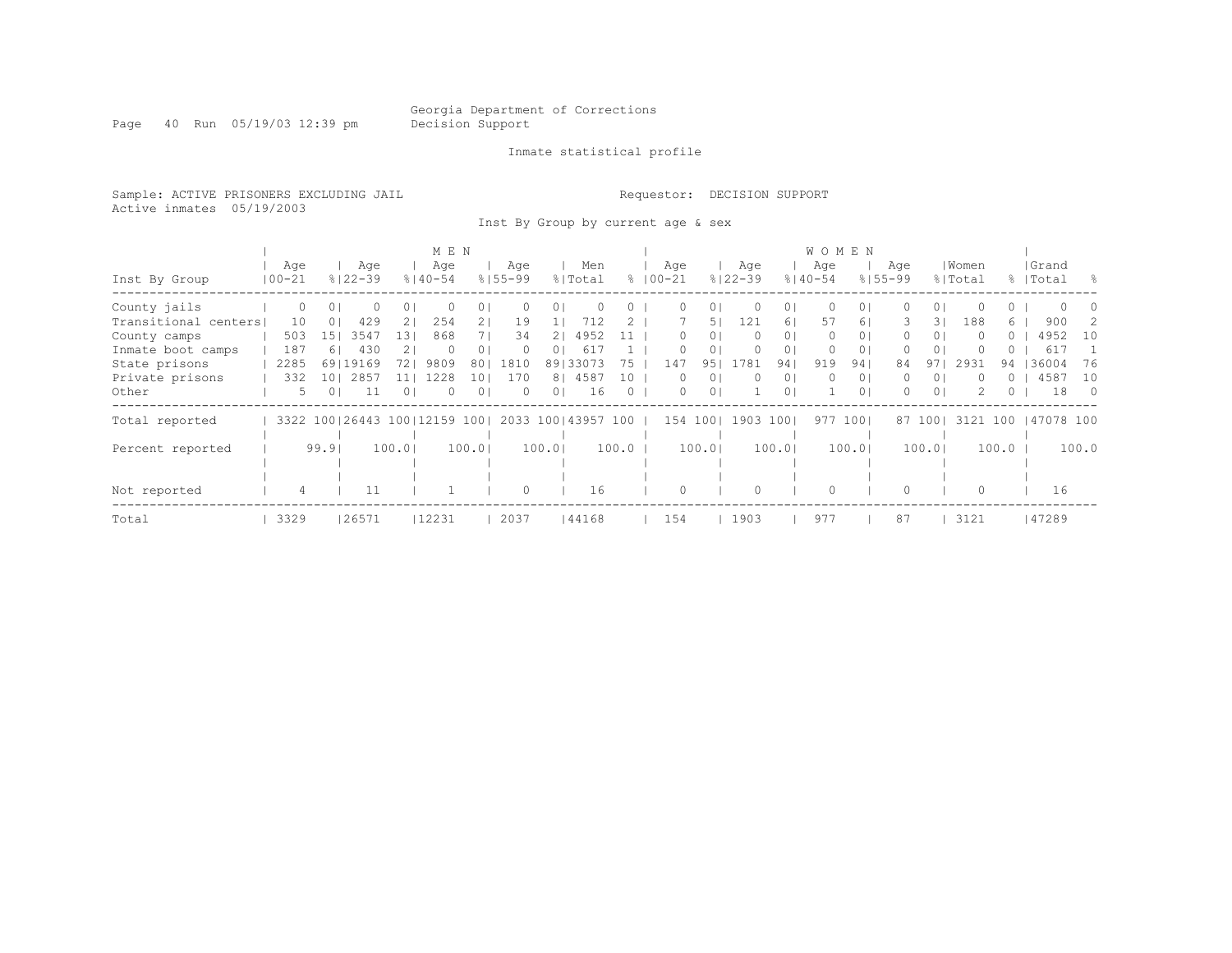Page 41 Run 05/19/03 12:39 pm Decision Support

#### Inmate statistical profile

Sample: ACTIVE PRISONERS EXCLUDING JAIL Requestor: DECISION SUPPORT Active inmates 05/19/2003

Institution by current age & sex

| Institution          | Age<br>$100 - 21$ |                | Age<br>$8122 - 39$ |                | Age<br>$8140 - 54$ |                | Age<br>$8155 - 99$ |                | Men<br>% Total |                | Age<br>$8100 - 21$ |                | Age<br>$8122 - 39$ |                | Age<br>$8140 - 54$ | $8155 - 99$    | Age            |                | Women<br>% Total |                | Grand<br>%   Total |                |
|----------------------|-------------------|----------------|--------------------|----------------|--------------------|----------------|--------------------|----------------|----------------|----------------|--------------------|----------------|--------------------|----------------|--------------------|----------------|----------------|----------------|------------------|----------------|--------------------|----------------|
| Albany Trans Ctr     | 3                 | 0 <sub>1</sub> | 96                 | 0 <sub>1</sub> | 45                 | 0 <sub>1</sub> | 2                  | 0 <sub>1</sub> | 146            | $\circ$        | $\Omega$           | 0 <sub>1</sub> | $\Omega$           | 0 <sub>1</sub> | $\Omega$           | 0 <sub>1</sub> | $\Omega$       | 0 <sup>1</sup> | $\Omega$         | $\Omega$       | 146                | $\Omega$       |
| Atlanta Trans Ctr(M) | 3                 | 0 <sub>1</sub> | 142                | 1 <sub>1</sub> | 95                 | 1 <sub>1</sub> | 6                  | 0 <sup>1</sup> | 246            | $\mathbf{1}$   | $\circ$            | 0 <sub>1</sub> | $\circ$            | 0 <sub>1</sub> | $\circ$            | 0 <sub>1</sub> | $\circ$        | 0 <sub>1</sub> | $\mathbf{0}$     | $\Omega$       | 246                | 1              |
| Macon Trans Ctr      | 2                 | 0 <sub>1</sub> | 78                 | 0 <sub>1</sub> | 42                 | 0 <sub>1</sub> | 3                  | 0 <sup>1</sup> | 125            | 0              | $\Omega$           | 0 <sub>1</sub> | $\circ$            | 0 <sub>1</sub> | $\circ$            | 0 <sub>1</sub> | $\Omega$       | 0 <sub>1</sub> | $\circ$          | 0              | 125                | 0              |
| Metro Trans Ctr (W)  | $\Omega$          | 0 <sub>1</sub> | $\Omega$           | 0 <sub>1</sub> | $\Omega$           | 0 <sub>1</sub> | $\Omega$           | $\Omega$       | $\Omega$       | $\Omega$       | $\mathcal{D}$      | 1 <sup>1</sup> | 79                 | 4              | 42                 | 4              | $\mathbf{1}$   | 11             | 124              | 4              | 124                | $\Omega$       |
| Savannah Mens TC     | 2                 | 0 <sub>1</sub> | 113                | 0 <sub>1</sub> | 72                 | 1 <sub>1</sub> | 8                  | 0 <sub>1</sub> | 195            | 0              | $\Omega$           | $\Omega$       | $\Omega$           | 0 <sub>1</sub> | $\Omega$           | 0 <sub>1</sub> | $\Omega$       | 0 <sup>1</sup> | $\Omega$         | $\Omega$       | 195                | $\Omega$       |
| Savannah Womens TC   | $\Omega$          | 0 <sub>1</sub> | $\circ$            | 0 <sub>1</sub> | $\Omega$           | 0 <sub>1</sub> | $\Omega$           | 0 <sup>1</sup> | $\Omega$       | 0              | 5                  | 31             | 42                 | 2 <sub>1</sub> | 15                 | 2 <sub>1</sub> | $\overline{2}$ | 2 <sub>1</sub> | 64               | $\overline{2}$ | 64                 | $\Omega$       |
| Augusta Trans Ctr    | 3                 | 0 <sub>1</sub> | 117                | 0 <sub>1</sub> | 71                 | 1 <sub>1</sub> | $\overline{4}$     | 0 <sub>1</sub> | 195            | $\Omega$       | $\Omega$           | $\Omega$       | $\Omega$           | 0 <sup>1</sup> | $\Omega$           | 0 <sub>1</sub> | $\Omega$       | 0 <sup>1</sup> | $\Omega$         | $\Omega$       | 195                | $\Omega$       |
| Central State Hosp   | 5                 | 0 <sub>1</sub> | 11                 | 0 <sub>1</sub> | $\Omega$           | 0 <sub>1</sub> | $\Omega$           | 0 <sub>1</sub> | 16             | 0 <sub>1</sub> | $\Omega$           | 0 <sub>1</sub> | $\mathbf{1}$       | 0 <sup>1</sup> | $\mathbf{1}$       | 0 <sub>1</sub> | $\Omega$       | 0 <sub>1</sub> | $\mathbf{2}$     | $\Omega$       | 18                 | $\Omega$       |
| Bulloch County       | 23                | 1 <sub>1</sub> | 94                 | 0 <sub>1</sub> | 29                 | 0 <sub>1</sub> | $\Omega$           | 0 <sup>1</sup> | 146            | $\circ$        | $\Omega$           | 0 <sub>1</sub> | $\circ$            | 0 <sub>1</sub> | $\circ$            | 0 <sub>1</sub> | $\Omega$       | 0 <sub>1</sub> | $\Omega$         | $\Omega$       | 146                | 0              |
| Carroll County       | 27                | 1 <sub>1</sub> | 151                | 1 <sub>1</sub> | 52                 | 0 <sub>1</sub> | $\mathbf{1}$       | $\Omega$       | 231            | $\mathbf{1}$   | $\cap$             | $\Omega$       | $\Omega$           | 0 <sub>1</sub> | $\Omega$           | $\Omega$       | $\Omega$       | 0 <sup>1</sup> | $\Omega$         | $\Omega$       | 231                | $\Omega$       |
| Clarke County        | 9                 | 0 <sub>1</sub> | 75                 | 0 <sub>1</sub> | 17                 | 0 <sub>1</sub> | $\mathbf{1}$       | 0              | 102            | $\Omega$       | O                  | $\Omega$       | $\circ$            | 0 <sub>1</sub> | $\Omega$           | 0 <sub>1</sub> | $\Omega$       | 0 <sup>1</sup> | $\Omega$         | $\Omega$       | 102                | $\Omega$       |
| Colquitt County      | 17                | 1 <sub>1</sub> | 128                | 0 <sub>1</sub> | 30                 | 0 <sub>1</sub> | 1                  | 0 <sub>1</sub> | 176            | $\circ$        | 0                  | 0 <sub>1</sub> | $\circ$            | 0 <sub>1</sub> | 0                  | 0 <sub>1</sub> | 0              | 0 <sup>1</sup> | $\circ$          | $\Omega$       | 176                | 0              |
| Coweta County        | 13                | 0 <sub>1</sub> | 126                | 0 <sub>1</sub> | 51                 | 0 <sub>1</sub> | 5                  | $\Omega$       | 195            | $\Omega$       | $\Omega$           | $\Omega$       | $\circ$            | 0 <sub>1</sub> | $\Omega$           | 0 <sub>1</sub> | $\Omega$       | 0 <sub>1</sub> | $\Omega$         | $\Omega$       | 195                | $\Omega$       |
| Decatur County       | 25                | 1 <sup>1</sup> | 132                | 0 <sub>1</sub> | 44                 | 0 <sub>1</sub> | $\mathbf{1}$       | 0 <sup>1</sup> | 202            | 0 <sub>1</sub> | $\Omega$           | 0 <sub>1</sub> | $\Omega$           | 0 <sub>1</sub> | $\Omega$           | 0 <sub>1</sub> | $\Omega$       | 0 <sub>1</sub> | $\Omega$         | $\Omega$       | 202                | $\Omega$       |
| Effingham County     | 24                | 1 <sub>1</sub> | 188                | 1 <sup>1</sup> | 31                 | 0 <sub>1</sub> | 2                  | 0 <sup>1</sup> | 245            | 1 <sup>1</sup> | $\Omega$           | 0 <sub>1</sub> | $\circ$            | 0 <sub>1</sub> | $\Omega$           | 0 <sub>1</sub> | $\circ$        | 0 <sub>1</sub> | $\Omega$         | $\Omega$       | 245                | $\mathbf{1}$   |
| Floyd County         | 26                | 1 <sub>1</sub> | 244                | 1 <sub>1</sub> | 69                 | 1 <sub>1</sub> | $\mathfrak{D}$     | $\Omega$       | 341            | $\mathbf{1}$   | $\Omega$           | $\Omega$       | $\Omega$           | 0 <sub>1</sub> | $\Omega$           | $\Omega$       | $\Omega$       | 0 <sub>1</sub> | $\Omega$         | $\Omega$       | 341                | $\mathbf{1}$   |
| Gwinnett County      | 21                | 1 <sup>1</sup> | 113                | 0 <sub>1</sub> | 2.7                | 0 <sub>1</sub> | $\Omega$           | $\Omega$       | 161            | $\Omega$       | U                  | $\Omega$       | $\Omega$           | $\Omega$       | $\Omega$           | $\Omega$       | $\Omega$       | 0 <sub>1</sub> | $\Omega$         | $\Omega$       | 161                | $\Omega$       |
| Hall County          | 13                | 0 <sup>1</sup> | 117                | 0 <sub>1</sub> | 24                 | 0 <sup>1</sup> | 1                  | 0 <sub>1</sub> | 155            | $\circ$        | 0                  | 0 <sup>1</sup> | $\circ$            | 0 <sub>1</sub> | 0                  | 0 <sub>1</sub> | 0              | 0 <sub>1</sub> | $\circ$          | $\Omega$       | 155                | 0              |
| Harris County        | 16                | 0 <sub>1</sub> | 80                 | 0 <sub>1</sub> | 11                 | 0 <sub>1</sub> | $\Omega$           | $\Omega$       | 107            | $\Omega$       | $\Omega$           | 0 <sub>1</sub> | $\circ$            | 0 <sub>1</sub> | $\circ$            | 0 <sub>1</sub> | $\Omega$       | 0 <sub>1</sub> | $\Omega$         | $\Omega$       | 107                | $\Omega$       |
| Jackson County       | 14                | 0 <sub>1</sub> | 113                | 0 <sub>1</sub> | 40                 | 0 <sub>1</sub> | 2                  | $\Omega$       | 169            | $\Omega$       | $\cap$             | 0 <sub>1</sub> | $\circ$            | 0 <sub>1</sub> | $\Omega$           | 0 <sub>1</sub> | $\Omega$       | 0 <sub>1</sub> | $\Omega$         | $\Omega$       | 169                | $\Omega$       |
| Jefferson County     | 20                | 1 <sup>1</sup> | 134                | 1 <sup>1</sup> | 27                 | 0 <sub>1</sub> | 2                  | 0 <sup>1</sup> | 183            | $\circ$        | $\Omega$           | 0 <sub>1</sub> | $\circ$            | 0 <sub>1</sub> | $\Omega$           | 0 <sub>1</sub> | $\Omega$       | 0 <sub>1</sub> | $\Omega$         | 0              | 183                | 0              |
| Mitchell County      | 10                | 0 <sub>1</sub> | 86                 | 0 <sub>1</sub> | 16                 | 0 <sub>1</sub> | $\Omega$           | $\Omega$       | 112            | $\Omega$       | $\Omega$           | $\Omega$       | $\Omega$           | 0 <sub>1</sub> | $\Omega$           | 0 <sub>1</sub> | $\Omega$       | 0 <sup>1</sup> | $\Omega$         | $\Omega$       | 112                | $\Omega$       |
| Muscogee County      | 51                | 21             | 357                | 1 <sub>1</sub> | 95                 | 1 <sub>1</sub> | 3                  | $\Omega$       | 506            | $\mathbf{1}$   | $\cap$             | $\Omega$       | $\Omega$           | $\Omega$       | $\Omega$           | $\Omega$       | $\cap$         | 0 <sup>1</sup> | $\Omega$         | $\Omega$       | 506                | 1              |
| Richmond County      | 25                | 1 <sub>1</sub> | 155                | 1 <sup>1</sup> | 31                 | 0 <sub>1</sub> | 4                  | 0 <sub>1</sub> | 215            | $\circ$        | 0                  | 0 <sub>1</sub> | 0                  | 0 <sub>1</sub> | 0                  | 0 <sub>1</sub> | 0              | 0 <sup>1</sup> | $\circ$          | $\Omega$       | 215                | $\Omega$       |
| Screven County       | 13                | 0 <sub>1</sub> | 110                | 0 <sub>1</sub> | 24                 | 0 <sub>1</sub> | $\mathbf{1}$       | 0 <sup>1</sup> | 148            | $\circ$        | 0                  | 0 <sub>1</sub> | $\circ$            | 0 <sub>1</sub> | 0                  | 0 <sub>1</sub> | $\Omega$       | 0 <sub>1</sub> | $\mathbf{0}$     | $\Omega$       | 148                | $\Omega$       |
| Spalding County      | 27                | 1 <sup>1</sup> | 279                | 1 <sub>1</sub> | 73                 | 1 <sub>1</sub> | 2                  | $\Omega$       | 381            | $\mathbf{1}$   | $\cap$             | 0 <sub>1</sub> | $\circ$            | 0 <sub>1</sub> | $\Omega$           | 0 <sub>1</sub> | $\Omega$       | 0 <sub>1</sub> | $\Omega$         | $\Omega$       | 381                | $\mathbf{1}$   |
| Stewart County       | 10                | 0 <sub>1</sub> | 58                 | 0 <sub>1</sub> | 18                 | 0 <sub>1</sub> | $\mathbf{1}$       | 0 <sup>1</sup> | 87             | $\circ$        | $\Omega$           | 0 <sub>1</sub> | $\circ$            | 0 <sub>1</sub> | $\Omega$           | 0 <sub>1</sub> | $\circ$        | 0 <sub>1</sub> | $\circ$          | 0              | 87                 | 0              |
| Sumter County        | 41                | 1 <sup>1</sup> | 253                | 1 <sub>1</sub> | 44                 | 0 <sub>1</sub> | $\mathcal{L}$      | 0 <sup>1</sup> | 340            | $\mathbf{1}$   | $\Omega$           | 0 <sub>1</sub> | $\Omega$           | 0 <sub>1</sub> | $\Omega$           | 0 <sub>1</sub> | $\Omega$       | 0 <sup>1</sup> | $\Omega$         | $\Omega$       | 340                | $\mathbf{1}$   |
| Terrell County       | 10                | $\Omega$       | 97                 | 0 <sub>1</sub> | 30                 | 0 <sub>1</sub> | $\Omega$           | $\Omega$       | 137            | $\Omega$       | $\cap$             | $\Omega$       | $\Omega$           | $\Omega$       | $\Omega$           | $\Omega$       | $\Omega$       | 0 <sup>1</sup> | $\Omega$         | $\Omega$       | 137                | $\Omega$       |
| Thomas County        | 8                 | 0 <sup>1</sup> | 111                | 0 <sub>1</sub> | 20                 | 0 <sub>1</sub> | 1                  | 0              | 140            | $\circ$        | O                  | 0 <sub>1</sub> | 0                  | 0 <sub>1</sub> | 0                  | 0 <sub>1</sub> | $\Omega$       | 0 <sup>1</sup> | $\circ$          | $\Omega$       | 140                | 0              |
| Troup County         | 35                | 1 <sub>1</sub> | 178                | 1 <sub>1</sub> | 37                 | 0 <sub>1</sub> | $\Omega$           | 0 <sup>1</sup> | 250            | 1 <sub>1</sub> | $\Omega$           | 0 <sub>1</sub> | $\circ$            | 0 <sub>1</sub> | 0                  | 0 <sub>1</sub> | $\Omega$       | 0 <sup>1</sup> | $\Omega$         | $\Omega$       | 250                | $\mathbf{1}$   |
| Clayton County       | 25                | 1 <sup>1</sup> | 168                | 1 <sub>1</sub> | 28                 | 0 <sub>1</sub> | $\overline{c}$     | 0 <sup>1</sup> | 223            | $\mathbf{1}$   | 0                  | 0 <sub>1</sub> | $\circ$            | 0 <sub>1</sub> | 0                  | 0 <sub>1</sub> | 0              | 0 <sup>1</sup> | $\mathbf{0}$     | 0              | 223                | 0              |
| Ware Prison          | 73                | 21             | 682                | 3 <sub>1</sub> | 287                | 21             | 40                 | 21             | 1082           | 2              | $\Omega$           | 0 <sub>1</sub> | $\circ$            | 0 <sub>1</sub> | $\circ$            | 0 <sup>1</sup> | $\Omega$       | 0 <sub>1</sub> | $\Omega$         | $\Omega$       | 1082               | $\overline{2}$ |
| Lowndes Prison       | 39                | 1 <sup>1</sup> | 189                | 1 <sub>1</sub> | 60                 | 0 <sub>1</sub> | $\mathbf{1}$       | 0 <sub>1</sub> | 289            | $\mathbf{1}$   | $\Omega$           | 0 <sub>1</sub> | $\Omega$           | 0 <sub>1</sub> | $\Omega$           | 0 <sub>1</sub> | $\Omega$       | 0 <sup>1</sup> | $\Omega$         | $\Omega$       | 289                | $\mathbf{1}$   |
| Dodge Prison         | 45                | 1 <sup>1</sup> | 642                | 2 <sub>1</sub> | 396                | 3 <sub>1</sub> | 68                 | 3              | 1151           | 3              | 0                  | 0 <sub>1</sub> | 0                  | 0 <sub>1</sub> | 0                  | 0 <sub>1</sub> | 0              | 0 <sub>1</sub> | $\Omega$         | 0              | 1151               | 2              |
| Phillips Prison      | 25                | 1 <sup>1</sup> | 398                | 11             | 265                | 21             | 52                 | 31             | 740            | $\mathcal{L}$  | $\Omega$           | 0 <sub>1</sub> | $\Omega$           | 0 <sup>1</sup> | $\Omega$           | 0 <sub>1</sub> | $\bigcap$      | 0 <sub>1</sub> | $\cap$           | <sup>n</sup>   | 740                | $\overline{2}$ |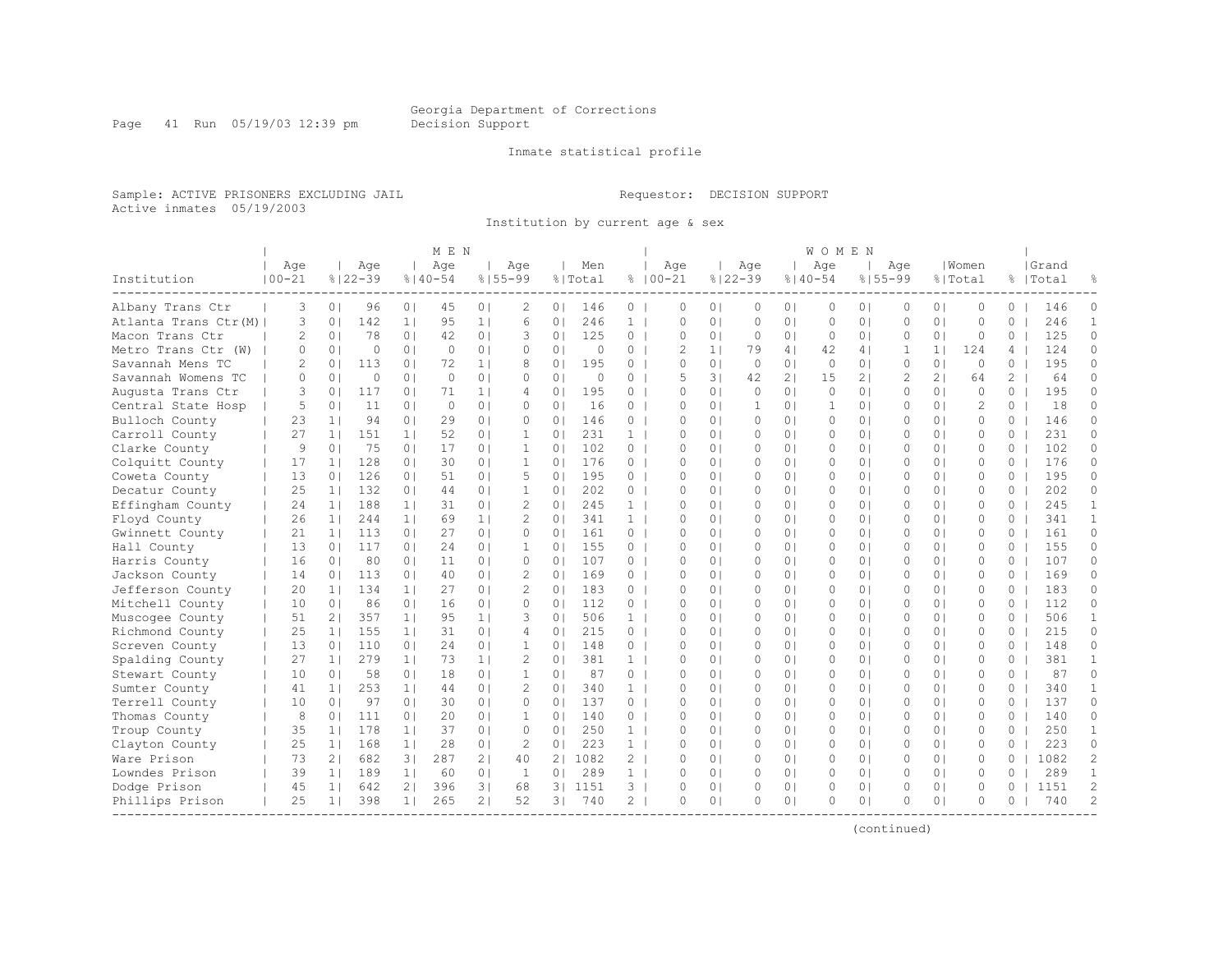Page 42 Run 05/19/03 12:39 pm Decision Support

#### Inmate statistical profile

Sample: ACTIVE PRISONERS EXCLUDING JAIL Requestor: DECISION SUPPORT Active inmates 05/19/2003

Institution by current age & sex (CONTINUED)

|                      |              |                |                |                  | M E N       |                |             |                |                |                 |             |                |              |                | <b>WOMEN</b> |                |             |                |              |          |           |                |
|----------------------|--------------|----------------|----------------|------------------|-------------|----------------|-------------|----------------|----------------|-----------------|-------------|----------------|--------------|----------------|--------------|----------------|-------------|----------------|--------------|----------|-----------|----------------|
|                      | Age          |                | Age            |                  | Aqe         |                | Age         |                | Men            |                 | Age         |                | Age          |                | Age          |                | Age         |                | l Women      |          | Grand     |                |
| Institution          | $100 - 21$   |                | $8122 - 39$    |                  | $8140 - 54$ |                | $8155 - 99$ |                | % Total        |                 | $8100 - 21$ |                | $8122 - 39$  |                | $8140 - 54$  |                | $8155 - 99$ |                | % Total      |          | %   Total |                |
| Walker Prison        | 34           | 11             | 351            | 1 <sub>1</sub>   | 210         | 21             | 26          | 1 <sup>1</sup> | 621            | 1 <sup>1</sup>  | $\Omega$    | 0 <sub>1</sub> | 0            | 0 <sub>1</sub> | $\Omega$     | 0 <sup>1</sup> | $\Omega$    | 0 <sub>1</sub> | $\Omega$     | $\Omega$ | 621       | -1             |
| Wayne Prison         | 17           | 1 <sup>1</sup> | 104            | 0 <sub>1</sub>   | 72          | 1 <sub>1</sub> | 5           | 0 <sub>1</sub> | 198            | 0               | $\circ$     | 0 <sub>1</sub> | $\circ$      | 0 <sub>1</sub> | $\Omega$     | 0 <sub>1</sub> | $\Omega$    | 0 <sub>1</sub> | $\circ$      | $\Omega$ | 198       | $\Omega$       |
| Arrendale Prison     | 390          | 12             | 580            | 2 <sub>1</sub>   | 219         | 2 <sub>1</sub> | 9           | 0 <sup>1</sup> | 1198           | 3 <sup>1</sup>  | $\Omega$    | 0 <sub>1</sub> | $\circ$      | 0 <sub>1</sub> | $\Omega$     | 0 <sub>1</sub> | $\Omega$    | 0 <sub>1</sub> | $\mathbf{0}$ | $\circ$  | 1198      | 3              |
| Montgomery Prison    | 42           | 1              | 271            | 1 <sub>1</sub>   | 64          | 1 <sub>1</sub> | 9           | 0 <sub>1</sub> | 386            | 1 <sup>1</sup>  | $\Omega$    | 0 <sub>1</sub> | $\circ$      | 0 <sub>1</sub> | $\Omega$     | 0 <sub>1</sub> | $\Omega$    | 0 <sub>1</sub> | $\Omega$     | $\Omega$ | 386       | $\mathbf{1}$   |
| Lee Prison           | 37           | 11             | 428            | 21               | 232         | 21             | 27          | 1 <sub>1</sub> | 724            | $2-1$           | $\bigcap$   | 0 <sub>1</sub> | $\Omega$     | 0 <sub>1</sub> | $\bigcap$    | 0 <sub>1</sub> | $\Omega$    | 0 <sub>1</sub> | $\Omega$     | $\Omega$ | 724       | $\overline{2}$ |
| Putnam Prison        | 23           | 11             | 85             | 0 <sub>1</sub>   | 23          | 0 <sup>1</sup> | $\Omega$    | 0 <sup>1</sup> | 131            | $0-1$           | ∩           | 0 <sub>1</sub> | 0            | 0 <sub>1</sub> | $\Omega$     | 0 <sub>1</sub> | $\Omega$    | 0 <sub>1</sub> | $\Omega$     | $\Omega$ | 131       | 0              |
| Georgia State Prison | 25           | 11             | 779            | $\overline{3}$ l | 331         | 3 <sub>1</sub> | 47          | 21             | 1182           | $3-1$           | ∩           | 0 <sub>1</sub> | $\Omega$     | 0 <sub>1</sub> | $\Omega$     | 0 <sub>1</sub> | 0           | 0 <sub>1</sub> | $\Omega$     | 0        | 1182      | 3              |
| Mens Prison          | 6            | $\Omega$       | 129            | $\Omega$         | 240         | 21             | 298         | 151            | 673            | $\overline{2}$  | ∩           | $\Omega$       | $\Omega$     | 0 <sub>1</sub> | $\Omega$     | 0 <sub>1</sub> | O           | 0 <sub>1</sub> | $\Omega$     | $\Omega$ | 673       | 1              |
| Jackson Prison-Diag  | 138          | 41             | 899            | 3 <sup>1</sup>   | 471         | 4              | 57          | 3 <sup>1</sup> | 1565           | 4               | $\cap$      | $\Omega$       | $\Omega$     | 0 <sub>1</sub> | $\Omega$     | 0 <sub>1</sub> | O           | 0 <sub>1</sub> | $\cap$       | $\Omega$ | 1565      | 3              |
| Jackson Prison-Perm  | $\mathbf{1}$ | $\bigcap$      | 137            | 1 <sub>1</sub>   | 96          | 1 <sub>1</sub> | 11          | 1 <sub>1</sub> | 245            | $1 \quad$       | ∩           | 0 <sub>1</sub> | $\Omega$     | 0 <sub>1</sub> | $\Omega$     | 0 <sup>1</sup> | $\Omega$    | 0 <sub>1</sub> | $\Omega$     | $\Omega$ | 245       | $\mathbf{1}$   |
| Coastal Prison       | 176          | 51             | 883            | 3 <sup>1</sup>   | 393         | 31             | 37          | 2 <sub>1</sub> | 1489           | $3-1$           | $\Omega$    | 0 <sub>1</sub> | $\circ$      | 0 <sub>1</sub> | 0            | 0 <sub>1</sub> | $\Omega$    | 0 <sub>1</sub> | $\mathbf{0}$ | $\Omega$ | 1489      | 3              |
| Scott Prison         | 41           | 11             | 686            | 31               | 381         | 3 <sub>1</sub> | 51          | 3 <sup>1</sup> | 1159           | 3 <sup>1</sup>  | $\Omega$    | 0 <sub>1</sub> | $\circ$      | 0 <sub>1</sub> | $\Omega$     | 0 <sub>1</sub> | 0           | 0 <sub>1</sub> | $\mathbf{0}$ | $\Omega$ | 1159      | $\overline{c}$ |
| Rivers Prison        | 41           | 1 <sub>1</sub> | 630            | 21               | 376         | 3 <sub>1</sub> | 45          | 21             | 1092           | $\overline{2}$  | $\cap$      | 0 <sub>1</sub> | $\circ$      | 0 <sub>1</sub> | $\Omega$     | 0 <sub>1</sub> | $\Omega$    | 0 <sub>1</sub> | $\Omega$     | $\Omega$ | 1092      | $\overline{2}$ |
| Rutledge Prison      | 24           | 11             | 277            | 1 <sub>1</sub>   | 236         | 21             | 47          | 21             | 584            | 1 <sup>1</sup>  | $\bigcap$   | 0 <sub>1</sub> | 0            | 0 <sub>1</sub> | $\Omega$     | 0 <sub>1</sub> | $\Omega$    | 0 <sub>1</sub> | $\Omega$     | 0        | 584       | $\mathbf{1}$   |
| Central Prison       | 2.0          | 11             | 375            | 1 <sub>1</sub>   | 321         | 31             | 63          | 3 <sub>1</sub> | 779            | $2-1$           | $\bigcap$   | $\cap$         | $\Omega$     | 0 <sub>1</sub> | $\bigcap$    | 0 <sup>1</sup> | $\Omega$    | 0 <sup>1</sup> | $\cap$       | $\Omega$ | 779       | $\overline{2}$ |
| Augusta Med Prison   | 41           | 11             | 547            | 21               | 340         | 31             | 111         | 5              | 1039           | $2-1$           | $\Omega$    | 0 <sub>1</sub> | $\Omega$     | 0 <sub>1</sub> | $\Omega$     | 0 <sup>1</sup> | $\Omega$    | 0 <sub>1</sub> | $\Omega$     | $\Omega$ | 1039      | $\overline{2}$ |
| Rogers Prison        | 165          | 51             | 828            | 3 <sup>1</sup>   | 252         | 2 <sub>1</sub> | 8           | 0 <sup>1</sup> | 1253           | 3               | $\cap$      | $\Omega$       | $\Omega$     | 0 <sub>1</sub> | $\Omega$     | 0 <sub>1</sub> | O           | 0 <sub>1</sub> | $\Omega$     | $\Omega$ | 1253      | 3              |
| Burruss Prison       | 24           | 11             | 164            | 1 <sub>1</sub>   | 93          | 1 <sub>1</sub> | 13          | 1 <sub>1</sub> | 294            | 1               | ∩           | $\Omega$       | $\Omega$     | 0 <sub>1</sub> | $\Omega$     | 0 <sub>1</sub> | O           | 0 <sub>1</sub> | $\cap$       | $\Omega$ | 294       | 1              |
| Bostick Prison       | 11           | $\Omega$       | 209            | 1 <sub>1</sub>   | 220         | 21             | 160         | 8              | 600            | 1 <sup>1</sup>  | ∩           | 0 <sub>1</sub> | $\Omega$     | 0 <sub>1</sub> | $\Omega$     | 0 <sub>1</sub> | $\Omega$    | 0 <sub>1</sub> | $\Omega$     | $\Omega$ | 600       | 1              |
| Valdosta Prison      | 29           | 11             | 465            | 21               | 250         | 21             | 46          | 21             | 790            | $\overline{2}$  | $\Omega$    | 0 <sub>1</sub> | 0            | 0 <sub>1</sub> | 0            | 0 <sub>1</sub> | $\Omega$    | 0 <sub>1</sub> | $\Omega$     | $\Omega$ | 790       | $\overline{2}$ |
| Hays Prison          | 48           | 11             | 497            | 21               | 243         | 21             | 40          | 21             | 828            | $2 \frac{1}{2}$ | $\Omega$    | 0 <sub>1</sub> | $\Omega$     | 0 <sub>1</sub> | $\Omega$     | 0 <sup>1</sup> | $\Omega$    | 0 <sup>1</sup> | $\Omega$     | $\Omega$ | 828       | $\overline{2}$ |
| Hancock Prison       | 49           | 1 <sup>1</sup> | 705            | 3 <sup>1</sup>   | 361         | 31             | 58          | 3 <sup>1</sup> | 1173           | $3-1$           | $\Omega$    | 0 <sub>1</sub> | $\circ$      | 0 <sub>1</sub> | $\Omega$     | 0 <sub>1</sub> | $\Omega$    | 0 <sub>1</sub> | $\Omega$     | $\Omega$ | 1173      | $\overline{2}$ |
| Telfair Prison       | 60           | 21             | 702            | 3 <sup>1</sup>   | 264         | 21             | 31          | 2 <sub>1</sub> | 1057           | $\overline{2}$  | $\bigcap$   | $\Omega$       | $\Omega$     | 0 <sub>1</sub> | $\bigcap$    | 0 <sup>1</sup> | $\bigcap$   | 0 <sub>1</sub> | $\Omega$     | $\Omega$ | 1057      | $\overline{c}$ |
| Autry Prison         | 87           | 31             | 760            | 3 <sup>1</sup>   | 374         | 3 <sub>1</sub> | 67          | 31             | 1288           | $3-1$           | $\bigcap$   | 0 <sub>1</sub> | $\Omega$     | 0 <sub>1</sub> | $\cap$       | 0 <sup>1</sup> | $\Omega$    | 0 <sub>1</sub> | $\Omega$     | $\Omega$ | 1288      | 3              |
| Johnson Prison       | 39           | 11             | 483            | 21               | 294         | 21             | 42          | 2 <sub>1</sub> | 858            | $2-1$           | $\Omega$    | 0 <sup>1</sup> | $\Omega$     | 0 <sub>1</sub> | $\Omega$     | 0 <sup>1</sup> | $\Omega$    | 0 <sup>1</sup> | $\Omega$     | $\Omega$ | 858       | 2              |
| Wilcox Prison        | 71           | 21             | 757            | 3 <sup>1</sup>   | 458         | 4              | 63          |                | 31 1349        | 31              | ∩           | 0 <sub>1</sub> | 0            | 01             | $\Omega$     | 0 <sub>1</sub> | $\Omega$    | 0 <sub>1</sub> | $\Omega$     | 0        | 1349      | 3              |
| Calhoun Prison       | 82           | 21             | 772            | 31               | 332         | 31             | 48          | 21             | 1234           | 3               | $\cap$      | $\Omega$       | $\Omega$     | 0 <sub>1</sub> | $\Omega$     | 0 <sub>1</sub> | Ω           | 0 <sub>1</sub> | $\Omega$     | 0        | 1234      | 3              |
| Dooly Prison         | 49           | 11             | 668            | 3 <sup>1</sup>   | 370         | 3 <sub>1</sub> | 58          |                | 31 1145        | 31              | $\bigcap$   | $\Omega$       | $\Omega$     | 01             | $\Omega$     | 0 <sub>1</sub> | $\bigcap$   | 0 <sub>1</sub> | $\Omega$     | 0        | 1145      | $\overline{2}$ |
| Macon Prison         | 36           | 11             | 900            | 3 <sup>1</sup>   | 356         | 3 <sub>1</sub> | 71          |                | 31 1363        | $3-1$           | $\Omega$    | 0 <sub>1</sub> | $\Omega$     | 0 <sub>1</sub> | $\Omega$     | 0 <sup>1</sup> | $\Omega$    | 0 <sub>1</sub> | $\Omega$     | 0        | 1363      | 3              |
| Smith Prison         | 47           | 11             | 751            | 31               | 283         | 2 <sub>1</sub> | 38          | 2 <sub>1</sub> | 1119           | $3-1$           | $\Omega$    | 0 <sub>1</sub> | 0            | 0 <sub>1</sub> | $\Omega$     | 0 <sub>1</sub> | $\Omega$    | 0 <sub>1</sub> | $\Omega$     | 0        | 1119      | $\overline{c}$ |
| Homerville Prison    | 1            | $\Omega$       | 128            | 0 <sub>1</sub>   | 64          | 1 <sub>1</sub> | 5           | 0 <sub>1</sub> | 198            | $0-1$           | $\Omega$    | $\circ$        | $\mathbf{1}$ | 0 <sub>1</sub> | $\Omega$     | 0 <sub>1</sub> | $\Omega$    | 0 <sub>1</sub> | 1            | $\Omega$ | 199       | $\Omega$       |
| Washingtn Women Pris | $\circ$      | 0 <sub>1</sub> | $\overline{2}$ | 0 <sub>1</sub>   | $\circ$     | 0 <sub>1</sub> | $\Omega$    | 0 <sub>1</sub> | $\overline{c}$ | $\circ$         | 54          | 351            | 659          | 351            | 316          | 321            | 29          | 331            | 1058         | 34       | 1060      | 2              |
| Baldwin Prison       | 66           | 2 <sub>1</sub> | 434            | 2 <sub>1</sub>   | 222         | 2 <sub>1</sub> | 28          | 1 <sub>1</sub> | 750            | $2-1$           | $\Omega$    | 0 <sup>1</sup> | $\circ$      | 0 <sub>1</sub> | $\Omega$     | 0 <sub>1</sub> | $\circ$     | 0 <sub>1</sub> | $\Omega$     | $\Omega$ | 750       | 2              |
| Metro Womens Prison  | $\Omega$     | 0 <sub>1</sub> | 1              | 0 <sub>1</sub>   | 0           | 0 <sub>1</sub> | $\Omega$    | 0 <sup>1</sup> | 1              | $0-1$           | 33          | 21             | 492          | 261            | 281          | 291            | 28          | 321            | 834          | 27       | 835       | $\overline{2}$ |
| Pulaski Womens Pris  | $\Omega$     | 0 <sub>1</sub> | 3              | 0 <sub>1</sub>   | $\Omega$    | 0 <sub>1</sub> | $\Omega$    | 0 <sub>1</sub> | 3              | $0-1$           | 60          | 391            | 629          | 331            | 322          | 331            | 27          | 311            | 1038         | 33       | 1041      | $\mathcal{D}$  |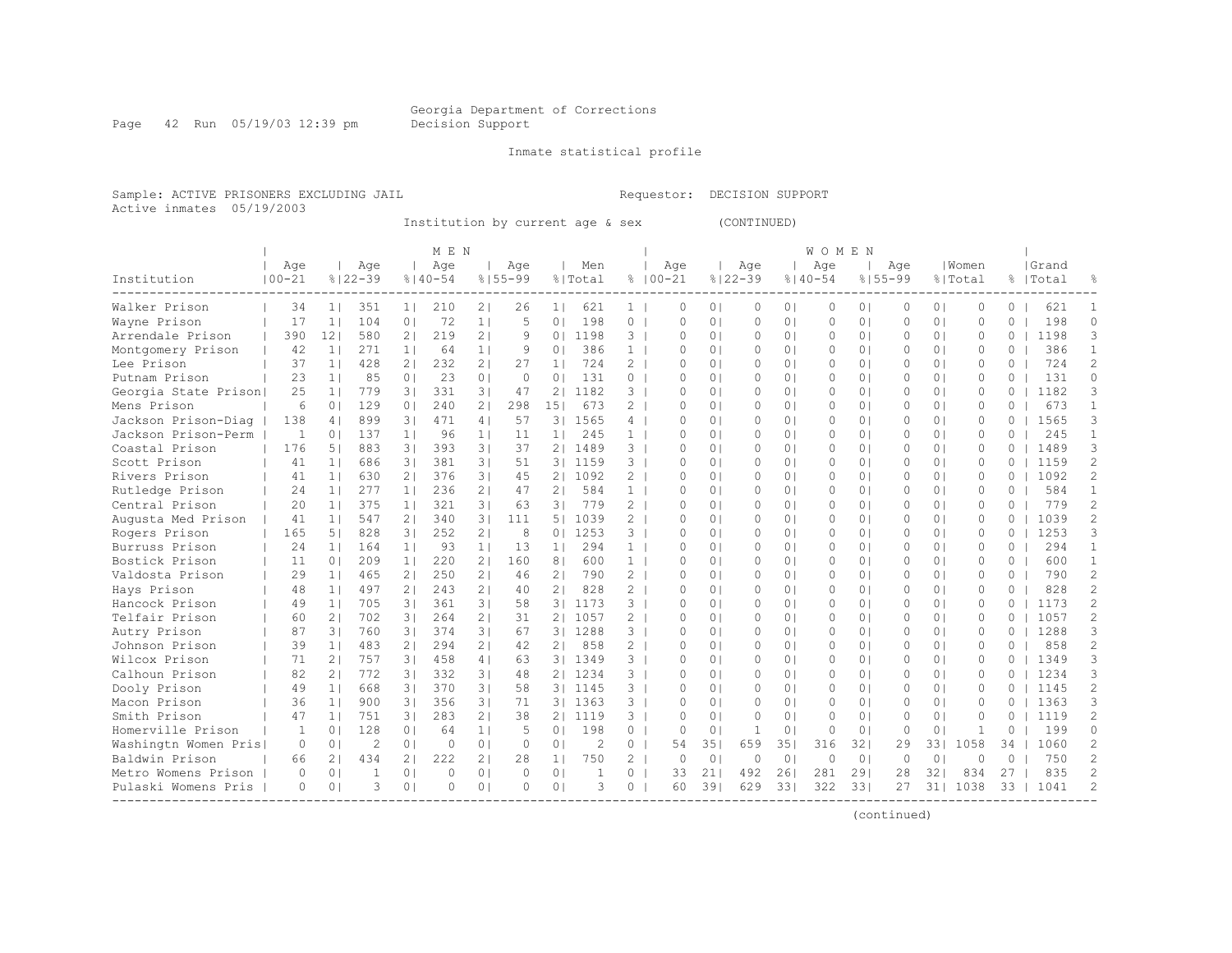Page 43 Run 05/19/03 12:39 pm Decision Support

#### Inmate statistical profile

Sample: ACTIVE PRISONERS EXCLUDING JAIL Requestor: DECISION SUPPORT Active inmates 05/19/2003

Institution by current age & sex (CONTINUED)

|                      |                   |          |                                  |                | M E N              |                |                      |                |                |              |                   |          |                    |            | <b>WOMEN</b>       |          |                    |                |                  |                  |                    |       |
|----------------------|-------------------|----------|----------------------------------|----------------|--------------------|----------------|----------------------|----------------|----------------|--------------|-------------------|----------|--------------------|------------|--------------------|----------|--------------------|----------------|------------------|------------------|--------------------|-------|
| Institution          | Age<br>$100 - 21$ |          | Age<br>$8122 - 39$               |                | Age<br>$8140 - 54$ |                | Age<br>$8155 - 99$   |                | Men<br>% Total | $\approx$    | Age<br>$100 - 21$ |          | Age<br>$8122 - 39$ |            | Age<br>$8140 - 54$ |          | Age<br>$8155 - 99$ |                | Women<br>% Total |                  | Grand<br>%   Total |       |
| Pelham PreTrans Unit | 4                 |          | 118                              | 0 <sub>1</sub> | 67                 |                | 4                    | 0 <sub>1</sub> | 193            |              | $^{(1)}$          | $\circ$  | $\Omega$           | 01         | $\Omega$           | 0        |                    | 0 <sup>1</sup> |                  | 0                | 193                |       |
| Milan Prison         | 40                |          | 160                              | 11             | 51                 | 0 <sup>1</sup> | 4                    | 0 I            | 255            |              | n                 | 01       | $\Omega$           | 01         | $\Omega$           | $\Omega$ | 0                  | $\Omega$       | O                | 0.               | 255                |       |
| D Ray James Prison   | 140               | 4        | 971                              | 4 <sub>1</sub> | 403                | 3 <sub>1</sub> | 48                   | 21             | 1562           | 4            |                   | $\Omega$ | $\circ$            | 01         | $\Omega$           | $\Omega$ |                    | 0 <sup>1</sup> | O                |                  | 1562               |       |
| Coffee Corr Facility | 107               | 3 I      | 960                              | 4              | 396                | 3 <sub>1</sub> | 56                   |                | 3   1519       | 3            |                   | $\Omega$ | $\Omega$           | 01         | $\Omega$           | $\Omega$ | 0                  | $\Omega$       | <sup>0</sup>     | $\left( \right)$ | 1519               | 3     |
| Wheeler Corr Facilty | 85                |          | 926                              | 31             | 429                | 4              | 66                   |                | 3  1506        | 3            | n                 | $\Omega$ | $\Omega$           | $\Omega$   | $\Omega$           | $\Omega$ | 0                  | 0 <sub>1</sub> |                  |                  | 1506               | 3     |
| Ware Annex           | 30                |          | 121                              | $\Omega$       | 50                 | 0 <sub>1</sub> |                      | 0 <sub>1</sub> | 208            | 0            |                   | 0        | $\bigcap$          | 01         | $\bigcap$          | 0        |                    | $\Omega$       | U                | $^{(1)}$         | 208                |       |
| Phillips Annex       | 25                |          | 122                              | 0 <sup>1</sup> | 58                 | 0 <sup>1</sup> | 5                    | 0              | 210            | 0            |                   | 0        | $\Omega$           | 01         | $\Omega$           | 0        |                    | $\Omega$       | O                | 0                | 210                | 0     |
| Hays Annex           | 54                | 21       | 221                              | 1 <sub>1</sub> | 92                 | 1 <sub>1</sub> | 9                    | $\Omega$       | 376            |              | n                 | $\Omega$ | $\Omega$           | 01         | $\Omega$           | 0        | 0                  | 0 <sup>1</sup> | U                | 0                | 376                |       |
| Hancock Annex        | 30                |          | 126                              | 0 <sub>1</sub> | 42                 | 0 <sub>1</sub> |                      | $\Omega$       | 199            |              |                   | $\Omega$ | $\Omega$           | $\Omega$   | $\Omega$           | 0        |                    | 0 <sub>1</sub> |                  | $\Omega$         | 199                |       |
| Dodge BC             | 2.8               |          | 51                               | 0 <sub>1</sub> | <sup>o</sup>       | 0 <sub>1</sub> |                      | $\Omega$       | 79             |              | n                 | $\Omega$ | $\bigcap$          | 01         | $\Omega$           | $\Omega$ | 0                  | $\Omega$       |                  | 0.               | 79                 |       |
| Montgomery BC        | 9                 | $\Omega$ | 11                               | $\Omega$       |                    | 0 <sub>1</sub> | $\Omega$             | $\Omega$       | 20             |              |                   | 0        | $\Omega$           | 01         | $\Omega$           | 0        |                    | $\Omega$       |                  | 0                | 20                 |       |
| Burruss BC           | 42                |          | 98                               | $\Omega$       | $\Omega$           | 0 <sub>1</sub> | $\Omega$             | $\Omega$       | 140            |              | n                 | 0        | $\Omega$           | 01         | $\Omega$           | 0        |                    | 0 I            | O                | $\Omega$         | 140                |       |
| Hays BC              | 44                |          | 126                              | $\Omega$ 1     | $\Omega$           | 0 <sub>1</sub> | $\Omega$             | $\Omega$       | 170            | $\Omega$     | 0                 | $\Omega$ | $\Omega$           | $\Omega$ I | $\Omega$           | $\Omega$ | 0                  | 0 <sup>1</sup> | O                | $\Omega$         | 170                | n.    |
| Baldwin BC           | 64                |          | 144                              | 1 <sub>1</sub> |                    | $\Omega$ 1     |                      | 01             | 208            | <sup>n</sup> | U                 | 0        | $\Omega$           | $\Omega$   | $\bigcap$          | $\Omega$ |                    | $\Omega$       | $\cap$           |                  | 208                |       |
| Total reported       |                   |          | 3325 100   26560 100   12230 100 |                |                    |                | 2037 100   44152 100 |                |                |              | 154 100           |          | 1903 100           |            | 977 1001           |          |                    | 87 1001        | 3121 100         |                  | 47273 100          |       |
| Percent reported     |                   | 99.91    |                                  | 100.0          |                    | 100.0          |                      | 100.01         |                | 100.0        | 100.0             |          |                    | 100.01     |                    | 100.0    |                    | 100.0          |                  | 100.0            |                    | 100.0 |
|                      |                   |          |                                  |                |                    |                |                      |                |                |              |                   |          |                    |            |                    |          |                    |                |                  |                  |                    |       |
| Not Reported         | 4                 |          | 11                               |                |                    |                | $\Omega$             |                | 16             |              | $\Omega$          |          | $\circ$            |            | $\circ$            |          | $\bigcap$          |                | $\cap$           |                  | 16                 |       |
| Total                | 3329              |          | 26571                            |                | 12231              |                | 2037                 |                | 44168          |              | 154               |          | 1903               |            | 977                |          | 87                 |                | 3121             |                  | 47289              |       |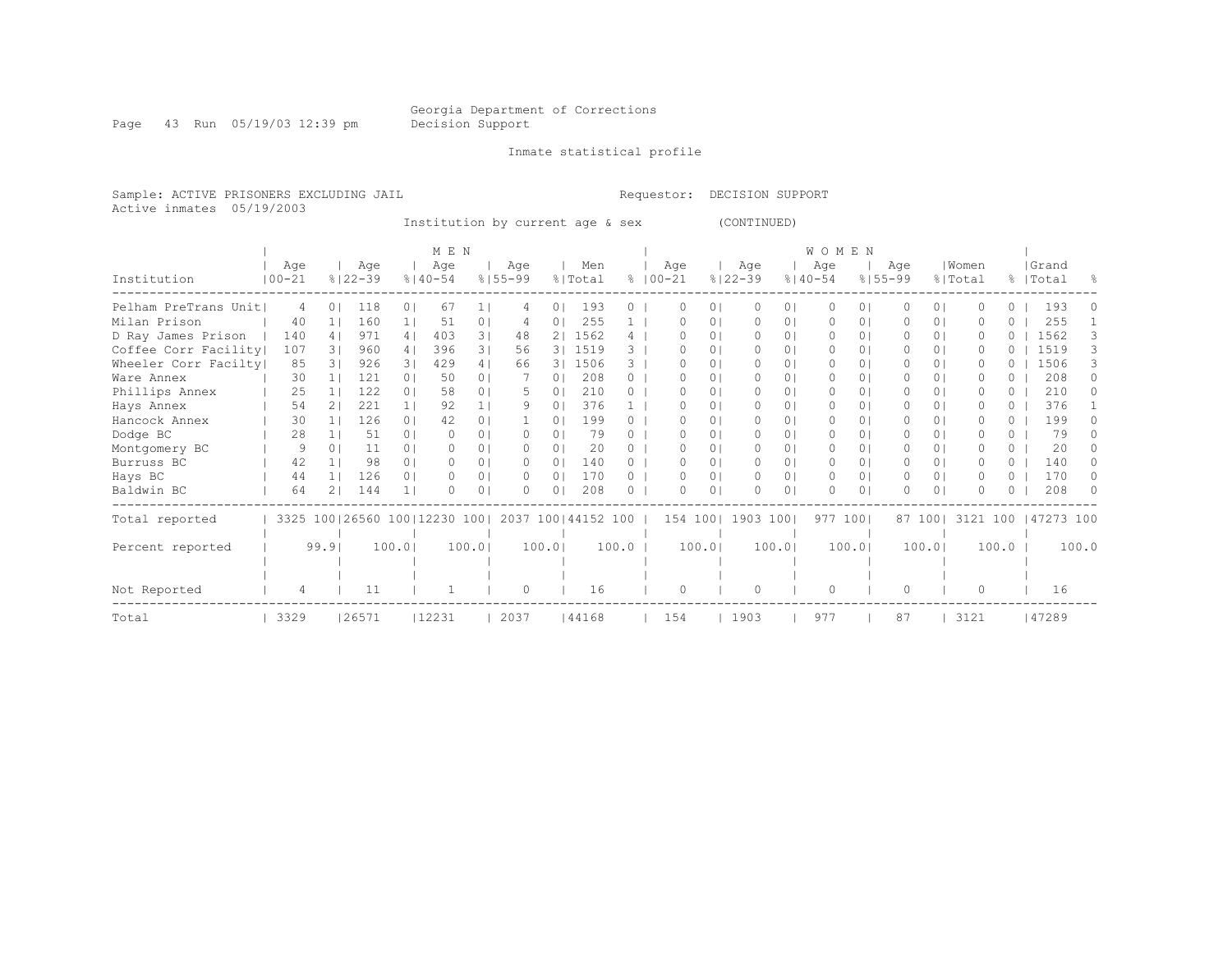Page 44 Run 05/19/03 12:39 pm

Inmate statistical profile

| Sample: ACTIVE PRISONERS EXCLUDING JAIL<br>Active inmates 05/19/2003 |                   |       |                                                                   |      |                             |       |                    |        |                                                |                   | Requestor:       |       | DECISION SUPPORT   |       |                                    |                            |                    |          |                  |        |                                  |      |
|----------------------------------------------------------------------|-------------------|-------|-------------------------------------------------------------------|------|-----------------------------|-------|--------------------|--------|------------------------------------------------|-------------------|------------------|-------|--------------------|-------|------------------------------------|----------------------------|--------------------|----------|------------------|--------|----------------------------------|------|
|                                                                      |                   |       |                                                                   |      |                             |       |                    |        | Misdemeanors And Felonies by current age & sex |                   |                  |       |                    |       |                                    |                            |                    |          |                  |        |                                  |      |
| Crime Type                                                           | Aqe<br>$100 - 21$ |       | Aqe<br>୫∣22-39                                                    |      | M E N<br>Aqe<br>$8140 - 54$ |       | Age<br>$8155 - 99$ |        | Men<br>% Total                                 |                   | Age<br>%   00−21 |       | Aqe<br>$8122 - 39$ |       | <b>WOMEN</b><br>Aqe<br>$8140 - 54$ |                            | Aqe<br>$8155 - 99$ |          | Women<br>% Total |        | Grand<br>%   Total               | - 양  |
| MISDEMEANOR<br>FELONY                                                |                   | ()    | 3324 100 26542 100 12218 100 2037 100 44121 100                   | () I | 6                           |       |                    | O I    | 14                                             |                   | 152 1001         |       | 1894 1001          |       |                                    | 0 <sup>1</sup><br>974 1001 |                    | $\Omega$ |                  |        | 16<br>87 100 3107 100 147228 100 |      |
| Total reported                                                       |                   |       | 3324 100   26550 100   12224 100   2037 100   44135 100   152 100 |      |                             |       |                    |        |                                                |                   |                  |       | 1894 1001          |       |                                    | 976 1001                   |                    | 87 1001  |                  |        | 3109 100 147244 100              |      |
| Percent reported                                                     |                   | 99.81 |                                                                   | 99.9 |                             | 99.91 |                    | 100.01 |                                                | 99.9 <sub>1</sub> |                  | 98.71 |                    | 99.51 |                                    | 99.91                      |                    | 100.01   |                  | $99.6$ |                                  | 99.9 |
| NOT REPORTED                                                         | 5.                |       | 21                                                                |      |                             |       |                    |        | 33                                             |                   | $\mathcal{P}$    |       | 9                  |       |                                    |                            |                    |          | 12.              |        | 4.5                              |      |
| Total                                                                | 3329              |       | 26571                                                             |      | 12231                       |       | 2037               |        | 44168                                          |                   | 154              |       | 1903               |       | 977                                |                            | 87                 |          | 3121             |        | 147289                           |      |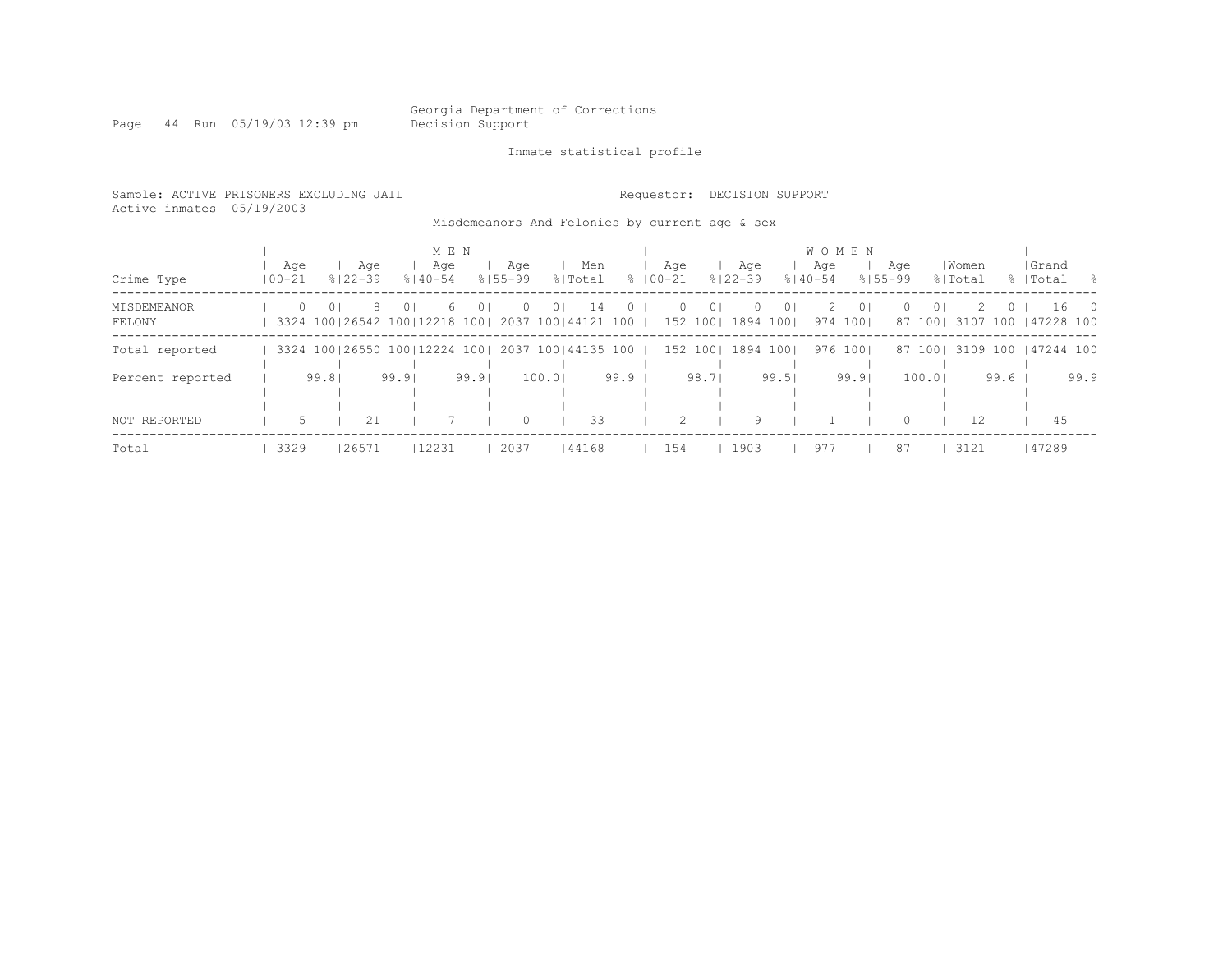Page 45 Run 05/19/03 12:39 pm Decision Support

#### Inmate statistical profile

Sample: ACTIVE PRISONERS EXCLUDING JAIL Requestor: DECISION SUPPORT Active inmates 05/19/2003

Crimes By Group by current age & sex

|                      |                   |                |                                  |                 | M E N              |                |                    |                |                      |              |                    |                 |                    |                | <b>WOMEN</b>       |                |                    |                |                  |              |                     |                |
|----------------------|-------------------|----------------|----------------------------------|-----------------|--------------------|----------------|--------------------|----------------|----------------------|--------------|--------------------|-----------------|--------------------|----------------|--------------------|----------------|--------------------|----------------|------------------|--------------|---------------------|----------------|
| Crimes By Group      | Age<br>$100 - 21$ |                | Age<br>$8122 - 39$               |                 | Age<br>$8140 - 54$ |                | Age<br>$8155 - 99$ |                | Men<br>% Total       |              | Age<br>$8100 - 21$ |                 | Age<br>$8122 - 39$ |                | Age<br>$8140 - 54$ |                | Age<br>$8155 - 99$ |                | Women<br>% Total |              | Grand<br> Total     | 욲              |
| HOMICIDE             | 174               | 51             | 3105                             | 12 <sub>1</sub> | 1911               | 161            | 559                | 271            | 5749                 | 13           | 13                 | 9 <sub>1</sub>  | 249                | 131            | 163                | 171            | 37                 | 431            | 462              | 15           | 6211                | 13             |
| ABORTION             | 0                 | 0 <sub>1</sub> | 0                                | 0               | $\Omega$           | 0              | $\circ$            | 0              | $\Omega$             | 0            | 0                  | $\circ$         | $\circ$            | $\circ$        | 0                  | $\circ$        | $\circ$            | 0 <sub>1</sub> | 0                | $\Omega$     | $\Omega$            | $\circ$        |
| BODILY INJRY&REL OFF | 492               | 151            | 4622                             | 171             | 1771               | 14             | 279                | 14             | 7164                 | 16           | 30                 | 201             | 229                | 12             | 126                | 13             | 8                  | 9 <sub>1</sub> | 393              | 13           | 7557                | 16             |
| ARSON & REL OFF      | 9                 | $\Omega$       | 74                               | 0 <sub>1</sub>  | 41                 | 0              | 6                  | 0              | 130                  | 0            | $\Omega$           | $\circ$         | 11                 | 1 <sup>1</sup> | 10                 | $1\vert$       |                    | 1 <sup>1</sup> | 22               | 1            | 152                 | $\Omega$       |
| DAMAGE OF PROPERTY   | -15               | 0              | 68                               | 0 <sub>1</sub>  | 24                 | $\circ$        | 1                  | 0              | 108                  | 0            | $\Omega$           | $\Omega$        | $\overline{4}$     | $\circ$        | 2                  | $\circ$        | $\Omega$           | 0 <sup>1</sup> | 6                | $\Omega$     | 114                 | $\Omega$       |
| BURGLARY & REL OFF   | 536               | 161            | 3093                             | 12 <sub>1</sub> | 1388               | 11             | 70                 | 31             | 5087                 | 12           | 9                  | 6               | 124                | 71             | 52                 | 5 <sub>1</sub> | 0                  | 0 <sup>1</sup> | 185              | 6            | 5272                | 11             |
| FORGERY & REL OFF    | 41                | 1 <sub>1</sub> | 718                              | 31              | 379                | 31             | 32                 | 2 <sub>1</sub> | 1170                 | 3            | 12                 | 8               | 338                | 181            | 149                | 151            | 10                 | 121            | 509              | 16           | 1679                | $\overline{4}$ |
| THEFT                | 244               | 71             | 1465                             | 61              | 801                | 71             | 61                 | 31             | 2571                 | 6            | 16                 | 11              | 202                | 11             | 141                | 14             | 6                  | 7 <sub>1</sub> | 365              | 12           | 2936                | 6              |
| <b>ROBBERY</b>       | 934               | 281            | 4491                             | 171             | 1225               | 101            | 103                | 5              | 6753                 | 15           | 38                 | 251             | 159                | 8 <sup>1</sup> | 35                 | 4 <sub>1</sub> | 2                  | 21             | 234              | 8            | 6987                | 15             |
| SEXUAL OFFENSES      | 310               | 9 <sub>1</sub> | 2918                             | 11              | 2306               | 19             | 653                | 32             | 6187                 | 14           | 1                  | 1 <sup>1</sup>  | 62                 | 31             | 27                 | 31             | 3                  | 31             | 93               | 3            | 6280                | 13             |
| OBSCENITY CRIMES     | $\Omega$          | $\Omega$       | Ω                                | 0               | 1                  | $\Omega$       | C                  | 0              |                      | $\Omega$     | O                  | $\Omega$        | $\Omega$           | 0 <sub>1</sub> | $\Omega$           | $\Omega$       | $\Omega$           | $\Omega$       | $\Omega$         | $\Omega$     |                     | $\Omega$       |
| TREASON & REL OFF    | 0                 | 01             | -1                               | 0 <sub>1</sub>  | 1                  | 0 <sub>1</sub> | 0                  | 01             | 2                    | 0            | O                  | 0 <sub>1</sub>  | 0                  | 0 <sup>1</sup> | 0                  | 0 <sub>1</sub> | 0                  | 01             | $\Omega$         | $\Omega$     | 2                   | $\Omega$       |
| CRIMES INVOLVNG GOVT | 47                | 1 <sub>1</sub> | 421                              | 21              | 140                | 1 <sub>1</sub> | 5                  | 01             | 613                  | $\mathbf{1}$ | 3                  | 2 <sub>1</sub>  | 33                 | 2 <sub>1</sub> | 13                 | 1 <sup>1</sup> | 0                  | 0 <sup>1</sup> | 49               | 2            | 662                 |                |
| FALSIFICATIONS       | 0                 | 0 <sub>1</sub> | 23                               | 0 <sub>1</sub>  | 7                  | 0 <sub>1</sub> | 1                  | 01             | 31                   | 0            | O                  | 0 <sub>1</sub>  | 4                  | 0 <sup>1</sup> | -1                 | $\circ$        | $\Omega$           | 0 <sup>1</sup> | 5                | $\Omega$     | 36                  | $\Omega$       |
| OBSTRUCT LAW ENFORCE | 10                | $\Omega$       | 66                               | 0 <sub>1</sub>  | 24                 | 01             | $\mathcal{D}$      | 0              | 102                  | $\Omega$     | O                  | 0 <sub>1</sub>  | .5                 | 0 <sub>1</sub> | $\mathbf{1}$       | 0 <sub>1</sub> | -1                 | 1 <sup>1</sup> | 7                | $\Omega$     | 109                 | $\Omega$       |
| DISORDERLY CONDUCT   | 6                 | $\Omega$       | 26                               | 0 <sub>1</sub>  | 10                 | 01             | 2                  | 0              | 44                   | 0            | O                  | $\circ$         | 3                  | 01             | 0                  | $\circ$        | 0                  | 0 <sup>1</sup> | 3                | 0            | 47                  | O              |
| GAMBLING & REL OFF   | $\Omega$          | $\Omega$       | -1                               | 0 <sub>1</sub>  | 2                  | $\Omega$       | $\Omega$           | 0              | 3                    | $\Omega$     | U                  | $\Omega$        | 0                  | 0 <sub>1</sub> | 0                  | $\circ$        | O                  | 0 <sup>1</sup> | $\Omega$         | $\Omega$     | 3                   | U              |
| CRUELTY TO CHILDREN  | 6                 | 01             | 201                              | 1 <sup>1</sup>  | 53                 | 0 <sub>1</sub> | 8                  | 0              | 268                  | $\mathbf{1}$ | 4                  | 31              | 67                 | 41             | 10                 | 1 <sup>1</sup> | 0                  | 0 <sup>1</sup> | 81               | 3            | 349                 | 1              |
| CRIMES WITH GUNS     | 29                | 1 <sub>1</sub> | 586                              | 2 <sub>1</sub>  | 235                | 2 <sub>1</sub> | 46                 | 2              | 896                  | 2            | 2                  | 11              | 19                 | 1 <sup>1</sup> | 13                 | 1 <sup>1</sup> |                    | 1 <sup>1</sup> | 35               | $\mathbf{1}$ | 931                 | $\mathcal{D}$  |
| INVASION PRIVACY     | $\overline{c}$    | 0 <sub>1</sub> | 14                               | 0 <sub>1</sub>  | 7                  | 0 <sup>1</sup> | $\mathbf{1}$       | 0              | 24                   | $\Omega$     | $\Omega$           | 0 <sub>1</sub>  | $\circ$            | 0 <sup>1</sup> | $\circ$            | $\circ$        | O                  | 0 <sub>1</sub> | $\circ$          | $\Omega$     | 24                  | $\Omega$       |
| RACKETEERING         | $\Omega$          | 0 <sub>1</sub> | 28                               | 0 <sub>1</sub>  | 15                 | 0 <sub>1</sub> | $\overline{4}$     | 0              | 47                   | 0            | 0                  | $\circ$         | 5                  | 0 <sup>1</sup> | 6                  | 1 <sup>1</sup> | 0                  | 0 <sup>1</sup> | 11               | 0            | 58                  | 0              |
| DRUG ABUSE OFFENSES  | 400               | 121            | 3587                             | 141             | 1444               | 12             | 135                | 71             | 5566                 | 13           | 18                 | 12 <sup>1</sup> | 307                | 161            | 184                | 191            | 13                 | 151            | 522              | 17           | 6088                | 13             |
| DRUG TRAFFICKING     | 32                | 1 <sup>1</sup> | 782                              | 31              | 218                | 2              | 32                 | 21             | 1064                 | 2            | 3                  | 2 <sub>1</sub>  | 46                 | $\overline{2}$ | 25                 | 3              | 3                  | 3              | 77               | 2            | 1141                | 2              |
| AUTO CRIMES          | 5                 | 01             | 140                              | 1 <sup>1</sup>  | 181                | 11             | 26                 | 11             | 352                  | $\mathbf{1}$ | O                  | 01              | -9                 | 01             | 10                 | 1 <sup>1</sup> | 0                  | 01             | 19               | 1.           | 371                 | 1              |
| REVENUE & CONTRABAND | $\Omega$          | 0 <sub>1</sub> | 0                                | 0 <sub>1</sub>  | 0                  | 0 <sub>1</sub> | 0                  | 0 <sub>1</sub> | 0                    | 0            | 0                  | 0 <sub>1</sub>  | 0                  | 0 <sup>1</sup> | 0                  | 0 <sub>1</sub> | 0                  | 0 <sup>1</sup> | 0                | 0            | 0                   | 0              |
| CRIMES OF OTH STATES | $\Omega$          | 0 <sub>1</sub> | 0                                | 0 <sub>1</sub>  | $\Omega$           | 0 <sub>1</sub> | $\Omega$           | 0              | $\Omega$             | $\Omega$     | $\Omega$           | $\circ$         | $\circ$            | 0 <sub>1</sub> | 0                  | 0 <sub>1</sub> | 0                  | 0 <sup>1</sup> | 0                | $\Omega$     | $\circ$             | $\Omega$       |
| MISC. FELONIES       | 29                | 1 <sub>1</sub> | 94                               | 0 <sub>1</sub>  | 29                 | 0 <sub>1</sub> | 9                  | 0              | 161                  | $\Omega$     | ς                  | 21              | 17                 | 1 <sup>1</sup> | 4                  | $\circ$        | -1                 | 1 <sup>1</sup> | 25               | $\mathbf{1}$ | 186                 | $\Omega$       |
| MISDEMEANORS         | $\Omega$          | 0 <sub>1</sub> | 8                                | 0 <sub>1</sub>  | 6                  | 0 <sub>1</sub> | 0                  | 0              | 14                   | 0            | O                  | $\circ$         | 0                  | 0 <sub>1</sub> | 2                  | 0              | O                  | 0 <sub>1</sub> | 2                | O            | 16                  | 0              |
| Total reported       |                   |                | 3321 100   26532 100   12219 100 |                 |                    |                |                    |                | 2035 100   44107 100 |              |                    | 152 1001        | 1893 1001          |                | 974 100            |                |                    | 86 1001        |                  |              | 3105 100 147212 100 |                |
| Percent reported     |                   | 99.81          |                                  | 99.9            |                    | 99.9           |                    | 99.9           |                      | 99.9         |                    | 98.71           |                    | 99.51          |                    | 99.71          |                    | 98.91          |                  | 99.5         |                     | 99.8           |
|                      |                   |                |                                  |                 |                    |                |                    |                |                      |              |                    |                 |                    |                |                    |                |                    |                |                  |              |                     |                |
| NOT REPORTED         | 8                 |                | 39                               |                 | 12                 |                | $\overline{c}$     |                | 61                   |              | 2                  |                 | 10                 |                | 3                  |                | 1                  |                | 16               |              | 77                  |                |
| Total                | 3329              |                | 126571                           |                 | 12231              |                | 2037               |                | 44168                |              | 154                |                 | 1903               |                | 977                |                | 87                 |                | 3121             |              | 147289              |                |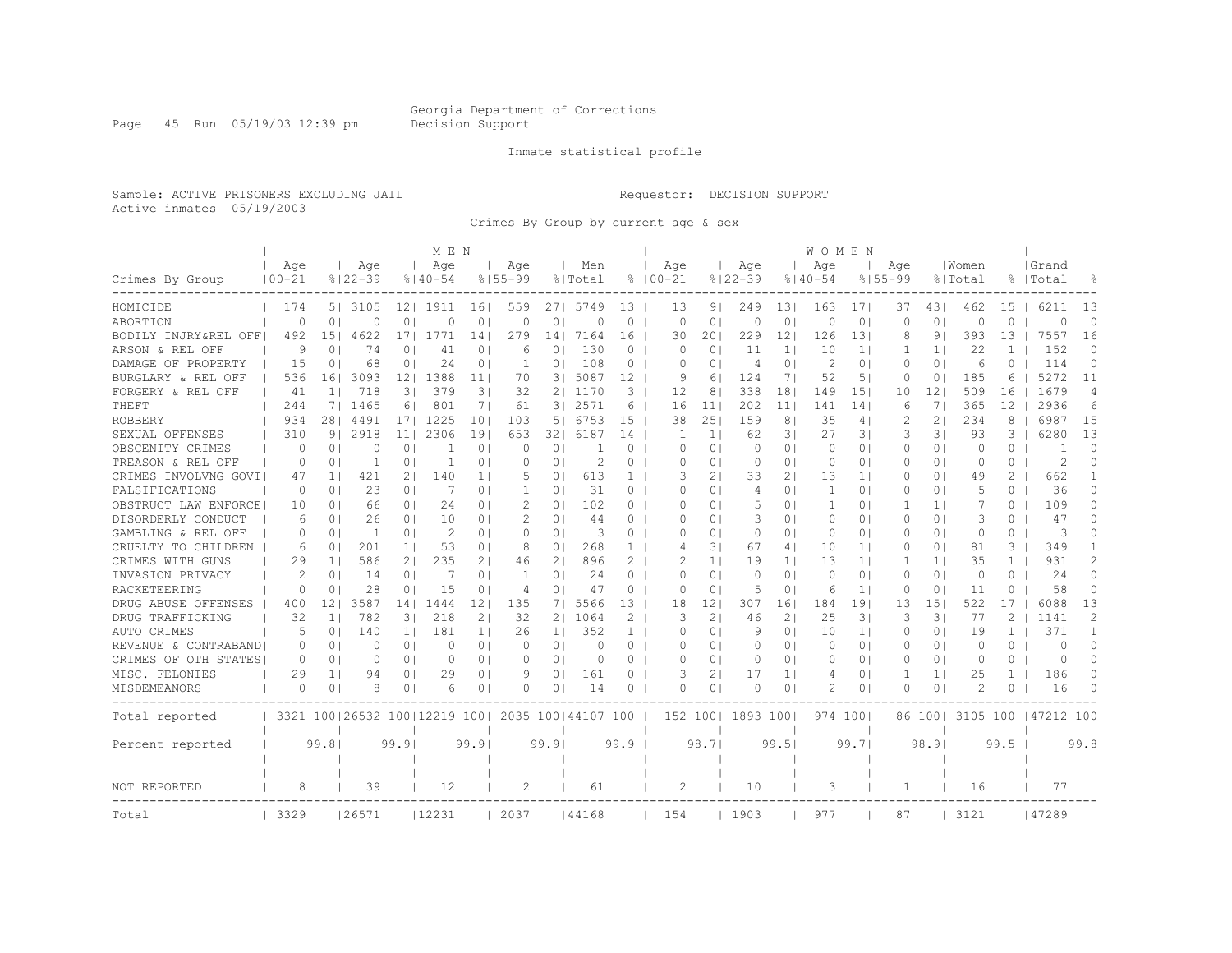Page 46 Run 05/19/03 12:39 pm Decision Support

#### Inmate statistical profile

Sample: ACTIVE PRISONERS EXCLUDING JAIL Requestor: DECISION SUPPORT Active inmates 05/19/2003

Most Serious Offense by current age & sex

|                                                                                                                                    |              |                  |             |                 | M E N          |                 |             |                 |         |              |             |                |                |                |                | WOMEN        |                 |               |                |                |                |                |               |
|------------------------------------------------------------------------------------------------------------------------------------|--------------|------------------|-------------|-----------------|----------------|-----------------|-------------|-----------------|---------|--------------|-------------|----------------|----------------|----------------|----------------|--------------|-----------------|---------------|----------------|----------------|----------------|----------------|---------------|
|                                                                                                                                    | Age          |                  | Aqe         |                 | Age            |                 | Age         |                 | Men     |              |             | Age            |                | Age            |                | Age          |                 | Age           |                | Women          |                | Grand          |               |
| Most Serious Offense   00-21                                                                                                       |              |                  | $8122 - 39$ |                 | $8140 - 54$    |                 | $8155 - 99$ |                 | % Total |              | $8100 - 21$ |                |                | $8122 - 39$    |                | $8140 - 54$  |                 | $8155 - 99$   |                | % Total        |                | %   Total      |               |
| NOTE: In the table below, misdemeanors come first, and are in lower-case letters. AFTER THAT COME FELONIES, IN UPPER-CASE LETTERS. |              |                  |             |                 |                |                 |             |                 |         |              |             |                |                |                |                |              |                 |               |                |                |                |                |               |
| aggravated assault                                                                                                                 |              | 0 <sub>1</sub>   |             | 0               | $\Omega$       | 0 <sub>1</sub>  | 0           | 0               |         | 0            |             | O              | $\circ$        | 0              | 0 <sub>1</sub> | 0            | 0               | 0             | 0 <sub>1</sub> | 0              | 0              |                | O             |
| simple assault                                                                                                                     |              | $\Omega$         |             | 0 <sup>1</sup>  | $\cap$         | $\Omega$        | $\Omega$    | $\Omega$        |         | $\Omega$     |             | $\cap$         | $\Omega$       | $\Omega$       | $\Omega$       | $\circ$      | $\Omega$        | $\Omega$      | 0 <sup>1</sup> | $\cap$         | $\Omega$       |                | $\cap$        |
| simple battery                                                                                                                     | $\Omega$     | 0 <sub>1</sub>   | $\Omega$    | 0 <sup>1</sup>  | -1             | 0 <sub>1</sub>  | $\Omega$    | $\Omega$        |         | $\Omega$     |             | O              | $\Omega$       | $\Omega$       | $\Omega$       | 0            | $\circ$         | $\Omega$      | 0 <sub>1</sub> | $\Omega$       | $\Omega$       | $\overline{1}$ | $\Omega$      |
| disorderly conduct                                                                                                                 | O            | 0 <sub>1</sub>   |             | $\Omega$        | $\Omega$       | 0 <sub>1</sub>  | $\Omega$    | 0 <sub>1</sub>  |         | $\Omega$     |             | 0              | $\Omega$       | 0              | 01             | $\Omega$     | 0 <sub>1</sub>  | $\Omega$      | 0 <sup>1</sup> | $\Omega$       | $\Omega$       |                | 0             |
| robbery                                                                                                                            |              | 0 <sub>1</sub>   |             | 0 <sub>1</sub>  | $\Omega$       | 01              | 0           | 0 <sub>1</sub>  |         | 0            |             | 0              | 0 <sub>1</sub> | 0              | 0 <sub>1</sub> | 0            | 0 <sub>1</sub>  | 0             | 0 <sup>1</sup> | 0              | 0              | -1             | $\cap$        |
| bad checks                                                                                                                         |              | 0 <sub>1</sub>   | -1          | 0 <sup>1</sup>  | $\Omega$       | 0 <sub>1</sub>  | $\Omega$    | 0 <sub>1</sub>  |         | $\Omega$     |             | $\Omega$       | $\Omega$       | $\circ$        | 0 <sub>1</sub> | $\mathbf{1}$ | 0 <sub>1</sub>  | $\Omega$      | 0 <sup>1</sup> | 1              | 0              | $\overline{2}$ | $\Omega$      |
| s/d of marijuana                                                                                                                   |              | 0 <sub>1</sub>   | 1           | 0 <sub>1</sub>  | $\Omega$       | 0 <sub>1</sub>  | $\Omega$    | 0 <sub>1</sub>  | 1       | $\Omega$     |             | $\Omega$       | $\Omega$       | $\Omega$       | $\Omega$       | $\Omega$     | 0 <sub>1</sub>  | $\Omega$      | 01             | $\cap$         | $\Omega$       | -1             | $\Omega$      |
| dui                                                                                                                                | $\Omega$     | 0 <sub>1</sub>   | $\Omega$    | 0 <sub>1</sub>  | 3              | 0 <sub>1</sub>  | $\Omega$    | 0 <sub>1</sub>  | 3       | $\Omega$     |             | $\Omega$       | $\cap$         | $\Omega$       | 01             | $\Omega$     | 0 <sub>1</sub>  | $\Omega$      | 01             | $\cap$         | 0              | 3              | $\Omega$      |
| obstr of law enf off!                                                                                                              |              | 0 <sup>1</sup>   |             | $\Omega$        |                | 0 <sub>1</sub>  | $\Omega$    | $\Omega$        |         | 0            |             | $\Omega$       | $\Omega$       | $\Omega$       | 0 <sup>1</sup> | -1           | 0 <sub>1</sub>  | $\Omega$      | 0 <sup>1</sup> | -1             | 0              | 3              | $\cap$        |
| crmnl trespassing                                                                                                                  | ∩            | 0 <sup>1</sup>   | O           | $\Omega$        |                | 0 <sup>1</sup>  | $\Omega$    | $\Omega$        |         | $\Omega$     |             | U              | $\Omega$       | $\Omega$       | $\Omega$       | $\Omega$     | $\Omega$        | $\Omega$      | $\Omega$       | $\bigcap$      | 0              |                | ∩             |
| shoplifting                                                                                                                        | $\Omega$     | 0 <sub>1</sub>   | -1          | $\Omega$        | $\Omega$       | 0 <sup>1</sup>  | $\Omega$    | 0               | -1.     | $\Omega$     |             | O              | $\Omega$       | 0              | 0 <sub>1</sub> | 0            | $\circ$         | $\Omega$      | 0 <sup>1</sup> | $\Omega$       | 0              | -1             | U             |
| MISC HOMICIDE OFFENS                                                                                                               | -1           | 0 <sub>1</sub>   | 10          | $\Omega$        | -1             | 0 <sub>1</sub>  | -1          | 0 <sup>1</sup>  | 13      | $\Omega$     |             | $\Omega$       | $\Omega$       | $\mathbf{1}$   | 0 <sup>1</sup> | 2            | 0 <sub>1</sub>  | $\Omega$      | 0 <sup>1</sup> | 3              | $\Omega$       | 16             | $\Omega$      |
| MURDER                                                                                                                             | 102          | 61               | 2120        | 14 <sub>1</sub> | 1488           | 201             | 440         | 331             | 4150    | 16           |             |                | 111            | 117            | 11             | 91           | 161             | 28            | 521            | 243            | 14             | 4393           | 16            |
| VOLUNTARY MANSLAUGHT                                                                                                               | 49           | $\overline{3}$ l | 691         | 51              | 296            | 4 <sub>1</sub>  | 89          | 71              | 1125    | 4            |             | ς              | 5 <sub>1</sub> | 101            | 9 <sub>1</sub> | 55           | 101             |               | 131            | 166            | 10             | 1291           | 5             |
| INVOLUNTARY MANSLAUG                                                                                                               | 11           | 1 <sup>1</sup>   | 86          | 11              | 2.5            | 0 <sub>1</sub>  | 9           | 11              | 131     | $\mathbf{1}$ |             | 1              | 21             | 12             | 1 <sup>1</sup> | 6            | 1 <sup>1</sup>  | $\Omega$      | $\Omega$       | 19             | $\mathbf{1}$   | 150            | $\mathbf{1}$  |
| FETICIDE                                                                                                                           | $\Omega$     | 0 <sub>1</sub>   | -1          | 0 <sub>1</sub>  | 2              | 0 <sub>1</sub>  | $\Omega$    | 0 <sub>1</sub>  | 3       | 0            |             | $\Omega$       | $\Omega$       | 0              | 0 <sup>1</sup> | 0            | 0 <sub>1</sub>  | $\Omega$      | 0 <sup>1</sup> | $\circ$        | 0              | 3              | $\Omega$      |
| VEHICULAR HOMICIDE                                                                                                                 | 10           | 1 <sub>1</sub>   | 192         | 1 <sup>1</sup>  | 92             | 1 <sub>1</sub>  | 20          | 11              | 314     | 1            |             | 2              | 31             | 19             | 2 <sub>1</sub> | 10           | 2 <sub>1</sub>  |               | 4              | 33             | $\mathbf{2}^-$ | 347            |               |
| HOMICIDE BY PILOT, DU                                                                                                              | 1            | $\Omega$         | 7           | $\Omega$        | $\overline{4}$ | 0 <sub>1</sub>  | $\Omega$    | $\Omega$        | 12      | $\Omega$     |             | $\cap$         | $\Omega$       | $\Omega$       | $\Omega$       | $\Omega$     | $\circ$         | $\Omega$      | 0 <sup>1</sup> | $\cap$         | $\Omega$       | 12             | $\Omega$      |
| CONCEAL DEATH OF ANO                                                                                                               | 1            | 0 <sub>1</sub>   | 3           | $\Omega$        | 2              | 0 <sub>1</sub>  | 1           | $\Omega$        | 7       | $\Omega$     |             | O              | $\Omega$       | $\Omega$       | $\Omega$       | $\Omega$     | $\circ$         | $\Omega$      | 0 <sup>1</sup> | $\Omega$       | $\Omega$       | 7              | <sup>n</sup>  |
| ATMPT MURDER                                                                                                                       | $\Omega$     | 0 <sub>1</sub>   | 5           | 0 <sub>1</sub>  | $\mathcal{D}$  | 0 <sub>1</sub>  | $\Omega$    | 0 <sub>1</sub>  | 7       | $\Omega$     |             | $\Omega$       | $\Omega$       | 0              | 0 <sup>1</sup> | $\mathbf{1}$ | 0 <sub>1</sub>  | $\Omega$      | 0 <sup>1</sup> | 1              | $\Omega$       | 8              | U             |
| MISC ASSAULT/BATTERY                                                                                                               | 2            | 0 <sub>1</sub>   | 26          | $\Omega$        | 9              | 0 <sub>1</sub>  | 2           | $\Omega$        | 39      | $\Omega$     |             | 1              | 2 <sub>1</sub> | 1              | 0 <sup>1</sup> | 0            | 0 <sub>1</sub>  | $\Omega$      | 0 <sup>1</sup> | 2              | $\Omega$       | 41             | O             |
| FAMILY VIOLENCE BATT                                                                                                               | 3            | 0 <sup>1</sup>   | 26          | 0 <sub>1</sub>  | 11             | 0 <sub>1</sub>  | $\Omega$    | $\Omega$        | 40      | $\Omega$     |             | $\Omega$       | $\Omega$       | $\circ$        | 0 <sup>1</sup> | $\Omega$     | $\circ$         | $\Omega$      | 0 <sup>1</sup> | $\Omega$       | $\Omega$       | 40             | $\Omega$      |
| <b>AGGRAV ASSAULT</b>                                                                                                              | 329          | 201              | 2860        | 191             | 1027           | 14 <sub>1</sub> | 186         | 14 <sub>1</sub> | 4402    | 17           |             | 22             | 361            | 156            | 151            | 93           | 17 <sup>1</sup> | $\mathcal{D}$ | 4              | 273            | 16             | 4675           | 17            |
| ATMPT AGGRAV ASSAULT                                                                                                               | $\Omega$     | 0 <sub>1</sub>   | 3           | 0 <sup>1</sup>  | $\Omega$       | 0 <sub>1</sub>  | $\Omega$    | 0 <sup>1</sup>  | 3       | $\circ$      |             | $\Omega$       | $\Omega$       | $\circ$        | 0 <sub>1</sub> | $\Omega$     | 0 <sub>1</sub>  | $\mathbf{0}$  | 0 <sup>1</sup> | $\Omega$       | $\circ$        | 3              | $\Omega$      |
| AGGRAV BATTERY                                                                                                                     | 36           | 21               | 342         | 2 <sub>1</sub>  | 146            | 2 <sub>1</sub>  | 23          | $\overline{2}$  | 547     | 2            |             | 4              | 71             | 19             | 2 <sub>1</sub> | 8            | 1 <sup>1</sup>  | 3             | 61             | 34             | $\overline{2}$ | 581            | $\mathcal{D}$ |
| TERRORIST THREATS &                                                                                                                | 22           | 1 <sub>1</sub>   | 194         | 1 <sup>1</sup>  | 80             | 1 <sup>1</sup>  | 7           | 1 <sup>1</sup>  | 303     | $\mathbf{1}$ |             | $\Omega$       | $\Omega$       | 11             | 1 <sup>1</sup> | 9            | $\overline{2}$  | $\cap$        | $\Omega$       | 20             | $\mathbf{1}$   | 323            | 1             |
| FALSE IMPRISONMENT                                                                                                                 | 7            | 0 <sub>1</sub>   | 82          | 11              | 29             | 0 <sub>1</sub>  | 3           | $\Omega$        | 121     | $\Omega$     |             | $\Omega$       | $\Omega$       | $\overline{1}$ | $\Omega$       | 3            | 1 <sup>1</sup>  | $\Omega$      | 0 <sub>1</sub> | $\overline{4}$ | $\Omega$       | 125            | $\Omega$      |
| KIDNAPPING                                                                                                                         | 69           | 4                | 749         | 5 <sub>1</sub>  | 323            | 4               | 36          | 31              | 1177    | 5            |             | 1              | 2 <sub>1</sub> | 22             | 2 <sub>1</sub> | 6            | 1 <sub>1</sub>  | -1            | 21             | 30             | $\overline{2}$ | 1207           | 4             |
| INTERFERENCE WITH CU                                                                                                               | 0            | 0 <sup>1</sup>   | 6           | 0 <sub>1</sub>  | $\Omega$       | 0 <sub>1</sub>  | $\circ$     | 0 <sub>1</sub>  | 6       | 0            |             | $\circ$        | $\circ$        | $\circ$        | 0 <sub>1</sub> | 0            | 0 <sub>1</sub>  | 0             | 0 <sub>1</sub> | $\circ$        | 0              | 6              | $\Omega$      |
| AGGRAV ASSAULT POLCE                                                                                                               | 13           | 1 <sup>1</sup>   | 201         | 11              | 75             | 1 <sub>1</sub>  | 12          | 1 <sup>1</sup>  | 301     | $\mathbf{1}$ |             | $\overline{c}$ | 31             | 12             | 1 <sub>1</sub> | 3            | 1 <sup>1</sup>  | $\mathbf{1}$  | 2 <sub>1</sub> | 18             | $\mathbf{1}$   | 319            | $\mathbf{1}$  |
| AGGRAV BATTERY PEACE                                                                                                               | $\mathbf{1}$ | 0 <sub>1</sub>   | 8           | 0 <sub>1</sub>  | $\mathcal{L}$  | 0 <sub>1</sub>  | $\Omega$    | 0 <sub>1</sub>  | 11      | $\Omega$     |             | $\Omega$       | $\Omega$       | $\Omega$       | 0 <sup>1</sup> | $\Omega$     | 0 <sub>1</sub>  | $\Omega$      | 0 <sup>1</sup> | $\Omega$       | $\Omega$       | 11             | $\Omega$      |
| SIMPLE BATTERY                                                                                                                     |              | 0 <sub>1</sub>   | 3           | 0 <sub>1</sub>  | $\Omega$       | 0 <sub>1</sub>  | $\Omega$    | 0 <sub>1</sub>  | 4       | $\Omega$     |             | $\Omega$       | $\Omega$       | $\Omega$       | 0 <sup>1</sup> | -1           | 0 <sub>1</sub>  | $\Omega$      | 0 <sup>1</sup> | 1              | $\Omega$       | 5              | $\Omega$      |
| RECK COND                                                                                                                          | 0            | 0 <sub>1</sub>   | 6           | 0 <sub>1</sub>  |                | 0 <sub>1</sub>  | $\Omega$    | 0               | 10      | 0            |             | O              | $\circ$        | 4              | 0 <sub>1</sub> | -1           | $\circ$         | $\Omega$      | 0 <sup>1</sup> | 5              | 0              | 15             | ∩             |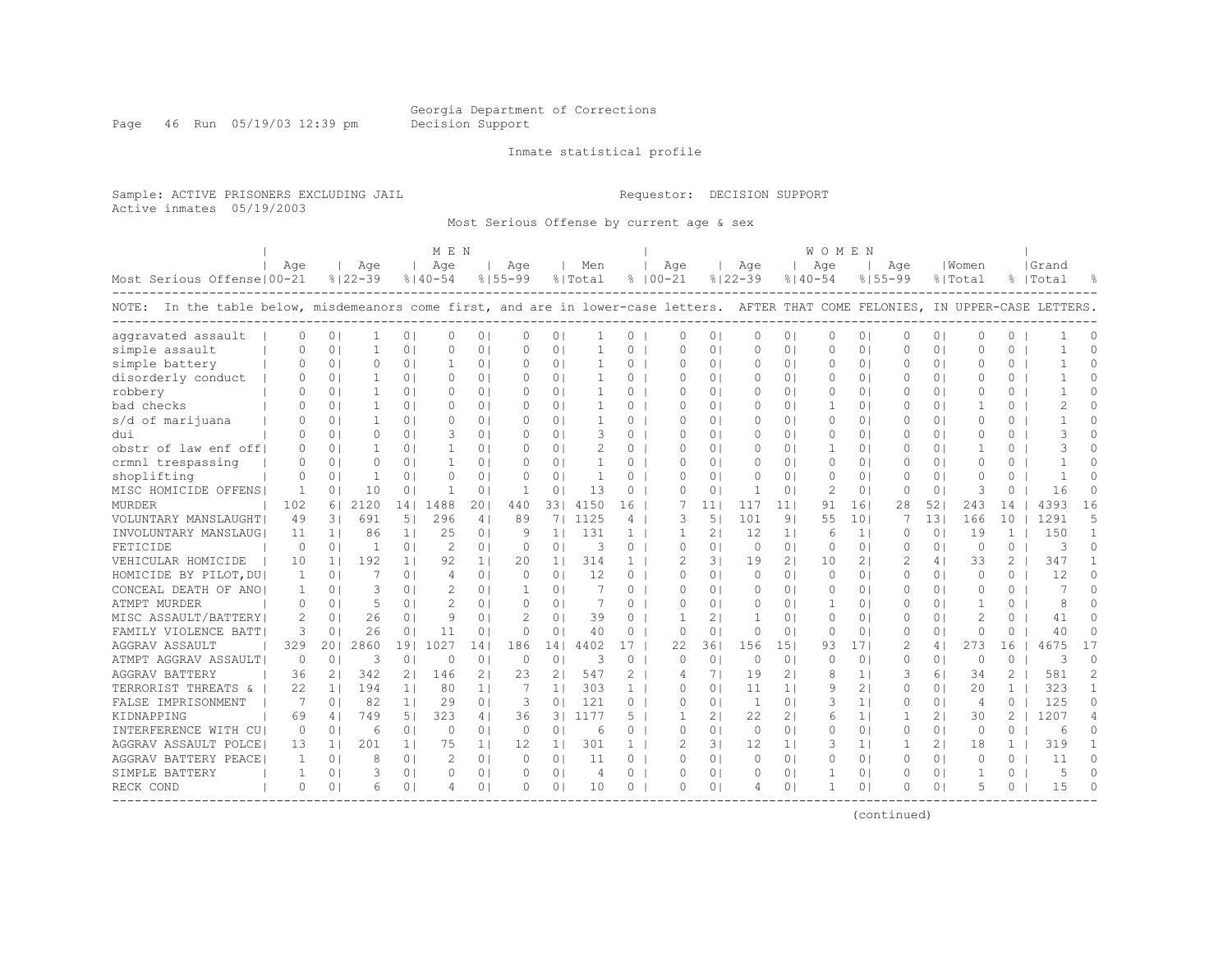Page 47 Run 05/19/03 12:39 pm Decision Support

Inmate statistical profile

Sample: ACTIVE PRISONERS EXCLUDING JAIL Requestor: DECISION SUPPORT Active inmates 05/19/2003

Most Serious Offense by current age & sex (CONTINUED)

| Age<br>Age<br>Age<br>  Women<br>  Grand<br>Aqe<br>Age<br>Men<br>Age<br>Age<br>Aqe<br>$8122 - 39$<br>Most Serious Offense   00-21<br>$8100 - 21$<br>$8122 - 39$<br>$8155 - 99$<br>$8140 - 54$<br>$8155 - 99$<br>% Total<br>$8140 - 54$<br>% Total<br>%   Total<br>INJURY BY VEHICLE<br>0 <sup>1</sup><br>0 <sub>1</sub><br>0 <sub>1</sub><br>11<br>$\circ$<br>0 <sub>1</sub><br>0<br>2 <sub>1</sub><br>2<br>$\Omega$<br>13<br>0 <sub>1</sub><br>0<br>$\Omega$<br>01<br>0<br>0<br>6<br>$\overline{4}$<br>1<br>STALKING<br>0 <sub>1</sub><br>1<br>0 <sup>1</sup><br>0 <sub>1</sub><br>0 <sub>1</sub><br>2<br>$\circ$<br>$\circ$<br>0<br>0 <sup>1</sup><br>$\Omega$<br>0<br>2<br>$\Omega$<br>1<br>$\Omega$<br>$\Omega$<br>01<br>01<br>0<br>0<br>U<br>$\overline{2}$<br>AGGRAV STALKING<br>0 <sub>1</sub><br>108<br>1 <sub>1</sub><br>58<br>1 <sub>1</sub><br>10<br>11<br>183<br>01<br>2<br>0<br>0 <sup>1</sup><br>$\Omega$<br>187<br>1<br>∩<br>$\Omega$ I<br>O<br>4<br>$\mathcal{D}$<br>ATMPT KIDNAP<br>$\Omega$<br>0 <sub>1</sub><br>$\Omega$  <br>$\Omega$<br>$\Omega$<br>-1<br>$\Omega$<br>0<br>$\Omega$ I<br>0<br>01<br>$\Omega$<br>0<br>O<br>$\Omega$<br>O<br>0<br>4<br>O<br>4<br>ARSON MISC<br>$\Omega$<br>$\Omega$<br>0 <sub>1</sub><br>0 <sub>1</sub><br>0<br>$\Omega$<br>$\Omega$<br>01<br>-1<br>0<br>01<br>0<br>01<br>0<br>01<br>$\Omega$<br>0 I<br>0<br>0<br>ARSON 1ST DEGREE<br>109<br>$\overline{2}$<br>22<br>131<br>0 <sub>1</sub><br>61<br>0 <sup>1</sup><br>34<br>0 <sub>1</sub><br>0 <sup>1</sup><br>0<br>$\Omega$<br>11<br>11<br>10<br>21<br>$\mathbf{1}$<br>O<br>8<br>0<br>6<br>17<br>10<br>6<br>0 <sub>1</sub><br>17<br>0 <sub>1</sub><br>0 <sub>1</sub><br>$\circ$<br>0<br>$\Omega$<br>ARSON 2ND DEGREE<br>0 <sub>1</sub><br>0 <sub>1</sub><br>0 <sub>1</sub><br>$\circ$<br>0 <sup>1</sup><br>0<br>0<br>0<br>0 <sup>1</sup><br>0<br>0<br>2<br>2<br>$\circ$<br>$\overline{2}$<br>$\Omega$<br>ARSON 3RD DEGREE<br>0 <sub>1</sub><br>0 <sub>1</sub><br>0<br>0 <sub>1</sub><br>0 <sub>1</sub><br>0<br>01<br>01<br>0 <sub>1</sub><br>0 <sup>1</sup><br>0<br>0<br>0<br>0<br>0<br>0<br>CRMNL POSS EXPLOSIVE<br>0 <sup>1</sup><br>0<br>0 <sub>1</sub><br>0 <sub>1</sub><br>$\circ$<br>0 <sub>1</sub><br>$\circ$<br>0 <sub>1</sub><br>$\circ$<br>0<br>$\mathbf{1}$<br>$\cap$<br>1<br>0 <sub>1</sub><br>$\Omega$<br>$\Omega$<br>01<br>0<br>0<br>0 <sup>1</sup><br>MISC CRIMINAL DAMAGE <br>0 <sub>1</sub><br>$\Omega$<br>0 <sub>1</sub><br>0<br>0 <sub>1</sub><br>$\Omega$<br>0 <sub>1</sub><br>0<br>$\circ$<br>$\Omega$<br>$\Omega$<br>1<br>0<br>0 <sup>1</sup><br>0 <sup>1</sup><br>1<br>0<br>$\overline{1}$<br>U<br>01<br>$\Omega$<br>27<br>28<br>CRMNL DAMAGE 1ST DEGI<br>0 <sub>1</sub><br>16<br>0 <sup>1</sup><br>0 <sub>1</sub><br>$\bigcap$<br>0 <sub>1</sub><br>$\circ$<br>$\Omega$<br>$\Omega$<br>0<br>0 <sup>1</sup><br>1<br>$\Omega$<br>$\Omega$<br>0 <sup>1</sup><br>1<br>$\Omega$<br>0<br>6<br>51<br>18<br>79<br>$\mathcal{D}$<br>3<br>82<br>CRMNL DAMAGE 2ND DEG<br>1 <sup>1</sup><br>0 <sup>1</sup><br>0 <sub>1</sub><br>0 <sub>1</sub><br>$\Omega$<br>$\Omega$<br>0 <sup>1</sup><br>$\mathbf{1}$<br>0 <sup>1</sup><br>$\Omega$<br>$\Omega$<br>0<br>9<br>-1<br>O<br>$\Omega$<br>0 <sub>1</sub><br>0 <sub>1</sub><br>0<br>VANDALISM TO CHURCH<br>$\Omega$<br>0 <sub>1</sub><br>0<br>$\Omega$<br>0 <sub>1</sub><br>$\Omega$<br>$\Omega$<br>$\circ$<br>0 <sub>1</sub><br>1<br>0 <sup>1</sup><br>0<br>0 <sup>1</sup><br>0 <sup>1</sup><br>-1<br>0<br>O<br>0<br>0 <sub>1</sub><br>0 <sub>1</sub><br>2<br>0 <sub>1</sub><br>$\circ$<br>$\Omega$<br>ALTER ID<br>0 <sub>1</sub><br>1<br>$\Omega$<br>0 <sub>1</sub><br>$\Omega$<br>$\circ$<br>$\Omega$<br>0<br>0 <sup>1</sup><br>0<br>0 <sup>1</sup><br>$\Omega$<br>0 <sup>1</sup><br>0<br>528<br>321<br>3064<br>201<br>1375<br>181<br>5036<br>19<br>151<br>122<br>9 <sub>1</sub><br>182<br>10<br>5218<br>19<br><b>BURGLARY</b><br>69<br>5 I<br>q<br>11  <br>51<br>0 <sup>1</sup><br>0<br>23<br>2<br>26<br>0 <sub>1</sub><br>0 <sub>1</sub><br>0 <sub>1</sub><br>0 <sub>1</sub><br>0<br>0 <sup>1</sup><br>0 <sup>1</sup><br>3<br>0<br>O<br>POSS BURGLAR TOOLS<br>5<br>14<br>4<br>$\Omega$<br>$\Omega$<br>1<br>0<br>0<br>0 <sup>1</sup><br>15<br>28<br>28<br>$\Omega$<br>ATMPT BURGLARY<br>3<br>0 <sub>1</sub><br>0 <sub>1</sub><br>01<br>0<br>$\circ$<br>0<br>01<br>0<br>0<br>0 <sub>1</sub><br>0<br>0 <sub>1</sub><br>9<br>$\Omega$<br>0<br>0<br>21<br>MISC FORGERY<br>$\Omega$<br>0 <sub>1</sub><br>-1<br>$\Omega$<br>0 <sub>1</sub><br>$\Omega$<br>0 <sub>1</sub><br>0<br>$\Omega$<br>$\Omega$<br>-1<br>0 <sup>1</sup><br>-1<br>0<br>3<br>$\Omega$<br>8<br>U<br>4<br>618<br>27<br>1016<br>300<br>281<br>132<br>241<br>131<br>448<br>5<br>FORGERY 1ST DEGREE<br>30<br>21<br>341<br>51<br>21<br>15  <br>26<br>1464<br>41<br>4<br>FORGERY 2ND DEGREE<br>2.0<br>28<br>$\Omega$<br>$\Omega$<br>0 <sup>1</sup><br>$\Omega$<br>01<br>0<br>$\Omega$<br>6<br>1 <sup>1</sup><br>O<br>$\Omega$<br>10<br>1.<br>38<br>0<br>6<br>O<br>$\mathbf{1}$<br>4<br>5<br><b>BAD CHECKS</b><br>3<br>2<br>5<br>1 <sup>1</sup><br>8<br>13<br>$\Omega$<br>0 <sub>1</sub><br>0 <sub>1</sub><br>0 <sub>1</sub><br>0<br>01<br>3<br>0<br>0 <sup>1</sup><br>0<br>O<br>01<br>O<br>O<br>01<br>22<br>33<br>THEFT CREDIT CARD<br>0 <sub>1</sub><br>30<br>$\circ$<br>3<br>0 <sub>1</sub><br>3<br>0<br>$\Omega$<br>0 <sub>1</sub><br>0 <sub>1</sub><br>0 <sub>1</sub><br>0 <sup>1</sup><br>01<br>0<br>0<br>0 <sup>1</sup><br>0<br>O<br>76<br>FRAUDULENT CREDIT CA<br>37<br>0 <sub>1</sub><br>9<br>0 <sub>1</sub><br>53<br>$\circ$<br>51<br>14<br>1 <sub>1</sub><br>2 <sub>1</sub><br>23<br>$\mathbf{1}$<br>O<br>0 <sub>1</sub><br>0 <sub>1</sub><br>0<br>3<br>$1\vert$<br>5<br>7<br>$\circ$<br>$\circ$<br>$\Omega$<br>TELECOMMUNICATIONS<br>0 <sub>1</sub><br>0<br>0 <sub>1</sub><br>$\circ$<br>$\Omega$ I<br>0<br>01<br>0 <sub>1</sub><br>0<br>0 <sup>1</sup><br>-1<br>0<br>0 <sub>1</sub><br>1<br>01<br>O<br>0<br>0<br>F<br>ATMPT FORGERY<br>$\Omega$<br>0 <sup>1</sup><br>$\circ$<br>0 <sub>1</sub><br>$\Omega$<br>0<br>$\Omega$<br>0 <sub>1</sub><br>0 <sub>1</sub><br>1<br>0 <sub>1</sub><br>$\Omega$<br>$\Omega$<br>$\Omega$<br>0<br>$\Omega$<br>0 <sup>1</sup><br>-1<br>0<br>01<br>3<br>0 <sub>1</sub><br>$\mathcal{D}$<br>0 <sup>1</sup><br>$\circ$<br>0 <sub>1</sub><br>0 <sub>1</sub><br>$\Omega$<br>$\Omega$<br>5<br>$\cap$<br>FRAUDULENT ACCESS CO<br>0 <sub>1</sub><br>0 <sub>1</sub><br>$\Omega$<br>5<br>$\Omega$<br>0<br>01<br>0<br>$\Omega$<br>0 <sup>1</sup><br>0<br>26<br>13<br>0 <sub>1</sub><br>7<br>5<br>0 <sub>1</sub><br>$\Omega$<br>$\Omega$<br>$\Omega$<br>8<br>1 <sup>1</sup><br>21<br>13<br>$\mathbf{1}$<br>39<br>$\cap$<br>MISC FRAUD<br>1<br>0 <sup>1</sup><br>0 <sub>1</sub><br>1 <sup>1</sup><br>$\overline{4}$<br>1<br>509<br>232<br>22<br>831<br>3 <sub>1</sub><br>3 <sup>1</sup><br>21<br>11 <br>68<br>33<br>3<br>111<br>942<br>3<br>THEFT BY TAKING<br>68<br>3<br>61<br>61<br>61<br>6<br>41<br>THEFT BY DECEPTION<br>22<br>18<br>0 <sub>1</sub><br>44<br>0 <sup>1</sup><br>5<br>5<br>1 <sub>1</sub><br>10<br>$\mathbf{1}$<br>54<br>0<br>0<br>0 <sub>1</sub><br>0 <sub>1</sub><br>0 <sub>1</sub><br>$\circ$<br>$\Omega$<br>0 <sup>1</sup><br>0<br>0 <sup>1</sup><br>4<br>THEFT BY EXTORTION<br>$\Omega$<br>0 <sub>1</sub><br>2<br>0 <sub>1</sub><br>0 <sub>1</sub><br>3<br>0 <sup>1</sup><br>0 <sup>1</sup><br>0<br>0<br>3<br>0<br>$\Omega$<br>0 <sub>1</sub><br>-1<br>$\circ$<br>$\Omega$<br>0 <sup>1</sup><br>0<br>0 <sup>1</sup><br>$\Omega$<br>0<br>THEFT OF LOST PROPER<br>0 <sup>1</sup><br>0 <sup>1</sup><br>1<br>0 <sub>1</sub><br>0 <sub>1</sub><br>3<br>0<br>$\Omega$<br>$\circ$<br>0 <sup>1</sup><br>$\Omega$<br>$\Omega$<br>3<br>O<br>O<br>-1<br>-1<br>0<br>0<br>0 <sub>1</sub><br>$\Omega$<br>0<br>519<br>3 <sub>1</sub><br>2<br>891<br>3<br>THEFT BY REC STOLEN<br>118<br>71<br>31<br>200<br>$1\vert$<br>844<br>3<br>5<br>8<br>33<br>31<br>9<br>0 <sup>1</sup><br>3<br>0<br>47<br>THEFT OF SERVICES<br>C<br>0 <sub>1</sub><br>3<br>0 <sub>1</sub><br>$\Omega$<br>0 <sub>1</sub><br>$\Omega$<br>0<br>3<br>0<br>$\Omega$<br>-1<br>0<br>-1<br>0<br>0<br>0<br>0<br>01<br>0 I<br>4<br>15<br>15<br>0 <sub>1</sub><br>$\mathbf{1}$<br>01<br>32<br>0<br>$\mathbf 1$<br>0<br>0 <sup>1</sup><br>3<br>35<br>$\cap$<br>THEFT BY CONVERSION<br>0 <sub>1</sub><br>01<br>$\Omega$<br>0<br>01<br>O<br>0<br>1<br>---------------------------- |  |  | M E N |  |  |  |  | W O M E N |  |  |  |  |
|---------------------------------------------------------------------------------------------------------------------------------------------------------------------------------------------------------------------------------------------------------------------------------------------------------------------------------------------------------------------------------------------------------------------------------------------------------------------------------------------------------------------------------------------------------------------------------------------------------------------------------------------------------------------------------------------------------------------------------------------------------------------------------------------------------------------------------------------------------------------------------------------------------------------------------------------------------------------------------------------------------------------------------------------------------------------------------------------------------------------------------------------------------------------------------------------------------------------------------------------------------------------------------------------------------------------------------------------------------------------------------------------------------------------------------------------------------------------------------------------------------------------------------------------------------------------------------------------------------------------------------------------------------------------------------------------------------------------------------------------------------------------------------------------------------------------------------------------------------------------------------------------------------------------------------------------------------------------------------------------------------------------------------------------------------------------------------------------------------------------------------------------------------------------------------------------------------------------------------------------------------------------------------------------------------------------------------------------------------------------------------------------------------------------------------------------------------------------------------------------------------------------------------------------------------------------------------------------------------------------------------------------------------------------------------------------------------------------------------------------------------------------------------------------------------------------------------------------------------------------------------------------------------------------------------------------------------------------------------------------------------------------------------------------------------------------------------------------------------------------------------------------------------------------------------------------------------------------------------------------------------------------------------------------------------------------------------------------------------------------------------------------------------------------------------------------------------------------------------------------------------------------------------------------------------------------------------------------------------------------------------------------------------------------------------------------------------------------------------------------------------------------------------------------------------------------------------------------------------------------------------------------------------------------------------------------------------------------------------------------------------------------------------------------------------------------------------------------------------------------------------------------------------------------------------------------------------------------------------------------------------------------------------------------------------------------------------------------------------------------------------------------------------------------------------------------------------------------------------------------------------------------------------------------------------------------------------------------------------------------------------------------------------------------------------------------------------------------------------------------------------------------------------------------------------------------------------------------------------------------------------------------------------------------------------------------------------------------------------------------------------------------------------------------------------------------------------------------------------------------------------------------------------------------------------------------------------------------------------------------------------------------------------------------------------------------------------------------------------------------------------------------------------------------------------------------------------------------------------------------------------------------------------------------------------------------------------------------------------------------------------------------------------------------------------------------------------------------------------------------------------------------------------------------------------------------------------------------------------------------------------------------------------------------------------------------------------------------------------------------------------------------------------------------------------------------------------------------------------------------------------------------------------------------------------------------------------------------------------------------------------------------------------------------------------------------------------------------------------------------------------------------------------------------------------------------------------------------------------------------------------------------------------------------------------------------------------------------------------------------------------------------------------------------------------------------------------------------------------------------------------------------------------------------------------------------------------------------------------------------------------------------------------------------------------------------------------------------------------------------------------------------------------------------------------------------------------------------------------------------------------------------------------------------------------------------------------------------------------------------------------------------------------------------------------------------------------------------------------------------------------------------------------------------------------------------------------------------------------------------------------------------------------------------------------------------------------------------------------------------------------------------------------------------------------------------------------------------------------------------------------------------------------------------------------------------------------------------------------------------------------------------------------------------------------------------------------------------------------------------------------------------------------------------------------------------------------------------------------------------------------------------------------------------------------------------------------------------------------------------------------------------------------------------------------------------------------------------------------------------------------------------------------|--|--|-------|--|--|--|--|-----------|--|--|--|--|
|                                                                                                                                                                                                                                                                                                                                                                                                                                                                                                                                                                                                                                                                                                                                                                                                                                                                                                                                                                                                                                                                                                                                                                                                                                                                                                                                                                                                                                                                                                                                                                                                                                                                                                                                                                                                                                                                                                                                                                                                                                                                                                                                                                                                                                                                                                                                                                                                                                                                                                                                                                                                                                                                                                                                                                                                                                                                                                                                                                                                                                                                                                                                                                                                                                                                                                                                                                                                                                                                                                                                                                                                                                                                                                                                                                                                                                                                                                                                                                                                                                                                                                                                                                                                                                                                                                                                                                                                                                                                                                                                                                                                                                                                                                                                                                                                                                                                                                                                                                                                                                                                                                                                                                                                                                                                                                                                                                                                                                                                                                                                                                                                                                                                                                                                                                                                                                                                                                                                                                                                                                                                                                                                                                                                                                                                                                                                                                                                                                                                                                                                                                                                                                                                                                                                                                                                                                                                                                                                                                                                                                                                                                                                                                                                                                                                                                                                                                                                                                                                                                                                                                                                                                                                                                                                                                                                                                                                                                                                                                                                                                                                                                                                                                                                                                                                                                                                                                                                         |  |  |       |  |  |  |  |           |  |  |  |  |
|                                                                                                                                                                                                                                                                                                                                                                                                                                                                                                                                                                                                                                                                                                                                                                                                                                                                                                                                                                                                                                                                                                                                                                                                                                                                                                                                                                                                                                                                                                                                                                                                                                                                                                                                                                                                                                                                                                                                                                                                                                                                                                                                                                                                                                                                                                                                                                                                                                                                                                                                                                                                                                                                                                                                                                                                                                                                                                                                                                                                                                                                                                                                                                                                                                                                                                                                                                                                                                                                                                                                                                                                                                                                                                                                                                                                                                                                                                                                                                                                                                                                                                                                                                                                                                                                                                                                                                                                                                                                                                                                                                                                                                                                                                                                                                                                                                                                                                                                                                                                                                                                                                                                                                                                                                                                                                                                                                                                                                                                                                                                                                                                                                                                                                                                                                                                                                                                                                                                                                                                                                                                                                                                                                                                                                                                                                                                                                                                                                                                                                                                                                                                                                                                                                                                                                                                                                                                                                                                                                                                                                                                                                                                                                                                                                                                                                                                                                                                                                                                                                                                                                                                                                                                                                                                                                                                                                                                                                                                                                                                                                                                                                                                                                                                                                                                                                                                                                                                         |  |  |       |  |  |  |  |           |  |  |  |  |
|                                                                                                                                                                                                                                                                                                                                                                                                                                                                                                                                                                                                                                                                                                                                                                                                                                                                                                                                                                                                                                                                                                                                                                                                                                                                                                                                                                                                                                                                                                                                                                                                                                                                                                                                                                                                                                                                                                                                                                                                                                                                                                                                                                                                                                                                                                                                                                                                                                                                                                                                                                                                                                                                                                                                                                                                                                                                                                                                                                                                                                                                                                                                                                                                                                                                                                                                                                                                                                                                                                                                                                                                                                                                                                                                                                                                                                                                                                                                                                                                                                                                                                                                                                                                                                                                                                                                                                                                                                                                                                                                                                                                                                                                                                                                                                                                                                                                                                                                                                                                                                                                                                                                                                                                                                                                                                                                                                                                                                                                                                                                                                                                                                                                                                                                                                                                                                                                                                                                                                                                                                                                                                                                                                                                                                                                                                                                                                                                                                                                                                                                                                                                                                                                                                                                                                                                                                                                                                                                                                                                                                                                                                                                                                                                                                                                                                                                                                                                                                                                                                                                                                                                                                                                                                                                                                                                                                                                                                                                                                                                                                                                                                                                                                                                                                                                                                                                                                                                         |  |  |       |  |  |  |  |           |  |  |  |  |
|                                                                                                                                                                                                                                                                                                                                                                                                                                                                                                                                                                                                                                                                                                                                                                                                                                                                                                                                                                                                                                                                                                                                                                                                                                                                                                                                                                                                                                                                                                                                                                                                                                                                                                                                                                                                                                                                                                                                                                                                                                                                                                                                                                                                                                                                                                                                                                                                                                                                                                                                                                                                                                                                                                                                                                                                                                                                                                                                                                                                                                                                                                                                                                                                                                                                                                                                                                                                                                                                                                                                                                                                                                                                                                                                                                                                                                                                                                                                                                                                                                                                                                                                                                                                                                                                                                                                                                                                                                                                                                                                                                                                                                                                                                                                                                                                                                                                                                                                                                                                                                                                                                                                                                                                                                                                                                                                                                                                                                                                                                                                                                                                                                                                                                                                                                                                                                                                                                                                                                                                                                                                                                                                                                                                                                                                                                                                                                                                                                                                                                                                                                                                                                                                                                                                                                                                                                                                                                                                                                                                                                                                                                                                                                                                                                                                                                                                                                                                                                                                                                                                                                                                                                                                                                                                                                                                                                                                                                                                                                                                                                                                                                                                                                                                                                                                                                                                                                                                         |  |  |       |  |  |  |  |           |  |  |  |  |
|                                                                                                                                                                                                                                                                                                                                                                                                                                                                                                                                                                                                                                                                                                                                                                                                                                                                                                                                                                                                                                                                                                                                                                                                                                                                                                                                                                                                                                                                                                                                                                                                                                                                                                                                                                                                                                                                                                                                                                                                                                                                                                                                                                                                                                                                                                                                                                                                                                                                                                                                                                                                                                                                                                                                                                                                                                                                                                                                                                                                                                                                                                                                                                                                                                                                                                                                                                                                                                                                                                                                                                                                                                                                                                                                                                                                                                                                                                                                                                                                                                                                                                                                                                                                                                                                                                                                                                                                                                                                                                                                                                                                                                                                                                                                                                                                                                                                                                                                                                                                                                                                                                                                                                                                                                                                                                                                                                                                                                                                                                                                                                                                                                                                                                                                                                                                                                                                                                                                                                                                                                                                                                                                                                                                                                                                                                                                                                                                                                                                                                                                                                                                                                                                                                                                                                                                                                                                                                                                                                                                                                                                                                                                                                                                                                                                                                                                                                                                                                                                                                                                                                                                                                                                                                                                                                                                                                                                                                                                                                                                                                                                                                                                                                                                                                                                                                                                                                                                         |  |  |       |  |  |  |  |           |  |  |  |  |
|                                                                                                                                                                                                                                                                                                                                                                                                                                                                                                                                                                                                                                                                                                                                                                                                                                                                                                                                                                                                                                                                                                                                                                                                                                                                                                                                                                                                                                                                                                                                                                                                                                                                                                                                                                                                                                                                                                                                                                                                                                                                                                                                                                                                                                                                                                                                                                                                                                                                                                                                                                                                                                                                                                                                                                                                                                                                                                                                                                                                                                                                                                                                                                                                                                                                                                                                                                                                                                                                                                                                                                                                                                                                                                                                                                                                                                                                                                                                                                                                                                                                                                                                                                                                                                                                                                                                                                                                                                                                                                                                                                                                                                                                                                                                                                                                                                                                                                                                                                                                                                                                                                                                                                                                                                                                                                                                                                                                                                                                                                                                                                                                                                                                                                                                                                                                                                                                                                                                                                                                                                                                                                                                                                                                                                                                                                                                                                                                                                                                                                                                                                                                                                                                                                                                                                                                                                                                                                                                                                                                                                                                                                                                                                                                                                                                                                                                                                                                                                                                                                                                                                                                                                                                                                                                                                                                                                                                                                                                                                                                                                                                                                                                                                                                                                                                                                                                                                                                         |  |  |       |  |  |  |  |           |  |  |  |  |
|                                                                                                                                                                                                                                                                                                                                                                                                                                                                                                                                                                                                                                                                                                                                                                                                                                                                                                                                                                                                                                                                                                                                                                                                                                                                                                                                                                                                                                                                                                                                                                                                                                                                                                                                                                                                                                                                                                                                                                                                                                                                                                                                                                                                                                                                                                                                                                                                                                                                                                                                                                                                                                                                                                                                                                                                                                                                                                                                                                                                                                                                                                                                                                                                                                                                                                                                                                                                                                                                                                                                                                                                                                                                                                                                                                                                                                                                                                                                                                                                                                                                                                                                                                                                                                                                                                                                                                                                                                                                                                                                                                                                                                                                                                                                                                                                                                                                                                                                                                                                                                                                                                                                                                                                                                                                                                                                                                                                                                                                                                                                                                                                                                                                                                                                                                                                                                                                                                                                                                                                                                                                                                                                                                                                                                                                                                                                                                                                                                                                                                                                                                                                                                                                                                                                                                                                                                                                                                                                                                                                                                                                                                                                                                                                                                                                                                                                                                                                                                                                                                                                                                                                                                                                                                                                                                                                                                                                                                                                                                                                                                                                                                                                                                                                                                                                                                                                                                                                         |  |  |       |  |  |  |  |           |  |  |  |  |
|                                                                                                                                                                                                                                                                                                                                                                                                                                                                                                                                                                                                                                                                                                                                                                                                                                                                                                                                                                                                                                                                                                                                                                                                                                                                                                                                                                                                                                                                                                                                                                                                                                                                                                                                                                                                                                                                                                                                                                                                                                                                                                                                                                                                                                                                                                                                                                                                                                                                                                                                                                                                                                                                                                                                                                                                                                                                                                                                                                                                                                                                                                                                                                                                                                                                                                                                                                                                                                                                                                                                                                                                                                                                                                                                                                                                                                                                                                                                                                                                                                                                                                                                                                                                                                                                                                                                                                                                                                                                                                                                                                                                                                                                                                                                                                                                                                                                                                                                                                                                                                                                                                                                                                                                                                                                                                                                                                                                                                                                                                                                                                                                                                                                                                                                                                                                                                                                                                                                                                                                                                                                                                                                                                                                                                                                                                                                                                                                                                                                                                                                                                                                                                                                                                                                                                                                                                                                                                                                                                                                                                                                                                                                                                                                                                                                                                                                                                                                                                                                                                                                                                                                                                                                                                                                                                                                                                                                                                                                                                                                                                                                                                                                                                                                                                                                                                                                                                                                         |  |  |       |  |  |  |  |           |  |  |  |  |
|                                                                                                                                                                                                                                                                                                                                                                                                                                                                                                                                                                                                                                                                                                                                                                                                                                                                                                                                                                                                                                                                                                                                                                                                                                                                                                                                                                                                                                                                                                                                                                                                                                                                                                                                                                                                                                                                                                                                                                                                                                                                                                                                                                                                                                                                                                                                                                                                                                                                                                                                                                                                                                                                                                                                                                                                                                                                                                                                                                                                                                                                                                                                                                                                                                                                                                                                                                                                                                                                                                                                                                                                                                                                                                                                                                                                                                                                                                                                                                                                                                                                                                                                                                                                                                                                                                                                                                                                                                                                                                                                                                                                                                                                                                                                                                                                                                                                                                                                                                                                                                                                                                                                                                                                                                                                                                                                                                                                                                                                                                                                                                                                                                                                                                                                                                                                                                                                                                                                                                                                                                                                                                                                                                                                                                                                                                                                                                                                                                                                                                                                                                                                                                                                                                                                                                                                                                                                                                                                                                                                                                                                                                                                                                                                                                                                                                                                                                                                                                                                                                                                                                                                                                                                                                                                                                                                                                                                                                                                                                                                                                                                                                                                                                                                                                                                                                                                                                                                         |  |  |       |  |  |  |  |           |  |  |  |  |
|                                                                                                                                                                                                                                                                                                                                                                                                                                                                                                                                                                                                                                                                                                                                                                                                                                                                                                                                                                                                                                                                                                                                                                                                                                                                                                                                                                                                                                                                                                                                                                                                                                                                                                                                                                                                                                                                                                                                                                                                                                                                                                                                                                                                                                                                                                                                                                                                                                                                                                                                                                                                                                                                                                                                                                                                                                                                                                                                                                                                                                                                                                                                                                                                                                                                                                                                                                                                                                                                                                                                                                                                                                                                                                                                                                                                                                                                                                                                                                                                                                                                                                                                                                                                                                                                                                                                                                                                                                                                                                                                                                                                                                                                                                                                                                                                                                                                                                                                                                                                                                                                                                                                                                                                                                                                                                                                                                                                                                                                                                                                                                                                                                                                                                                                                                                                                                                                                                                                                                                                                                                                                                                                                                                                                                                                                                                                                                                                                                                                                                                                                                                                                                                                                                                                                                                                                                                                                                                                                                                                                                                                                                                                                                                                                                                                                                                                                                                                                                                                                                                                                                                                                                                                                                                                                                                                                                                                                                                                                                                                                                                                                                                                                                                                                                                                                                                                                                                                         |  |  |       |  |  |  |  |           |  |  |  |  |
|                                                                                                                                                                                                                                                                                                                                                                                                                                                                                                                                                                                                                                                                                                                                                                                                                                                                                                                                                                                                                                                                                                                                                                                                                                                                                                                                                                                                                                                                                                                                                                                                                                                                                                                                                                                                                                                                                                                                                                                                                                                                                                                                                                                                                                                                                                                                                                                                                                                                                                                                                                                                                                                                                                                                                                                                                                                                                                                                                                                                                                                                                                                                                                                                                                                                                                                                                                                                                                                                                                                                                                                                                                                                                                                                                                                                                                                                                                                                                                                                                                                                                                                                                                                                                                                                                                                                                                                                                                                                                                                                                                                                                                                                                                                                                                                                                                                                                                                                                                                                                                                                                                                                                                                                                                                                                                                                                                                                                                                                                                                                                                                                                                                                                                                                                                                                                                                                                                                                                                                                                                                                                                                                                                                                                                                                                                                                                                                                                                                                                                                                                                                                                                                                                                                                                                                                                                                                                                                                                                                                                                                                                                                                                                                                                                                                                                                                                                                                                                                                                                                                                                                                                                                                                                                                                                                                                                                                                                                                                                                                                                                                                                                                                                                                                                                                                                                                                                                                         |  |  |       |  |  |  |  |           |  |  |  |  |
|                                                                                                                                                                                                                                                                                                                                                                                                                                                                                                                                                                                                                                                                                                                                                                                                                                                                                                                                                                                                                                                                                                                                                                                                                                                                                                                                                                                                                                                                                                                                                                                                                                                                                                                                                                                                                                                                                                                                                                                                                                                                                                                                                                                                                                                                                                                                                                                                                                                                                                                                                                                                                                                                                                                                                                                                                                                                                                                                                                                                                                                                                                                                                                                                                                                                                                                                                                                                                                                                                                                                                                                                                                                                                                                                                                                                                                                                                                                                                                                                                                                                                                                                                                                                                                                                                                                                                                                                                                                                                                                                                                                                                                                                                                                                                                                                                                                                                                                                                                                                                                                                                                                                                                                                                                                                                                                                                                                                                                                                                                                                                                                                                                                                                                                                                                                                                                                                                                                                                                                                                                                                                                                                                                                                                                                                                                                                                                                                                                                                                                                                                                                                                                                                                                                                                                                                                                                                                                                                                                                                                                                                                                                                                                                                                                                                                                                                                                                                                                                                                                                                                                                                                                                                                                                                                                                                                                                                                                                                                                                                                                                                                                                                                                                                                                                                                                                                                                                                         |  |  |       |  |  |  |  |           |  |  |  |  |
|                                                                                                                                                                                                                                                                                                                                                                                                                                                                                                                                                                                                                                                                                                                                                                                                                                                                                                                                                                                                                                                                                                                                                                                                                                                                                                                                                                                                                                                                                                                                                                                                                                                                                                                                                                                                                                                                                                                                                                                                                                                                                                                                                                                                                                                                                                                                                                                                                                                                                                                                                                                                                                                                                                                                                                                                                                                                                                                                                                                                                                                                                                                                                                                                                                                                                                                                                                                                                                                                                                                                                                                                                                                                                                                                                                                                                                                                                                                                                                                                                                                                                                                                                                                                                                                                                                                                                                                                                                                                                                                                                                                                                                                                                                                                                                                                                                                                                                                                                                                                                                                                                                                                                                                                                                                                                                                                                                                                                                                                                                                                                                                                                                                                                                                                                                                                                                                                                                                                                                                                                                                                                                                                                                                                                                                                                                                                                                                                                                                                                                                                                                                                                                                                                                                                                                                                                                                                                                                                                                                                                                                                                                                                                                                                                                                                                                                                                                                                                                                                                                                                                                                                                                                                                                                                                                                                                                                                                                                                                                                                                                                                                                                                                                                                                                                                                                                                                                                                         |  |  |       |  |  |  |  |           |  |  |  |  |
|                                                                                                                                                                                                                                                                                                                                                                                                                                                                                                                                                                                                                                                                                                                                                                                                                                                                                                                                                                                                                                                                                                                                                                                                                                                                                                                                                                                                                                                                                                                                                                                                                                                                                                                                                                                                                                                                                                                                                                                                                                                                                                                                                                                                                                                                                                                                                                                                                                                                                                                                                                                                                                                                                                                                                                                                                                                                                                                                                                                                                                                                                                                                                                                                                                                                                                                                                                                                                                                                                                                                                                                                                                                                                                                                                                                                                                                                                                                                                                                                                                                                                                                                                                                                                                                                                                                                                                                                                                                                                                                                                                                                                                                                                                                                                                                                                                                                                                                                                                                                                                                                                                                                                                                                                                                                                                                                                                                                                                                                                                                                                                                                                                                                                                                                                                                                                                                                                                                                                                                                                                                                                                                                                                                                                                                                                                                                                                                                                                                                                                                                                                                                                                                                                                                                                                                                                                                                                                                                                                                                                                                                                                                                                                                                                                                                                                                                                                                                                                                                                                                                                                                                                                                                                                                                                                                                                                                                                                                                                                                                                                                                                                                                                                                                                                                                                                                                                                                                         |  |  |       |  |  |  |  |           |  |  |  |  |
|                                                                                                                                                                                                                                                                                                                                                                                                                                                                                                                                                                                                                                                                                                                                                                                                                                                                                                                                                                                                                                                                                                                                                                                                                                                                                                                                                                                                                                                                                                                                                                                                                                                                                                                                                                                                                                                                                                                                                                                                                                                                                                                                                                                                                                                                                                                                                                                                                                                                                                                                                                                                                                                                                                                                                                                                                                                                                                                                                                                                                                                                                                                                                                                                                                                                                                                                                                                                                                                                                                                                                                                                                                                                                                                                                                                                                                                                                                                                                                                                                                                                                                                                                                                                                                                                                                                                                                                                                                                                                                                                                                                                                                                                                                                                                                                                                                                                                                                                                                                                                                                                                                                                                                                                                                                                                                                                                                                                                                                                                                                                                                                                                                                                                                                                                                                                                                                                                                                                                                                                                                                                                                                                                                                                                                                                                                                                                                                                                                                                                                                                                                                                                                                                                                                                                                                                                                                                                                                                                                                                                                                                                                                                                                                                                                                                                                                                                                                                                                                                                                                                                                                                                                                                                                                                                                                                                                                                                                                                                                                                                                                                                                                                                                                                                                                                                                                                                                                                         |  |  |       |  |  |  |  |           |  |  |  |  |
|                                                                                                                                                                                                                                                                                                                                                                                                                                                                                                                                                                                                                                                                                                                                                                                                                                                                                                                                                                                                                                                                                                                                                                                                                                                                                                                                                                                                                                                                                                                                                                                                                                                                                                                                                                                                                                                                                                                                                                                                                                                                                                                                                                                                                                                                                                                                                                                                                                                                                                                                                                                                                                                                                                                                                                                                                                                                                                                                                                                                                                                                                                                                                                                                                                                                                                                                                                                                                                                                                                                                                                                                                                                                                                                                                                                                                                                                                                                                                                                                                                                                                                                                                                                                                                                                                                                                                                                                                                                                                                                                                                                                                                                                                                                                                                                                                                                                                                                                                                                                                                                                                                                                                                                                                                                                                                                                                                                                                                                                                                                                                                                                                                                                                                                                                                                                                                                                                                                                                                                                                                                                                                                                                                                                                                                                                                                                                                                                                                                                                                                                                                                                                                                                                                                                                                                                                                                                                                                                                                                                                                                                                                                                                                                                                                                                                                                                                                                                                                                                                                                                                                                                                                                                                                                                                                                                                                                                                                                                                                                                                                                                                                                                                                                                                                                                                                                                                                                                         |  |  |       |  |  |  |  |           |  |  |  |  |
|                                                                                                                                                                                                                                                                                                                                                                                                                                                                                                                                                                                                                                                                                                                                                                                                                                                                                                                                                                                                                                                                                                                                                                                                                                                                                                                                                                                                                                                                                                                                                                                                                                                                                                                                                                                                                                                                                                                                                                                                                                                                                                                                                                                                                                                                                                                                                                                                                                                                                                                                                                                                                                                                                                                                                                                                                                                                                                                                                                                                                                                                                                                                                                                                                                                                                                                                                                                                                                                                                                                                                                                                                                                                                                                                                                                                                                                                                                                                                                                                                                                                                                                                                                                                                                                                                                                                                                                                                                                                                                                                                                                                                                                                                                                                                                                                                                                                                                                                                                                                                                                                                                                                                                                                                                                                                                                                                                                                                                                                                                                                                                                                                                                                                                                                                                                                                                                                                                                                                                                                                                                                                                                                                                                                                                                                                                                                                                                                                                                                                                                                                                                                                                                                                                                                                                                                                                                                                                                                                                                                                                                                                                                                                                                                                                                                                                                                                                                                                                                                                                                                                                                                                                                                                                                                                                                                                                                                                                                                                                                                                                                                                                                                                                                                                                                                                                                                                                                                         |  |  |       |  |  |  |  |           |  |  |  |  |
|                                                                                                                                                                                                                                                                                                                                                                                                                                                                                                                                                                                                                                                                                                                                                                                                                                                                                                                                                                                                                                                                                                                                                                                                                                                                                                                                                                                                                                                                                                                                                                                                                                                                                                                                                                                                                                                                                                                                                                                                                                                                                                                                                                                                                                                                                                                                                                                                                                                                                                                                                                                                                                                                                                                                                                                                                                                                                                                                                                                                                                                                                                                                                                                                                                                                                                                                                                                                                                                                                                                                                                                                                                                                                                                                                                                                                                                                                                                                                                                                                                                                                                                                                                                                                                                                                                                                                                                                                                                                                                                                                                                                                                                                                                                                                                                                                                                                                                                                                                                                                                                                                                                                                                                                                                                                                                                                                                                                                                                                                                                                                                                                                                                                                                                                                                                                                                                                                                                                                                                                                                                                                                                                                                                                                                                                                                                                                                                                                                                                                                                                                                                                                                                                                                                                                                                                                                                                                                                                                                                                                                                                                                                                                                                                                                                                                                                                                                                                                                                                                                                                                                                                                                                                                                                                                                                                                                                                                                                                                                                                                                                                                                                                                                                                                                                                                                                                                                                                         |  |  |       |  |  |  |  |           |  |  |  |  |
|                                                                                                                                                                                                                                                                                                                                                                                                                                                                                                                                                                                                                                                                                                                                                                                                                                                                                                                                                                                                                                                                                                                                                                                                                                                                                                                                                                                                                                                                                                                                                                                                                                                                                                                                                                                                                                                                                                                                                                                                                                                                                                                                                                                                                                                                                                                                                                                                                                                                                                                                                                                                                                                                                                                                                                                                                                                                                                                                                                                                                                                                                                                                                                                                                                                                                                                                                                                                                                                                                                                                                                                                                                                                                                                                                                                                                                                                                                                                                                                                                                                                                                                                                                                                                                                                                                                                                                                                                                                                                                                                                                                                                                                                                                                                                                                                                                                                                                                                                                                                                                                                                                                                                                                                                                                                                                                                                                                                                                                                                                                                                                                                                                                                                                                                                                                                                                                                                                                                                                                                                                                                                                                                                                                                                                                                                                                                                                                                                                                                                                                                                                                                                                                                                                                                                                                                                                                                                                                                                                                                                                                                                                                                                                                                                                                                                                                                                                                                                                                                                                                                                                                                                                                                                                                                                                                                                                                                                                                                                                                                                                                                                                                                                                                                                                                                                                                                                                                                         |  |  |       |  |  |  |  |           |  |  |  |  |
|                                                                                                                                                                                                                                                                                                                                                                                                                                                                                                                                                                                                                                                                                                                                                                                                                                                                                                                                                                                                                                                                                                                                                                                                                                                                                                                                                                                                                                                                                                                                                                                                                                                                                                                                                                                                                                                                                                                                                                                                                                                                                                                                                                                                                                                                                                                                                                                                                                                                                                                                                                                                                                                                                                                                                                                                                                                                                                                                                                                                                                                                                                                                                                                                                                                                                                                                                                                                                                                                                                                                                                                                                                                                                                                                                                                                                                                                                                                                                                                                                                                                                                                                                                                                                                                                                                                                                                                                                                                                                                                                                                                                                                                                                                                                                                                                                                                                                                                                                                                                                                                                                                                                                                                                                                                                                                                                                                                                                                                                                                                                                                                                                                                                                                                                                                                                                                                                                                                                                                                                                                                                                                                                                                                                                                                                                                                                                                                                                                                                                                                                                                                                                                                                                                                                                                                                                                                                                                                                                                                                                                                                                                                                                                                                                                                                                                                                                                                                                                                                                                                                                                                                                                                                                                                                                                                                                                                                                                                                                                                                                                                                                                                                                                                                                                                                                                                                                                                                         |  |  |       |  |  |  |  |           |  |  |  |  |
|                                                                                                                                                                                                                                                                                                                                                                                                                                                                                                                                                                                                                                                                                                                                                                                                                                                                                                                                                                                                                                                                                                                                                                                                                                                                                                                                                                                                                                                                                                                                                                                                                                                                                                                                                                                                                                                                                                                                                                                                                                                                                                                                                                                                                                                                                                                                                                                                                                                                                                                                                                                                                                                                                                                                                                                                                                                                                                                                                                                                                                                                                                                                                                                                                                                                                                                                                                                                                                                                                                                                                                                                                                                                                                                                                                                                                                                                                                                                                                                                                                                                                                                                                                                                                                                                                                                                                                                                                                                                                                                                                                                                                                                                                                                                                                                                                                                                                                                                                                                                                                                                                                                                                                                                                                                                                                                                                                                                                                                                                                                                                                                                                                                                                                                                                                                                                                                                                                                                                                                                                                                                                                                                                                                                                                                                                                                                                                                                                                                                                                                                                                                                                                                                                                                                                                                                                                                                                                                                                                                                                                                                                                                                                                                                                                                                                                                                                                                                                                                                                                                                                                                                                                                                                                                                                                                                                                                                                                                                                                                                                                                                                                                                                                                                                                                                                                                                                                                                         |  |  |       |  |  |  |  |           |  |  |  |  |
|                                                                                                                                                                                                                                                                                                                                                                                                                                                                                                                                                                                                                                                                                                                                                                                                                                                                                                                                                                                                                                                                                                                                                                                                                                                                                                                                                                                                                                                                                                                                                                                                                                                                                                                                                                                                                                                                                                                                                                                                                                                                                                                                                                                                                                                                                                                                                                                                                                                                                                                                                                                                                                                                                                                                                                                                                                                                                                                                                                                                                                                                                                                                                                                                                                                                                                                                                                                                                                                                                                                                                                                                                                                                                                                                                                                                                                                                                                                                                                                                                                                                                                                                                                                                                                                                                                                                                                                                                                                                                                                                                                                                                                                                                                                                                                                                                                                                                                                                                                                                                                                                                                                                                                                                                                                                                                                                                                                                                                                                                                                                                                                                                                                                                                                                                                                                                                                                                                                                                                                                                                                                                                                                                                                                                                                                                                                                                                                                                                                                                                                                                                                                                                                                                                                                                                                                                                                                                                                                                                                                                                                                                                                                                                                                                                                                                                                                                                                                                                                                                                                                                                                                                                                                                                                                                                                                                                                                                                                                                                                                                                                                                                                                                                                                                                                                                                                                                                                                         |  |  |       |  |  |  |  |           |  |  |  |  |
|                                                                                                                                                                                                                                                                                                                                                                                                                                                                                                                                                                                                                                                                                                                                                                                                                                                                                                                                                                                                                                                                                                                                                                                                                                                                                                                                                                                                                                                                                                                                                                                                                                                                                                                                                                                                                                                                                                                                                                                                                                                                                                                                                                                                                                                                                                                                                                                                                                                                                                                                                                                                                                                                                                                                                                                                                                                                                                                                                                                                                                                                                                                                                                                                                                                                                                                                                                                                                                                                                                                                                                                                                                                                                                                                                                                                                                                                                                                                                                                                                                                                                                                                                                                                                                                                                                                                                                                                                                                                                                                                                                                                                                                                                                                                                                                                                                                                                                                                                                                                                                                                                                                                                                                                                                                                                                                                                                                                                                                                                                                                                                                                                                                                                                                                                                                                                                                                                                                                                                                                                                                                                                                                                                                                                                                                                                                                                                                                                                                                                                                                                                                                                                                                                                                                                                                                                                                                                                                                                                                                                                                                                                                                                                                                                                                                                                                                                                                                                                                                                                                                                                                                                                                                                                                                                                                                                                                                                                                                                                                                                                                                                                                                                                                                                                                                                                                                                                                                         |  |  |       |  |  |  |  |           |  |  |  |  |
|                                                                                                                                                                                                                                                                                                                                                                                                                                                                                                                                                                                                                                                                                                                                                                                                                                                                                                                                                                                                                                                                                                                                                                                                                                                                                                                                                                                                                                                                                                                                                                                                                                                                                                                                                                                                                                                                                                                                                                                                                                                                                                                                                                                                                                                                                                                                                                                                                                                                                                                                                                                                                                                                                                                                                                                                                                                                                                                                                                                                                                                                                                                                                                                                                                                                                                                                                                                                                                                                                                                                                                                                                                                                                                                                                                                                                                                                                                                                                                                                                                                                                                                                                                                                                                                                                                                                                                                                                                                                                                                                                                                                                                                                                                                                                                                                                                                                                                                                                                                                                                                                                                                                                                                                                                                                                                                                                                                                                                                                                                                                                                                                                                                                                                                                                                                                                                                                                                                                                                                                                                                                                                                                                                                                                                                                                                                                                                                                                                                                                                                                                                                                                                                                                                                                                                                                                                                                                                                                                                                                                                                                                                                                                                                                                                                                                                                                                                                                                                                                                                                                                                                                                                                                                                                                                                                                                                                                                                                                                                                                                                                                                                                                                                                                                                                                                                                                                                                                         |  |  |       |  |  |  |  |           |  |  |  |  |
|                                                                                                                                                                                                                                                                                                                                                                                                                                                                                                                                                                                                                                                                                                                                                                                                                                                                                                                                                                                                                                                                                                                                                                                                                                                                                                                                                                                                                                                                                                                                                                                                                                                                                                                                                                                                                                                                                                                                                                                                                                                                                                                                                                                                                                                                                                                                                                                                                                                                                                                                                                                                                                                                                                                                                                                                                                                                                                                                                                                                                                                                                                                                                                                                                                                                                                                                                                                                                                                                                                                                                                                                                                                                                                                                                                                                                                                                                                                                                                                                                                                                                                                                                                                                                                                                                                                                                                                                                                                                                                                                                                                                                                                                                                                                                                                                                                                                                                                                                                                                                                                                                                                                                                                                                                                                                                                                                                                                                                                                                                                                                                                                                                                                                                                                                                                                                                                                                                                                                                                                                                                                                                                                                                                                                                                                                                                                                                                                                                                                                                                                                                                                                                                                                                                                                                                                                                                                                                                                                                                                                                                                                                                                                                                                                                                                                                                                                                                                                                                                                                                                                                                                                                                                                                                                                                                                                                                                                                                                                                                                                                                                                                                                                                                                                                                                                                                                                                                                         |  |  |       |  |  |  |  |           |  |  |  |  |
|                                                                                                                                                                                                                                                                                                                                                                                                                                                                                                                                                                                                                                                                                                                                                                                                                                                                                                                                                                                                                                                                                                                                                                                                                                                                                                                                                                                                                                                                                                                                                                                                                                                                                                                                                                                                                                                                                                                                                                                                                                                                                                                                                                                                                                                                                                                                                                                                                                                                                                                                                                                                                                                                                                                                                                                                                                                                                                                                                                                                                                                                                                                                                                                                                                                                                                                                                                                                                                                                                                                                                                                                                                                                                                                                                                                                                                                                                                                                                                                                                                                                                                                                                                                                                                                                                                                                                                                                                                                                                                                                                                                                                                                                                                                                                                                                                                                                                                                                                                                                                                                                                                                                                                                                                                                                                                                                                                                                                                                                                                                                                                                                                                                                                                                                                                                                                                                                                                                                                                                                                                                                                                                                                                                                                                                                                                                                                                                                                                                                                                                                                                                                                                                                                                                                                                                                                                                                                                                                                                                                                                                                                                                                                                                                                                                                                                                                                                                                                                                                                                                                                                                                                                                                                                                                                                                                                                                                                                                                                                                                                                                                                                                                                                                                                                                                                                                                                                                                         |  |  |       |  |  |  |  |           |  |  |  |  |
|                                                                                                                                                                                                                                                                                                                                                                                                                                                                                                                                                                                                                                                                                                                                                                                                                                                                                                                                                                                                                                                                                                                                                                                                                                                                                                                                                                                                                                                                                                                                                                                                                                                                                                                                                                                                                                                                                                                                                                                                                                                                                                                                                                                                                                                                                                                                                                                                                                                                                                                                                                                                                                                                                                                                                                                                                                                                                                                                                                                                                                                                                                                                                                                                                                                                                                                                                                                                                                                                                                                                                                                                                                                                                                                                                                                                                                                                                                                                                                                                                                                                                                                                                                                                                                                                                                                                                                                                                                                                                                                                                                                                                                                                                                                                                                                                                                                                                                                                                                                                                                                                                                                                                                                                                                                                                                                                                                                                                                                                                                                                                                                                                                                                                                                                                                                                                                                                                                                                                                                                                                                                                                                                                                                                                                                                                                                                                                                                                                                                                                                                                                                                                                                                                                                                                                                                                                                                                                                                                                                                                                                                                                                                                                                                                                                                                                                                                                                                                                                                                                                                                                                                                                                                                                                                                                                                                                                                                                                                                                                                                                                                                                                                                                                                                                                                                                                                                                                                         |  |  |       |  |  |  |  |           |  |  |  |  |
|                                                                                                                                                                                                                                                                                                                                                                                                                                                                                                                                                                                                                                                                                                                                                                                                                                                                                                                                                                                                                                                                                                                                                                                                                                                                                                                                                                                                                                                                                                                                                                                                                                                                                                                                                                                                                                                                                                                                                                                                                                                                                                                                                                                                                                                                                                                                                                                                                                                                                                                                                                                                                                                                                                                                                                                                                                                                                                                                                                                                                                                                                                                                                                                                                                                                                                                                                                                                                                                                                                                                                                                                                                                                                                                                                                                                                                                                                                                                                                                                                                                                                                                                                                                                                                                                                                                                                                                                                                                                                                                                                                                                                                                                                                                                                                                                                                                                                                                                                                                                                                                                                                                                                                                                                                                                                                                                                                                                                                                                                                                                                                                                                                                                                                                                                                                                                                                                                                                                                                                                                                                                                                                                                                                                                                                                                                                                                                                                                                                                                                                                                                                                                                                                                                                                                                                                                                                                                                                                                                                                                                                                                                                                                                                                                                                                                                                                                                                                                                                                                                                                                                                                                                                                                                                                                                                                                                                                                                                                                                                                                                                                                                                                                                                                                                                                                                                                                                                                         |  |  |       |  |  |  |  |           |  |  |  |  |
|                                                                                                                                                                                                                                                                                                                                                                                                                                                                                                                                                                                                                                                                                                                                                                                                                                                                                                                                                                                                                                                                                                                                                                                                                                                                                                                                                                                                                                                                                                                                                                                                                                                                                                                                                                                                                                                                                                                                                                                                                                                                                                                                                                                                                                                                                                                                                                                                                                                                                                                                                                                                                                                                                                                                                                                                                                                                                                                                                                                                                                                                                                                                                                                                                                                                                                                                                                                                                                                                                                                                                                                                                                                                                                                                                                                                                                                                                                                                                                                                                                                                                                                                                                                                                                                                                                                                                                                                                                                                                                                                                                                                                                                                                                                                                                                                                                                                                                                                                                                                                                                                                                                                                                                                                                                                                                                                                                                                                                                                                                                                                                                                                                                                                                                                                                                                                                                                                                                                                                                                                                                                                                                                                                                                                                                                                                                                                                                                                                                                                                                                                                                                                                                                                                                                                                                                                                                                                                                                                                                                                                                                                                                                                                                                                                                                                                                                                                                                                                                                                                                                                                                                                                                                                                                                                                                                                                                                                                                                                                                                                                                                                                                                                                                                                                                                                                                                                                                                         |  |  |       |  |  |  |  |           |  |  |  |  |
|                                                                                                                                                                                                                                                                                                                                                                                                                                                                                                                                                                                                                                                                                                                                                                                                                                                                                                                                                                                                                                                                                                                                                                                                                                                                                                                                                                                                                                                                                                                                                                                                                                                                                                                                                                                                                                                                                                                                                                                                                                                                                                                                                                                                                                                                                                                                                                                                                                                                                                                                                                                                                                                                                                                                                                                                                                                                                                                                                                                                                                                                                                                                                                                                                                                                                                                                                                                                                                                                                                                                                                                                                                                                                                                                                                                                                                                                                                                                                                                                                                                                                                                                                                                                                                                                                                                                                                                                                                                                                                                                                                                                                                                                                                                                                                                                                                                                                                                                                                                                                                                                                                                                                                                                                                                                                                                                                                                                                                                                                                                                                                                                                                                                                                                                                                                                                                                                                                                                                                                                                                                                                                                                                                                                                                                                                                                                                                                                                                                                                                                                                                                                                                                                                                                                                                                                                                                                                                                                                                                                                                                                                                                                                                                                                                                                                                                                                                                                                                                                                                                                                                                                                                                                                                                                                                                                                                                                                                                                                                                                                                                                                                                                                                                                                                                                                                                                                                                                         |  |  |       |  |  |  |  |           |  |  |  |  |
|                                                                                                                                                                                                                                                                                                                                                                                                                                                                                                                                                                                                                                                                                                                                                                                                                                                                                                                                                                                                                                                                                                                                                                                                                                                                                                                                                                                                                                                                                                                                                                                                                                                                                                                                                                                                                                                                                                                                                                                                                                                                                                                                                                                                                                                                                                                                                                                                                                                                                                                                                                                                                                                                                                                                                                                                                                                                                                                                                                                                                                                                                                                                                                                                                                                                                                                                                                                                                                                                                                                                                                                                                                                                                                                                                                                                                                                                                                                                                                                                                                                                                                                                                                                                                                                                                                                                                                                                                                                                                                                                                                                                                                                                                                                                                                                                                                                                                                                                                                                                                                                                                                                                                                                                                                                                                                                                                                                                                                                                                                                                                                                                                                                                                                                                                                                                                                                                                                                                                                                                                                                                                                                                                                                                                                                                                                                                                                                                                                                                                                                                                                                                                                                                                                                                                                                                                                                                                                                                                                                                                                                                                                                                                                                                                                                                                                                                                                                                                                                                                                                                                                                                                                                                                                                                                                                                                                                                                                                                                                                                                                                                                                                                                                                                                                                                                                                                                                                                         |  |  |       |  |  |  |  |           |  |  |  |  |
|                                                                                                                                                                                                                                                                                                                                                                                                                                                                                                                                                                                                                                                                                                                                                                                                                                                                                                                                                                                                                                                                                                                                                                                                                                                                                                                                                                                                                                                                                                                                                                                                                                                                                                                                                                                                                                                                                                                                                                                                                                                                                                                                                                                                                                                                                                                                                                                                                                                                                                                                                                                                                                                                                                                                                                                                                                                                                                                                                                                                                                                                                                                                                                                                                                                                                                                                                                                                                                                                                                                                                                                                                                                                                                                                                                                                                                                                                                                                                                                                                                                                                                                                                                                                                                                                                                                                                                                                                                                                                                                                                                                                                                                                                                                                                                                                                                                                                                                                                                                                                                                                                                                                                                                                                                                                                                                                                                                                                                                                                                                                                                                                                                                                                                                                                                                                                                                                                                                                                                                                                                                                                                                                                                                                                                                                                                                                                                                                                                                                                                                                                                                                                                                                                                                                                                                                                                                                                                                                                                                                                                                                                                                                                                                                                                                                                                                                                                                                                                                                                                                                                                                                                                                                                                                                                                                                                                                                                                                                                                                                                                                                                                                                                                                                                                                                                                                                                                                                         |  |  |       |  |  |  |  |           |  |  |  |  |
|                                                                                                                                                                                                                                                                                                                                                                                                                                                                                                                                                                                                                                                                                                                                                                                                                                                                                                                                                                                                                                                                                                                                                                                                                                                                                                                                                                                                                                                                                                                                                                                                                                                                                                                                                                                                                                                                                                                                                                                                                                                                                                                                                                                                                                                                                                                                                                                                                                                                                                                                                                                                                                                                                                                                                                                                                                                                                                                                                                                                                                                                                                                                                                                                                                                                                                                                                                                                                                                                                                                                                                                                                                                                                                                                                                                                                                                                                                                                                                                                                                                                                                                                                                                                                                                                                                                                                                                                                                                                                                                                                                                                                                                                                                                                                                                                                                                                                                                                                                                                                                                                                                                                                                                                                                                                                                                                                                                                                                                                                                                                                                                                                                                                                                                                                                                                                                                                                                                                                                                                                                                                                                                                                                                                                                                                                                                                                                                                                                                                                                                                                                                                                                                                                                                                                                                                                                                                                                                                                                                                                                                                                                                                                                                                                                                                                                                                                                                                                                                                                                                                                                                                                                                                                                                                                                                                                                                                                                                                                                                                                                                                                                                                                                                                                                                                                                                                                                                                         |  |  |       |  |  |  |  |           |  |  |  |  |
|                                                                                                                                                                                                                                                                                                                                                                                                                                                                                                                                                                                                                                                                                                                                                                                                                                                                                                                                                                                                                                                                                                                                                                                                                                                                                                                                                                                                                                                                                                                                                                                                                                                                                                                                                                                                                                                                                                                                                                                                                                                                                                                                                                                                                                                                                                                                                                                                                                                                                                                                                                                                                                                                                                                                                                                                                                                                                                                                                                                                                                                                                                                                                                                                                                                                                                                                                                                                                                                                                                                                                                                                                                                                                                                                                                                                                                                                                                                                                                                                                                                                                                                                                                                                                                                                                                                                                                                                                                                                                                                                                                                                                                                                                                                                                                                                                                                                                                                                                                                                                                                                                                                                                                                                                                                                                                                                                                                                                                                                                                                                                                                                                                                                                                                                                                                                                                                                                                                                                                                                                                                                                                                                                                                                                                                                                                                                                                                                                                                                                                                                                                                                                                                                                                                                                                                                                                                                                                                                                                                                                                                                                                                                                                                                                                                                                                                                                                                                                                                                                                                                                                                                                                                                                                                                                                                                                                                                                                                                                                                                                                                                                                                                                                                                                                                                                                                                                                                                         |  |  |       |  |  |  |  |           |  |  |  |  |
|                                                                                                                                                                                                                                                                                                                                                                                                                                                                                                                                                                                                                                                                                                                                                                                                                                                                                                                                                                                                                                                                                                                                                                                                                                                                                                                                                                                                                                                                                                                                                                                                                                                                                                                                                                                                                                                                                                                                                                                                                                                                                                                                                                                                                                                                                                                                                                                                                                                                                                                                                                                                                                                                                                                                                                                                                                                                                                                                                                                                                                                                                                                                                                                                                                                                                                                                                                                                                                                                                                                                                                                                                                                                                                                                                                                                                                                                                                                                                                                                                                                                                                                                                                                                                                                                                                                                                                                                                                                                                                                                                                                                                                                                                                                                                                                                                                                                                                                                                                                                                                                                                                                                                                                                                                                                                                                                                                                                                                                                                                                                                                                                                                                                                                                                                                                                                                                                                                                                                                                                                                                                                                                                                                                                                                                                                                                                                                                                                                                                                                                                                                                                                                                                                                                                                                                                                                                                                                                                                                                                                                                                                                                                                                                                                                                                                                                                                                                                                                                                                                                                                                                                                                                                                                                                                                                                                                                                                                                                                                                                                                                                                                                                                                                                                                                                                                                                                                                                         |  |  |       |  |  |  |  |           |  |  |  |  |
|                                                                                                                                                                                                                                                                                                                                                                                                                                                                                                                                                                                                                                                                                                                                                                                                                                                                                                                                                                                                                                                                                                                                                                                                                                                                                                                                                                                                                                                                                                                                                                                                                                                                                                                                                                                                                                                                                                                                                                                                                                                                                                                                                                                                                                                                                                                                                                                                                                                                                                                                                                                                                                                                                                                                                                                                                                                                                                                                                                                                                                                                                                                                                                                                                                                                                                                                                                                                                                                                                                                                                                                                                                                                                                                                                                                                                                                                                                                                                                                                                                                                                                                                                                                                                                                                                                                                                                                                                                                                                                                                                                                                                                                                                                                                                                                                                                                                                                                                                                                                                                                                                                                                                                                                                                                                                                                                                                                                                                                                                                                                                                                                                                                                                                                                                                                                                                                                                                                                                                                                                                                                                                                                                                                                                                                                                                                                                                                                                                                                                                                                                                                                                                                                                                                                                                                                                                                                                                                                                                                                                                                                                                                                                                                                                                                                                                                                                                                                                                                                                                                                                                                                                                                                                                                                                                                                                                                                                                                                                                                                                                                                                                                                                                                                                                                                                                                                                                                                         |  |  |       |  |  |  |  |           |  |  |  |  |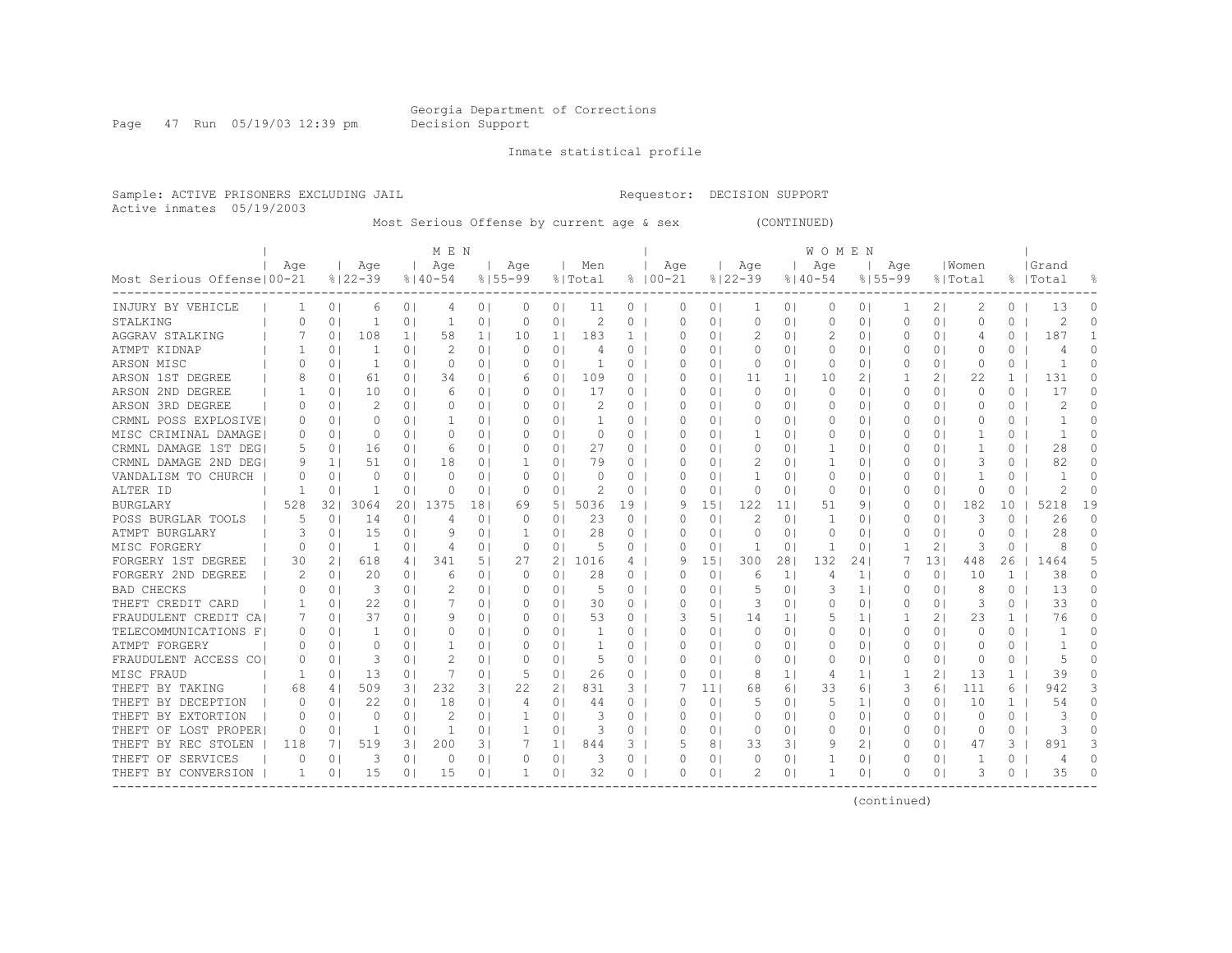Page 48 Run 05/19/03 12:39 pm Decision Support

Inmate statistical profile

Sample: ACTIVE PRISONERS EXCLUDING JAIL Requestor: DECISION SUPPORT Active inmates 05/19/2003

Most Serious Offense by current age & sex (CONTINUED)

| Age<br>Women<br>Grand<br>Age<br>Age<br>Age<br>Men<br>Age<br>Age<br>Aqe<br>Aqe<br>Most Serious Offense   00-21<br>$8122 - 39$<br>$8140 - 54$<br>$8155 - 99$<br>$8100 - 21$<br>$8122 - 39$<br>$8155 - 99$<br>% Total<br>$8140 - 54$<br>% Total<br>%  Total<br>욲<br>THEFT OF TRADE SECRE <br>0 <sub>1</sub><br>0 <sub>1</sub><br>$\Omega$<br>0 <sub>1</sub><br>0 <sub>1</sub><br>0<br>0<br>O<br>0<br>0<br>0<br>$\Omega$<br>0 <sup>1</sup><br>0<br>01<br>0<br>$\Omega$<br>0 <sub>1</sub><br>0<br>1<br>2<br>2<br>2<br>CONVSN PAYMNTS REAL<br>0 <sub>1</sub><br>0<br>0 <sub>1</sub><br>0 <sub>1</sub><br>$\Omega$<br>0 <sub>1</sub><br>0<br>$\Omega$<br>01<br>0<br>01<br>0<br>0 <sup>1</sup><br>0<br>0<br>O<br>0<br>0<br>O<br>1<br>3<br>ATMPT THEFT BY TAKIN<br>1<br>0 <sub>1</sub><br>0 <sub>1</sub><br>1<br>0 <sub>1</sub><br>$\Omega$<br>0 <sub>1</sub><br>0<br>$\Omega$<br>$\Omega$ I<br>-1<br>01<br>$\Omega$<br>0<br>O<br>0 <sup>1</sup><br>1<br>$\Omega$<br>0<br>4<br>92<br>137<br>8<br>8<br>145<br>THEFT OF MOTOR VEH,<br>13<br>1 <sup>1</sup><br>1 <sub>1</sub><br>31<br>0 <sub>1</sub><br>-1<br>01<br>$\mathbf{1}$<br>$\Omega$<br>$\Omega$ I<br>$1\,$<br>0<br>0<br>O<br>0 <sup>1</sup><br>0<br>THEFT BRING PROP IN<br>7<br>6<br>15<br>15<br>0 <sub>1</sub><br>0 <sub>1</sub><br>0 <sub>1</sub><br>-1<br>01<br>$\circ$<br>01<br>0<br>01<br>0 <sup>1</sup><br>0<br>0 <sup>1</sup><br>0<br>0<br>0<br>-1<br>O<br>0<br>THEFT RECV PROP OUT<br>0 <sub>1</sub><br>0<br>0 <sub>1</sub><br>2<br>0<br>0 <sup>1</sup><br>0<br>$\Omega$<br>2<br>O<br>0<br>0 <sub>1</sub><br>-1<br>0 <sub>1</sub><br>$\mathbf{1}$<br>$\Omega$<br>$\Omega$<br>0<br>01<br>0<br>0<br>0 <sup>1</sup><br>204<br>22<br>480<br>2<br>2<br>THEFT BY SHOPLIFTING<br>1 <sub>1</sub><br>243<br>31<br>21<br>71<br>85<br>81<br>92<br>171<br>3<br>184<br>11<br>664<br>11<br>11<br>61<br>4<br>171<br>171<br>21<br>90<br>1 <sup>1</sup><br>0 <sub>1</sub><br>$\Omega$<br>0 <sub>1</sub><br>$\Omega$<br>$\Omega$<br>ENTERING VEHICLE<br>31<br>49<br>1 <sub>1</sub><br>$\mathbf{1}$<br>$\mathbf{1}$<br>$\Omega$<br>$\Omega$<br>$\Omega$ I<br>$\Omega$<br>$\Omega$<br>0 <sup>1</sup><br>333<br>1432<br>415<br>29<br>2 <sub>1</sub><br>2209<br>31<br>2<br>123<br>7<br>2332<br>8<br>201<br>91<br>5 <sub>1</sub><br>9<br>16<br>26<br>86<br>81<br>19<br>ROBBERY<br>4<br>311<br>2875<br>191<br>771<br>5 <sub>1</sub><br>4235<br>16<br>23<br>3 <sub>1</sub><br>93<br>5<br>4328<br>16<br>ARMED ROBBERY<br>516<br>101<br>73<br>14<br>63<br>61<br>16<br>$\Omega$<br>0 <sup>1</sup><br>18<br>1 <sup>1</sup><br>39<br>$\Omega$<br>0 <sub>1</sub><br>0 <sub>1</sub><br>63<br>3<br>51<br>$\Omega$<br>ROBBERY BY FORCE<br>6<br>$\Omega$<br>$\Omega$<br>1<br>$\Omega$<br>$\Omega$<br>$\Omega$<br>$\Omega$<br>0 <sup>1</sup><br>$\Omega$<br>67<br>4<br>21<br>10<br>81<br>2<br>87<br>$\Omega$<br>ROBBERY BY INTIMIDAT<br>26<br>45<br>0 <sub>1</sub><br>0 <sub>1</sub><br>$\Omega$<br>0 <sub>1</sub><br>$\circ$<br>31<br>4<br>0 <sup>1</sup><br>0 <sup>1</sup><br>0<br>0 <sup>1</sup><br>0<br>0<br>6<br>ROBBERY BY SUDDEN SN<br>.5<br>28<br>0 <sub>1</sub><br>48<br>1<br>0 <sup>1</sup><br>0<br>49<br>$\Omega$<br>0 <sub>1</sub><br>0 <sup>1</sup><br>14<br>0 <sub>1</sub><br>-1<br>$\circ$<br>$\Omega$<br>$\Omega$<br>0 <sub>1</sub><br>$\Omega$<br>0<br>01<br>1<br>HIJACKING MOTOR VEHI<br>0 <sup>1</sup><br>$\Omega$<br>0 <sub>1</sub><br>0 <sub>1</sub><br>27<br>$\circ$<br>$\Omega$<br>$\Omega$<br>1<br>01<br>0 <sup>1</sup><br>0<br>28<br>0<br>11<br>11<br>16<br>0<br>$\Omega$<br>0<br>01<br>-1<br>29<br>ATMPT ROBBERY<br>4<br>0 <sub>1</sub><br>20<br>0 <sub>1</sub><br>5<br>0 <sub>1</sub><br>0 <sub>1</sub><br>$\Omega$<br>1<br>01<br>0 <sup>1</sup><br>0<br>30<br>0<br>0<br>0<br>01<br>$\Omega$<br>0<br>01<br>-1<br>0 <sub>1</sub><br>0 <sub>1</sub><br>2<br>$\Omega$<br>ATMPT ARMED ROBBERY<br>21<br>1 <sup>1</sup><br>36<br>0 <sub>1</sub><br>$\Omega$<br>61<br>$\circ$<br>51<br>01<br>0<br>0 <sup>1</sup><br>5<br>0<br>66<br>4<br>0<br>MISC SEXUAL<br>$\Omega$<br>12<br>0 <sub>1</sub><br>6<br>0 <sub>1</sub><br>$\circ$<br>0 <sup>1</sup><br>18<br>$\circ$<br>$\cap$<br>1<br>$\circ$<br>0<br>1<br>$\Omega$<br>19<br>$\Omega$<br>0 <sub>1</sub><br>$\Omega$ I<br>01<br>O<br>0 <sup>1</sup><br>1726<br>2<br>1731<br>RAPE<br>796<br>51<br>761<br>101<br>118<br>91<br>$\Omega$ I<br>2<br>$\Omega$<br>21<br>5<br>0<br>б<br>51<br>31<br>7<br>$\Omega$<br>$\Omega$ I<br>32<br>32<br>13<br>SODOMY<br>2<br>0 <sup>1</sup><br>10<br>$\Omega$<br>7<br>1 <sub>1</sub><br>0<br>$\Omega$<br>$\Omega$<br>$\Omega$<br>$\Omega$<br>$\Omega$<br>$\Omega$<br>$\Omega$<br>0<br>01<br>O<br>01<br>$\Omega$<br>229<br>233<br>85<br>103<br>35<br>31<br>2<br>21<br>AGGRAV SODOMY<br>1 <sup>1</sup><br>1 <sup>1</sup><br>$\Omega$ I<br>$\Omega$<br>$\Omega$<br>-1<br>01<br>1.<br>O<br>01<br>-1<br>4<br>6<br>154<br>53<br>0 <sub>1</sub><br>70<br>22<br>21<br>149<br>5<br>0<br>INCEST<br>1 <sub>1</sub><br>$\mathbf{1}$<br>01<br>01<br>1<br>0 <sup>1</sup><br>0<br>0 <sup>1</sup><br>0 <sub>1</sub><br>O<br>4<br>4<br>1<br>$\Omega$<br>0 <sub>1</sub><br>0<br>0 <sub>1</sub><br>0<br>01<br>0 <sub>1</sub><br>0<br>$\Omega$<br>O<br><b>BIGAMY</b><br>$\Omega$<br>0 <sub>1</sub><br>0 <sub>1</sub><br>$\Omega$<br>0 <sub>1</sub><br>0<br>0<br>0<br>0 <sup>1</sup><br>-1<br>$\overline{2}$<br>42<br>2<br>0 <sub>1</sub><br>101<br>$\Omega$<br>AGGRAV SEXUAL BATTER<br>0 <sub>1</sub><br>0 <sub>1</sub><br>12<br>$1\vert$<br>99<br>$\circ$<br>0 <sub>1</sub><br>0 <sup>1</sup><br>$\Omega$<br>44<br>11<br>0<br>0<br>01<br>0<br>0 <sup>1</sup><br>$\mathbf{1}$<br>$\Omega$<br>PIMPING A MINOR UNDE<br>0 <sub>1</sub><br>0<br>0 <sub>1</sub><br>$\circ$<br>0 <sup>1</sup><br>$\circ$<br>$\circ$<br>0 <sub>1</sub><br>$\circ$<br>$\circ$<br>0 <sub>1</sub><br>0 <sup>1</sup><br>$\circ$<br>0<br>$\mathbf{1}$<br>1<br>$\Omega$<br>01<br>$\Omega$<br>471<br>23<br>2 <sub>1</sub><br>678<br>5<br>8<br>686<br>2<br>STATUTORY RAPE<br>87<br>31<br>97<br>1 <sup>1</sup><br>3.<br>$\Omega$<br>$\Omega$<br>3<br>1 <sup>1</sup><br>0 <sup>1</sup><br>$\Omega$<br>5 <br>$\Omega$<br>$\Omega$<br>272<br>2015<br>29<br>2<br>2053<br>7<br>CHILD MOLESTATION<br>110<br>902<br>731<br>101<br>201<br>8<br>$\overline{2}$<br>31<br>7<br>1 <sub>1</sub><br>1<br>21<br>38<br>71<br>61<br>20<br>0 <sub>1</sub><br>9<br>1 <sup>1</sup><br>5<br>5<br>68<br>$\Omega$<br>ENTICING CHILD-INDEC<br>3<br>0 <sub>1</sub><br>31<br>0 <sub>1</sub><br>63<br>$\Omega$<br>$\Omega$<br>$\Omega$<br>$\Omega$<br>$\Omega$<br>0 <sup>1</sup><br>$\Omega$<br>$\Omega$<br>$\Omega$<br>AGGRAV CHILD MOLESTA<br>483<br>3 <sub>1</sub><br>453<br>154<br>121<br>1126<br>13<br>2 <sub>1</sub><br>23<br>1149<br>21<br>$\Omega$<br>10<br>0 <sup>1</sup><br>1<br>4<br>36<br>61<br>4<br>O<br>11<br>0<br>2<br>SEXL/ASSLT/AGN/PERS/I<br>5<br>0 <sub>1</sub><br>0 <sup>1</sup><br>2<br>0 <sub>1</sub><br>0 <sub>1</sub><br>0<br>$\Omega$<br>0<br>0 <sub>1</sub><br>$\Omega$<br>0 <sub>1</sub><br>0<br>5<br>0<br>$\Omega$<br>$\Omega$<br>$\Omega$<br>$\Omega$<br>0 <sup>1</sup><br>2<br>$\Omega$<br>SOLICIT SODOMY FROM<br>0 <sub>1</sub><br>0 <sub>1</sub><br>2<br>0<br>01<br>0 <sup>1</sup><br>O<br>0<br>0 <sub>1</sub><br>$\Omega$<br>1<br>0 <sub>1</sub><br>1<br>$\Omega$<br>$\Omega$ I<br>0<br>0<br>O<br>0 <sup>1</sup><br>0<br>2.7<br>ATMPT RAPE<br>18<br>27<br>0<br>0<br>$\Omega$<br>$\Omega$<br>0 <sub>1</sub><br>0 <sup>1</sup><br>0 <sub>1</sub><br>$\Omega$<br>0 <sub>1</sub><br>$\Omega$<br>$\Omega$ I<br>01<br>0<br>0<br>0 <sup>1</sup><br>0<br>0<br>ATMPT AGGRAV SODOMY<br>2<br>0 <sub>1</sub><br>0 <sub>1</sub><br>0<br>$\Omega$<br>$\Omega$<br>8<br>$\Omega$<br>0 <sub>1</sub><br>0 <sub>1</sub><br>$\Omega$<br>0<br>$\Omega$<br>$\Omega$ I<br>0<br>01<br>0<br>0<br>0 <sup>1</sup><br>2<br>0 <sup>1</sup><br>0<br>$\Omega$<br>ATMPT CHILD MOLESTAT<br>0 <sub>1</sub><br>0 <sub>1</sub><br>0<br>0 <sub>1</sub><br>0<br>∩<br>0<br>0<br>01<br>0<br>0<br>O<br>$\circ$<br>O<br>0<br>2<br>AGG ASLT W ATMPT TO<br>3<br>O<br>0 <sub>1</sub><br>0 <sub>1</sub><br>-1<br>0 <sup>1</sup><br>$\Omega$<br>0 <sub>1</sub><br>6<br>0<br>$\Omega$<br>$\circ$<br>$\Omega$<br>$\Omega$ I<br>O<br>0<br>Ω<br>$\circ$<br>$\Omega$<br>0<br>6 |  |  | M E N |  |  |  |  | WOMEN |  |  |  |  |
|-------------------------------------------------------------------------------------------------------------------------------------------------------------------------------------------------------------------------------------------------------------------------------------------------------------------------------------------------------------------------------------------------------------------------------------------------------------------------------------------------------------------------------------------------------------------------------------------------------------------------------------------------------------------------------------------------------------------------------------------------------------------------------------------------------------------------------------------------------------------------------------------------------------------------------------------------------------------------------------------------------------------------------------------------------------------------------------------------------------------------------------------------------------------------------------------------------------------------------------------------------------------------------------------------------------------------------------------------------------------------------------------------------------------------------------------------------------------------------------------------------------------------------------------------------------------------------------------------------------------------------------------------------------------------------------------------------------------------------------------------------------------------------------------------------------------------------------------------------------------------------------------------------------------------------------------------------------------------------------------------------------------------------------------------------------------------------------------------------------------------------------------------------------------------------------------------------------------------------------------------------------------------------------------------------------------------------------------------------------------------------------------------------------------------------------------------------------------------------------------------------------------------------------------------------------------------------------------------------------------------------------------------------------------------------------------------------------------------------------------------------------------------------------------------------------------------------------------------------------------------------------------------------------------------------------------------------------------------------------------------------------------------------------------------------------------------------------------------------------------------------------------------------------------------------------------------------------------------------------------------------------------------------------------------------------------------------------------------------------------------------------------------------------------------------------------------------------------------------------------------------------------------------------------------------------------------------------------------------------------------------------------------------------------------------------------------------------------------------------------------------------------------------------------------------------------------------------------------------------------------------------------------------------------------------------------------------------------------------------------------------------------------------------------------------------------------------------------------------------------------------------------------------------------------------------------------------------------------------------------------------------------------------------------------------------------------------------------------------------------------------------------------------------------------------------------------------------------------------------------------------------------------------------------------------------------------------------------------------------------------------------------------------------------------------------------------------------------------------------------------------------------------------------------------------------------------------------------------------------------------------------------------------------------------------------------------------------------------------------------------------------------------------------------------------------------------------------------------------------------------------------------------------------------------------------------------------------------------------------------------------------------------------------------------------------------------------------------------------------------------------------------------------------------------------------------------------------------------------------------------------------------------------------------------------------------------------------------------------------------------------------------------------------------------------------------------------------------------------------------------------------------------------------------------------------------------------------------------------------------------------------------------------------------------------------------------------------------------------------------------------------------------------------------------------------------------------------------------------------------------------------------------------------------------------------------------------------------------------------------------------------------------------------------------------------------------------------------------------------------------------------------------------------------------------------------------------------------------------------------------------------------------------------------------------------------------------------------------------------------------------------------------------------------------------------------------------------------------------------------------------------------------------------------------------------------------------------------------------------------------------------------------------------------------------------------------------------------------------------------------------------------------------------------------------------------------------------------------------------------------------------------------------------------------------------------------------------------------------------------------------------------------------------------------------------------------------------------------------------------------------------------------------------------------------------------------------------------------------------------------------------------------------------------------------------------------------------------------------------------------------------------------------------------------------------------------------------------------------------------------------------------------------------------------------------------------------------------------------------------------------------------------------------------------------------------------------------------------------------------------------------------------------------------------------------------------------------------------------------------------------------------------------------------------------------------------|--|--|-------|--|--|--|--|-------|--|--|--|--|
|                                                                                                                                                                                                                                                                                                                                                                                                                                                                                                                                                                                                                                                                                                                                                                                                                                                                                                                                                                                                                                                                                                                                                                                                                                                                                                                                                                                                                                                                                                                                                                                                                                                                                                                                                                                                                                                                                                                                                                                                                                                                                                                                                                                                                                                                                                                                                                                                                                                                                                                                                                                                                                                                                                                                                                                                                                                                                                                                                                                                                                                                                                                                                                                                                                                                                                                                                                                                                                                                                                                                                                                                                                                                                                                                                                                                                                                                                                                                                                                                                                                                                                                                                                                                                                                                                                                                                                                                                                                                                                                                                                                                                                                                                                                                                                                                                                                                                                                                                                                                                                                                                                                                                                                                                                                                                                                                                                                                                                                                                                                                                                                                                                                                                                                                                                                                                                                                                                                                                                                                                                                                                                                                                                                                                                                                                                                                                                                                                                                                                                                                                                                                                                                                                                                                                                                                                                                                                                                                                                                                                                                                                                                                                                                                                                                                                                                                                                                                                                                                                                                                                                                                                                                                                                                                                                                                                                                                                                                                                                                                                                                                                                                                                                                                 |  |  |       |  |  |  |  |       |  |  |  |  |
|                                                                                                                                                                                                                                                                                                                                                                                                                                                                                                                                                                                                                                                                                                                                                                                                                                                                                                                                                                                                                                                                                                                                                                                                                                                                                                                                                                                                                                                                                                                                                                                                                                                                                                                                                                                                                                                                                                                                                                                                                                                                                                                                                                                                                                                                                                                                                                                                                                                                                                                                                                                                                                                                                                                                                                                                                                                                                                                                                                                                                                                                                                                                                                                                                                                                                                                                                                                                                                                                                                                                                                                                                                                                                                                                                                                                                                                                                                                                                                                                                                                                                                                                                                                                                                                                                                                                                                                                                                                                                                                                                                                                                                                                                                                                                                                                                                                                                                                                                                                                                                                                                                                                                                                                                                                                                                                                                                                                                                                                                                                                                                                                                                                                                                                                                                                                                                                                                                                                                                                                                                                                                                                                                                                                                                                                                                                                                                                                                                                                                                                                                                                                                                                                                                                                                                                                                                                                                                                                                                                                                                                                                                                                                                                                                                                                                                                                                                                                                                                                                                                                                                                                                                                                                                                                                                                                                                                                                                                                                                                                                                                                                                                                                                                                 |  |  |       |  |  |  |  |       |  |  |  |  |
|                                                                                                                                                                                                                                                                                                                                                                                                                                                                                                                                                                                                                                                                                                                                                                                                                                                                                                                                                                                                                                                                                                                                                                                                                                                                                                                                                                                                                                                                                                                                                                                                                                                                                                                                                                                                                                                                                                                                                                                                                                                                                                                                                                                                                                                                                                                                                                                                                                                                                                                                                                                                                                                                                                                                                                                                                                                                                                                                                                                                                                                                                                                                                                                                                                                                                                                                                                                                                                                                                                                                                                                                                                                                                                                                                                                                                                                                                                                                                                                                                                                                                                                                                                                                                                                                                                                                                                                                                                                                                                                                                                                                                                                                                                                                                                                                                                                                                                                                                                                                                                                                                                                                                                                                                                                                                                                                                                                                                                                                                                                                                                                                                                                                                                                                                                                                                                                                                                                                                                                                                                                                                                                                                                                                                                                                                                                                                                                                                                                                                                                                                                                                                                                                                                                                                                                                                                                                                                                                                                                                                                                                                                                                                                                                                                                                                                                                                                                                                                                                                                                                                                                                                                                                                                                                                                                                                                                                                                                                                                                                                                                                                                                                                                                                 |  |  |       |  |  |  |  |       |  |  |  |  |
|                                                                                                                                                                                                                                                                                                                                                                                                                                                                                                                                                                                                                                                                                                                                                                                                                                                                                                                                                                                                                                                                                                                                                                                                                                                                                                                                                                                                                                                                                                                                                                                                                                                                                                                                                                                                                                                                                                                                                                                                                                                                                                                                                                                                                                                                                                                                                                                                                                                                                                                                                                                                                                                                                                                                                                                                                                                                                                                                                                                                                                                                                                                                                                                                                                                                                                                                                                                                                                                                                                                                                                                                                                                                                                                                                                                                                                                                                                                                                                                                                                                                                                                                                                                                                                                                                                                                                                                                                                                                                                                                                                                                                                                                                                                                                                                                                                                                                                                                                                                                                                                                                                                                                                                                                                                                                                                                                                                                                                                                                                                                                                                                                                                                                                                                                                                                                                                                                                                                                                                                                                                                                                                                                                                                                                                                                                                                                                                                                                                                                                                                                                                                                                                                                                                                                                                                                                                                                                                                                                                                                                                                                                                                                                                                                                                                                                                                                                                                                                                                                                                                                                                                                                                                                                                                                                                                                                                                                                                                                                                                                                                                                                                                                                                                 |  |  |       |  |  |  |  |       |  |  |  |  |
|                                                                                                                                                                                                                                                                                                                                                                                                                                                                                                                                                                                                                                                                                                                                                                                                                                                                                                                                                                                                                                                                                                                                                                                                                                                                                                                                                                                                                                                                                                                                                                                                                                                                                                                                                                                                                                                                                                                                                                                                                                                                                                                                                                                                                                                                                                                                                                                                                                                                                                                                                                                                                                                                                                                                                                                                                                                                                                                                                                                                                                                                                                                                                                                                                                                                                                                                                                                                                                                                                                                                                                                                                                                                                                                                                                                                                                                                                                                                                                                                                                                                                                                                                                                                                                                                                                                                                                                                                                                                                                                                                                                                                                                                                                                                                                                                                                                                                                                                                                                                                                                                                                                                                                                                                                                                                                                                                                                                                                                                                                                                                                                                                                                                                                                                                                                                                                                                                                                                                                                                                                                                                                                                                                                                                                                                                                                                                                                                                                                                                                                                                                                                                                                                                                                                                                                                                                                                                                                                                                                                                                                                                                                                                                                                                                                                                                                                                                                                                                                                                                                                                                                                                                                                                                                                                                                                                                                                                                                                                                                                                                                                                                                                                                                                 |  |  |       |  |  |  |  |       |  |  |  |  |
|                                                                                                                                                                                                                                                                                                                                                                                                                                                                                                                                                                                                                                                                                                                                                                                                                                                                                                                                                                                                                                                                                                                                                                                                                                                                                                                                                                                                                                                                                                                                                                                                                                                                                                                                                                                                                                                                                                                                                                                                                                                                                                                                                                                                                                                                                                                                                                                                                                                                                                                                                                                                                                                                                                                                                                                                                                                                                                                                                                                                                                                                                                                                                                                                                                                                                                                                                                                                                                                                                                                                                                                                                                                                                                                                                                                                                                                                                                                                                                                                                                                                                                                                                                                                                                                                                                                                                                                                                                                                                                                                                                                                                                                                                                                                                                                                                                                                                                                                                                                                                                                                                                                                                                                                                                                                                                                                                                                                                                                                                                                                                                                                                                                                                                                                                                                                                                                                                                                                                                                                                                                                                                                                                                                                                                                                                                                                                                                                                                                                                                                                                                                                                                                                                                                                                                                                                                                                                                                                                                                                                                                                                                                                                                                                                                                                                                                                                                                                                                                                                                                                                                                                                                                                                                                                                                                                                                                                                                                                                                                                                                                                                                                                                                                                 |  |  |       |  |  |  |  |       |  |  |  |  |
|                                                                                                                                                                                                                                                                                                                                                                                                                                                                                                                                                                                                                                                                                                                                                                                                                                                                                                                                                                                                                                                                                                                                                                                                                                                                                                                                                                                                                                                                                                                                                                                                                                                                                                                                                                                                                                                                                                                                                                                                                                                                                                                                                                                                                                                                                                                                                                                                                                                                                                                                                                                                                                                                                                                                                                                                                                                                                                                                                                                                                                                                                                                                                                                                                                                                                                                                                                                                                                                                                                                                                                                                                                                                                                                                                                                                                                                                                                                                                                                                                                                                                                                                                                                                                                                                                                                                                                                                                                                                                                                                                                                                                                                                                                                                                                                                                                                                                                                                                                                                                                                                                                                                                                                                                                                                                                                                                                                                                                                                                                                                                                                                                                                                                                                                                                                                                                                                                                                                                                                                                                                                                                                                                                                                                                                                                                                                                                                                                                                                                                                                                                                                                                                                                                                                                                                                                                                                                                                                                                                                                                                                                                                                                                                                                                                                                                                                                                                                                                                                                                                                                                                                                                                                                                                                                                                                                                                                                                                                                                                                                                                                                                                                                                                                 |  |  |       |  |  |  |  |       |  |  |  |  |
|                                                                                                                                                                                                                                                                                                                                                                                                                                                                                                                                                                                                                                                                                                                                                                                                                                                                                                                                                                                                                                                                                                                                                                                                                                                                                                                                                                                                                                                                                                                                                                                                                                                                                                                                                                                                                                                                                                                                                                                                                                                                                                                                                                                                                                                                                                                                                                                                                                                                                                                                                                                                                                                                                                                                                                                                                                                                                                                                                                                                                                                                                                                                                                                                                                                                                                                                                                                                                                                                                                                                                                                                                                                                                                                                                                                                                                                                                                                                                                                                                                                                                                                                                                                                                                                                                                                                                                                                                                                                                                                                                                                                                                                                                                                                                                                                                                                                                                                                                                                                                                                                                                                                                                                                                                                                                                                                                                                                                                                                                                                                                                                                                                                                                                                                                                                                                                                                                                                                                                                                                                                                                                                                                                                                                                                                                                                                                                                                                                                                                                                                                                                                                                                                                                                                                                                                                                                                                                                                                                                                                                                                                                                                                                                                                                                                                                                                                                                                                                                                                                                                                                                                                                                                                                                                                                                                                                                                                                                                                                                                                                                                                                                                                                                                 |  |  |       |  |  |  |  |       |  |  |  |  |
|                                                                                                                                                                                                                                                                                                                                                                                                                                                                                                                                                                                                                                                                                                                                                                                                                                                                                                                                                                                                                                                                                                                                                                                                                                                                                                                                                                                                                                                                                                                                                                                                                                                                                                                                                                                                                                                                                                                                                                                                                                                                                                                                                                                                                                                                                                                                                                                                                                                                                                                                                                                                                                                                                                                                                                                                                                                                                                                                                                                                                                                                                                                                                                                                                                                                                                                                                                                                                                                                                                                                                                                                                                                                                                                                                                                                                                                                                                                                                                                                                                                                                                                                                                                                                                                                                                                                                                                                                                                                                                                                                                                                                                                                                                                                                                                                                                                                                                                                                                                                                                                                                                                                                                                                                                                                                                                                                                                                                                                                                                                                                                                                                                                                                                                                                                                                                                                                                                                                                                                                                                                                                                                                                                                                                                                                                                                                                                                                                                                                                                                                                                                                                                                                                                                                                                                                                                                                                                                                                                                                                                                                                                                                                                                                                                                                                                                                                                                                                                                                                                                                                                                                                                                                                                                                                                                                                                                                                                                                                                                                                                                                                                                                                                                                 |  |  |       |  |  |  |  |       |  |  |  |  |
|                                                                                                                                                                                                                                                                                                                                                                                                                                                                                                                                                                                                                                                                                                                                                                                                                                                                                                                                                                                                                                                                                                                                                                                                                                                                                                                                                                                                                                                                                                                                                                                                                                                                                                                                                                                                                                                                                                                                                                                                                                                                                                                                                                                                                                                                                                                                                                                                                                                                                                                                                                                                                                                                                                                                                                                                                                                                                                                                                                                                                                                                                                                                                                                                                                                                                                                                                                                                                                                                                                                                                                                                                                                                                                                                                                                                                                                                                                                                                                                                                                                                                                                                                                                                                                                                                                                                                                                                                                                                                                                                                                                                                                                                                                                                                                                                                                                                                                                                                                                                                                                                                                                                                                                                                                                                                                                                                                                                                                                                                                                                                                                                                                                                                                                                                                                                                                                                                                                                                                                                                                                                                                                                                                                                                                                                                                                                                                                                                                                                                                                                                                                                                                                                                                                                                                                                                                                                                                                                                                                                                                                                                                                                                                                                                                                                                                                                                                                                                                                                                                                                                                                                                                                                                                                                                                                                                                                                                                                                                                                                                                                                                                                                                                                                 |  |  |       |  |  |  |  |       |  |  |  |  |
|                                                                                                                                                                                                                                                                                                                                                                                                                                                                                                                                                                                                                                                                                                                                                                                                                                                                                                                                                                                                                                                                                                                                                                                                                                                                                                                                                                                                                                                                                                                                                                                                                                                                                                                                                                                                                                                                                                                                                                                                                                                                                                                                                                                                                                                                                                                                                                                                                                                                                                                                                                                                                                                                                                                                                                                                                                                                                                                                                                                                                                                                                                                                                                                                                                                                                                                                                                                                                                                                                                                                                                                                                                                                                                                                                                                                                                                                                                                                                                                                                                                                                                                                                                                                                                                                                                                                                                                                                                                                                                                                                                                                                                                                                                                                                                                                                                                                                                                                                                                                                                                                                                                                                                                                                                                                                                                                                                                                                                                                                                                                                                                                                                                                                                                                                                                                                                                                                                                                                                                                                                                                                                                                                                                                                                                                                                                                                                                                                                                                                                                                                                                                                                                                                                                                                                                                                                                                                                                                                                                                                                                                                                                                                                                                                                                                                                                                                                                                                                                                                                                                                                                                                                                                                                                                                                                                                                                                                                                                                                                                                                                                                                                                                                                                 |  |  |       |  |  |  |  |       |  |  |  |  |
|                                                                                                                                                                                                                                                                                                                                                                                                                                                                                                                                                                                                                                                                                                                                                                                                                                                                                                                                                                                                                                                                                                                                                                                                                                                                                                                                                                                                                                                                                                                                                                                                                                                                                                                                                                                                                                                                                                                                                                                                                                                                                                                                                                                                                                                                                                                                                                                                                                                                                                                                                                                                                                                                                                                                                                                                                                                                                                                                                                                                                                                                                                                                                                                                                                                                                                                                                                                                                                                                                                                                                                                                                                                                                                                                                                                                                                                                                                                                                                                                                                                                                                                                                                                                                                                                                                                                                                                                                                                                                                                                                                                                                                                                                                                                                                                                                                                                                                                                                                                                                                                                                                                                                                                                                                                                                                                                                                                                                                                                                                                                                                                                                                                                                                                                                                                                                                                                                                                                                                                                                                                                                                                                                                                                                                                                                                                                                                                                                                                                                                                                                                                                                                                                                                                                                                                                                                                                                                                                                                                                                                                                                                                                                                                                                                                                                                                                                                                                                                                                                                                                                                                                                                                                                                                                                                                                                                                                                                                                                                                                                                                                                                                                                                                                 |  |  |       |  |  |  |  |       |  |  |  |  |
|                                                                                                                                                                                                                                                                                                                                                                                                                                                                                                                                                                                                                                                                                                                                                                                                                                                                                                                                                                                                                                                                                                                                                                                                                                                                                                                                                                                                                                                                                                                                                                                                                                                                                                                                                                                                                                                                                                                                                                                                                                                                                                                                                                                                                                                                                                                                                                                                                                                                                                                                                                                                                                                                                                                                                                                                                                                                                                                                                                                                                                                                                                                                                                                                                                                                                                                                                                                                                                                                                                                                                                                                                                                                                                                                                                                                                                                                                                                                                                                                                                                                                                                                                                                                                                                                                                                                                                                                                                                                                                                                                                                                                                                                                                                                                                                                                                                                                                                                                                                                                                                                                                                                                                                                                                                                                                                                                                                                                                                                                                                                                                                                                                                                                                                                                                                                                                                                                                                                                                                                                                                                                                                                                                                                                                                                                                                                                                                                                                                                                                                                                                                                                                                                                                                                                                                                                                                                                                                                                                                                                                                                                                                                                                                                                                                                                                                                                                                                                                                                                                                                                                                                                                                                                                                                                                                                                                                                                                                                                                                                                                                                                                                                                                                                 |  |  |       |  |  |  |  |       |  |  |  |  |
|                                                                                                                                                                                                                                                                                                                                                                                                                                                                                                                                                                                                                                                                                                                                                                                                                                                                                                                                                                                                                                                                                                                                                                                                                                                                                                                                                                                                                                                                                                                                                                                                                                                                                                                                                                                                                                                                                                                                                                                                                                                                                                                                                                                                                                                                                                                                                                                                                                                                                                                                                                                                                                                                                                                                                                                                                                                                                                                                                                                                                                                                                                                                                                                                                                                                                                                                                                                                                                                                                                                                                                                                                                                                                                                                                                                                                                                                                                                                                                                                                                                                                                                                                                                                                                                                                                                                                                                                                                                                                                                                                                                                                                                                                                                                                                                                                                                                                                                                                                                                                                                                                                                                                                                                                                                                                                                                                                                                                                                                                                                                                                                                                                                                                                                                                                                                                                                                                                                                                                                                                                                                                                                                                                                                                                                                                                                                                                                                                                                                                                                                                                                                                                                                                                                                                                                                                                                                                                                                                                                                                                                                                                                                                                                                                                                                                                                                                                                                                                                                                                                                                                                                                                                                                                                                                                                                                                                                                                                                                                                                                                                                                                                                                                                                 |  |  |       |  |  |  |  |       |  |  |  |  |
|                                                                                                                                                                                                                                                                                                                                                                                                                                                                                                                                                                                                                                                                                                                                                                                                                                                                                                                                                                                                                                                                                                                                                                                                                                                                                                                                                                                                                                                                                                                                                                                                                                                                                                                                                                                                                                                                                                                                                                                                                                                                                                                                                                                                                                                                                                                                                                                                                                                                                                                                                                                                                                                                                                                                                                                                                                                                                                                                                                                                                                                                                                                                                                                                                                                                                                                                                                                                                                                                                                                                                                                                                                                                                                                                                                                                                                                                                                                                                                                                                                                                                                                                                                                                                                                                                                                                                                                                                                                                                                                                                                                                                                                                                                                                                                                                                                                                                                                                                                                                                                                                                                                                                                                                                                                                                                                                                                                                                                                                                                                                                                                                                                                                                                                                                                                                                                                                                                                                                                                                                                                                                                                                                                                                                                                                                                                                                                                                                                                                                                                                                                                                                                                                                                                                                                                                                                                                                                                                                                                                                                                                                                                                                                                                                                                                                                                                                                                                                                                                                                                                                                                                                                                                                                                                                                                                                                                                                                                                                                                                                                                                                                                                                                                                 |  |  |       |  |  |  |  |       |  |  |  |  |
|                                                                                                                                                                                                                                                                                                                                                                                                                                                                                                                                                                                                                                                                                                                                                                                                                                                                                                                                                                                                                                                                                                                                                                                                                                                                                                                                                                                                                                                                                                                                                                                                                                                                                                                                                                                                                                                                                                                                                                                                                                                                                                                                                                                                                                                                                                                                                                                                                                                                                                                                                                                                                                                                                                                                                                                                                                                                                                                                                                                                                                                                                                                                                                                                                                                                                                                                                                                                                                                                                                                                                                                                                                                                                                                                                                                                                                                                                                                                                                                                                                                                                                                                                                                                                                                                                                                                                                                                                                                                                                                                                                                                                                                                                                                                                                                                                                                                                                                                                                                                                                                                                                                                                                                                                                                                                                                                                                                                                                                                                                                                                                                                                                                                                                                                                                                                                                                                                                                                                                                                                                                                                                                                                                                                                                                                                                                                                                                                                                                                                                                                                                                                                                                                                                                                                                                                                                                                                                                                                                                                                                                                                                                                                                                                                                                                                                                                                                                                                                                                                                                                                                                                                                                                                                                                                                                                                                                                                                                                                                                                                                                                                                                                                                                                 |  |  |       |  |  |  |  |       |  |  |  |  |
|                                                                                                                                                                                                                                                                                                                                                                                                                                                                                                                                                                                                                                                                                                                                                                                                                                                                                                                                                                                                                                                                                                                                                                                                                                                                                                                                                                                                                                                                                                                                                                                                                                                                                                                                                                                                                                                                                                                                                                                                                                                                                                                                                                                                                                                                                                                                                                                                                                                                                                                                                                                                                                                                                                                                                                                                                                                                                                                                                                                                                                                                                                                                                                                                                                                                                                                                                                                                                                                                                                                                                                                                                                                                                                                                                                                                                                                                                                                                                                                                                                                                                                                                                                                                                                                                                                                                                                                                                                                                                                                                                                                                                                                                                                                                                                                                                                                                                                                                                                                                                                                                                                                                                                                                                                                                                                                                                                                                                                                                                                                                                                                                                                                                                                                                                                                                                                                                                                                                                                                                                                                                                                                                                                                                                                                                                                                                                                                                                                                                                                                                                                                                                                                                                                                                                                                                                                                                                                                                                                                                                                                                                                                                                                                                                                                                                                                                                                                                                                                                                                                                                                                                                                                                                                                                                                                                                                                                                                                                                                                                                                                                                                                                                                                                 |  |  |       |  |  |  |  |       |  |  |  |  |
|                                                                                                                                                                                                                                                                                                                                                                                                                                                                                                                                                                                                                                                                                                                                                                                                                                                                                                                                                                                                                                                                                                                                                                                                                                                                                                                                                                                                                                                                                                                                                                                                                                                                                                                                                                                                                                                                                                                                                                                                                                                                                                                                                                                                                                                                                                                                                                                                                                                                                                                                                                                                                                                                                                                                                                                                                                                                                                                                                                                                                                                                                                                                                                                                                                                                                                                                                                                                                                                                                                                                                                                                                                                                                                                                                                                                                                                                                                                                                                                                                                                                                                                                                                                                                                                                                                                                                                                                                                                                                                                                                                                                                                                                                                                                                                                                                                                                                                                                                                                                                                                                                                                                                                                                                                                                                                                                                                                                                                                                                                                                                                                                                                                                                                                                                                                                                                                                                                                                                                                                                                                                                                                                                                                                                                                                                                                                                                                                                                                                                                                                                                                                                                                                                                                                                                                                                                                                                                                                                                                                                                                                                                                                                                                                                                                                                                                                                                                                                                                                                                                                                                                                                                                                                                                                                                                                                                                                                                                                                                                                                                                                                                                                                                                                 |  |  |       |  |  |  |  |       |  |  |  |  |
|                                                                                                                                                                                                                                                                                                                                                                                                                                                                                                                                                                                                                                                                                                                                                                                                                                                                                                                                                                                                                                                                                                                                                                                                                                                                                                                                                                                                                                                                                                                                                                                                                                                                                                                                                                                                                                                                                                                                                                                                                                                                                                                                                                                                                                                                                                                                                                                                                                                                                                                                                                                                                                                                                                                                                                                                                                                                                                                                                                                                                                                                                                                                                                                                                                                                                                                                                                                                                                                                                                                                                                                                                                                                                                                                                                                                                                                                                                                                                                                                                                                                                                                                                                                                                                                                                                                                                                                                                                                                                                                                                                                                                                                                                                                                                                                                                                                                                                                                                                                                                                                                                                                                                                                                                                                                                                                                                                                                                                                                                                                                                                                                                                                                                                                                                                                                                                                                                                                                                                                                                                                                                                                                                                                                                                                                                                                                                                                                                                                                                                                                                                                                                                                                                                                                                                                                                                                                                                                                                                                                                                                                                                                                                                                                                                                                                                                                                                                                                                                                                                                                                                                                                                                                                                                                                                                                                                                                                                                                                                                                                                                                                                                                                                                                 |  |  |       |  |  |  |  |       |  |  |  |  |
|                                                                                                                                                                                                                                                                                                                                                                                                                                                                                                                                                                                                                                                                                                                                                                                                                                                                                                                                                                                                                                                                                                                                                                                                                                                                                                                                                                                                                                                                                                                                                                                                                                                                                                                                                                                                                                                                                                                                                                                                                                                                                                                                                                                                                                                                                                                                                                                                                                                                                                                                                                                                                                                                                                                                                                                                                                                                                                                                                                                                                                                                                                                                                                                                                                                                                                                                                                                                                                                                                                                                                                                                                                                                                                                                                                                                                                                                                                                                                                                                                                                                                                                                                                                                                                                                                                                                                                                                                                                                                                                                                                                                                                                                                                                                                                                                                                                                                                                                                                                                                                                                                                                                                                                                                                                                                                                                                                                                                                                                                                                                                                                                                                                                                                                                                                                                                                                                                                                                                                                                                                                                                                                                                                                                                                                                                                                                                                                                                                                                                                                                                                                                                                                                                                                                                                                                                                                                                                                                                                                                                                                                                                                                                                                                                                                                                                                                                                                                                                                                                                                                                                                                                                                                                                                                                                                                                                                                                                                                                                                                                                                                                                                                                                                                 |  |  |       |  |  |  |  |       |  |  |  |  |
|                                                                                                                                                                                                                                                                                                                                                                                                                                                                                                                                                                                                                                                                                                                                                                                                                                                                                                                                                                                                                                                                                                                                                                                                                                                                                                                                                                                                                                                                                                                                                                                                                                                                                                                                                                                                                                                                                                                                                                                                                                                                                                                                                                                                                                                                                                                                                                                                                                                                                                                                                                                                                                                                                                                                                                                                                                                                                                                                                                                                                                                                                                                                                                                                                                                                                                                                                                                                                                                                                                                                                                                                                                                                                                                                                                                                                                                                                                                                                                                                                                                                                                                                                                                                                                                                                                                                                                                                                                                                                                                                                                                                                                                                                                                                                                                                                                                                                                                                                                                                                                                                                                                                                                                                                                                                                                                                                                                                                                                                                                                                                                                                                                                                                                                                                                                                                                                                                                                                                                                                                                                                                                                                                                                                                                                                                                                                                                                                                                                                                                                                                                                                                                                                                                                                                                                                                                                                                                                                                                                                                                                                                                                                                                                                                                                                                                                                                                                                                                                                                                                                                                                                                                                                                                                                                                                                                                                                                                                                                                                                                                                                                                                                                                                                 |  |  |       |  |  |  |  |       |  |  |  |  |
|                                                                                                                                                                                                                                                                                                                                                                                                                                                                                                                                                                                                                                                                                                                                                                                                                                                                                                                                                                                                                                                                                                                                                                                                                                                                                                                                                                                                                                                                                                                                                                                                                                                                                                                                                                                                                                                                                                                                                                                                                                                                                                                                                                                                                                                                                                                                                                                                                                                                                                                                                                                                                                                                                                                                                                                                                                                                                                                                                                                                                                                                                                                                                                                                                                                                                                                                                                                                                                                                                                                                                                                                                                                                                                                                                                                                                                                                                                                                                                                                                                                                                                                                                                                                                                                                                                                                                                                                                                                                                                                                                                                                                                                                                                                                                                                                                                                                                                                                                                                                                                                                                                                                                                                                                                                                                                                                                                                                                                                                                                                                                                                                                                                                                                                                                                                                                                                                                                                                                                                                                                                                                                                                                                                                                                                                                                                                                                                                                                                                                                                                                                                                                                                                                                                                                                                                                                                                                                                                                                                                                                                                                                                                                                                                                                                                                                                                                                                                                                                                                                                                                                                                                                                                                                                                                                                                                                                                                                                                                                                                                                                                                                                                                                                                 |  |  |       |  |  |  |  |       |  |  |  |  |
|                                                                                                                                                                                                                                                                                                                                                                                                                                                                                                                                                                                                                                                                                                                                                                                                                                                                                                                                                                                                                                                                                                                                                                                                                                                                                                                                                                                                                                                                                                                                                                                                                                                                                                                                                                                                                                                                                                                                                                                                                                                                                                                                                                                                                                                                                                                                                                                                                                                                                                                                                                                                                                                                                                                                                                                                                                                                                                                                                                                                                                                                                                                                                                                                                                                                                                                                                                                                                                                                                                                                                                                                                                                                                                                                                                                                                                                                                                                                                                                                                                                                                                                                                                                                                                                                                                                                                                                                                                                                                                                                                                                                                                                                                                                                                                                                                                                                                                                                                                                                                                                                                                                                                                                                                                                                                                                                                                                                                                                                                                                                                                                                                                                                                                                                                                                                                                                                                                                                                                                                                                                                                                                                                                                                                                                                                                                                                                                                                                                                                                                                                                                                                                                                                                                                                                                                                                                                                                                                                                                                                                                                                                                                                                                                                                                                                                                                                                                                                                                                                                                                                                                                                                                                                                                                                                                                                                                                                                                                                                                                                                                                                                                                                                                                 |  |  |       |  |  |  |  |       |  |  |  |  |
|                                                                                                                                                                                                                                                                                                                                                                                                                                                                                                                                                                                                                                                                                                                                                                                                                                                                                                                                                                                                                                                                                                                                                                                                                                                                                                                                                                                                                                                                                                                                                                                                                                                                                                                                                                                                                                                                                                                                                                                                                                                                                                                                                                                                                                                                                                                                                                                                                                                                                                                                                                                                                                                                                                                                                                                                                                                                                                                                                                                                                                                                                                                                                                                                                                                                                                                                                                                                                                                                                                                                                                                                                                                                                                                                                                                                                                                                                                                                                                                                                                                                                                                                                                                                                                                                                                                                                                                                                                                                                                                                                                                                                                                                                                                                                                                                                                                                                                                                                                                                                                                                                                                                                                                                                                                                                                                                                                                                                                                                                                                                                                                                                                                                                                                                                                                                                                                                                                                                                                                                                                                                                                                                                                                                                                                                                                                                                                                                                                                                                                                                                                                                                                                                                                                                                                                                                                                                                                                                                                                                                                                                                                                                                                                                                                                                                                                                                                                                                                                                                                                                                                                                                                                                                                                                                                                                                                                                                                                                                                                                                                                                                                                                                                                                 |  |  |       |  |  |  |  |       |  |  |  |  |
|                                                                                                                                                                                                                                                                                                                                                                                                                                                                                                                                                                                                                                                                                                                                                                                                                                                                                                                                                                                                                                                                                                                                                                                                                                                                                                                                                                                                                                                                                                                                                                                                                                                                                                                                                                                                                                                                                                                                                                                                                                                                                                                                                                                                                                                                                                                                                                                                                                                                                                                                                                                                                                                                                                                                                                                                                                                                                                                                                                                                                                                                                                                                                                                                                                                                                                                                                                                                                                                                                                                                                                                                                                                                                                                                                                                                                                                                                                                                                                                                                                                                                                                                                                                                                                                                                                                                                                                                                                                                                                                                                                                                                                                                                                                                                                                                                                                                                                                                                                                                                                                                                                                                                                                                                                                                                                                                                                                                                                                                                                                                                                                                                                                                                                                                                                                                                                                                                                                                                                                                                                                                                                                                                                                                                                                                                                                                                                                                                                                                                                                                                                                                                                                                                                                                                                                                                                                                                                                                                                                                                                                                                                                                                                                                                                                                                                                                                                                                                                                                                                                                                                                                                                                                                                                                                                                                                                                                                                                                                                                                                                                                                                                                                                                                 |  |  |       |  |  |  |  |       |  |  |  |  |
|                                                                                                                                                                                                                                                                                                                                                                                                                                                                                                                                                                                                                                                                                                                                                                                                                                                                                                                                                                                                                                                                                                                                                                                                                                                                                                                                                                                                                                                                                                                                                                                                                                                                                                                                                                                                                                                                                                                                                                                                                                                                                                                                                                                                                                                                                                                                                                                                                                                                                                                                                                                                                                                                                                                                                                                                                                                                                                                                                                                                                                                                                                                                                                                                                                                                                                                                                                                                                                                                                                                                                                                                                                                                                                                                                                                                                                                                                                                                                                                                                                                                                                                                                                                                                                                                                                                                                                                                                                                                                                                                                                                                                                                                                                                                                                                                                                                                                                                                                                                                                                                                                                                                                                                                                                                                                                                                                                                                                                                                                                                                                                                                                                                                                                                                                                                                                                                                                                                                                                                                                                                                                                                                                                                                                                                                                                                                                                                                                                                                                                                                                                                                                                                                                                                                                                                                                                                                                                                                                                                                                                                                                                                                                                                                                                                                                                                                                                                                                                                                                                                                                                                                                                                                                                                                                                                                                                                                                                                                                                                                                                                                                                                                                                                                 |  |  |       |  |  |  |  |       |  |  |  |  |
|                                                                                                                                                                                                                                                                                                                                                                                                                                                                                                                                                                                                                                                                                                                                                                                                                                                                                                                                                                                                                                                                                                                                                                                                                                                                                                                                                                                                                                                                                                                                                                                                                                                                                                                                                                                                                                                                                                                                                                                                                                                                                                                                                                                                                                                                                                                                                                                                                                                                                                                                                                                                                                                                                                                                                                                                                                                                                                                                                                                                                                                                                                                                                                                                                                                                                                                                                                                                                                                                                                                                                                                                                                                                                                                                                                                                                                                                                                                                                                                                                                                                                                                                                                                                                                                                                                                                                                                                                                                                                                                                                                                                                                                                                                                                                                                                                                                                                                                                                                                                                                                                                                                                                                                                                                                                                                                                                                                                                                                                                                                                                                                                                                                                                                                                                                                                                                                                                                                                                                                                                                                                                                                                                                                                                                                                                                                                                                                                                                                                                                                                                                                                                                                                                                                                                                                                                                                                                                                                                                                                                                                                                                                                                                                                                                                                                                                                                                                                                                                                                                                                                                                                                                                                                                                                                                                                                                                                                                                                                                                                                                                                                                                                                                                                 |  |  |       |  |  |  |  |       |  |  |  |  |
|                                                                                                                                                                                                                                                                                                                                                                                                                                                                                                                                                                                                                                                                                                                                                                                                                                                                                                                                                                                                                                                                                                                                                                                                                                                                                                                                                                                                                                                                                                                                                                                                                                                                                                                                                                                                                                                                                                                                                                                                                                                                                                                                                                                                                                                                                                                                                                                                                                                                                                                                                                                                                                                                                                                                                                                                                                                                                                                                                                                                                                                                                                                                                                                                                                                                                                                                                                                                                                                                                                                                                                                                                                                                                                                                                                                                                                                                                                                                                                                                                                                                                                                                                                                                                                                                                                                                                                                                                                                                                                                                                                                                                                                                                                                                                                                                                                                                                                                                                                                                                                                                                                                                                                                                                                                                                                                                                                                                                                                                                                                                                                                                                                                                                                                                                                                                                                                                                                                                                                                                                                                                                                                                                                                                                                                                                                                                                                                                                                                                                                                                                                                                                                                                                                                                                                                                                                                                                                                                                                                                                                                                                                                                                                                                                                                                                                                                                                                                                                                                                                                                                                                                                                                                                                                                                                                                                                                                                                                                                                                                                                                                                                                                                                                                 |  |  |       |  |  |  |  |       |  |  |  |  |
|                                                                                                                                                                                                                                                                                                                                                                                                                                                                                                                                                                                                                                                                                                                                                                                                                                                                                                                                                                                                                                                                                                                                                                                                                                                                                                                                                                                                                                                                                                                                                                                                                                                                                                                                                                                                                                                                                                                                                                                                                                                                                                                                                                                                                                                                                                                                                                                                                                                                                                                                                                                                                                                                                                                                                                                                                                                                                                                                                                                                                                                                                                                                                                                                                                                                                                                                                                                                                                                                                                                                                                                                                                                                                                                                                                                                                                                                                                                                                                                                                                                                                                                                                                                                                                                                                                                                                                                                                                                                                                                                                                                                                                                                                                                                                                                                                                                                                                                                                                                                                                                                                                                                                                                                                                                                                                                                                                                                                                                                                                                                                                                                                                                                                                                                                                                                                                                                                                                                                                                                                                                                                                                                                                                                                                                                                                                                                                                                                                                                                                                                                                                                                                                                                                                                                                                                                                                                                                                                                                                                                                                                                                                                                                                                                                                                                                                                                                                                                                                                                                                                                                                                                                                                                                                                                                                                                                                                                                                                                                                                                                                                                                                                                                                                 |  |  |       |  |  |  |  |       |  |  |  |  |
|                                                                                                                                                                                                                                                                                                                                                                                                                                                                                                                                                                                                                                                                                                                                                                                                                                                                                                                                                                                                                                                                                                                                                                                                                                                                                                                                                                                                                                                                                                                                                                                                                                                                                                                                                                                                                                                                                                                                                                                                                                                                                                                                                                                                                                                                                                                                                                                                                                                                                                                                                                                                                                                                                                                                                                                                                                                                                                                                                                                                                                                                                                                                                                                                                                                                                                                                                                                                                                                                                                                                                                                                                                                                                                                                                                                                                                                                                                                                                                                                                                                                                                                                                                                                                                                                                                                                                                                                                                                                                                                                                                                                                                                                                                                                                                                                                                                                                                                                                                                                                                                                                                                                                                                                                                                                                                                                                                                                                                                                                                                                                                                                                                                                                                                                                                                                                                                                                                                                                                                                                                                                                                                                                                                                                                                                                                                                                                                                                                                                                                                                                                                                                                                                                                                                                                                                                                                                                                                                                                                                                                                                                                                                                                                                                                                                                                                                                                                                                                                                                                                                                                                                                                                                                                                                                                                                                                                                                                                                                                                                                                                                                                                                                                                                 |  |  |       |  |  |  |  |       |  |  |  |  |
|                                                                                                                                                                                                                                                                                                                                                                                                                                                                                                                                                                                                                                                                                                                                                                                                                                                                                                                                                                                                                                                                                                                                                                                                                                                                                                                                                                                                                                                                                                                                                                                                                                                                                                                                                                                                                                                                                                                                                                                                                                                                                                                                                                                                                                                                                                                                                                                                                                                                                                                                                                                                                                                                                                                                                                                                                                                                                                                                                                                                                                                                                                                                                                                                                                                                                                                                                                                                                                                                                                                                                                                                                                                                                                                                                                                                                                                                                                                                                                                                                                                                                                                                                                                                                                                                                                                                                                                                                                                                                                                                                                                                                                                                                                                                                                                                                                                                                                                                                                                                                                                                                                                                                                                                                                                                                                                                                                                                                                                                                                                                                                                                                                                                                                                                                                                                                                                                                                                                                                                                                                                                                                                                                                                                                                                                                                                                                                                                                                                                                                                                                                                                                                                                                                                                                                                                                                                                                                                                                                                                                                                                                                                                                                                                                                                                                                                                                                                                                                                                                                                                                                                                                                                                                                                                                                                                                                                                                                                                                                                                                                                                                                                                                                                                 |  |  |       |  |  |  |  |       |  |  |  |  |
|                                                                                                                                                                                                                                                                                                                                                                                                                                                                                                                                                                                                                                                                                                                                                                                                                                                                                                                                                                                                                                                                                                                                                                                                                                                                                                                                                                                                                                                                                                                                                                                                                                                                                                                                                                                                                                                                                                                                                                                                                                                                                                                                                                                                                                                                                                                                                                                                                                                                                                                                                                                                                                                                                                                                                                                                                                                                                                                                                                                                                                                                                                                                                                                                                                                                                                                                                                                                                                                                                                                                                                                                                                                                                                                                                                                                                                                                                                                                                                                                                                                                                                                                                                                                                                                                                                                                                                                                                                                                                                                                                                                                                                                                                                                                                                                                                                                                                                                                                                                                                                                                                                                                                                                                                                                                                                                                                                                                                                                                                                                                                                                                                                                                                                                                                                                                                                                                                                                                                                                                                                                                                                                                                                                                                                                                                                                                                                                                                                                                                                                                                                                                                                                                                                                                                                                                                                                                                                                                                                                                                                                                                                                                                                                                                                                                                                                                                                                                                                                                                                                                                                                                                                                                                                                                                                                                                                                                                                                                                                                                                                                                                                                                                                                                 |  |  |       |  |  |  |  |       |  |  |  |  |
|                                                                                                                                                                                                                                                                                                                                                                                                                                                                                                                                                                                                                                                                                                                                                                                                                                                                                                                                                                                                                                                                                                                                                                                                                                                                                                                                                                                                                                                                                                                                                                                                                                                                                                                                                                                                                                                                                                                                                                                                                                                                                                                                                                                                                                                                                                                                                                                                                                                                                                                                                                                                                                                                                                                                                                                                                                                                                                                                                                                                                                                                                                                                                                                                                                                                                                                                                                                                                                                                                                                                                                                                                                                                                                                                                                                                                                                                                                                                                                                                                                                                                                                                                                                                                                                                                                                                                                                                                                                                                                                                                                                                                                                                                                                                                                                                                                                                                                                                                                                                                                                                                                                                                                                                                                                                                                                                                                                                                                                                                                                                                                                                                                                                                                                                                                                                                                                                                                                                                                                                                                                                                                                                                                                                                                                                                                                                                                                                                                                                                                                                                                                                                                                                                                                                                                                                                                                                                                                                                                                                                                                                                                                                                                                                                                                                                                                                                                                                                                                                                                                                                                                                                                                                                                                                                                                                                                                                                                                                                                                                                                                                                                                                                                                                 |  |  |       |  |  |  |  |       |  |  |  |  |
|                                                                                                                                                                                                                                                                                                                                                                                                                                                                                                                                                                                                                                                                                                                                                                                                                                                                                                                                                                                                                                                                                                                                                                                                                                                                                                                                                                                                                                                                                                                                                                                                                                                                                                                                                                                                                                                                                                                                                                                                                                                                                                                                                                                                                                                                                                                                                                                                                                                                                                                                                                                                                                                                                                                                                                                                                                                                                                                                                                                                                                                                                                                                                                                                                                                                                                                                                                                                                                                                                                                                                                                                                                                                                                                                                                                                                                                                                                                                                                                                                                                                                                                                                                                                                                                                                                                                                                                                                                                                                                                                                                                                                                                                                                                                                                                                                                                                                                                                                                                                                                                                                                                                                                                                                                                                                                                                                                                                                                                                                                                                                                                                                                                                                                                                                                                                                                                                                                                                                                                                                                                                                                                                                                                                                                                                                                                                                                                                                                                                                                                                                                                                                                                                                                                                                                                                                                                                                                                                                                                                                                                                                                                                                                                                                                                                                                                                                                                                                                                                                                                                                                                                                                                                                                                                                                                                                                                                                                                                                                                                                                                                                                                                                                                                 |  |  |       |  |  |  |  |       |  |  |  |  |
|                                                                                                                                                                                                                                                                                                                                                                                                                                                                                                                                                                                                                                                                                                                                                                                                                                                                                                                                                                                                                                                                                                                                                                                                                                                                                                                                                                                                                                                                                                                                                                                                                                                                                                                                                                                                                                                                                                                                                                                                                                                                                                                                                                                                                                                                                                                                                                                                                                                                                                                                                                                                                                                                                                                                                                                                                                                                                                                                                                                                                                                                                                                                                                                                                                                                                                                                                                                                                                                                                                                                                                                                                                                                                                                                                                                                                                                                                                                                                                                                                                                                                                                                                                                                                                                                                                                                                                                                                                                                                                                                                                                                                                                                                                                                                                                                                                                                                                                                                                                                                                                                                                                                                                                                                                                                                                                                                                                                                                                                                                                                                                                                                                                                                                                                                                                                                                                                                                                                                                                                                                                                                                                                                                                                                                                                                                                                                                                                                                                                                                                                                                                                                                                                                                                                                                                                                                                                                                                                                                                                                                                                                                                                                                                                                                                                                                                                                                                                                                                                                                                                                                                                                                                                                                                                                                                                                                                                                                                                                                                                                                                                                                                                                                                                 |  |  |       |  |  |  |  |       |  |  |  |  |
|                                                                                                                                                                                                                                                                                                                                                                                                                                                                                                                                                                                                                                                                                                                                                                                                                                                                                                                                                                                                                                                                                                                                                                                                                                                                                                                                                                                                                                                                                                                                                                                                                                                                                                                                                                                                                                                                                                                                                                                                                                                                                                                                                                                                                                                                                                                                                                                                                                                                                                                                                                                                                                                                                                                                                                                                                                                                                                                                                                                                                                                                                                                                                                                                                                                                                                                                                                                                                                                                                                                                                                                                                                                                                                                                                                                                                                                                                                                                                                                                                                                                                                                                                                                                                                                                                                                                                                                                                                                                                                                                                                                                                                                                                                                                                                                                                                                                                                                                                                                                                                                                                                                                                                                                                                                                                                                                                                                                                                                                                                                                                                                                                                                                                                                                                                                                                                                                                                                                                                                                                                                                                                                                                                                                                                                                                                                                                                                                                                                                                                                                                                                                                                                                                                                                                                                                                                                                                                                                                                                                                                                                                                                                                                                                                                                                                                                                                                                                                                                                                                                                                                                                                                                                                                                                                                                                                                                                                                                                                                                                                                                                                                                                                                                                 |  |  |       |  |  |  |  |       |  |  |  |  |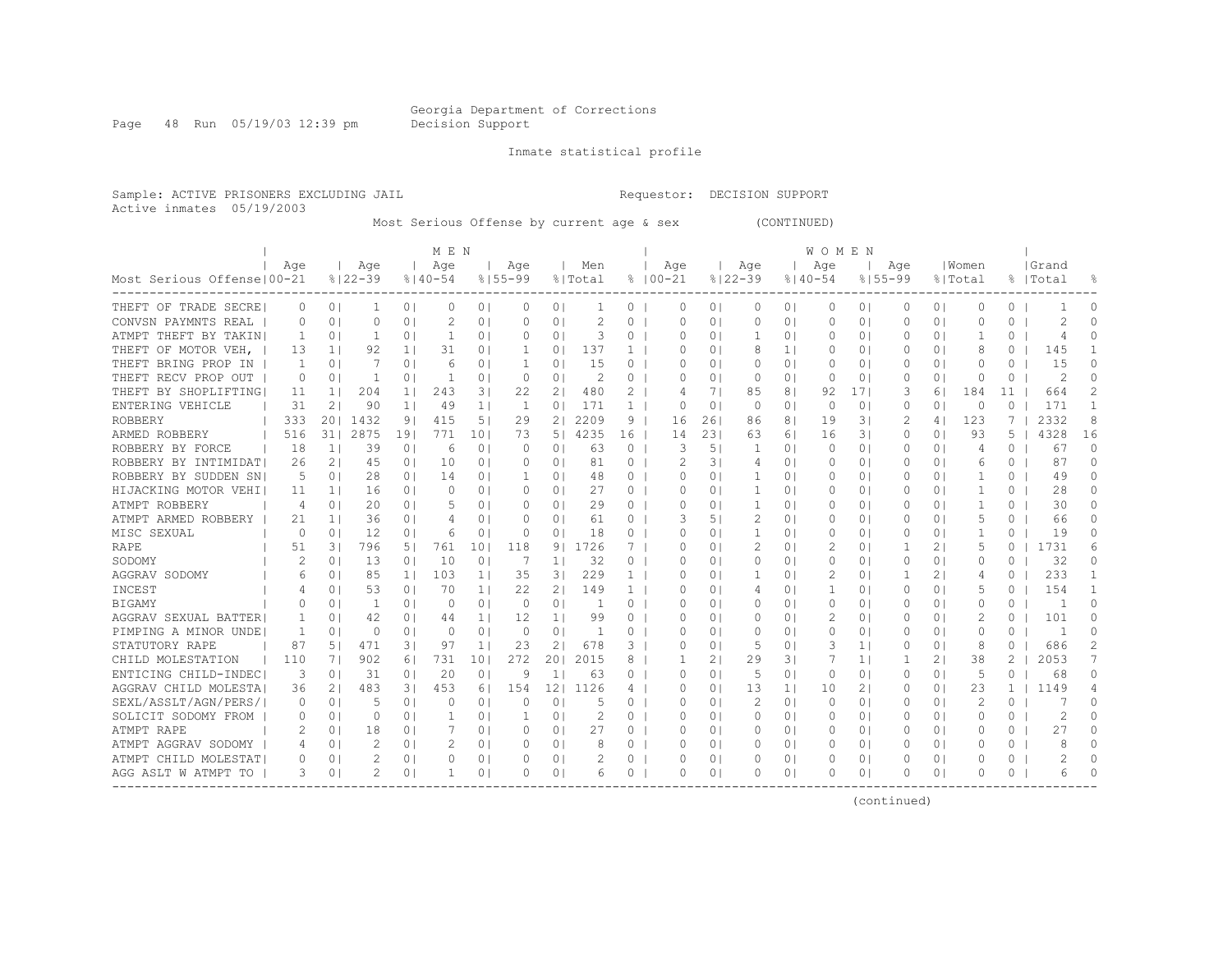Page 49 Run 05/19/03 12:39 pm Decision Support

Inmate statistical profile

Sample: ACTIVE PRISONERS EXCLUDING JAIL Requestor: DECISION SUPPORT Active inmates 05/19/2003

Most Serious Offense by current age & sex (CONTINUED)

|                              |           |                |                |                | M E N          |                |               |                |               |              |             |                |              |                | WOMEN       |                |          |                |              |              |                |          |
|------------------------------|-----------|----------------|----------------|----------------|----------------|----------------|---------------|----------------|---------------|--------------|-------------|----------------|--------------|----------------|-------------|----------------|----------|----------------|--------------|--------------|----------------|----------|
|                              | Age       |                | Age            |                | Age            |                | Age           |                | Men           |              | Age         |                | Age          |                | Age         |                | Aqe      |                | Women        |              | Grand          |          |
| Most Serious Offense   00-21 |           |                | $8122 - 39$    |                | $8140 - 54$    |                | $8155 - 99$   |                | % Total       |              | $8100 - 21$ |                | $8122 - 39$  |                | $8140 - 54$ | $8155 - 99$    |          |                | % Total      |              | %  Total       | 욲        |
| EXHIB SEX SHOWS TO M         | 0         | 0 <sub>1</sub> | 0              | 0 <sub>1</sub> | -1             | 0 <sub>1</sub> | 0             | 0 <sub>1</sub> |               | 0            | $\Omega$    | 0 <sub>1</sub> | 0            | 0 <sub>1</sub> | 0           | 0 <sub>1</sub> | 0        | 0 <sub>1</sub> | $\circ$      | 0            |                | $\Omega$ |
| FALSE SWEARNG WRITTN!        |           | 0 <sup>1</sup> | 1              | 0 <sub>1</sub> | 1              | 0 <sub>1</sub> | 0             | 0 <sub>1</sub> | 2             | $\circ$      | $\Omega$    | 0 <sub>1</sub> | $\circ$      | 0 <sub>1</sub> | 0           | 0 <sub>1</sub> | 0        | 0 <sup>1</sup> | $\circ$      | 0            | 2              | $\cap$   |
| BRIBERY GOVT OFFICER         | $\Omega$  | 0 <sub>1</sub> | 2              | 0 <sub>1</sub> | 2              | 0 <sub>1</sub> | $\Omega$      | 0 <sub>1</sub> | 4             | 0            | $\Omega$    | $\Omega$       | 1            | 01             | 1           | 0 <sup>1</sup> | O        | 0 <sup>1</sup> | 2            | 0            | 6              | 0        |
| DEFRAUDING STATE             | $\Omega$  | 0 <sub>1</sub> | $\Omega$       | $\Omega$       | $\mathcal{D}$  | 0 <sub>1</sub> | $\Omega$      | 0 <sub>1</sub> | $\mathcal{D}$ | 0            | $\Omega$    | $\Omega$ I     | 1            | $\Omega$ I     | 2           | 0 <sup>1</sup> | O        | $\Omega$       | 3            | 0            |                | 0        |
| INFLUENCING WITNESS          | 2         | 0 <sub>1</sub> | 3              | 0 <sub>1</sub> | 0              | 0 <sub>1</sub> | $\Omega$      | 0 <sub>1</sub> | .5            | 0            | 0           | 01             | $\mathbf{0}$ | 0 <sub>1</sub> | 0           | 0 <sub>1</sub> | 0        | 0 <sup>1</sup> | 0            | 0            | 5              | U        |
| OBSTR OF LAW ENF OFF         | 45        | 31             | 416            | 3              | 136            | 2 <sub>1</sub> | 5             | 0 <sub>1</sub> | 602           | 2            | 3           | 51             | 31           | 3 <sub>1</sub> | 10          | 2 <sub>1</sub> | 0        | 0 <sup>1</sup> | 44           | 3            | 646            | 2        |
| MISC JUDICIAL PROCEE         | 0         | 0 <sub>1</sub> | 1              | 0 <sub>1</sub> | $\Omega$       | 0 <sub>1</sub> | $\Omega$      | 0 <sub>1</sub> |               | 0            | $\Omega$    | $\Omega$       | 0            | 0 <sub>1</sub> | 0           | 0 <sub>1</sub> | 0        | 0 <sup>1</sup> | $\Omega$     | $\Omega$     |                | O        |
| PERJURY                      | O         | 0 <sub>1</sub> | 3              | 0 <sub>1</sub> | -1             | 0 <sub>1</sub> | $\Omega$      | 0 <sub>1</sub> | 4             | 0            | $\Omega$    | $\Omega$       | 0            | 0 <sub>1</sub> | 0           | 0 <sub>1</sub> | 0        | 0 <sup>1</sup> | $\Omega$     | $\Omega$     | 4              | Ω        |
| FALSE SWEARING               |           | 0 <sub>1</sub> | 1              | 0 <sub>1</sub> | $\circ$        | 0 <sub>1</sub> | $\Omega$      | 0 <sub>1</sub> |               | $\circ$      | 0           | 0 <sub>1</sub> | 1            | 01             | 0           | 0 <sub>1</sub> | 0        | 0 <sup>1</sup> | 1            | 0            | 2              | $\Omega$ |
| IMPERSONATING OFFICE         |           | 0 <sup>1</sup> | 3              | 0 <sub>1</sub> |                | 0 <sub>1</sub> | 0             | 0 <sub>1</sub> | 5             | $\circ$      | $\Omega$    | 0 <sub>1</sub> | $\circ$      | 01             | 0           | 0 <sub>1</sub> | $\Omega$ | 0 <sup>1</sup> | $\circ$      | 0            | 5              | $\cap$   |
| <b>EMBRACERY</b>             | $\Omega$  | 0 <sub>1</sub> | 1              | 0 <sub>1</sub> | $\Omega$       | 0 <sub>1</sub> | $\Omega$      | 0 <sub>1</sub> | 1             | $\circ$      | $\Omega$    | $\Omega$       | 0            | 0 <sub>1</sub> | 0           | 0 <sub>1</sub> | $\Omega$ | 0 <sup>1</sup> | $\Omega$     | $\Omega$     | -1             | 0        |
| FALSE STATEMENTS GOVI        | $\bigcap$ | 0 <sub>1</sub> | 13             | 0 <sub>1</sub> | $\overline{4}$ | 0 <sub>1</sub> | $\mathbf{1}$  | 0 <sub>1</sub> | 18            | $\circ$      | $\Omega$    | $\Omega$       | 0            | 0 <sub>1</sub> | 1           | 0 <sub>1</sub> | $\Omega$ | 01             | -1           | $\Omega$     | 19             | 0        |
| IMPRSNTNG ANTHR RBAL         | 0         | 0 <sub>1</sub> | $\overline{1}$ | 0 <sub>1</sub> | $\Omega$       | 0 <sub>1</sub> | $\Omega$      | 0 <sub>1</sub> | $\mathbf{1}$  | $\circ$      | $\Omega$    | 0 <sup>1</sup> | 3            | 01             | $\Omega$    | 0 <sub>1</sub> | $\Omega$ | 01             | 3            | $\Omega$     | 4              | 0        |
| <b>ESCAPE</b>                | 8         | 0 <sup>1</sup> | 55             | 0 <sub>1</sub> | 19             | 0 <sub>1</sub> | $\mathcal{D}$ | 0 <sub>1</sub> | 84            | $\circ$      | $\Omega$    | $\Omega$       | 3            | 0 <sub>1</sub> | $\Omega$    | 0 <sub>1</sub> | 0        | 0 <sup>1</sup> | 3            | 0            | 87             | $\Omega$ |
| AIDING ESCAPE                | $\Omega$  | 0 <sup>1</sup> | 3              | 0 <sub>1</sub> | 0              | 0 <sub>1</sub> | $\Omega$      | 0 <sub>1</sub> | 3             | $\circ$      | $\Omega$    | $\Omega$       | 0            | 0 <sub>1</sub> | 0           | 0 <sub>1</sub> | 0        | 0 <sup>1</sup> | $\Omega$     | 0            | 3              | O        |
| HINDERING APPREH OR          |           | 0 <sup>1</sup> | 4              | 0 <sub>1</sub> | 1              | 0 <sub>1</sub> | $\Omega$      | 0 <sub>1</sub> | 6             | 0            | $\Omega$    | $\Omega$       | 2            | 01             | 0           | 0 <sub>1</sub> |          | 2 <sub>1</sub> | 3            | 0            | q              | $\cap$   |
| <b>BAIL JUMPING</b>          | O         | 0 <sub>1</sub> | 4              | 0 <sub>1</sub> | $\overline{4}$ | 0 <sub>1</sub> | $\Omega$      | 0 <sub>1</sub> |               | 0            | $\Omega$    | 01             | 0            | 01             | 1           | 0 <sup>1</sup> | $\Omega$ | 0 <sup>1</sup> | -1           | 0            | 9              | $\Omega$ |
| ATMPT ESCAPE                 |           | $\Omega$       | $\Omega$       | 0 <sub>1</sub> | $\Omega$       | 0 <sub>1</sub> | $\Omega$      | 0 <sub>1</sub> | 1             | 0            | $\Omega$    | $\Omega$ I     | 0            | $\Omega$ I     | $\Omega$    | $\Omega$       | $\Omega$ | $\Omega$       | $\Omega$     | 0            |                | $\cap$   |
| FALSE PUBLIC ALARM           | O         | 0 <sup>1</sup> | 1              | 0 <sub>1</sub> | $\Omega$       | 0 <sub>1</sub> | $\Omega$      | 0 <sub>1</sub> | 1             | 0            | $\Omega$    | $\Omega$ I     | 0            | 01             | 0           | 0 <sup>1</sup> | $\Omega$ | 0 <sup>1</sup> | $\Omega$     | 0            | -1             | $\cap$   |
| CRMNL INTERFERE GOVT         | 6         | 0 <sub>1</sub> | 25             | 0 <sub>1</sub> | 10             | 0 <sub>1</sub> | 2             | 01             | 43            | 0            | $\Omega$    | $\Omega$ I     | 3            | 01             | 0           | 0 <sup>1</sup> | O        | 0 <sup>1</sup> | 3            | 0            | 46             | 0        |
| DOGFIGHTING                  | O         | 0 <sub>1</sub> | $\Omega$       | 0 <sub>1</sub> | $\mathbf{1}$   | 0 <sub>1</sub> | $\Omega$      | 0 <sub>1</sub> | 1             | $\circ$      | O           | 0 <sub>1</sub> | 0            | 01             | 0           | 0 <sub>1</sub> | $\Omega$ | 0 <sup>1</sup> | $\Omega$     | 0            | -1             | 0        |
| LOTTERY VIOLATION            | O         | 0 <sub>1</sub> | $\Omega$       | 0 <sub>1</sub> | -1             | 0 <sub>1</sub> | 0             | 0 <sub>1</sub> | -1            | $\Omega$     | O           | $\Omega$       | 0            | 01             | 0           | 0 <sub>1</sub> | $\Omega$ | 0 <sup>1</sup> | $\Omega$     | 0            |                | 0        |
| REMOVAL BAGGAGE, CARGI       | $\left($  | 0 <sup>1</sup> | 1              | 0 <sup>1</sup> | $\Omega$       | 0 <sub>1</sub> | $\Omega$      | 0 <sub>1</sub> | 1             | $\Omega$     | $\Omega$    | $\Omega$       | 0            | $\Omega$       | $\Omega$    | 0 <sup>1</sup> | $\Omega$ | 0 <sup>1</sup> | $\Omega$     | $\Omega$     |                | O        |
| CRUELTY TO CHILDREN          | 6         | 0 <sub>1</sub> | 194            | 1 <sup>1</sup> | 45             | 1 <sub>1</sub> | 5             | 0 <sub>1</sub> | 250           | $\mathbf{1}$ | 4           | 71             | 65           | 61             | 10          | 21             | $\Omega$ | 0 <sup>1</sup> | 79           | 5.           | 329            |          |
| ATMPT CRUELTY TO CHI         | 0         | 0 <sub>1</sub> | $\Omega$       | 0 <sub>1</sub> | 1              | 0 <sub>1</sub> | $\Omega$      | 0 <sup>1</sup> | -1            | $\circ$      | $\Omega$    | 0 <sup>1</sup> | 0            | 01             | $\circ$     | 0 <sub>1</sub> | 0        | 0 <sup>1</sup> | $\Omega$     | 0            | $\overline{1}$ | $\Omega$ |
| SEX EXPLOITATION CHI         | 0         | 0 <sub>1</sub> | 5              | 0 <sub>1</sub> | 6              | 0 <sub>1</sub> | 3             | 0 <sub>1</sub> | 14            | $\circ$      | $\Omega$    | 0 <sup>1</sup> | 1            | 0 <sub>1</sub> | 0           | 0 <sub>1</sub> | 0        | 0 <sup>1</sup> | 1            | $\Omega$     | 15             | 0        |
| ABANDONMENT OF CHILD         | $\Omega$  | 0 <sub>1</sub> | $\mathfrak{D}$ | 0 <sub>1</sub> | 1              | 0 <sub>1</sub> | $\Omega$      | 0 <sub>1</sub> | 3             | $\Omega$     | $\Omega$    | $\Omega$       | 1            | $\Omega$       | $\Omega$    | 0 <sub>1</sub> | $\Omega$ | 0 <sub>1</sub> | 1            | $\Omega$     | 4              | $\Omega$ |
| MISC WEAPON/EXPLOSIVI        | -1        | 0 <sub>1</sub> | 7              | 0 <sub>1</sub> | 1              | 0 <sub>1</sub> | $\Omega$      | 0 <sub>1</sub> | 9             | $\Omega$     | $\Omega$    | $\Omega$       | 0            | 0 <sup>1</sup> | $\Omega$    | 0 <sub>1</sub> | $\Omega$ | 0 <sub>1</sub> | $\Omega$     | $\Omega$     | 9              | $\Omega$ |
| CARRY CONCEALED WEAP!        | $\Omega$  | 0 <sub>1</sub> | 3              | 0 <sub>1</sub> | $\mathbf{1}$   | 0 <sup>1</sup> | $\Omega$      | 0 <sub>1</sub> | 4             | $\circ$      | $\Omega$    | 0 <sub>1</sub> | 0            | 0 <sup>1</sup> | $\Omega$    | 0 <sub>1</sub> | 0        | 0 <sup>1</sup> | $\Omega$     | 0            | 4              | $\Omega$ |
| POSS OF FIREARM DUR          | 6         | 0 <sub>1</sub> | 135            | 1 <sub>1</sub> | 41             | 1 <sub>1</sub> | 8             | $1\vert$       | 190           | 1            | $\Omega$    | 0 <sub>1</sub> | 6            | 1 <sub>1</sub> | 2           | 0 <sub>1</sub> | $\Omega$ | 0 <sup>1</sup> | 8            | 0            | 198            |          |
| POSS OF CERTAIN WEAP!        | 1         | 0 <sub>1</sub> | 17             | 0 <sub>1</sub> | 7              | 0 <sub>1</sub> | 2             | 0 <sub>1</sub> | 27            | $\circ$      | 0           | $\Omega$       | 0            | 0 <sub>1</sub> | 0           | 0 <sub>1</sub> | 0        | 0 <sup>1</sup> | $\Omega$     | 0            | 27             | $\Omega$ |
| POSS FIREARM CONVCT          | 17        | 11             | 412            | 31             | 183            | 2 <sub>1</sub> | 36            | 31             | 648           | 3.           | 1           | $\overline{2}$ | 13           | $1\vert$       | 11          | 2 <sub>1</sub> |          | 2 <sub>1</sub> | 26           | $\mathbf{1}$ | 674            | 2        |
| CARRY WEAPON AT SCHOL        | 3         | 0 <sub>1</sub> | 6              | 0 <sub>1</sub> | $\Omega$       | 0 <sub>1</sub> | $\circ$       | 0 <sup>1</sup> | 9             | $\circ$      | 1           | $\overline{2}$ | 0            | 01             | $\circ$     | 0 <sup>1</sup> | 0        | 0 <sup>1</sup> | $\mathbf{1}$ | 0            | 10             | 0        |
| POSS WEAPON BY PRISO         | $\Omega$  | 0 <sub>1</sub> | O              | 0 <sub>1</sub> | -1             | 0 <sub>1</sub> | $\Omega$      | 0 <sup>1</sup> | 1             | 0            | $\Omega$    | $\circ$        | 0            | 0 <sub>1</sub> | $\Omega$    | 0              | ∩        | 0 <sup>1</sup> | $\Omega$     | $\Omega$     | $\mathbf{1}$   | $\cap$   |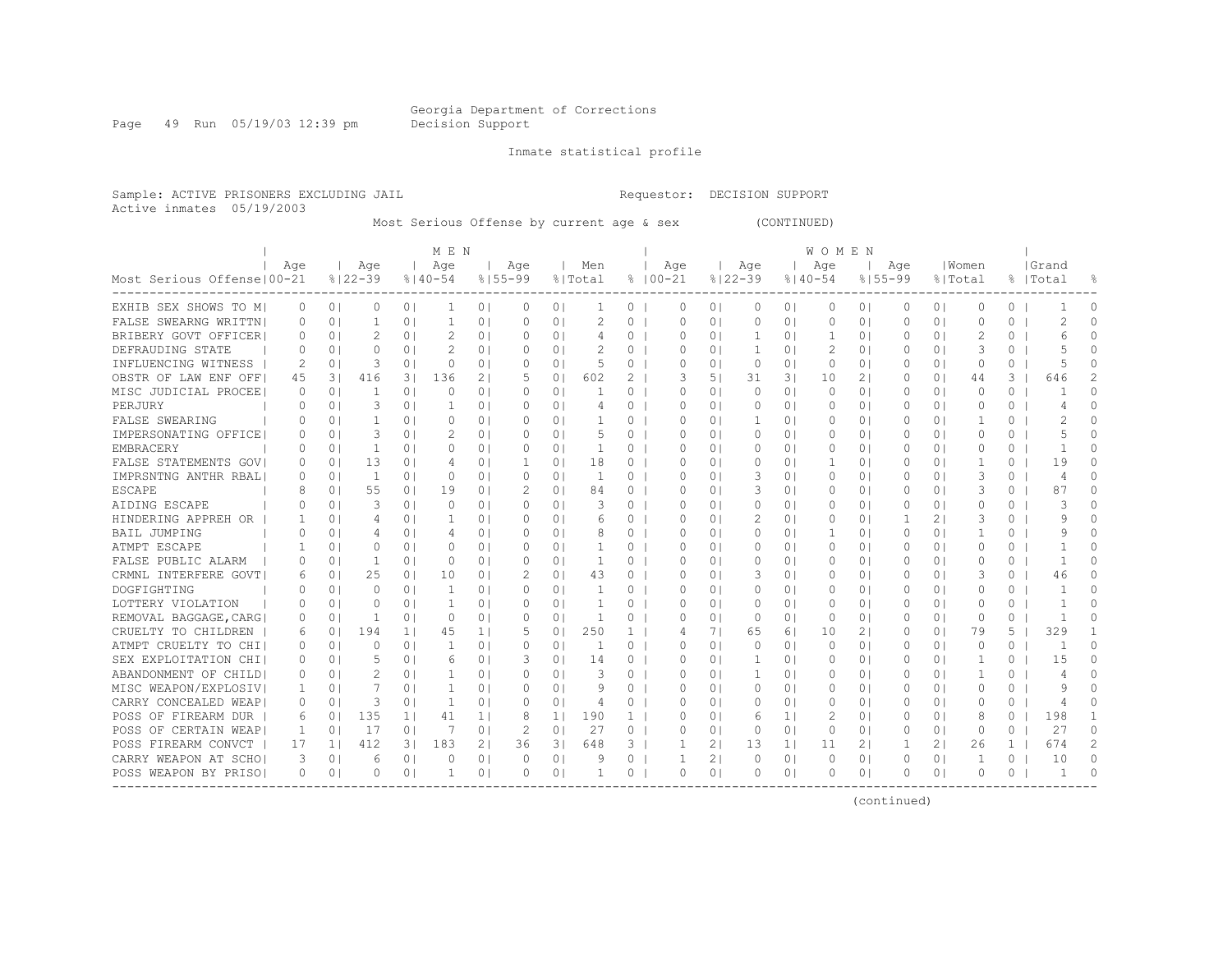Page 50 Run 05/19/03 12:39 pm Decision Support

Inmate statistical profile

Sample: ACTIVE PRISONERS EXCLUDING JAIL Requestor: DECISION SUPPORT Active inmates 05/19/2003

Most Serious Offense by current age & sex (CONTINUED)

| Age<br>Age<br>Men<br>Age<br>Age<br>Aqe<br>l Women<br>  Grand<br>Age<br>Age<br>Aqe<br>$8122 - 39$<br>Most Serious Offense   00-21<br>$8140 - 54$<br>$8100 - 21$<br>$8122 - 39$<br>$8155 - 99$<br>$8155 - 99$<br>% Total<br>$8140 - 54$<br>% Total<br>%   Total<br>DESTROY/INJUR POLICE<br>0 <sub>1</sub><br>0 <sub>1</sub><br>$\Omega$<br>0 <sub>1</sub><br>$\Omega$<br>0 <sub>1</sub><br>$\circ$<br>$\Omega$<br>0 <sub>1</sub><br>0<br>0 <sup>1</sup><br>0<br>0 <sup>1</sup><br>0 <sup>1</sup><br>$\Omega$<br>0<br>0<br>$\Omega$<br>-1<br>$\Omega$<br>1<br>CRUELTY TO ANIMALS<br>0 <sub>1</sub><br>0 <sub>1</sub><br>0<br>0 <sub>1</sub><br>$\Omega$<br>0 <sub>1</sub><br>0<br>$\Omega$<br>0 <sub>1</sub><br>0<br>01<br>0<br>0 <sup>1</sup><br>0<br>0 <sup>1</sup><br>$\Omega$<br>0<br>0<br>$\Omega$<br>4<br>4<br>4<br>AGGRAV CRUELTY TO ANI<br>3<br>$\circ$<br>$\Omega$<br>0 <sub>1</sub><br>1<br>0 <sub>1</sub><br>-1<br>0 <sub>1</sub><br>$\Omega$<br>0 <sub>1</sub><br>$\Omega$<br>0 <sub>1</sub><br>0<br>0 <sup>1</sup><br>0<br>0 <sup>1</sup><br>$\Omega$<br>0 <sup>1</sup><br>$\Omega$<br>0<br>3<br>1<br>24<br>PEEPING TOM<br>$\mathcal{D}$<br>14<br>7<br>0 <sub>1</sub><br>$\circ$<br>$\circ$<br>24<br>$\Omega$<br>0 <sub>1</sub><br>0 <sub>1</sub><br>0 <sub>1</sub><br>0 <sub>1</sub><br>0<br>01<br>0<br>0 <sup>1</sup><br>0<br>0 <sup>1</sup><br>0<br>1.<br>O<br>28<br>1.5<br>47<br>5<br>58<br>RACKETEERING<br>0 <sub>1</sub><br>0 <sub>1</sub><br>$\circ$<br>$\Omega$<br>1 <sup>1</sup><br>11<br>0<br>$\Omega$<br>0 <sub>1</sub><br>0 <sub>1</sub><br>$\Omega$<br>01<br>$\Omega$<br>0 <sup>1</sup><br>$\mathbf{1}$<br>4<br>6<br>68<br>139<br>5<br>1 <sup>1</sup><br>150<br>S/D NARCOTICS, OPIAT<br>0 <sub>1</sub><br>0 <sub>1</sub><br>60<br>1 <sub>1</sub><br>0 <sub>1</sub><br>$\mathbf{1}$<br>$\Omega$<br>01<br>5<br>21<br>11<br>$\mathbf{1}$<br>.5<br>6<br>0<br>-1<br>72<br>32<br>113<br>$\mathbf{1}$<br>133<br>S/D DEP, STIM, CNTRF D <br>0 <sub>1</sub><br>0 <sub>1</sub><br>$\circ$<br>21<br>1 <sup>1</sup><br>0 <sup>1</sup><br>20<br>$\Omega$<br>0 <sub>1</sub><br>0 <sub>1</sub><br>1<br>11<br>8<br>0<br>8<br>11<br>0<br>S/D OF LSD<br>$\Omega$<br>0 <sub>1</sub><br>$\mathbf{1}$<br>$\Omega$<br>0 <sub>1</sub><br>$\mathbf{1}$<br>$\circ$<br>0 <sub>1</sub><br>$\circ$<br>0 <sub>1</sub><br>$\circ$<br>-1<br>$\Omega$<br>$\Omega$<br>0 <sub>1</sub><br>0 <sub>1</sub><br>$\Omega$<br>01<br>0<br>$\Omega$<br>0 <sup>1</sup><br>272<br>S/D OF MARIJUANA<br>31<br>168<br>1 <sub>1</sub><br>5<br>9<br>$\mathbf{1}$<br>281<br>$\mathbf{1}$<br>2 <sub>1</sub><br>1 <sub>1</sub><br>65<br>1 <sup>1</sup><br>$\mathbf{1}$<br>$\Omega$<br>$\Omega$<br>$\Omega$<br>1 <sup>1</sup><br>$\Omega$<br>0 <sup>1</sup><br>$\overline{4}$<br>297<br>3<br>350<br>POSS NARCOTICS, OPIA<br>180<br>1 <sub>1</sub><br>2.4<br>21<br>29<br>51<br>53<br>$\mathbf{1}$<br>14<br>11<br>1 <sub>1</sub><br>96<br>1 <sub>1</sub><br>$\mathbf{1}$<br>$\Omega$<br>$\Omega$<br>$\Omega$<br>0 <sub>1</sub><br>227<br>29<br>$\mathbf{2}^{\circ}$<br>266<br>POSS DEP, STIM, CNTRF<br>17<br>151<br>1 <sup>1</sup><br>54<br>5<br>0 <sub>1</sub><br>21<br>31<br>9<br>21<br>39<br>$\mathbf{1}$<br>1 <sub>1</sub><br>1 <sub>1</sub><br>$\mathbf{1}$<br>1<br>0<br>0 <sup>1</sup><br>$\Omega$<br>POSS OF LSD<br>3<br>3<br>0 <sub>1</sub><br>2<br>0 <sub>1</sub><br>0 <sub>1</sub><br>8<br>$\circ$<br>$\Omega$<br>$\Omega$<br>$\mathbf{0}$<br>0 <sub>1</sub><br>$\Omega$<br>0 <sup>1</sup><br>0 <sub>1</sub><br>$\Omega$<br>0<br>8<br>0 <sub>1</sub><br>$\Omega$<br>0<br>221<br>304<br>POSS OF MARIJUANA<br>1 <sup>1</sup><br>5<br>0 <sub>1</sub><br>3<br>51<br>15<br>7<br>1 <sub>1</sub><br>21<br>26<br>330<br>36<br>21<br>42<br>1 <sub>1</sub><br>1<br>11<br>$\mathbf{1}$<br>2<br>3<br>1 <sup>1</sup><br>7<br>$\Omega$<br>ILLEGAL ATTM TO OBT<br>0 <sub>1</sub><br>5<br>0 <sub>1</sub><br>$\Omega$<br>0 <sub>1</sub><br>$\circ$<br>$\Omega$<br>01<br>0 <sub>1</sub><br>0 <sup>1</sup><br>0<br>14<br>0<br>01<br>4<br>0<br>VIOL GA CNTRL SBST AI<br>30<br>3<br>$\Omega$<br>0 <sub>1</sub><br>0 <sub>1</sub><br>13<br>0 <sub>1</sub><br>$\Omega$<br>0 <sub>1</sub><br>43<br>0<br>$\Omega$<br>01<br>1<br>01<br>1 <sup>1</sup><br>0 <sup>1</sup><br>0<br>47<br>0<br>4<br>2<br>VIOL DNGROUS DRGS ACI<br>$\overline{1}$<br>0 <sub>1</sub><br>$\Omega$<br>0 <sub>1</sub><br>$\Omega$<br>0 <sub>1</sub><br>-1<br>0<br>$\Omega$<br>$\mathbf{1}$<br>$\circ$<br>0 <sup>1</sup><br>0<br>$\cap$<br>$\Omega$<br>0 <sub>1</sub><br>$\Omega$ I<br>01<br>$\Omega$<br>0 <sup>1</sup><br>-1<br>13<br>25<br>UNLWFL MFG/DEL/DIST<br>0 <sup>1</sup><br>7<br>0 <sub>1</sub><br>$\bigcap$<br>0 <sub>1</sub><br>25<br>0<br>$\Omega$<br>0<br>$\Omega$<br>$\Omega$<br>$\bigcap$<br>0<br>0<br>0 <sub>1</sub><br>$\Omega$ I<br>$\Omega$<br>$\bigcap$<br>$\Omega$<br>$\mathcal{D}$<br>3<br>POSS DRUG RELATED MA<br>$\overline{1}$<br>0 <sub>1</sub><br>$\Omega$<br>0 <sub>1</sub><br>$\Omega$<br>$\mathbf{1}$<br>-1<br>0<br>0<br>0 <sub>1</sub><br>$\Omega$<br>O<br>01<br>$\Omega$<br>$\Omega$<br>$\Omega$<br>$\Omega$<br>01<br>0<br>4<br>S/D CONT SUB PUBLIC<br>73<br>14<br>3<br>0 <sub>1</sub><br>98<br>5<br>5<br>103<br>8<br>0 <sub>1</sub><br>0 <sub>1</sub><br>$\circ$<br>$\Omega$<br>0 <sub>1</sub><br>0<br>0 <sub>1</sub><br>0<br>0 <sup>1</sup><br>0<br>0<br>0 <sub>1</sub><br>∩<br>26<br>36<br>37<br>S/D CONT SUB SCHOOL<br>0 <sub>1</sub><br>$\circ$<br>0 <sub>1</sub><br>0 <sub>1</sub><br>1<br>0<br>$\Omega$<br>5<br>0 <sub>1</sub><br>$\overline{4}$<br>0 <sub>1</sub><br>1<br>0<br>0 <sub>1</sub><br>1<br>0<br>0 <sup>1</sup><br>0 <sub>1</sub><br>O<br>3   1737<br>120<br>1857<br>S/D COCAINE<br>98<br>1142<br>7  <br>462<br>35<br>7<br>101<br>69<br>61<br>42<br>8 <sup>1</sup><br>3<br>61<br>61<br>6  <br>13<br>167<br>1394<br>9 <sub>1</sub><br>572<br>5 <sub>1</sub><br>2195<br>8<br>10 <sup>°</sup><br>134<br>131<br>131<br>151<br>219<br>2414<br>9<br>POSS OF COCAINE<br>101<br>8 <sub>1</sub><br>62<br>71<br>8<br>6<br>60<br>$\overline{2}$<br>3<br>2<br>0 <sub>1</sub><br>0<br>0<br>3<br>0 <sup>1</sup><br>42<br>0 <sub>1</sub><br>13<br>0 <sup>1</sup><br>2<br>0 <sup>1</sup><br>$\circ$<br>1<br>0 <sub>1</sub><br>$\circ$<br>0 <sup>1</sup><br>6<br>66<br>ATMPT VIOL SUBSTANCE <br>2 <sub>1</sub><br>2 <sub>1</sub><br>$\mathbf{2}$<br>2<br>MISC DRUGS TRAFFICKI<br>11<br>305<br>86<br>1 <sub>1</sub><br>13<br>1 <sub>1</sub><br>417<br>2<br>1<br>$\overline{2}$<br>18<br>21<br>13<br>1<br>21<br>33<br>450<br>13<br>378<br>TRAF COCAINE LESS 201<br>288<br>2 <sub>1</sub><br>10<br>5<br>399<br>$\mathbf{1}$<br>11<br>69<br>1 <sub>1</sub><br>1 <sup>1</sup><br>$\Omega$<br>16<br>1 <sup>1</sup><br>0 <sub>1</sub><br>21<br>$\mathbf{1}$<br>11<br>$\mathbf{1}$<br>O<br>1 I<br>$\Omega$<br>TRAF COCAINE 201-4001<br>51<br>$\mathcal{L}$<br>0 <sub>1</sub><br>69<br>3<br>2<br>5<br>74<br>$\Omega$<br>2<br>0 <sub>1</sub><br>0 <sub>1</sub><br>14<br>0 <sub>1</sub><br>0 <sub>1</sub><br>$\Omega$<br>$\Omega$<br>0 <sub>1</sub><br>$\Omega$<br>0 <sub>1</sub><br>$\Omega$<br>0<br>123<br>132<br>TRAF COCAINE 401+ GM<br>88<br>30<br>21<br>0 <sub>1</sub><br>2<br>9<br>$\mathbf{1}$<br>0<br>0 <sub>1</sub><br>1 <sup>1</sup><br>0 <sub>1</sub><br>0 <sub>1</sub><br>$\circ$<br>1<br>6<br>1 <sup>1</sup><br>0<br>4<br>41<br>ı<br>TRAF NARCOTIC LESS 1<br>0 <sub>1</sub><br>0 <sub>1</sub><br>$\Omega$<br>$\circ$<br>$\Omega$<br>$\Omega$<br>0 <sub>1</sub><br>$\Omega$<br>0 <sub>1</sub><br>1<br>0 <sub>1</sub><br>$\Omega$<br>$\circ$<br>$\Omega$<br>$\Omega$<br>0<br>0 <sub>1</sub><br>$\Omega$<br>0<br>0 <sup>1</sup><br>2<br>$\Omega$<br>TRAF NARCOTIC 15-28<br>0 <sub>1</sub><br>2<br>0 <sub>1</sub><br>2<br>$\circ$<br>0 <sup>1</sup><br>$\Omega$<br>$\Omega$<br>0 <sub>1</sub><br>$\Omega$<br>0 <sub>1</sub><br>$\Omega$<br>$\Omega$<br>$\Omega$<br>0<br>01<br>0<br>$\Omega$<br>0 <sup>1</sup><br>0<br>TRAF NARCOTIC 29+ GM<br>11<br>$\Omega$<br>3<br>$\circ$<br>2<br>0 <sup>1</sup><br>2<br>17<br>$\Omega$<br>0 <sub>1</sub><br>0 <sub>1</sub><br>$\Omega$<br>0 <sub>1</sub><br>15<br>$\Omega$<br>0 <sub>1</sub><br>0<br>0 <sub>1</sub><br>$\Omega$<br>$\Omega$<br>$\Omega$<br>1<br>TRAF MARIJNA 101-2001<br>7<br>$\overline{c}$<br>0 <sub>1</sub><br>$\mathbf{1}$<br>0 <sub>1</sub><br>11<br>0<br>1<br>0<br>12<br>$\Omega$<br>1<br>0 <sub>1</sub><br>0 <sub>1</sub><br>$\Omega$<br>$\Omega$ I<br>1<br>0 <sub>1</sub><br>$\Omega$<br>0 <sup>1</sup><br>$\Omega$<br>0 <sup>1</sup><br>TRAF MARIJNA 2001-101<br>$\Omega$<br>0 <sub>1</sub><br>$\Omega$<br>0 <sub>1</sub><br>$\mathbf{1}$<br>0<br>$\Omega$<br>$\Omega$<br>0 <sub>1</sub><br>0 <sub>1</sub><br>$\Omega$<br>0<br>$\mathbf{1}$<br>$\Omega$<br>$\Omega$<br>0 <sub>1</sub><br>1<br>0 <sub>1</sub><br>0<br>0<br>$\Omega$<br>0 <sup>1</sup><br>TRAF AMPHTMINE 28-19 <br>2<br>17<br>8<br>.5<br>0 <sub>1</sub><br>0 <sub>1</sub><br>15<br>$\overline{2}$<br>0<br>2<br>0 <sub>1</sub><br>0 <sub>1</sub><br>0<br>$\circ$<br>1<br>0<br>0 <sub>1</sub><br>1<br>0 <sub>1</sub><br>O<br>0 <sup>1</sup><br>0<br>3<br>3<br>TRAF AMPHTMINE 200-31<br>0 <sub>1</sub><br>$\Omega$<br>$\Omega$<br>0 <sub>1</sub><br>3<br>$\Omega$<br>0 <sub>1</sub><br>0 <sup>1</sup><br>$\Omega$<br>O<br>$\Omega$<br>0 <sub>1</sub><br>0 <sup>1</sup><br>O<br>01<br>$\Omega$<br>01<br>$\Omega$<br>0<br>0<br>. <u>.</u> |  |  | M E N |  |  |  |  |  |  | W O M E N |  |  |  |  |  |  |
|-----------------------------------------------------------------------------------------------------------------------------------------------------------------------------------------------------------------------------------------------------------------------------------------------------------------------------------------------------------------------------------------------------------------------------------------------------------------------------------------------------------------------------------------------------------------------------------------------------------------------------------------------------------------------------------------------------------------------------------------------------------------------------------------------------------------------------------------------------------------------------------------------------------------------------------------------------------------------------------------------------------------------------------------------------------------------------------------------------------------------------------------------------------------------------------------------------------------------------------------------------------------------------------------------------------------------------------------------------------------------------------------------------------------------------------------------------------------------------------------------------------------------------------------------------------------------------------------------------------------------------------------------------------------------------------------------------------------------------------------------------------------------------------------------------------------------------------------------------------------------------------------------------------------------------------------------------------------------------------------------------------------------------------------------------------------------------------------------------------------------------------------------------------------------------------------------------------------------------------------------------------------------------------------------------------------------------------------------------------------------------------------------------------------------------------------------------------------------------------------------------------------------------------------------------------------------------------------------------------------------------------------------------------------------------------------------------------------------------------------------------------------------------------------------------------------------------------------------------------------------------------------------------------------------------------------------------------------------------------------------------------------------------------------------------------------------------------------------------------------------------------------------------------------------------------------------------------------------------------------------------------------------------------------------------------------------------------------------------------------------------------------------------------------------------------------------------------------------------------------------------------------------------------------------------------------------------------------------------------------------------------------------------------------------------------------------------------------------------------------------------------------------------------------------------------------------------------------------------------------------------------------------------------------------------------------------------------------------------------------------------------------------------------------------------------------------------------------------------------------------------------------------------------------------------------------------------------------------------------------------------------------------------------------------------------------------------------------------------------------------------------------------------------------------------------------------------------------------------------------------------------------------------------------------------------------------------------------------------------------------------------------------------------------------------------------------------------------------------------------------------------------------------------------------------------------------------------------------------------------------------------------------------------------------------------------------------------------------------------------------------------------------------------------------------------------------------------------------------------------------------------------------------------------------------------------------------------------------------------------------------------------------------------------------------------------------------------------------------------------------------------------------------------------------------------------------------------------------------------------------------------------------------------------------------------------------------------------------------------------------------------------------------------------------------------------------------------------------------------------------------------------------------------------------------------------------------------------------------------------------------------------------------------------------------------------------------------------------------------------------------------------------------------------------------------------------------------------------------------------------------------------------------------------------------------------------------------------------------------------------------------------------------------------------------------------------------------------------------------------------------------------------------------------------------------------------------------------------------------------------------------------------------------------------------------------------------------------------------------------------------------------------------------------------------------------------------------------------------------------------------------------------------------------------------------------------------------------------------------------------------------------------------------------------------------------------------------------------------------------------------------------------------------------------------------------------------------------------------------------------------------------------------------------------------------------------------------------------------------------------------------------------------------------------------------------------------------------------------------------------------------------------------------------------------------------------------------------------------------------------------------------------------------------------------------------------------------------------------------------------------------------------------------------------------------------------------------------------------------------------------------------------------------------------------------------------------------------------------------------------------------------------------------------------------------------------------------------------------------------------------------------------------------------------------------------------------------------------------------------------------------------------------------------------------------------------------------------------------------------------------------------------------------------------------------------------------------------------------------------------------------------------------------------------------------------------------------------------------------------------------------------------------------------------------------------------------------------------------------------------------------------------------------------------------------------------------------------------------------------------------------------------------------------------------------------------------------------------------------------------------------------------------------------------------------------------------------------------------------------------------------------------------------------------------------------------------------------------------------------------------------------------------------------------------------------------------------------------------------------------------------------------------------------------------------------------|--|--|-------|--|--|--|--|--|--|-----------|--|--|--|--|--|--|
|                                                                                                                                                                                                                                                                                                                                                                                                                                                                                                                                                                                                                                                                                                                                                                                                                                                                                                                                                                                                                                                                                                                                                                                                                                                                                                                                                                                                                                                                                                                                                                                                                                                                                                                                                                                                                                                                                                                                                                                                                                                                                                                                                                                                                                                                                                                                                                                                                                                                                                                                                                                                                                                                                                                                                                                                                                                                                                                                                                                                                                                                                                                                                                                                                                                                                                                                                                                                                                                                                                                                                                                                                                                                                                                                                                                                                                                                                                                                                                                                                                                                                                                                                                                                                                                                                                                                                                                                                                                                                                                                                                                                                                                                                                                                                                                                                                                                                                                                                                                                                                                                                                                                                                                                                                                                                                                                                                                                                                                                                                                                                                                                                                                                                                                                                                                                                                                                                                                                                                                                                                                                                                                                                                                                                                                                                                                                                                                                                                                                                                                                                                                                                                                                                                                                                                                                                                                                                                                                                                                                                                                                                                                                                                                                                                                                                                                                                                                                                                                                                                                                                                                                                                                                                                                                                                                                                                                                                                                                                                                                                                                                                                                                                                                                                                                                                                                                                                                                                                                                                                                                                                                                                                                                                                                                                                                                                                                                                                                                                                                                                                                                                                                                                                                                                                                                                                                       |  |  |       |  |  |  |  |  |  |           |  |  |  |  |  |  |
|                                                                                                                                                                                                                                                                                                                                                                                                                                                                                                                                                                                                                                                                                                                                                                                                                                                                                                                                                                                                                                                                                                                                                                                                                                                                                                                                                                                                                                                                                                                                                                                                                                                                                                                                                                                                                                                                                                                                                                                                                                                                                                                                                                                                                                                                                                                                                                                                                                                                                                                                                                                                                                                                                                                                                                                                                                                                                                                                                                                                                                                                                                                                                                                                                                                                                                                                                                                                                                                                                                                                                                                                                                                                                                                                                                                                                                                                                                                                                                                                                                                                                                                                                                                                                                                                                                                                                                                                                                                                                                                                                                                                                                                                                                                                                                                                                                                                                                                                                                                                                                                                                                                                                                                                                                                                                                                                                                                                                                                                                                                                                                                                                                                                                                                                                                                                                                                                                                                                                                                                                                                                                                                                                                                                                                                                                                                                                                                                                                                                                                                                                                                                                                                                                                                                                                                                                                                                                                                                                                                                                                                                                                                                                                                                                                                                                                                                                                                                                                                                                                                                                                                                                                                                                                                                                                                                                                                                                                                                                                                                                                                                                                                                                                                                                                                                                                                                                                                                                                                                                                                                                                                                                                                                                                                                                                                                                                                                                                                                                                                                                                                                                                                                                                                                                                                                                                                       |  |  |       |  |  |  |  |  |  |           |  |  |  |  |  |  |
|                                                                                                                                                                                                                                                                                                                                                                                                                                                                                                                                                                                                                                                                                                                                                                                                                                                                                                                                                                                                                                                                                                                                                                                                                                                                                                                                                                                                                                                                                                                                                                                                                                                                                                                                                                                                                                                                                                                                                                                                                                                                                                                                                                                                                                                                                                                                                                                                                                                                                                                                                                                                                                                                                                                                                                                                                                                                                                                                                                                                                                                                                                                                                                                                                                                                                                                                                                                                                                                                                                                                                                                                                                                                                                                                                                                                                                                                                                                                                                                                                                                                                                                                                                                                                                                                                                                                                                                                                                                                                                                                                                                                                                                                                                                                                                                                                                                                                                                                                                                                                                                                                                                                                                                                                                                                                                                                                                                                                                                                                                                                                                                                                                                                                                                                                                                                                                                                                                                                                                                                                                                                                                                                                                                                                                                                                                                                                                                                                                                                                                                                                                                                                                                                                                                                                                                                                                                                                                                                                                                                                                                                                                                                                                                                                                                                                                                                                                                                                                                                                                                                                                                                                                                                                                                                                                                                                                                                                                                                                                                                                                                                                                                                                                                                                                                                                                                                                                                                                                                                                                                                                                                                                                                                                                                                                                                                                                                                                                                                                                                                                                                                                                                                                                                                                                                                                                                       |  |  |       |  |  |  |  |  |  |           |  |  |  |  |  |  |
|                                                                                                                                                                                                                                                                                                                                                                                                                                                                                                                                                                                                                                                                                                                                                                                                                                                                                                                                                                                                                                                                                                                                                                                                                                                                                                                                                                                                                                                                                                                                                                                                                                                                                                                                                                                                                                                                                                                                                                                                                                                                                                                                                                                                                                                                                                                                                                                                                                                                                                                                                                                                                                                                                                                                                                                                                                                                                                                                                                                                                                                                                                                                                                                                                                                                                                                                                                                                                                                                                                                                                                                                                                                                                                                                                                                                                                                                                                                                                                                                                                                                                                                                                                                                                                                                                                                                                                                                                                                                                                                                                                                                                                                                                                                                                                                                                                                                                                                                                                                                                                                                                                                                                                                                                                                                                                                                                                                                                                                                                                                                                                                                                                                                                                                                                                                                                                                                                                                                                                                                                                                                                                                                                                                                                                                                                                                                                                                                                                                                                                                                                                                                                                                                                                                                                                                                                                                                                                                                                                                                                                                                                                                                                                                                                                                                                                                                                                                                                                                                                                                                                                                                                                                                                                                                                                                                                                                                                                                                                                                                                                                                                                                                                                                                                                                                                                                                                                                                                                                                                                                                                                                                                                                                                                                                                                                                                                                                                                                                                                                                                                                                                                                                                                                                                                                                                                                       |  |  |       |  |  |  |  |  |  |           |  |  |  |  |  |  |
|                                                                                                                                                                                                                                                                                                                                                                                                                                                                                                                                                                                                                                                                                                                                                                                                                                                                                                                                                                                                                                                                                                                                                                                                                                                                                                                                                                                                                                                                                                                                                                                                                                                                                                                                                                                                                                                                                                                                                                                                                                                                                                                                                                                                                                                                                                                                                                                                                                                                                                                                                                                                                                                                                                                                                                                                                                                                                                                                                                                                                                                                                                                                                                                                                                                                                                                                                                                                                                                                                                                                                                                                                                                                                                                                                                                                                                                                                                                                                                                                                                                                                                                                                                                                                                                                                                                                                                                                                                                                                                                                                                                                                                                                                                                                                                                                                                                                                                                                                                                                                                                                                                                                                                                                                                                                                                                                                                                                                                                                                                                                                                                                                                                                                                                                                                                                                                                                                                                                                                                                                                                                                                                                                                                                                                                                                                                                                                                                                                                                                                                                                                                                                                                                                                                                                                                                                                                                                                                                                                                                                                                                                                                                                                                                                                                                                                                                                                                                                                                                                                                                                                                                                                                                                                                                                                                                                                                                                                                                                                                                                                                                                                                                                                                                                                                                                                                                                                                                                                                                                                                                                                                                                                                                                                                                                                                                                                                                                                                                                                                                                                                                                                                                                                                                                                                                                                                       |  |  |       |  |  |  |  |  |  |           |  |  |  |  |  |  |
|                                                                                                                                                                                                                                                                                                                                                                                                                                                                                                                                                                                                                                                                                                                                                                                                                                                                                                                                                                                                                                                                                                                                                                                                                                                                                                                                                                                                                                                                                                                                                                                                                                                                                                                                                                                                                                                                                                                                                                                                                                                                                                                                                                                                                                                                                                                                                                                                                                                                                                                                                                                                                                                                                                                                                                                                                                                                                                                                                                                                                                                                                                                                                                                                                                                                                                                                                                                                                                                                                                                                                                                                                                                                                                                                                                                                                                                                                                                                                                                                                                                                                                                                                                                                                                                                                                                                                                                                                                                                                                                                                                                                                                                                                                                                                                                                                                                                                                                                                                                                                                                                                                                                                                                                                                                                                                                                                                                                                                                                                                                                                                                                                                                                                                                                                                                                                                                                                                                                                                                                                                                                                                                                                                                                                                                                                                                                                                                                                                                                                                                                                                                                                                                                                                                                                                                                                                                                                                                                                                                                                                                                                                                                                                                                                                                                                                                                                                                                                                                                                                                                                                                                                                                                                                                                                                                                                                                                                                                                                                                                                                                                                                                                                                                                                                                                                                                                                                                                                                                                                                                                                                                                                                                                                                                                                                                                                                                                                                                                                                                                                                                                                                                                                                                                                                                                                                                       |  |  |       |  |  |  |  |  |  |           |  |  |  |  |  |  |
|                                                                                                                                                                                                                                                                                                                                                                                                                                                                                                                                                                                                                                                                                                                                                                                                                                                                                                                                                                                                                                                                                                                                                                                                                                                                                                                                                                                                                                                                                                                                                                                                                                                                                                                                                                                                                                                                                                                                                                                                                                                                                                                                                                                                                                                                                                                                                                                                                                                                                                                                                                                                                                                                                                                                                                                                                                                                                                                                                                                                                                                                                                                                                                                                                                                                                                                                                                                                                                                                                                                                                                                                                                                                                                                                                                                                                                                                                                                                                                                                                                                                                                                                                                                                                                                                                                                                                                                                                                                                                                                                                                                                                                                                                                                                                                                                                                                                                                                                                                                                                                                                                                                                                                                                                                                                                                                                                                                                                                                                                                                                                                                                                                                                                                                                                                                                                                                                                                                                                                                                                                                                                                                                                                                                                                                                                                                                                                                                                                                                                                                                                                                                                                                                                                                                                                                                                                                                                                                                                                                                                                                                                                                                                                                                                                                                                                                                                                                                                                                                                                                                                                                                                                                                                                                                                                                                                                                                                                                                                                                                                                                                                                                                                                                                                                                                                                                                                                                                                                                                                                                                                                                                                                                                                                                                                                                                                                                                                                                                                                                                                                                                                                                                                                                                                                                                                                                       |  |  |       |  |  |  |  |  |  |           |  |  |  |  |  |  |
|                                                                                                                                                                                                                                                                                                                                                                                                                                                                                                                                                                                                                                                                                                                                                                                                                                                                                                                                                                                                                                                                                                                                                                                                                                                                                                                                                                                                                                                                                                                                                                                                                                                                                                                                                                                                                                                                                                                                                                                                                                                                                                                                                                                                                                                                                                                                                                                                                                                                                                                                                                                                                                                                                                                                                                                                                                                                                                                                                                                                                                                                                                                                                                                                                                                                                                                                                                                                                                                                                                                                                                                                                                                                                                                                                                                                                                                                                                                                                                                                                                                                                                                                                                                                                                                                                                                                                                                                                                                                                                                                                                                                                                                                                                                                                                                                                                                                                                                                                                                                                                                                                                                                                                                                                                                                                                                                                                                                                                                                                                                                                                                                                                                                                                                                                                                                                                                                                                                                                                                                                                                                                                                                                                                                                                                                                                                                                                                                                                                                                                                                                                                                                                                                                                                                                                                                                                                                                                                                                                                                                                                                                                                                                                                                                                                                                                                                                                                                                                                                                                                                                                                                                                                                                                                                                                                                                                                                                                                                                                                                                                                                                                                                                                                                                                                                                                                                                                                                                                                                                                                                                                                                                                                                                                                                                                                                                                                                                                                                                                                                                                                                                                                                                                                                                                                                                                                       |  |  |       |  |  |  |  |  |  |           |  |  |  |  |  |  |
|                                                                                                                                                                                                                                                                                                                                                                                                                                                                                                                                                                                                                                                                                                                                                                                                                                                                                                                                                                                                                                                                                                                                                                                                                                                                                                                                                                                                                                                                                                                                                                                                                                                                                                                                                                                                                                                                                                                                                                                                                                                                                                                                                                                                                                                                                                                                                                                                                                                                                                                                                                                                                                                                                                                                                                                                                                                                                                                                                                                                                                                                                                                                                                                                                                                                                                                                                                                                                                                                                                                                                                                                                                                                                                                                                                                                                                                                                                                                                                                                                                                                                                                                                                                                                                                                                                                                                                                                                                                                                                                                                                                                                                                                                                                                                                                                                                                                                                                                                                                                                                                                                                                                                                                                                                                                                                                                                                                                                                                                                                                                                                                                                                                                                                                                                                                                                                                                                                                                                                                                                                                                                                                                                                                                                                                                                                                                                                                                                                                                                                                                                                                                                                                                                                                                                                                                                                                                                                                                                                                                                                                                                                                                                                                                                                                                                                                                                                                                                                                                                                                                                                                                                                                                                                                                                                                                                                                                                                                                                                                                                                                                                                                                                                                                                                                                                                                                                                                                                                                                                                                                                                                                                                                                                                                                                                                                                                                                                                                                                                                                                                                                                                                                                                                                                                                                                                                       |  |  |       |  |  |  |  |  |  |           |  |  |  |  |  |  |
|                                                                                                                                                                                                                                                                                                                                                                                                                                                                                                                                                                                                                                                                                                                                                                                                                                                                                                                                                                                                                                                                                                                                                                                                                                                                                                                                                                                                                                                                                                                                                                                                                                                                                                                                                                                                                                                                                                                                                                                                                                                                                                                                                                                                                                                                                                                                                                                                                                                                                                                                                                                                                                                                                                                                                                                                                                                                                                                                                                                                                                                                                                                                                                                                                                                                                                                                                                                                                                                                                                                                                                                                                                                                                                                                                                                                                                                                                                                                                                                                                                                                                                                                                                                                                                                                                                                                                                                                                                                                                                                                                                                                                                                                                                                                                                                                                                                                                                                                                                                                                                                                                                                                                                                                                                                                                                                                                                                                                                                                                                                                                                                                                                                                                                                                                                                                                                                                                                                                                                                                                                                                                                                                                                                                                                                                                                                                                                                                                                                                                                                                                                                                                                                                                                                                                                                                                                                                                                                                                                                                                                                                                                                                                                                                                                                                                                                                                                                                                                                                                                                                                                                                                                                                                                                                                                                                                                                                                                                                                                                                                                                                                                                                                                                                                                                                                                                                                                                                                                                                                                                                                                                                                                                                                                                                                                                                                                                                                                                                                                                                                                                                                                                                                                                                                                                                                                                       |  |  |       |  |  |  |  |  |  |           |  |  |  |  |  |  |
|                                                                                                                                                                                                                                                                                                                                                                                                                                                                                                                                                                                                                                                                                                                                                                                                                                                                                                                                                                                                                                                                                                                                                                                                                                                                                                                                                                                                                                                                                                                                                                                                                                                                                                                                                                                                                                                                                                                                                                                                                                                                                                                                                                                                                                                                                                                                                                                                                                                                                                                                                                                                                                                                                                                                                                                                                                                                                                                                                                                                                                                                                                                                                                                                                                                                                                                                                                                                                                                                                                                                                                                                                                                                                                                                                                                                                                                                                                                                                                                                                                                                                                                                                                                                                                                                                                                                                                                                                                                                                                                                                                                                                                                                                                                                                                                                                                                                                                                                                                                                                                                                                                                                                                                                                                                                                                                                                                                                                                                                                                                                                                                                                                                                                                                                                                                                                                                                                                                                                                                                                                                                                                                                                                                                                                                                                                                                                                                                                                                                                                                                                                                                                                                                                                                                                                                                                                                                                                                                                                                                                                                                                                                                                                                                                                                                                                                                                                                                                                                                                                                                                                                                                                                                                                                                                                                                                                                                                                                                                                                                                                                                                                                                                                                                                                                                                                                                                                                                                                                                                                                                                                                                                                                                                                                                                                                                                                                                                                                                                                                                                                                                                                                                                                                                                                                                                                                       |  |  |       |  |  |  |  |  |  |           |  |  |  |  |  |  |
|                                                                                                                                                                                                                                                                                                                                                                                                                                                                                                                                                                                                                                                                                                                                                                                                                                                                                                                                                                                                                                                                                                                                                                                                                                                                                                                                                                                                                                                                                                                                                                                                                                                                                                                                                                                                                                                                                                                                                                                                                                                                                                                                                                                                                                                                                                                                                                                                                                                                                                                                                                                                                                                                                                                                                                                                                                                                                                                                                                                                                                                                                                                                                                                                                                                                                                                                                                                                                                                                                                                                                                                                                                                                                                                                                                                                                                                                                                                                                                                                                                                                                                                                                                                                                                                                                                                                                                                                                                                                                                                                                                                                                                                                                                                                                                                                                                                                                                                                                                                                                                                                                                                                                                                                                                                                                                                                                                                                                                                                                                                                                                                                                                                                                                                                                                                                                                                                                                                                                                                                                                                                                                                                                                                                                                                                                                                                                                                                                                                                                                                                                                                                                                                                                                                                                                                                                                                                                                                                                                                                                                                                                                                                                                                                                                                                                                                                                                                                                                                                                                                                                                                                                                                                                                                                                                                                                                                                                                                                                                                                                                                                                                                                                                                                                                                                                                                                                                                                                                                                                                                                                                                                                                                                                                                                                                                                                                                                                                                                                                                                                                                                                                                                                                                                                                                                                                                       |  |  |       |  |  |  |  |  |  |           |  |  |  |  |  |  |
|                                                                                                                                                                                                                                                                                                                                                                                                                                                                                                                                                                                                                                                                                                                                                                                                                                                                                                                                                                                                                                                                                                                                                                                                                                                                                                                                                                                                                                                                                                                                                                                                                                                                                                                                                                                                                                                                                                                                                                                                                                                                                                                                                                                                                                                                                                                                                                                                                                                                                                                                                                                                                                                                                                                                                                                                                                                                                                                                                                                                                                                                                                                                                                                                                                                                                                                                                                                                                                                                                                                                                                                                                                                                                                                                                                                                                                                                                                                                                                                                                                                                                                                                                                                                                                                                                                                                                                                                                                                                                                                                                                                                                                                                                                                                                                                                                                                                                                                                                                                                                                                                                                                                                                                                                                                                                                                                                                                                                                                                                                                                                                                                                                                                                                                                                                                                                                                                                                                                                                                                                                                                                                                                                                                                                                                                                                                                                                                                                                                                                                                                                                                                                                                                                                                                                                                                                                                                                                                                                                                                                                                                                                                                                                                                                                                                                                                                                                                                                                                                                                                                                                                                                                                                                                                                                                                                                                                                                                                                                                                                                                                                                                                                                                                                                                                                                                                                                                                                                                                                                                                                                                                                                                                                                                                                                                                                                                                                                                                                                                                                                                                                                                                                                                                                                                                                                                                       |  |  |       |  |  |  |  |  |  |           |  |  |  |  |  |  |
|                                                                                                                                                                                                                                                                                                                                                                                                                                                                                                                                                                                                                                                                                                                                                                                                                                                                                                                                                                                                                                                                                                                                                                                                                                                                                                                                                                                                                                                                                                                                                                                                                                                                                                                                                                                                                                                                                                                                                                                                                                                                                                                                                                                                                                                                                                                                                                                                                                                                                                                                                                                                                                                                                                                                                                                                                                                                                                                                                                                                                                                                                                                                                                                                                                                                                                                                                                                                                                                                                                                                                                                                                                                                                                                                                                                                                                                                                                                                                                                                                                                                                                                                                                                                                                                                                                                                                                                                                                                                                                                                                                                                                                                                                                                                                                                                                                                                                                                                                                                                                                                                                                                                                                                                                                                                                                                                                                                                                                                                                                                                                                                                                                                                                                                                                                                                                                                                                                                                                                                                                                                                                                                                                                                                                                                                                                                                                                                                                                                                                                                                                                                                                                                                                                                                                                                                                                                                                                                                                                                                                                                                                                                                                                                                                                                                                                                                                                                                                                                                                                                                                                                                                                                                                                                                                                                                                                                                                                                                                                                                                                                                                                                                                                                                                                                                                                                                                                                                                                                                                                                                                                                                                                                                                                                                                                                                                                                                                                                                                                                                                                                                                                                                                                                                                                                                                                                       |  |  |       |  |  |  |  |  |  |           |  |  |  |  |  |  |
|                                                                                                                                                                                                                                                                                                                                                                                                                                                                                                                                                                                                                                                                                                                                                                                                                                                                                                                                                                                                                                                                                                                                                                                                                                                                                                                                                                                                                                                                                                                                                                                                                                                                                                                                                                                                                                                                                                                                                                                                                                                                                                                                                                                                                                                                                                                                                                                                                                                                                                                                                                                                                                                                                                                                                                                                                                                                                                                                                                                                                                                                                                                                                                                                                                                                                                                                                                                                                                                                                                                                                                                                                                                                                                                                                                                                                                                                                                                                                                                                                                                                                                                                                                                                                                                                                                                                                                                                                                                                                                                                                                                                                                                                                                                                                                                                                                                                                                                                                                                                                                                                                                                                                                                                                                                                                                                                                                                                                                                                                                                                                                                                                                                                                                                                                                                                                                                                                                                                                                                                                                                                                                                                                                                                                                                                                                                                                                                                                                                                                                                                                                                                                                                                                                                                                                                                                                                                                                                                                                                                                                                                                                                                                                                                                                                                                                                                                                                                                                                                                                                                                                                                                                                                                                                                                                                                                                                                                                                                                                                                                                                                                                                                                                                                                                                                                                                                                                                                                                                                                                                                                                                                                                                                                                                                                                                                                                                                                                                                                                                                                                                                                                                                                                                                                                                                                                                       |  |  |       |  |  |  |  |  |  |           |  |  |  |  |  |  |
|                                                                                                                                                                                                                                                                                                                                                                                                                                                                                                                                                                                                                                                                                                                                                                                                                                                                                                                                                                                                                                                                                                                                                                                                                                                                                                                                                                                                                                                                                                                                                                                                                                                                                                                                                                                                                                                                                                                                                                                                                                                                                                                                                                                                                                                                                                                                                                                                                                                                                                                                                                                                                                                                                                                                                                                                                                                                                                                                                                                                                                                                                                                                                                                                                                                                                                                                                                                                                                                                                                                                                                                                                                                                                                                                                                                                                                                                                                                                                                                                                                                                                                                                                                                                                                                                                                                                                                                                                                                                                                                                                                                                                                                                                                                                                                                                                                                                                                                                                                                                                                                                                                                                                                                                                                                                                                                                                                                                                                                                                                                                                                                                                                                                                                                                                                                                                                                                                                                                                                                                                                                                                                                                                                                                                                                                                                                                                                                                                                                                                                                                                                                                                                                                                                                                                                                                                                                                                                                                                                                                                                                                                                                                                                                                                                                                                                                                                                                                                                                                                                                                                                                                                                                                                                                                                                                                                                                                                                                                                                                                                                                                                                                                                                                                                                                                                                                                                                                                                                                                                                                                                                                                                                                                                                                                                                                                                                                                                                                                                                                                                                                                                                                                                                                                                                                                                                                       |  |  |       |  |  |  |  |  |  |           |  |  |  |  |  |  |
|                                                                                                                                                                                                                                                                                                                                                                                                                                                                                                                                                                                                                                                                                                                                                                                                                                                                                                                                                                                                                                                                                                                                                                                                                                                                                                                                                                                                                                                                                                                                                                                                                                                                                                                                                                                                                                                                                                                                                                                                                                                                                                                                                                                                                                                                                                                                                                                                                                                                                                                                                                                                                                                                                                                                                                                                                                                                                                                                                                                                                                                                                                                                                                                                                                                                                                                                                                                                                                                                                                                                                                                                                                                                                                                                                                                                                                                                                                                                                                                                                                                                                                                                                                                                                                                                                                                                                                                                                                                                                                                                                                                                                                                                                                                                                                                                                                                                                                                                                                                                                                                                                                                                                                                                                                                                                                                                                                                                                                                                                                                                                                                                                                                                                                                                                                                                                                                                                                                                                                                                                                                                                                                                                                                                                                                                                                                                                                                                                                                                                                                                                                                                                                                                                                                                                                                                                                                                                                                                                                                                                                                                                                                                                                                                                                                                                                                                                                                                                                                                                                                                                                                                                                                                                                                                                                                                                                                                                                                                                                                                                                                                                                                                                                                                                                                                                                                                                                                                                                                                                                                                                                                                                                                                                                                                                                                                                                                                                                                                                                                                                                                                                                                                                                                                                                                                                                                       |  |  |       |  |  |  |  |  |  |           |  |  |  |  |  |  |
|                                                                                                                                                                                                                                                                                                                                                                                                                                                                                                                                                                                                                                                                                                                                                                                                                                                                                                                                                                                                                                                                                                                                                                                                                                                                                                                                                                                                                                                                                                                                                                                                                                                                                                                                                                                                                                                                                                                                                                                                                                                                                                                                                                                                                                                                                                                                                                                                                                                                                                                                                                                                                                                                                                                                                                                                                                                                                                                                                                                                                                                                                                                                                                                                                                                                                                                                                                                                                                                                                                                                                                                                                                                                                                                                                                                                                                                                                                                                                                                                                                                                                                                                                                                                                                                                                                                                                                                                                                                                                                                                                                                                                                                                                                                                                                                                                                                                                                                                                                                                                                                                                                                                                                                                                                                                                                                                                                                                                                                                                                                                                                                                                                                                                                                                                                                                                                                                                                                                                                                                                                                                                                                                                                                                                                                                                                                                                                                                                                                                                                                                                                                                                                                                                                                                                                                                                                                                                                                                                                                                                                                                                                                                                                                                                                                                                                                                                                                                                                                                                                                                                                                                                                                                                                                                                                                                                                                                                                                                                                                                                                                                                                                                                                                                                                                                                                                                                                                                                                                                                                                                                                                                                                                                                                                                                                                                                                                                                                                                                                                                                                                                                                                                                                                                                                                                                                                       |  |  |       |  |  |  |  |  |  |           |  |  |  |  |  |  |
|                                                                                                                                                                                                                                                                                                                                                                                                                                                                                                                                                                                                                                                                                                                                                                                                                                                                                                                                                                                                                                                                                                                                                                                                                                                                                                                                                                                                                                                                                                                                                                                                                                                                                                                                                                                                                                                                                                                                                                                                                                                                                                                                                                                                                                                                                                                                                                                                                                                                                                                                                                                                                                                                                                                                                                                                                                                                                                                                                                                                                                                                                                                                                                                                                                                                                                                                                                                                                                                                                                                                                                                                                                                                                                                                                                                                                                                                                                                                                                                                                                                                                                                                                                                                                                                                                                                                                                                                                                                                                                                                                                                                                                                                                                                                                                                                                                                                                                                                                                                                                                                                                                                                                                                                                                                                                                                                                                                                                                                                                                                                                                                                                                                                                                                                                                                                                                                                                                                                                                                                                                                                                                                                                                                                                                                                                                                                                                                                                                                                                                                                                                                                                                                                                                                                                                                                                                                                                                                                                                                                                                                                                                                                                                                                                                                                                                                                                                                                                                                                                                                                                                                                                                                                                                                                                                                                                                                                                                                                                                                                                                                                                                                                                                                                                                                                                                                                                                                                                                                                                                                                                                                                                                                                                                                                                                                                                                                                                                                                                                                                                                                                                                                                                                                                                                                                                                                       |  |  |       |  |  |  |  |  |  |           |  |  |  |  |  |  |
|                                                                                                                                                                                                                                                                                                                                                                                                                                                                                                                                                                                                                                                                                                                                                                                                                                                                                                                                                                                                                                                                                                                                                                                                                                                                                                                                                                                                                                                                                                                                                                                                                                                                                                                                                                                                                                                                                                                                                                                                                                                                                                                                                                                                                                                                                                                                                                                                                                                                                                                                                                                                                                                                                                                                                                                                                                                                                                                                                                                                                                                                                                                                                                                                                                                                                                                                                                                                                                                                                                                                                                                                                                                                                                                                                                                                                                                                                                                                                                                                                                                                                                                                                                                                                                                                                                                                                                                                                                                                                                                                                                                                                                                                                                                                                                                                                                                                                                                                                                                                                                                                                                                                                                                                                                                                                                                                                                                                                                                                                                                                                                                                                                                                                                                                                                                                                                                                                                                                                                                                                                                                                                                                                                                                                                                                                                                                                                                                                                                                                                                                                                                                                                                                                                                                                                                                                                                                                                                                                                                                                                                                                                                                                                                                                                                                                                                                                                                                                                                                                                                                                                                                                                                                                                                                                                                                                                                                                                                                                                                                                                                                                                                                                                                                                                                                                                                                                                                                                                                                                                                                                                                                                                                                                                                                                                                                                                                                                                                                                                                                                                                                                                                                                                                                                                                                                                                       |  |  |       |  |  |  |  |  |  |           |  |  |  |  |  |  |
|                                                                                                                                                                                                                                                                                                                                                                                                                                                                                                                                                                                                                                                                                                                                                                                                                                                                                                                                                                                                                                                                                                                                                                                                                                                                                                                                                                                                                                                                                                                                                                                                                                                                                                                                                                                                                                                                                                                                                                                                                                                                                                                                                                                                                                                                                                                                                                                                                                                                                                                                                                                                                                                                                                                                                                                                                                                                                                                                                                                                                                                                                                                                                                                                                                                                                                                                                                                                                                                                                                                                                                                                                                                                                                                                                                                                                                                                                                                                                                                                                                                                                                                                                                                                                                                                                                                                                                                                                                                                                                                                                                                                                                                                                                                                                                                                                                                                                                                                                                                                                                                                                                                                                                                                                                                                                                                                                                                                                                                                                                                                                                                                                                                                                                                                                                                                                                                                                                                                                                                                                                                                                                                                                                                                                                                                                                                                                                                                                                                                                                                                                                                                                                                                                                                                                                                                                                                                                                                                                                                                                                                                                                                                                                                                                                                                                                                                                                                                                                                                                                                                                                                                                                                                                                                                                                                                                                                                                                                                                                                                                                                                                                                                                                                                                                                                                                                                                                                                                                                                                                                                                                                                                                                                                                                                                                                                                                                                                                                                                                                                                                                                                                                                                                                                                                                                                                                       |  |  |       |  |  |  |  |  |  |           |  |  |  |  |  |  |
|                                                                                                                                                                                                                                                                                                                                                                                                                                                                                                                                                                                                                                                                                                                                                                                                                                                                                                                                                                                                                                                                                                                                                                                                                                                                                                                                                                                                                                                                                                                                                                                                                                                                                                                                                                                                                                                                                                                                                                                                                                                                                                                                                                                                                                                                                                                                                                                                                                                                                                                                                                                                                                                                                                                                                                                                                                                                                                                                                                                                                                                                                                                                                                                                                                                                                                                                                                                                                                                                                                                                                                                                                                                                                                                                                                                                                                                                                                                                                                                                                                                                                                                                                                                                                                                                                                                                                                                                                                                                                                                                                                                                                                                                                                                                                                                                                                                                                                                                                                                                                                                                                                                                                                                                                                                                                                                                                                                                                                                                                                                                                                                                                                                                                                                                                                                                                                                                                                                                                                                                                                                                                                                                                                                                                                                                                                                                                                                                                                                                                                                                                                                                                                                                                                                                                                                                                                                                                                                                                                                                                                                                                                                                                                                                                                                                                                                                                                                                                                                                                                                                                                                                                                                                                                                                                                                                                                                                                                                                                                                                                                                                                                                                                                                                                                                                                                                                                                                                                                                                                                                                                                                                                                                                                                                                                                                                                                                                                                                                                                                                                                                                                                                                                                                                                                                                                                                       |  |  |       |  |  |  |  |  |  |           |  |  |  |  |  |  |
|                                                                                                                                                                                                                                                                                                                                                                                                                                                                                                                                                                                                                                                                                                                                                                                                                                                                                                                                                                                                                                                                                                                                                                                                                                                                                                                                                                                                                                                                                                                                                                                                                                                                                                                                                                                                                                                                                                                                                                                                                                                                                                                                                                                                                                                                                                                                                                                                                                                                                                                                                                                                                                                                                                                                                                                                                                                                                                                                                                                                                                                                                                                                                                                                                                                                                                                                                                                                                                                                                                                                                                                                                                                                                                                                                                                                                                                                                                                                                                                                                                                                                                                                                                                                                                                                                                                                                                                                                                                                                                                                                                                                                                                                                                                                                                                                                                                                                                                                                                                                                                                                                                                                                                                                                                                                                                                                                                                                                                                                                                                                                                                                                                                                                                                                                                                                                                                                                                                                                                                                                                                                                                                                                                                                                                                                                                                                                                                                                                                                                                                                                                                                                                                                                                                                                                                                                                                                                                                                                                                                                                                                                                                                                                                                                                                                                                                                                                                                                                                                                                                                                                                                                                                                                                                                                                                                                                                                                                                                                                                                                                                                                                                                                                                                                                                                                                                                                                                                                                                                                                                                                                                                                                                                                                                                                                                                                                                                                                                                                                                                                                                                                                                                                                                                                                                                                                                       |  |  |       |  |  |  |  |  |  |           |  |  |  |  |  |  |
|                                                                                                                                                                                                                                                                                                                                                                                                                                                                                                                                                                                                                                                                                                                                                                                                                                                                                                                                                                                                                                                                                                                                                                                                                                                                                                                                                                                                                                                                                                                                                                                                                                                                                                                                                                                                                                                                                                                                                                                                                                                                                                                                                                                                                                                                                                                                                                                                                                                                                                                                                                                                                                                                                                                                                                                                                                                                                                                                                                                                                                                                                                                                                                                                                                                                                                                                                                                                                                                                                                                                                                                                                                                                                                                                                                                                                                                                                                                                                                                                                                                                                                                                                                                                                                                                                                                                                                                                                                                                                                                                                                                                                                                                                                                                                                                                                                                                                                                                                                                                                                                                                                                                                                                                                                                                                                                                                                                                                                                                                                                                                                                                                                                                                                                                                                                                                                                                                                                                                                                                                                                                                                                                                                                                                                                                                                                                                                                                                                                                                                                                                                                                                                                                                                                                                                                                                                                                                                                                                                                                                                                                                                                                                                                                                                                                                                                                                                                                                                                                                                                                                                                                                                                                                                                                                                                                                                                                                                                                                                                                                                                                                                                                                                                                                                                                                                                                                                                                                                                                                                                                                                                                                                                                                                                                                                                                                                                                                                                                                                                                                                                                                                                                                                                                                                                                                                                       |  |  |       |  |  |  |  |  |  |           |  |  |  |  |  |  |
|                                                                                                                                                                                                                                                                                                                                                                                                                                                                                                                                                                                                                                                                                                                                                                                                                                                                                                                                                                                                                                                                                                                                                                                                                                                                                                                                                                                                                                                                                                                                                                                                                                                                                                                                                                                                                                                                                                                                                                                                                                                                                                                                                                                                                                                                                                                                                                                                                                                                                                                                                                                                                                                                                                                                                                                                                                                                                                                                                                                                                                                                                                                                                                                                                                                                                                                                                                                                                                                                                                                                                                                                                                                                                                                                                                                                                                                                                                                                                                                                                                                                                                                                                                                                                                                                                                                                                                                                                                                                                                                                                                                                                                                                                                                                                                                                                                                                                                                                                                                                                                                                                                                                                                                                                                                                                                                                                                                                                                                                                                                                                                                                                                                                                                                                                                                                                                                                                                                                                                                                                                                                                                                                                                                                                                                                                                                                                                                                                                                                                                                                                                                                                                                                                                                                                                                                                                                                                                                                                                                                                                                                                                                                                                                                                                                                                                                                                                                                                                                                                                                                                                                                                                                                                                                                                                                                                                                                                                                                                                                                                                                                                                                                                                                                                                                                                                                                                                                                                                                                                                                                                                                                                                                                                                                                                                                                                                                                                                                                                                                                                                                                                                                                                                                                                                                                                                                       |  |  |       |  |  |  |  |  |  |           |  |  |  |  |  |  |
|                                                                                                                                                                                                                                                                                                                                                                                                                                                                                                                                                                                                                                                                                                                                                                                                                                                                                                                                                                                                                                                                                                                                                                                                                                                                                                                                                                                                                                                                                                                                                                                                                                                                                                                                                                                                                                                                                                                                                                                                                                                                                                                                                                                                                                                                                                                                                                                                                                                                                                                                                                                                                                                                                                                                                                                                                                                                                                                                                                                                                                                                                                                                                                                                                                                                                                                                                                                                                                                                                                                                                                                                                                                                                                                                                                                                                                                                                                                                                                                                                                                                                                                                                                                                                                                                                                                                                                                                                                                                                                                                                                                                                                                                                                                                                                                                                                                                                                                                                                                                                                                                                                                                                                                                                                                                                                                                                                                                                                                                                                                                                                                                                                                                                                                                                                                                                                                                                                                                                                                                                                                                                                                                                                                                                                                                                                                                                                                                                                                                                                                                                                                                                                                                                                                                                                                                                                                                                                                                                                                                                                                                                                                                                                                                                                                                                                                                                                                                                                                                                                                                                                                                                                                                                                                                                                                                                                                                                                                                                                                                                                                                                                                                                                                                                                                                                                                                                                                                                                                                                                                                                                                                                                                                                                                                                                                                                                                                                                                                                                                                                                                                                                                                                                                                                                                                                                                       |  |  |       |  |  |  |  |  |  |           |  |  |  |  |  |  |
|                                                                                                                                                                                                                                                                                                                                                                                                                                                                                                                                                                                                                                                                                                                                                                                                                                                                                                                                                                                                                                                                                                                                                                                                                                                                                                                                                                                                                                                                                                                                                                                                                                                                                                                                                                                                                                                                                                                                                                                                                                                                                                                                                                                                                                                                                                                                                                                                                                                                                                                                                                                                                                                                                                                                                                                                                                                                                                                                                                                                                                                                                                                                                                                                                                                                                                                                                                                                                                                                                                                                                                                                                                                                                                                                                                                                                                                                                                                                                                                                                                                                                                                                                                                                                                                                                                                                                                                                                                                                                                                                                                                                                                                                                                                                                                                                                                                                                                                                                                                                                                                                                                                                                                                                                                                                                                                                                                                                                                                                                                                                                                                                                                                                                                                                                                                                                                                                                                                                                                                                                                                                                                                                                                                                                                                                                                                                                                                                                                                                                                                                                                                                                                                                                                                                                                                                                                                                                                                                                                                                                                                                                                                                                                                                                                                                                                                                                                                                                                                                                                                                                                                                                                                                                                                                                                                                                                                                                                                                                                                                                                                                                                                                                                                                                                                                                                                                                                                                                                                                                                                                                                                                                                                                                                                                                                                                                                                                                                                                                                                                                                                                                                                                                                                                                                                                                                                       |  |  |       |  |  |  |  |  |  |           |  |  |  |  |  |  |
|                                                                                                                                                                                                                                                                                                                                                                                                                                                                                                                                                                                                                                                                                                                                                                                                                                                                                                                                                                                                                                                                                                                                                                                                                                                                                                                                                                                                                                                                                                                                                                                                                                                                                                                                                                                                                                                                                                                                                                                                                                                                                                                                                                                                                                                                                                                                                                                                                                                                                                                                                                                                                                                                                                                                                                                                                                                                                                                                                                                                                                                                                                                                                                                                                                                                                                                                                                                                                                                                                                                                                                                                                                                                                                                                                                                                                                                                                                                                                                                                                                                                                                                                                                                                                                                                                                                                                                                                                                                                                                                                                                                                                                                                                                                                                                                                                                                                                                                                                                                                                                                                                                                                                                                                                                                                                                                                                                                                                                                                                                                                                                                                                                                                                                                                                                                                                                                                                                                                                                                                                                                                                                                                                                                                                                                                                                                                                                                                                                                                                                                                                                                                                                                                                                                                                                                                                                                                                                                                                                                                                                                                                                                                                                                                                                                                                                                                                                                                                                                                                                                                                                                                                                                                                                                                                                                                                                                                                                                                                                                                                                                                                                                                                                                                                                                                                                                                                                                                                                                                                                                                                                                                                                                                                                                                                                                                                                                                                                                                                                                                                                                                                                                                                                                                                                                                                                                       |  |  |       |  |  |  |  |  |  |           |  |  |  |  |  |  |
|                                                                                                                                                                                                                                                                                                                                                                                                                                                                                                                                                                                                                                                                                                                                                                                                                                                                                                                                                                                                                                                                                                                                                                                                                                                                                                                                                                                                                                                                                                                                                                                                                                                                                                                                                                                                                                                                                                                                                                                                                                                                                                                                                                                                                                                                                                                                                                                                                                                                                                                                                                                                                                                                                                                                                                                                                                                                                                                                                                                                                                                                                                                                                                                                                                                                                                                                                                                                                                                                                                                                                                                                                                                                                                                                                                                                                                                                                                                                                                                                                                                                                                                                                                                                                                                                                                                                                                                                                                                                                                                                                                                                                                                                                                                                                                                                                                                                                                                                                                                                                                                                                                                                                                                                                                                                                                                                                                                                                                                                                                                                                                                                                                                                                                                                                                                                                                                                                                                                                                                                                                                                                                                                                                                                                                                                                                                                                                                                                                                                                                                                                                                                                                                                                                                                                                                                                                                                                                                                                                                                                                                                                                                                                                                                                                                                                                                                                                                                                                                                                                                                                                                                                                                                                                                                                                                                                                                                                                                                                                                                                                                                                                                                                                                                                                                                                                                                                                                                                                                                                                                                                                                                                                                                                                                                                                                                                                                                                                                                                                                                                                                                                                                                                                                                                                                                                                                       |  |  |       |  |  |  |  |  |  |           |  |  |  |  |  |  |
|                                                                                                                                                                                                                                                                                                                                                                                                                                                                                                                                                                                                                                                                                                                                                                                                                                                                                                                                                                                                                                                                                                                                                                                                                                                                                                                                                                                                                                                                                                                                                                                                                                                                                                                                                                                                                                                                                                                                                                                                                                                                                                                                                                                                                                                                                                                                                                                                                                                                                                                                                                                                                                                                                                                                                                                                                                                                                                                                                                                                                                                                                                                                                                                                                                                                                                                                                                                                                                                                                                                                                                                                                                                                                                                                                                                                                                                                                                                                                                                                                                                                                                                                                                                                                                                                                                                                                                                                                                                                                                                                                                                                                                                                                                                                                                                                                                                                                                                                                                                                                                                                                                                                                                                                                                                                                                                                                                                                                                                                                                                                                                                                                                                                                                                                                                                                                                                                                                                                                                                                                                                                                                                                                                                                                                                                                                                                                                                                                                                                                                                                                                                                                                                                                                                                                                                                                                                                                                                                                                                                                                                                                                                                                                                                                                                                                                                                                                                                                                                                                                                                                                                                                                                                                                                                                                                                                                                                                                                                                                                                                                                                                                                                                                                                                                                                                                                                                                                                                                                                                                                                                                                                                                                                                                                                                                                                                                                                                                                                                                                                                                                                                                                                                                                                                                                                                                                       |  |  |       |  |  |  |  |  |  |           |  |  |  |  |  |  |
|                                                                                                                                                                                                                                                                                                                                                                                                                                                                                                                                                                                                                                                                                                                                                                                                                                                                                                                                                                                                                                                                                                                                                                                                                                                                                                                                                                                                                                                                                                                                                                                                                                                                                                                                                                                                                                                                                                                                                                                                                                                                                                                                                                                                                                                                                                                                                                                                                                                                                                                                                                                                                                                                                                                                                                                                                                                                                                                                                                                                                                                                                                                                                                                                                                                                                                                                                                                                                                                                                                                                                                                                                                                                                                                                                                                                                                                                                                                                                                                                                                                                                                                                                                                                                                                                                                                                                                                                                                                                                                                                                                                                                                                                                                                                                                                                                                                                                                                                                                                                                                                                                                                                                                                                                                                                                                                                                                                                                                                                                                                                                                                                                                                                                                                                                                                                                                                                                                                                                                                                                                                                                                                                                                                                                                                                                                                                                                                                                                                                                                                                                                                                                                                                                                                                                                                                                                                                                                                                                                                                                                                                                                                                                                                                                                                                                                                                                                                                                                                                                                                                                                                                                                                                                                                                                                                                                                                                                                                                                                                                                                                                                                                                                                                                                                                                                                                                                                                                                                                                                                                                                                                                                                                                                                                                                                                                                                                                                                                                                                                                                                                                                                                                                                                                                                                                                                                       |  |  |       |  |  |  |  |  |  |           |  |  |  |  |  |  |
|                                                                                                                                                                                                                                                                                                                                                                                                                                                                                                                                                                                                                                                                                                                                                                                                                                                                                                                                                                                                                                                                                                                                                                                                                                                                                                                                                                                                                                                                                                                                                                                                                                                                                                                                                                                                                                                                                                                                                                                                                                                                                                                                                                                                                                                                                                                                                                                                                                                                                                                                                                                                                                                                                                                                                                                                                                                                                                                                                                                                                                                                                                                                                                                                                                                                                                                                                                                                                                                                                                                                                                                                                                                                                                                                                                                                                                                                                                                                                                                                                                                                                                                                                                                                                                                                                                                                                                                                                                                                                                                                                                                                                                                                                                                                                                                                                                                                                                                                                                                                                                                                                                                                                                                                                                                                                                                                                                                                                                                                                                                                                                                                                                                                                                                                                                                                                                                                                                                                                                                                                                                                                                                                                                                                                                                                                                                                                                                                                                                                                                                                                                                                                                                                                                                                                                                                                                                                                                                                                                                                                                                                                                                                                                                                                                                                                                                                                                                                                                                                                                                                                                                                                                                                                                                                                                                                                                                                                                                                                                                                                                                                                                                                                                                                                                                                                                                                                                                                                                                                                                                                                                                                                                                                                                                                                                                                                                                                                                                                                                                                                                                                                                                                                                                                                                                                                                                       |  |  |       |  |  |  |  |  |  |           |  |  |  |  |  |  |
|                                                                                                                                                                                                                                                                                                                                                                                                                                                                                                                                                                                                                                                                                                                                                                                                                                                                                                                                                                                                                                                                                                                                                                                                                                                                                                                                                                                                                                                                                                                                                                                                                                                                                                                                                                                                                                                                                                                                                                                                                                                                                                                                                                                                                                                                                                                                                                                                                                                                                                                                                                                                                                                                                                                                                                                                                                                                                                                                                                                                                                                                                                                                                                                                                                                                                                                                                                                                                                                                                                                                                                                                                                                                                                                                                                                                                                                                                                                                                                                                                                                                                                                                                                                                                                                                                                                                                                                                                                                                                                                                                                                                                                                                                                                                                                                                                                                                                                                                                                                                                                                                                                                                                                                                                                                                                                                                                                                                                                                                                                                                                                                                                                                                                                                                                                                                                                                                                                                                                                                                                                                                                                                                                                                                                                                                                                                                                                                                                                                                                                                                                                                                                                                                                                                                                                                                                                                                                                                                                                                                                                                                                                                                                                                                                                                                                                                                                                                                                                                                                                                                                                                                                                                                                                                                                                                                                                                                                                                                                                                                                                                                                                                                                                                                                                                                                                                                                                                                                                                                                                                                                                                                                                                                                                                                                                                                                                                                                                                                                                                                                                                                                                                                                                                                                                                                                                                       |  |  |       |  |  |  |  |  |  |           |  |  |  |  |  |  |
|                                                                                                                                                                                                                                                                                                                                                                                                                                                                                                                                                                                                                                                                                                                                                                                                                                                                                                                                                                                                                                                                                                                                                                                                                                                                                                                                                                                                                                                                                                                                                                                                                                                                                                                                                                                                                                                                                                                                                                                                                                                                                                                                                                                                                                                                                                                                                                                                                                                                                                                                                                                                                                                                                                                                                                                                                                                                                                                                                                                                                                                                                                                                                                                                                                                                                                                                                                                                                                                                                                                                                                                                                                                                                                                                                                                                                                                                                                                                                                                                                                                                                                                                                                                                                                                                                                                                                                                                                                                                                                                                                                                                                                                                                                                                                                                                                                                                                                                                                                                                                                                                                                                                                                                                                                                                                                                                                                                                                                                                                                                                                                                                                                                                                                                                                                                                                                                                                                                                                                                                                                                                                                                                                                                                                                                                                                                                                                                                                                                                                                                                                                                                                                                                                                                                                                                                                                                                                                                                                                                                                                                                                                                                                                                                                                                                                                                                                                                                                                                                                                                                                                                                                                                                                                                                                                                                                                                                                                                                                                                                                                                                                                                                                                                                                                                                                                                                                                                                                                                                                                                                                                                                                                                                                                                                                                                                                                                                                                                                                                                                                                                                                                                                                                                                                                                                                                                       |  |  |       |  |  |  |  |  |  |           |  |  |  |  |  |  |
|                                                                                                                                                                                                                                                                                                                                                                                                                                                                                                                                                                                                                                                                                                                                                                                                                                                                                                                                                                                                                                                                                                                                                                                                                                                                                                                                                                                                                                                                                                                                                                                                                                                                                                                                                                                                                                                                                                                                                                                                                                                                                                                                                                                                                                                                                                                                                                                                                                                                                                                                                                                                                                                                                                                                                                                                                                                                                                                                                                                                                                                                                                                                                                                                                                                                                                                                                                                                                                                                                                                                                                                                                                                                                                                                                                                                                                                                                                                                                                                                                                                                                                                                                                                                                                                                                                                                                                                                                                                                                                                                                                                                                                                                                                                                                                                                                                                                                                                                                                                                                                                                                                                                                                                                                                                                                                                                                                                                                                                                                                                                                                                                                                                                                                                                                                                                                                                                                                                                                                                                                                                                                                                                                                                                                                                                                                                                                                                                                                                                                                                                                                                                                                                                                                                                                                                                                                                                                                                                                                                                                                                                                                                                                                                                                                                                                                                                                                                                                                                                                                                                                                                                                                                                                                                                                                                                                                                                                                                                                                                                                                                                                                                                                                                                                                                                                                                                                                                                                                                                                                                                                                                                                                                                                                                                                                                                                                                                                                                                                                                                                                                                                                                                                                                                                                                                                                                       |  |  |       |  |  |  |  |  |  |           |  |  |  |  |  |  |
|                                                                                                                                                                                                                                                                                                                                                                                                                                                                                                                                                                                                                                                                                                                                                                                                                                                                                                                                                                                                                                                                                                                                                                                                                                                                                                                                                                                                                                                                                                                                                                                                                                                                                                                                                                                                                                                                                                                                                                                                                                                                                                                                                                                                                                                                                                                                                                                                                                                                                                                                                                                                                                                                                                                                                                                                                                                                                                                                                                                                                                                                                                                                                                                                                                                                                                                                                                                                                                                                                                                                                                                                                                                                                                                                                                                                                                                                                                                                                                                                                                                                                                                                                                                                                                                                                                                                                                                                                                                                                                                                                                                                                                                                                                                                                                                                                                                                                                                                                                                                                                                                                                                                                                                                                                                                                                                                                                                                                                                                                                                                                                                                                                                                                                                                                                                                                                                                                                                                                                                                                                                                                                                                                                                                                                                                                                                                                                                                                                                                                                                                                                                                                                                                                                                                                                                                                                                                                                                                                                                                                                                                                                                                                                                                                                                                                                                                                                                                                                                                                                                                                                                                                                                                                                                                                                                                                                                                                                                                                                                                                                                                                                                                                                                                                                                                                                                                                                                                                                                                                                                                                                                                                                                                                                                                                                                                                                                                                                                                                                                                                                                                                                                                                                                                                                                                                                                       |  |  |       |  |  |  |  |  |  |           |  |  |  |  |  |  |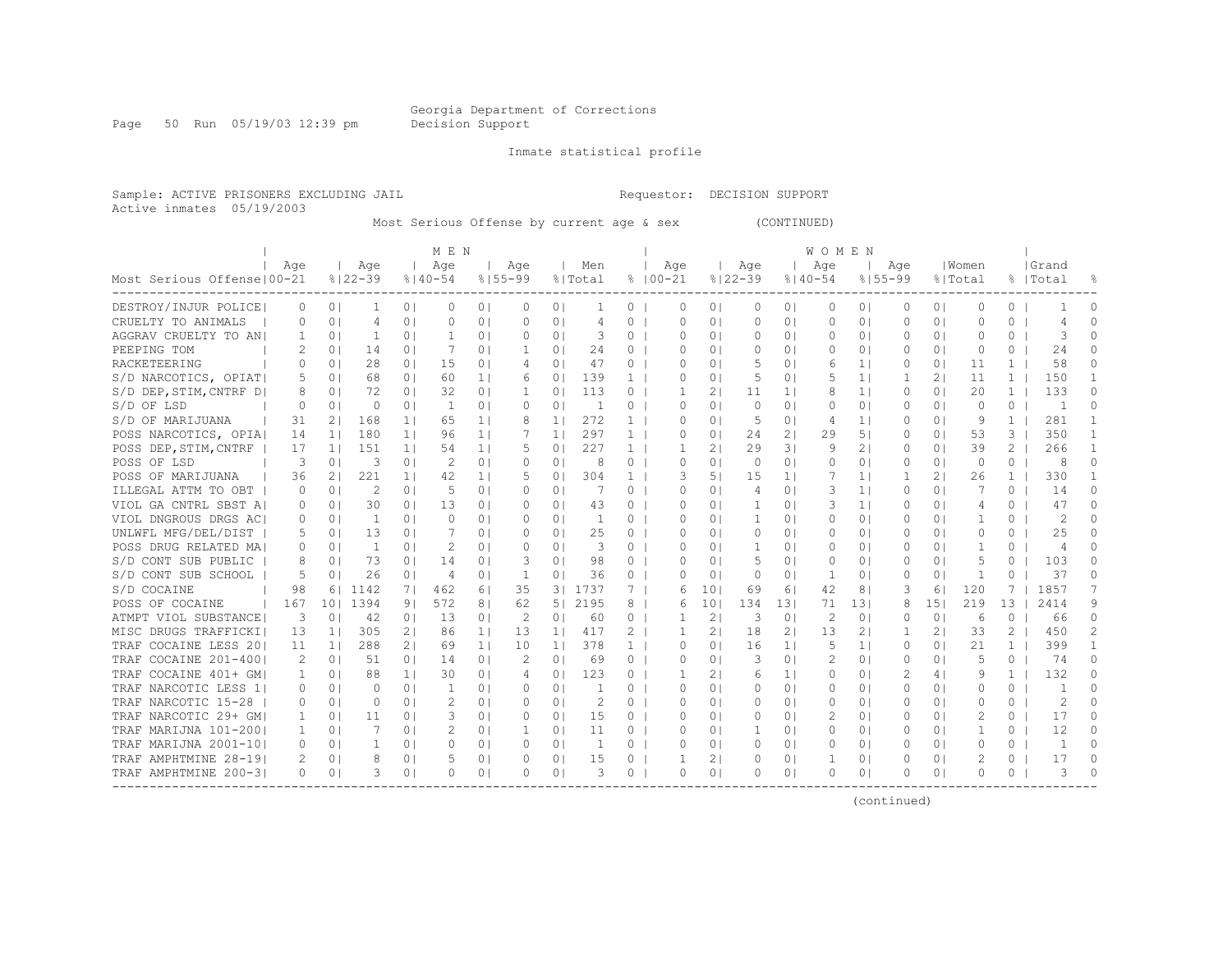Page 51 Run 05/19/03 12:39 pm Decision Support

Inmate statistical profile

Sample: ACTIVE PRISONERS EXCLUDING JAIL Requestor: DECISION SUPPORT Active inmates 05/19/2003

Most Serious Offense by current age & sex (CONTINUED)

|                              |                  |                |                                                         |                | M F. N        |                |             |                |         |      | <b>WOMEN</b> |            |             |            |             |          |             |                |         |          |                     |           |
|------------------------------|------------------|----------------|---------------------------------------------------------|----------------|---------------|----------------|-------------|----------------|---------|------|--------------|------------|-------------|------------|-------------|----------|-------------|----------------|---------|----------|---------------------|-----------|
|                              | Age              |                | Age                                                     |                | Age           |                | Age         |                | Men     |      | Age          |            | Age         |            | Age         |          | Aqe         |                | Women   |          | Grand               |           |
| Most Serious Offense   00-21 |                  |                | $8122 - 39$                                             |                | $8140 - 54$   |                | $8155 - 99$ |                | % Total |      | $8100 - 21$  |            | $8122 - 39$ |            | $8140 - 54$ |          | $8155 - 99$ |                | % Total |          | %   Total           | $\approx$ |
| TRAF AMPHTMINE 400+          |                  | $\Omega$       | 5                                                       | $\Omega$       | 3             | 0 <sub>1</sub> | $\Omega$    | 0 <sup>1</sup> | 9       | 0    | O            | 0          |             | 01         | $\Omega$    | $\Omega$ | 0           | $\circ$        |         | 0        | 10                  |           |
| CNSPIRE TRAFFIC CNTRI        | $\left( \right)$ | $\Omega$       | 2                                                       | 0 <sub>1</sub> | O             | 01             | O.          | 0 <sub>1</sub> |         | 0    | O            | $\Omega$   |             | 01         | $\Omega$    | $\Omega$ | 0           | 0 <sup>1</sup> |         | $\Omega$ |                     |           |
| TRANSACTIONS DRUG OB         | O.               | 0 <sub>1</sub> |                                                         | 0 <sub>1</sub> |               | 01             | O.          | 0 <sup>1</sup> |         |      |              | $\Omega$ I | $\Omega$    | 01         | $\Omega$    | 0        |             | $\Omega$       |         | $\Omega$ |                     |           |
| USE COMM FACLTY VIO          | O                | $\Omega$       | O.                                                      | 0 <sub>1</sub> |               | 0 <sub>1</sub> | O.          | 0 <sub>1</sub> |         | 0    | ∩            | $\Omega$ I | $\Omega$    | 01         | $\Box$      | 0        |             | 0 I            | U       | 0        |                     |           |
| ATT/CONSPRCY COMMT CI        | $\Omega$         | 01             | 12                                                      | $\Omega$       |               | 01             |             | 01             | 16      | 0    |              | $\Omega$ I | $\Omega$    | 0.         |             | 0        |             | $\Omega$       |         | 0        | 18                  |           |
| VIOL MOTOR VEHICLE LI        | 5                | 0 <sub>1</sub> | 51                                                      | 0 <sub>1</sub> | 36            | 0 <sub>1</sub> |             | 0 <sub>1</sub> | 95      | 0    | ∩            | $\Omega$ I | 3           | 01         | 5           | 1        | 0           | 01             | 8       | $\Omega$ | 103                 | 0         |
| DRVNG HABTL VIOLATOR         | 0                | 0 <sub>1</sub> | 86                                                      | 1 <sup>1</sup> | 135           | 21             | 20          | 1 <sub>1</sub> | 241     |      |              | $\Omega$ I | 5           | 01         | 5           |          | O           | $\Omega$       | 10      |          | 251                 |           |
| HABIT TRAF VOIL/IMPA!        | $\Omega$         | $\Omega$       | 3                                                       | 0 <sup>1</sup> | 9             | 0 <sub>1</sub> | 3           | 0 <sub>1</sub> | 15      | 0    | ∩            | $\Omega$ I |             | 01         | $\Omega$    | 0        | 0           | 0 I            |         | $\Omega$ | 16                  | $\Omega$  |
| HABIT TRAF VIOL/OTHE!        | $\Omega$         | $\Omega$       | Λ                                                       | $\Omega$       |               | 0              |             | 01             |         | 0    | ∩            | $\Omega$ I | $\Omega$    | 01         | $\Omega$    | 0        | 0           | $\Omega$       | U       | 0.       |                     |           |
| MISC MRALS/PBLIC H/SI        | $\Omega$         | $\Omega$       | 5                                                       | $\Omega$       |               | 01             |             | 01             |         | 0    | ∩            | $\Omega$   | $\Omega$    | 01         | $\Omega$    | 0        |             | 21             |         | 0        |                     |           |
| MISC CORRECTIONL INS         | 2                | $\Omega$       | 3                                                       | $\Omega$       |               | 01             |             | 01             | 8       | 0    |              | $\Omega$   | $\Omega$    | 0.         | $\Omega$    | 0        |             | $\Omega$       | O       | $\Omega$ | 8                   |           |
| CONSPIRACY                   | 14               | 1 <sup>1</sup> | 50                                                      | 0 <sup>1</sup> | 8             | 0 <sub>1</sub> | 2           | 0 <sup>1</sup> | 74      | 0    |              | 51         | 8           |            | 3           | 1.       |             | 21             | 1.5     |          | 89                  |           |
| CRMNL ATMPT                  | 9                |                | 32                                                      | 0 <sup>1</sup> | 16            | 01             |             | 01             | 62      |      | ∩            | 01         |             | 1.         |             | 0        | 0           | $\Omega$       | 8       | 0        | 70                  |           |
| AIRCRAFT HIJACKING           |                  | $\Omega$       |                                                         | 0 <sub>1</sub> | ∩             | 0 <sub>1</sub> | n.          | 0 <sub>1</sub> |         | 0.   | ∩            | $\Omega$ I | $\Omega$    | 01         | $\Omega$    | 0        | 0           | 0 I            | O       | 0        |                     |           |
| CRMNL SOLICITATION           |                  | 0 <sup>1</sup> | 6                                                       | $\Omega$       |               | 0 <sub>1</sub> |             | 01             | 11      | 0    | $\bigcap$    | $\Omega$ I | $\Omega$    | $\Omega$   | $\bigcap$   | 0        | 0           | $\Omega$       | U       | $\Omega$ | 11                  | 0         |
| PARTY TO A CRIME             |                  | $\Omega$       | 5                                                       | 0 <sup>1</sup> | $\mathcal{D}$ | 0 <sub>1</sub> | $\bigcap$   | 0 <sup>1</sup> | 11      | 0    | ∩            | $\Omega$   | 2           | $\Omega$ I | $\Omega$    | $\Omega$ | 0           | $\Omega$       | 2       | $\Omega$ | 13                  | $\Omega$  |
| CRMNL TRESPASSING            |                  | 01             | Λ                                                       | 01             |               | 01             | O.          | 0 <sub>1</sub> |         | 0    | ∩            | 01         | $\Omega$    | 01         | $\Box$      | 0        | n.          | 01             | U       | 0        |                     |           |
| Total reported               |                  |                | 3324 100   26550 100   12224 100   2037 100   44135 100 |                |               |                |             |                |         |      |              | 152 1001   | 1893 1001   |            | 976 1001    |          |             | 87 1001        |         |          | 3108 100 147243 100 |           |
|                              |                  |                |                                                         |                |               |                |             |                |         |      |              |            |             |            |             |          |             |                |         |          |                     |           |
| Percent reported             |                  | 49.41          |                                                         | 57.71          |               | 61.91          |             | 65.51          |         | 58.6 |              | 39.61      |             | 56.21      |             | 56.81    |             | 62.1           |         | 55.8     |                     | 58.4      |
|                              |                  |                |                                                         |                |               |                |             |                |         |      |              |            |             |            |             |          |             |                |         |          |                     |           |
| Not reported                 |                  | 1684<br>11240  |                                                         |                | 4662          |                | 703         |                | 18289   |      | 93           |            | 833         |            | 422         |          | 33          |                | 1381    |          | 119670              |           |
| Total                        | 3329<br>26571    |                |                                                         | 12231          |               | 2037           |             | 44168          |         | 154  |              | 1903       |             | 977        |             | 87       |             | 3121           |         | 147289   |                     |           |